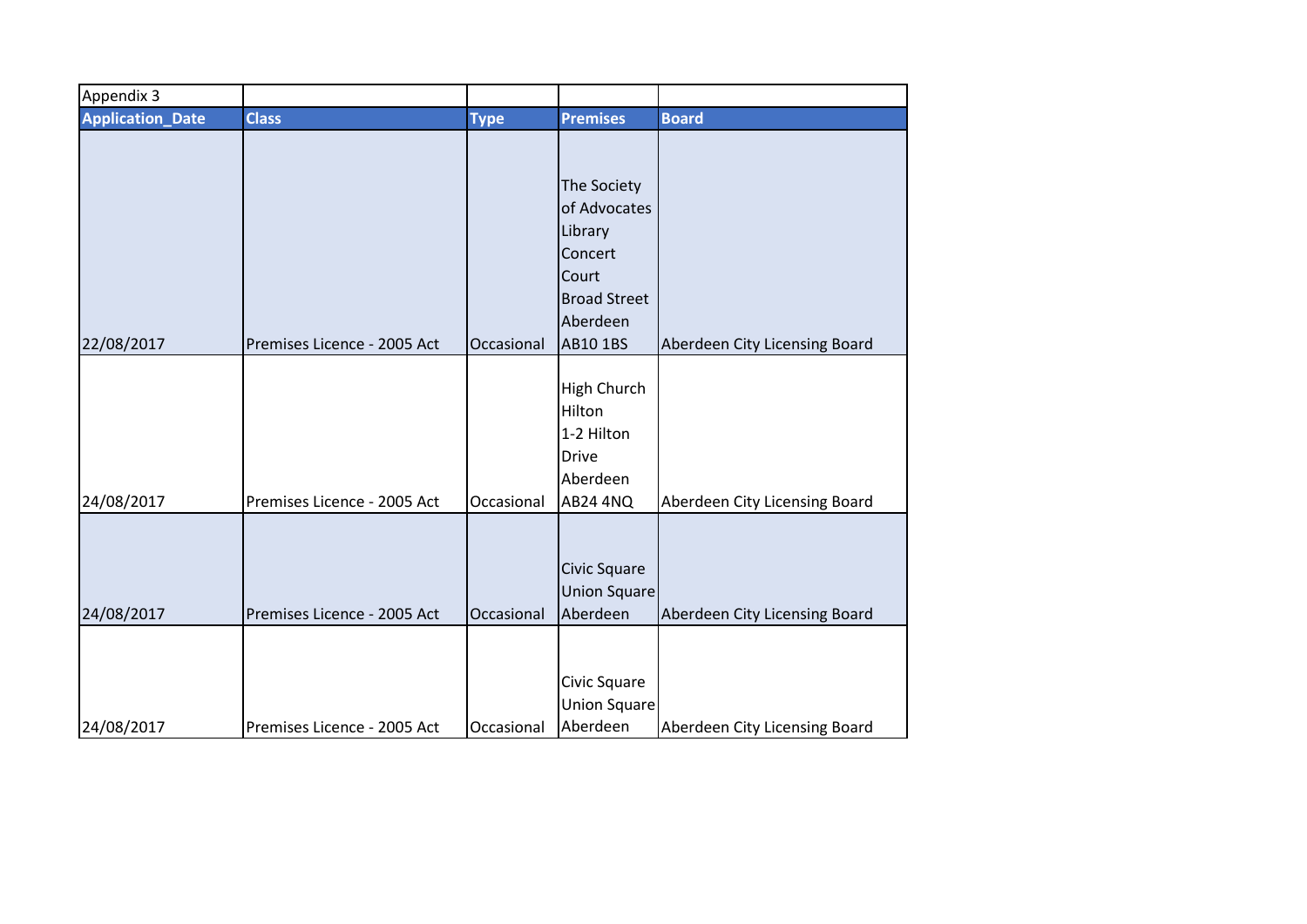|            |                             |            | The Anatomy     |                               |
|------------|-----------------------------|------------|-----------------|-------------------------------|
|            |                             |            | Rooms           |                               |
|            |                             |            | Queens          |                               |
|            |                             |            | <b>Street</b>   |                               |
|            |                             |            | Aberdeen        |                               |
| 09/10/2017 | Premises Licence - 2005 Act | Occasional | <b>AB10 1AP</b> | Aberdeen City Licensing Board |
|            |                             |            | Kingswells      |                               |
|            |                             |            | Community       |                               |
|            |                             |            | Centre          |                               |
|            |                             |            | Kingswells      |                               |
|            |                             |            | Avenue          |                               |
|            |                             |            | Kingswells      |                               |
|            |                             |            | Aberdeen        |                               |
| 04/12/2017 | Premises Licence - 2005 Act | Occasional | <b>AB15 8TG</b> | Aberdeen City Licensing Board |
|            |                             |            |                 |                               |
|            |                             |            |                 |                               |
|            |                             |            | King's Playing  |                               |
|            |                             |            | Fields          |                               |
|            |                             |            | King's          |                               |
|            |                             |            | College         |                               |
|            |                             |            | Campus          |                               |
|            |                             |            | University of   |                               |
|            |                             |            | Aberdeen        |                               |
|            |                             |            | Aberdeen        |                               |
| 02/05/2017 | Premises Licence - 2005 Act | Occasional | AB24 3FX        | Aberdeen City Licensing Board |
|            |                             |            | The Tivoli      |                               |
|            |                             |            | Theatre         |                               |
|            |                             |            | 1 Trinity       |                               |
|            |                             |            | <b>Street</b>   |                               |
|            |                             |            | Aberdeen        |                               |
| 15/05/2017 | Premises Licence - 2005 Act | Occasional | <b>AB11 5LY</b> | Aberdeen City Licensing Board |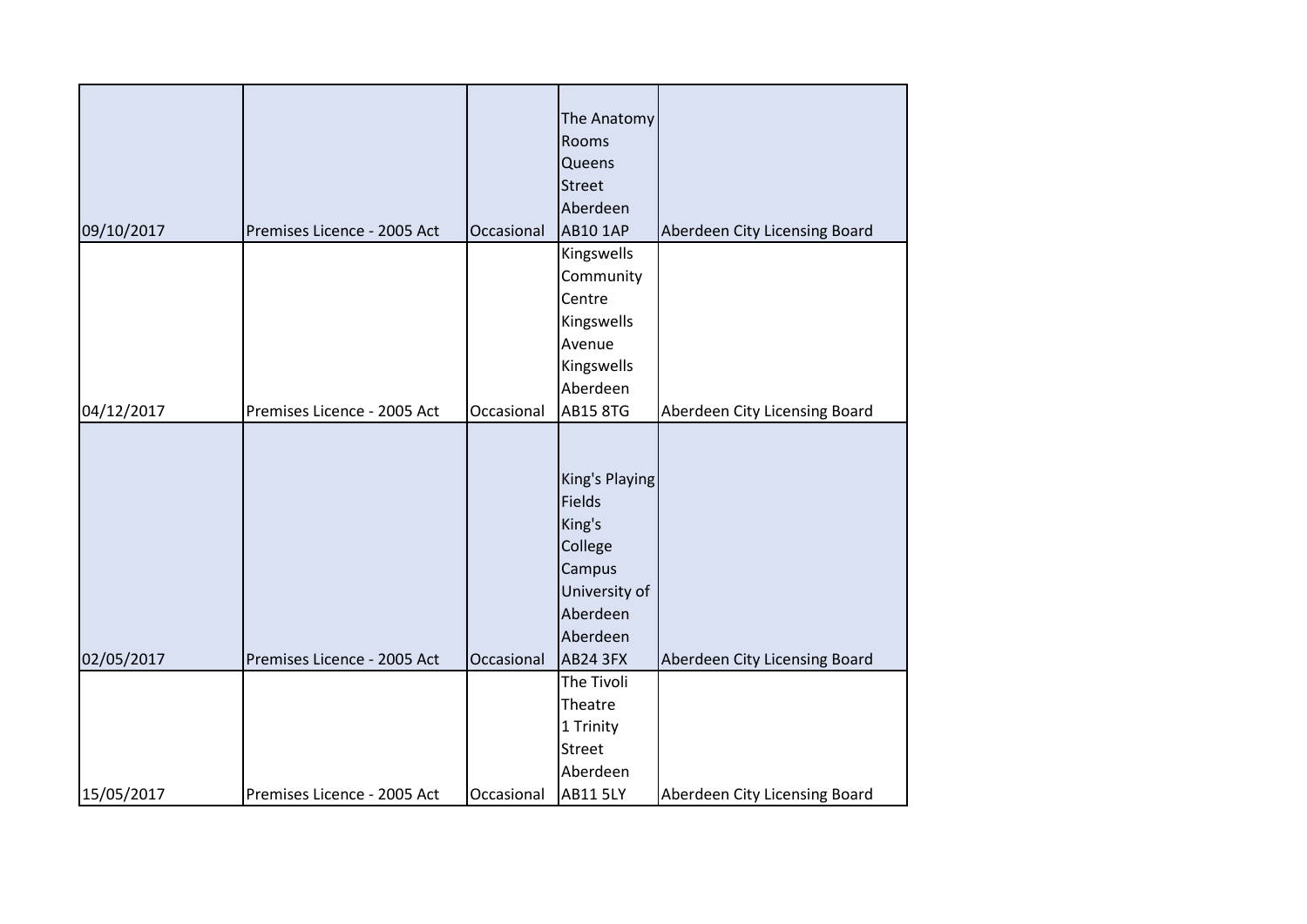|            |                             |            | Hazlehead           |                               |
|------------|-----------------------------|------------|---------------------|-------------------------------|
|            |                             |            | Park                |                               |
|            |                             |            | Hazlehead           |                               |
|            |                             |            | Avenue              |                               |
|            |                             |            | Aberdeen            |                               |
| 09/05/2017 | Premises Licence - 2005 Act | Occasional | <b>AB15 8BJ</b>     | Aberdeen City Licensing Board |
|            |                             |            | The Tivoli          |                               |
|            |                             |            | Theatre             |                               |
|            |                             |            | 1 Trinity           |                               |
|            |                             |            | <b>Street</b>       |                               |
|            |                             |            | Aberdeen            |                               |
| 11/05/2017 | Premises Licence - 2005 Act | Occasional | <b>AB11 5LY</b>     | Aberdeen City Licensing Board |
|            |                             |            | The Lady-           |                               |
|            |                             |            | Boys of             |                               |
|            |                             |            | Bangkok             |                               |
|            |                             |            | Sabai               |                               |
|            |                             |            | Pavilion            |                               |
|            |                             |            | Links South         |                               |
|            |                             |            | End                 |                               |
|            |                             |            | Wellington          |                               |
|            |                             |            | <b>Street</b>       |                               |
|            |                             |            | Aberdeen            |                               |
| 16/05/2017 | Premises Licence - 2005 Act | Occasional | <b>AB24 5EN</b>     | Aberdeen City Licensing Board |
|            |                             |            |                     |                               |
|            |                             |            |                     |                               |
|            |                             |            | Chinese             |                               |
|            |                             |            | <b>State Circus</b> |                               |
|            |                             |            | <b>Queens Links</b> |                               |
|            |                             |            | - Beach             |                               |
|            |                             |            | Boulevard           |                               |
|            |                             |            | Aberdeen            |                               |
| 09/05/2017 | Premises Licence - 2005 Act | Occasional | <b>AB24 5EF</b>     | Aberdeen City Licensing Board |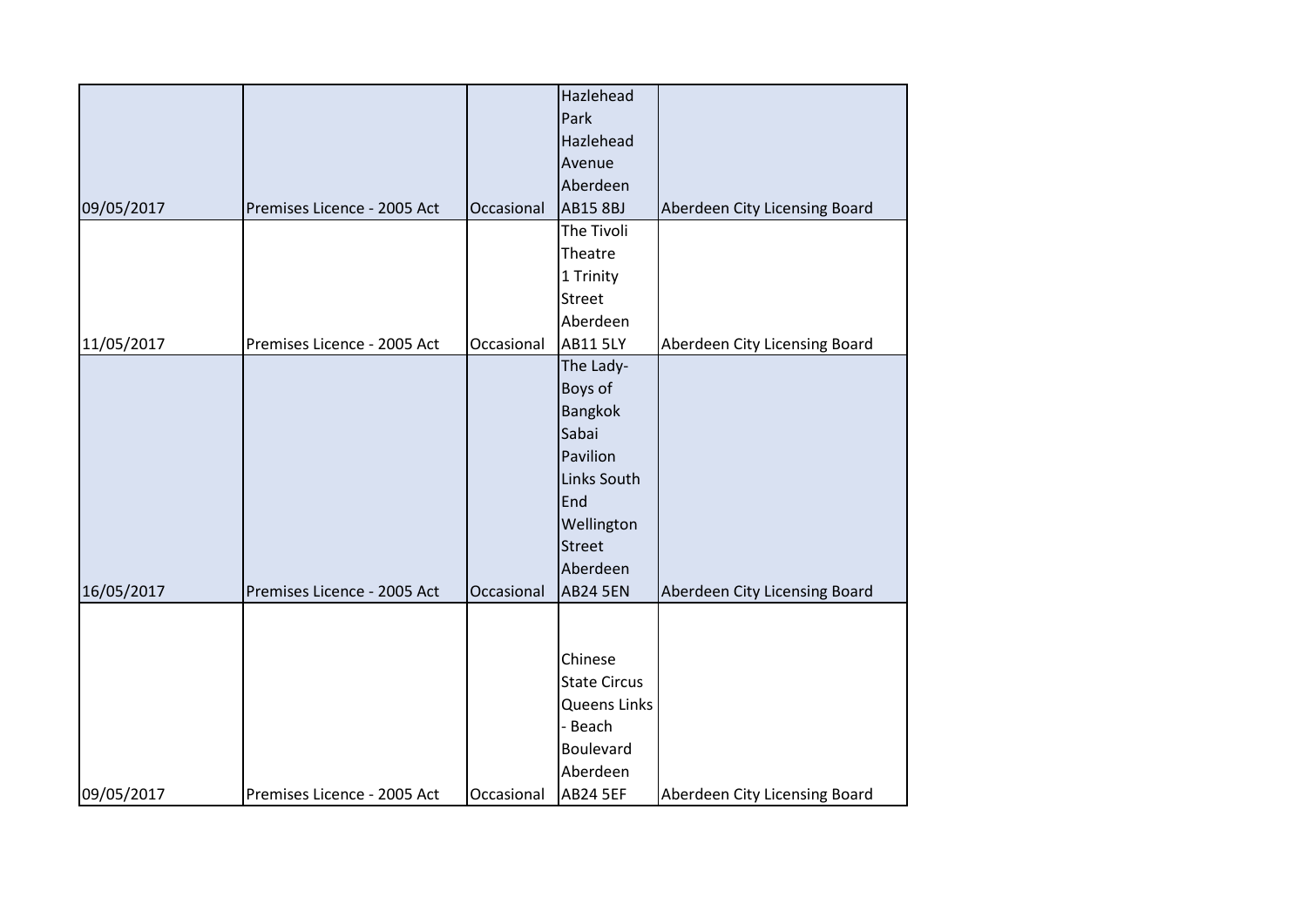|            |                             |            | The Tivoli<br>Theatre<br>1 Trinity<br><b>Street</b>                                                      |                               |
|------------|-----------------------------|------------|----------------------------------------------------------------------------------------------------------|-------------------------------|
| 11/05/2017 | Premises Licence - 2005 Act | Occasional | Aberdeen<br><b>AB11 5LY</b>                                                                              | Aberdeen City Licensing Board |
| 11/05/2017 | Premises Licence - 2005 Act | Occasional | Riverside Gin<br>& I Heart<br>Vodka<br><b>Belmont</b><br>Street<br>Aberdeen<br>AB10 1JG                  | Aberdeen City Licensing Board |
| 31/01/2017 | Premises Licence - 2005 Act | Occasional | <b>Cults Parish</b><br>Church<br><b>North</b><br>Deeside<br>Road<br>Cults<br>Aberdeen<br><b>AB15 9ET</b> | Aberdeen City Licensing Board |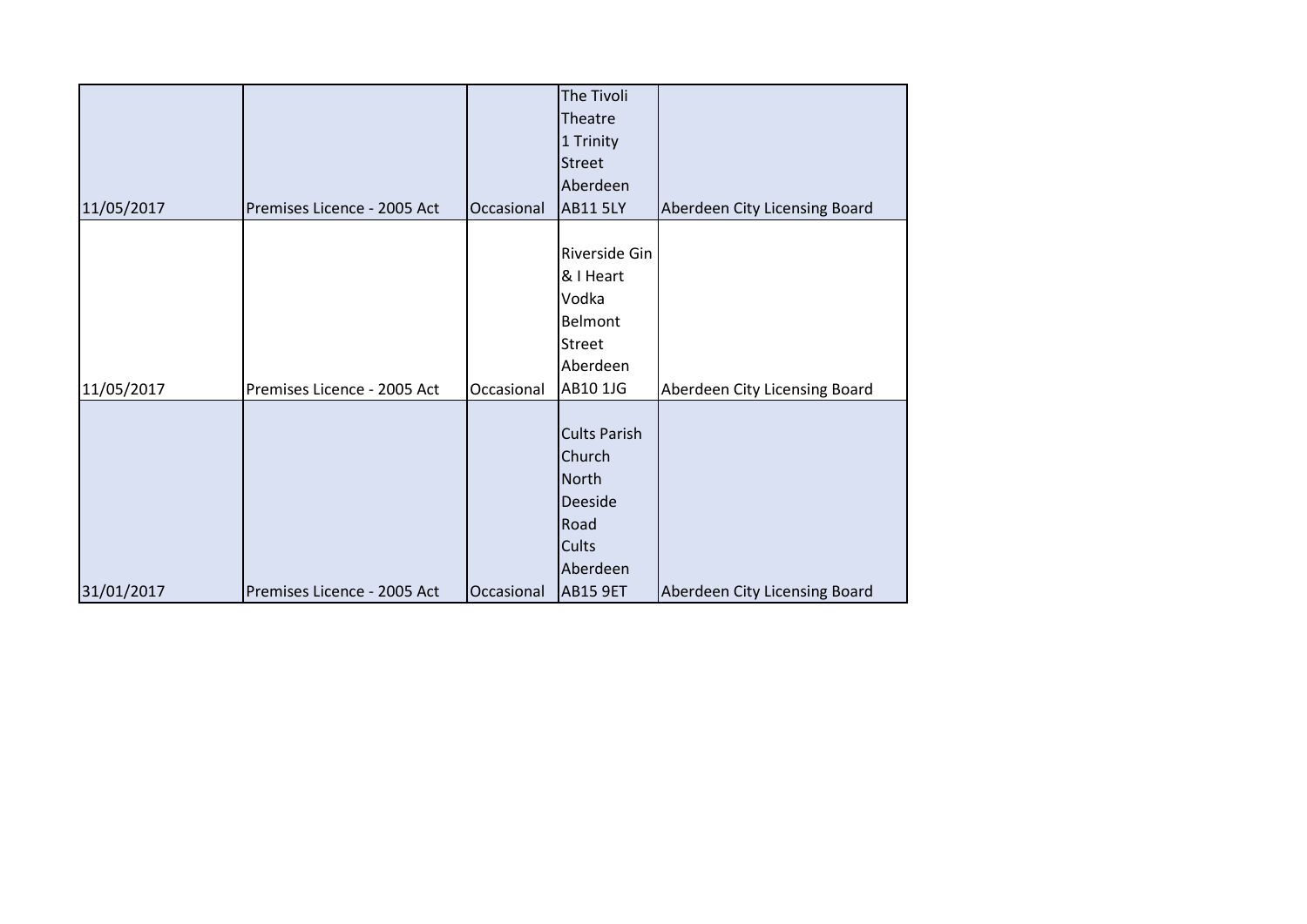|            |                             |            | The Lady-                                                                                           |                               |
|------------|-----------------------------|------------|-----------------------------------------------------------------------------------------------------|-------------------------------|
|            |                             |            | Boys of                                                                                             |                               |
|            |                             |            | Bangkok                                                                                             |                               |
|            |                             |            | Sabai                                                                                               |                               |
|            |                             |            | Pavilion                                                                                            |                               |
|            |                             |            | Links South                                                                                         |                               |
|            |                             |            | End                                                                                                 |                               |
|            |                             |            | Wellington                                                                                          |                               |
|            |                             |            | <b>Street</b>                                                                                       |                               |
|            |                             |            | Aberdeen                                                                                            |                               |
| 16/05/2017 | Premises Licence - 2005 Act | Occasional | <b>AB24 5EN</b>                                                                                     | Aberdeen City Licensing Board |
| 09/05/2017 | Premises Licence - 2005 Act | Occasional | Eden Mill at<br>Aberdeen<br><b>Country Fair</b><br>Belmont<br><b>Street</b><br>Aberdeen<br>AB10 1JS | Aberdeen City Licensing Board |
| 09/05/2017 | Premises Licence - 2005 Act | Occasional | Eden Mill at<br>Aberdeen<br>Country Fair<br>Belmont<br><b>Street</b><br>Aberdeen<br>AB10 1JS        | Aberdeen City Licensing Board |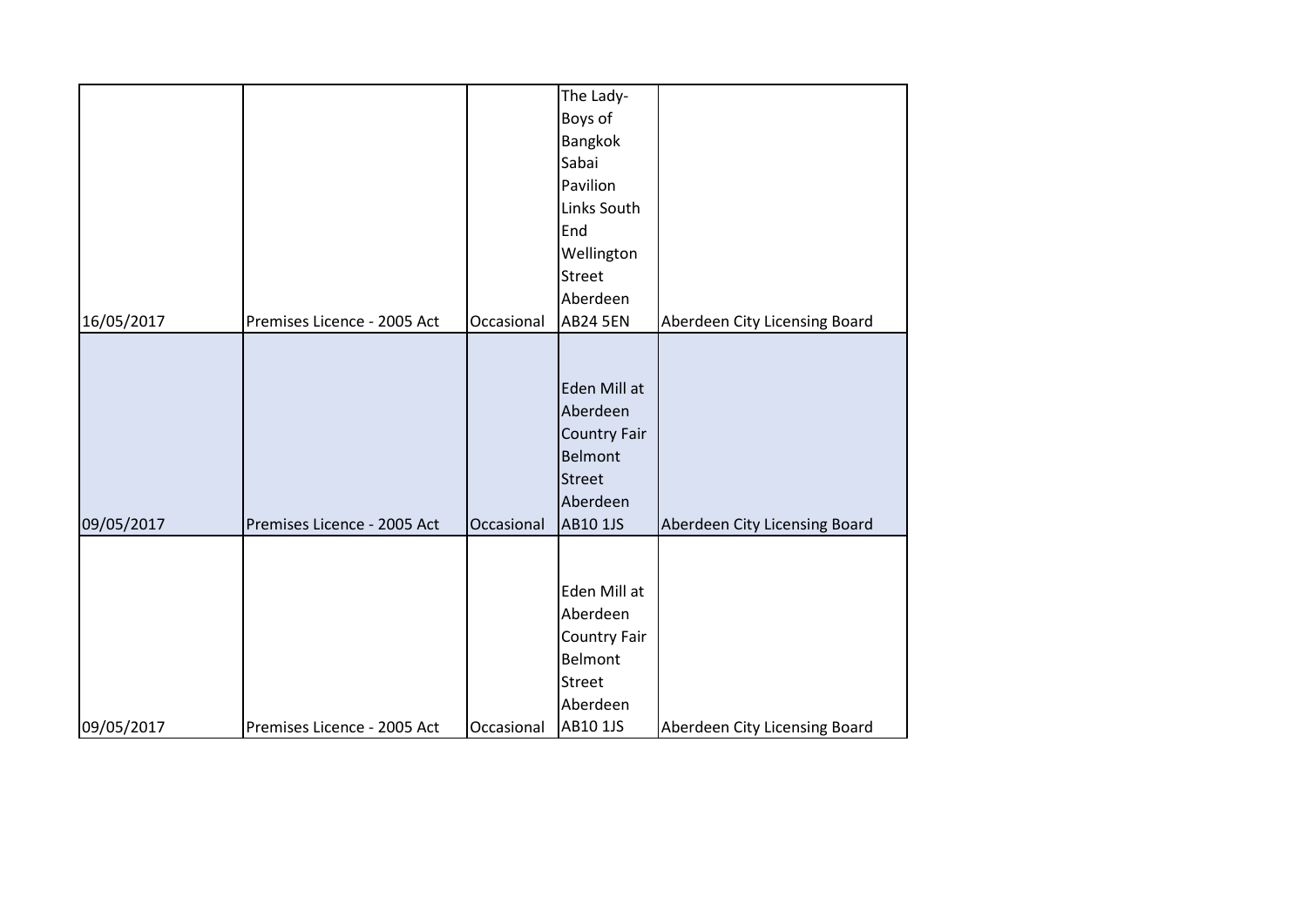|            |                             |            | Eden Mill at        |                               |
|------------|-----------------------------|------------|---------------------|-------------------------------|
|            |                             |            | Aberdeen            |                               |
|            |                             |            | <b>Country Fair</b> |                               |
|            |                             |            | Belmont             |                               |
|            |                             |            | <b>Street</b>       |                               |
|            |                             |            | Aberdeen            |                               |
| 09/05/2017 | Premises Licence - 2005 Act | Occasional | AB10 1JS            | Aberdeen City Licensing Board |
|            |                             |            | Field at            |                               |
|            |                             |            | Kinaldie            |                               |
|            |                             |            | Kinaldie            |                               |
|            |                             |            | Hatton of           |                               |
|            |                             |            | Fintray             |                               |
|            |                             |            | Aberdeen            |                               |
| 24/04/2017 | Premises Licence - 2005 Act | Occasional | <b>AB21 0TA</b>     | Aberdeen City Licensing Board |
|            |                             |            |                     |                               |
|            |                             |            | <b>Cults</b>        |                               |
|            |                             |            | Academy             |                               |
|            |                             |            | <b>School Hall</b>  |                               |
|            |                             |            | Quarry Road         |                               |
|            |                             |            | <b>Cults</b>        |                               |
|            |                             |            | Aberdeen            |                               |
| 24/04/2017 | Premises Licence - 2005 Act | Occasional | <b>AB15 9TP</b>     | Aberdeen City Licensing Board |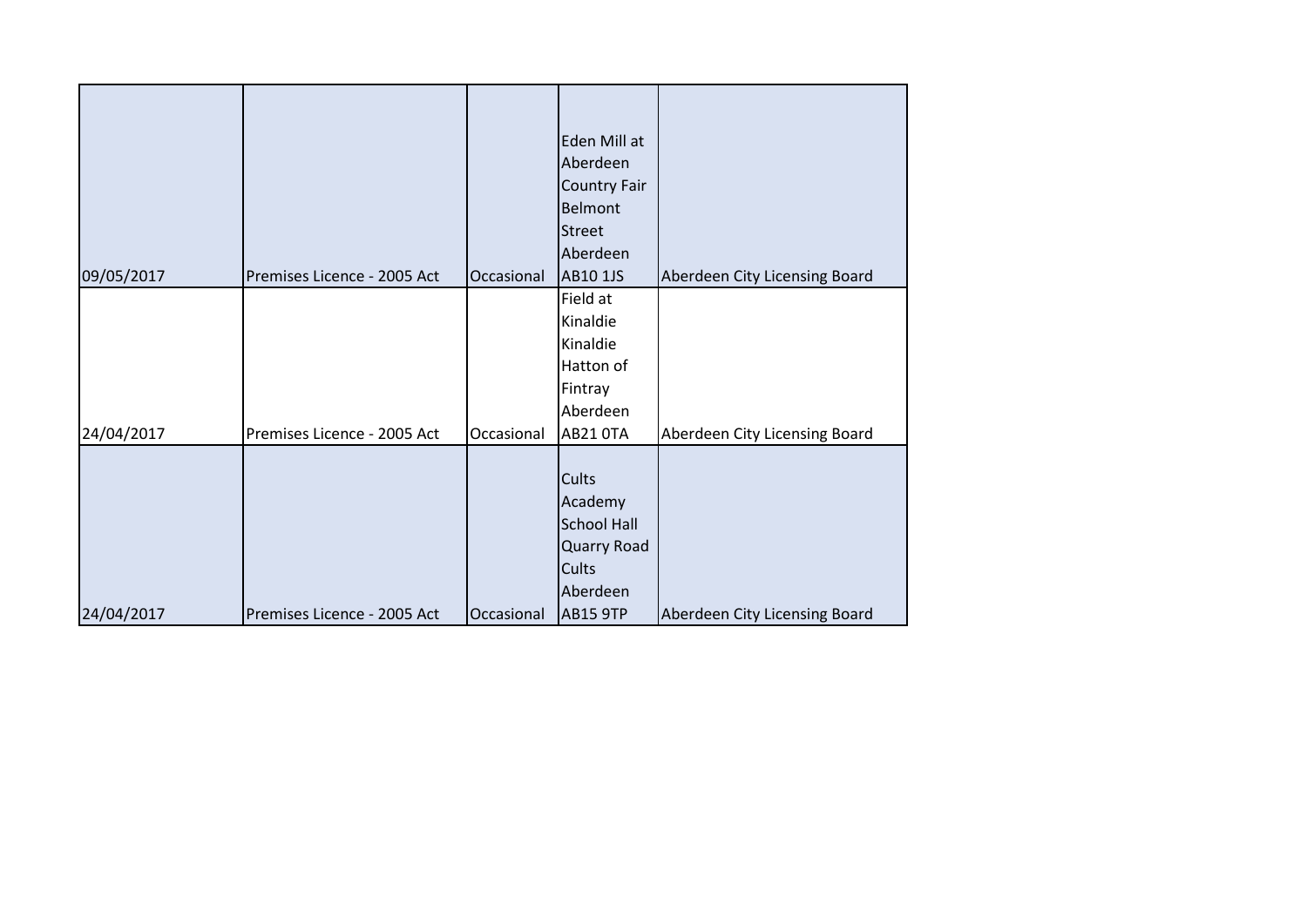|            |                             |            | Denmore             |                               |
|------------|-----------------------------|------------|---------------------|-------------------------------|
|            |                             |            | Park                |                               |
|            |                             |            | Residents           |                               |
|            |                             |            | Sports &            |                               |
|            |                             |            | Social Club,        |                               |
|            |                             |            | The                 |                               |
|            |                             |            | Clubhouse           |                               |
|            |                             |            | Lochside            |                               |
|            |                             |            | Road,               |                               |
|            |                             |            | Denmore             |                               |
|            |                             |            | Park                |                               |
|            |                             |            | Bridge of           |                               |
|            |                             |            | Don                 |                               |
|            |                             |            | Aberdeen            |                               |
| 24/04/2017 | Premises Licence - 2005 Act | Occasional | <b>AB23 8NL</b>     | Aberdeen City Licensing Board |
|            |                             |            | Kingswells          |                               |
|            |                             |            | <b>Village Hall</b> |                               |
|            |                             |            | Old Skene           |                               |
|            |                             |            | Road                |                               |
|            |                             |            | Kingswells          |                               |
|            |                             |            | Aberdeen            |                               |
| 11/05/2017 | Premises Licence - 2005 Act | Occasional | <b>AB15 8QA</b>     | Aberdeen City Licensing Board |
|            |                             |            | Aberdeen            |                               |
|            |                             |            | Science             |                               |
|            |                             |            | Centre              |                               |
|            |                             |            | The                 |                               |
|            |                             |            | Tramshed            |                               |
|            |                             |            | 179                 |                               |
|            |                             |            | Constitution        |                               |
|            |                             |            | <b>Street</b>       |                               |
|            |                             |            | Aberdeen            |                               |
| 02/06/2017 | Premises Licence - 2005 Act | Occasional | <b>AB24 5TU</b>     | Aberdeen City Licensing Board |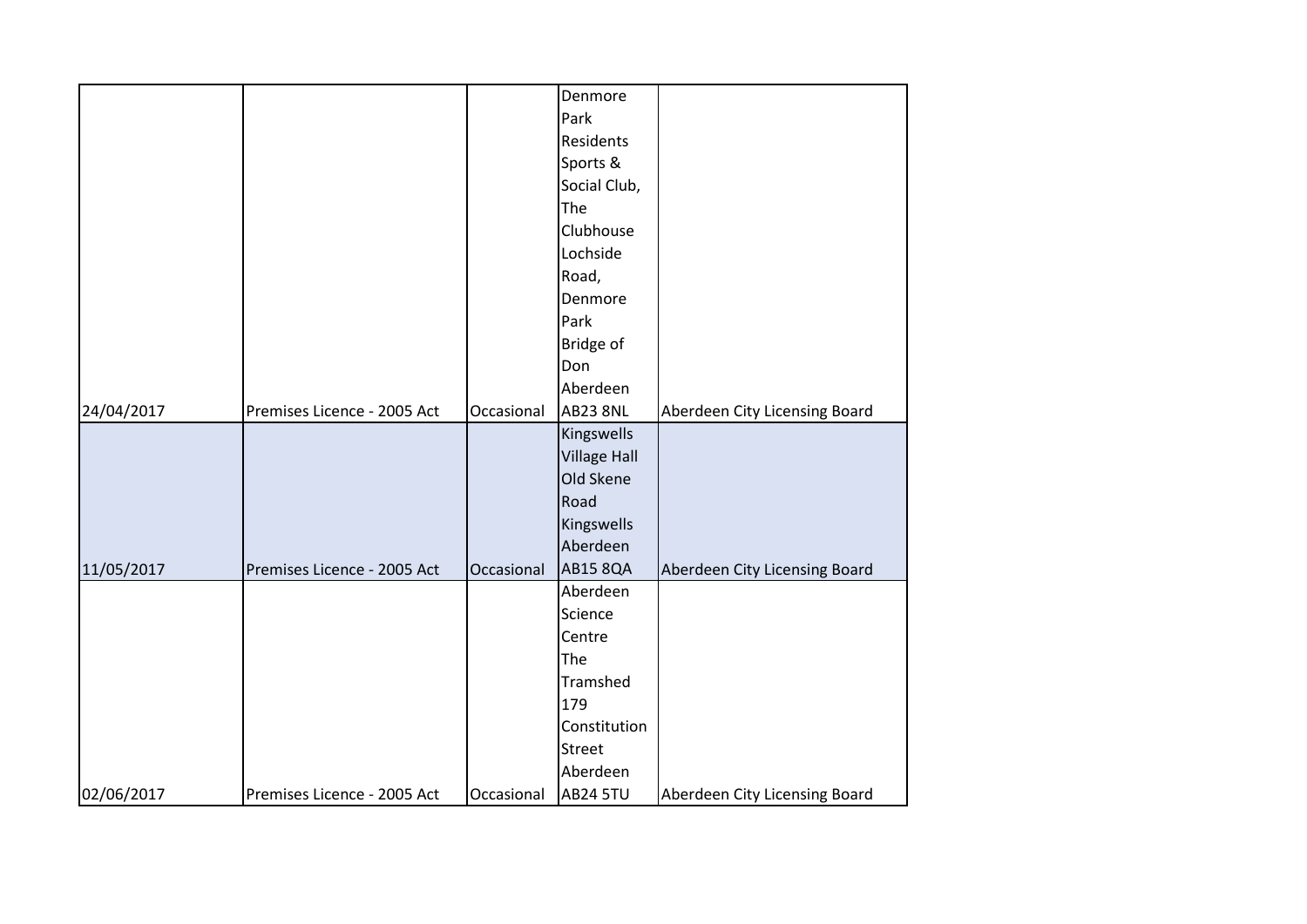|                                                         | 21 Union               |                               |
|---------------------------------------------------------|------------------------|-------------------------------|
|                                                         | <b>Street</b>          |                               |
|                                                         | Aberdeen               |                               |
| 01/06/2017<br>Premises Licence - 2005 Act<br>Occasional | <b>AB11 5BU</b>        | Aberdeen City Licensing Board |
|                                                         | 21 Union               |                               |
|                                                         | <b>Street</b>          |                               |
|                                                         | Aberdeen               |                               |
| 01/06/2017<br>Premises Licence - 2005 Act<br>Occasional | <b>AB11 5BU</b>        | Aberdeen City Licensing Board |
|                                                         |                        |                               |
|                                                         |                        |                               |
|                                                         | The                    |                               |
|                                                         | Sanctuary,             |                               |
|                                                         | Queen's                |                               |
|                                                         | <b>Cross Church</b>    |                               |
|                                                         | Albyn Place            |                               |
|                                                         | Aberdeen               |                               |
| 26/06/2017<br>Premises Licence - 2005 Act<br>Occasional | <b>AB10 1YN</b>        | Aberdeen City Licensing Board |
|                                                         |                        |                               |
|                                                         |                        |                               |
|                                                         | <b>Fierce Beer</b>     |                               |
|                                                         | Stall at               |                               |
|                                                         | Thistle Street         |                               |
|                                                         | Food Market            |                               |
|                                                         |                        |                               |
|                                                         |                        |                               |
|                                                         | Thistle Street         |                               |
|                                                         | Between                |                               |
|                                                         | Rose St &<br>Chapel St |                               |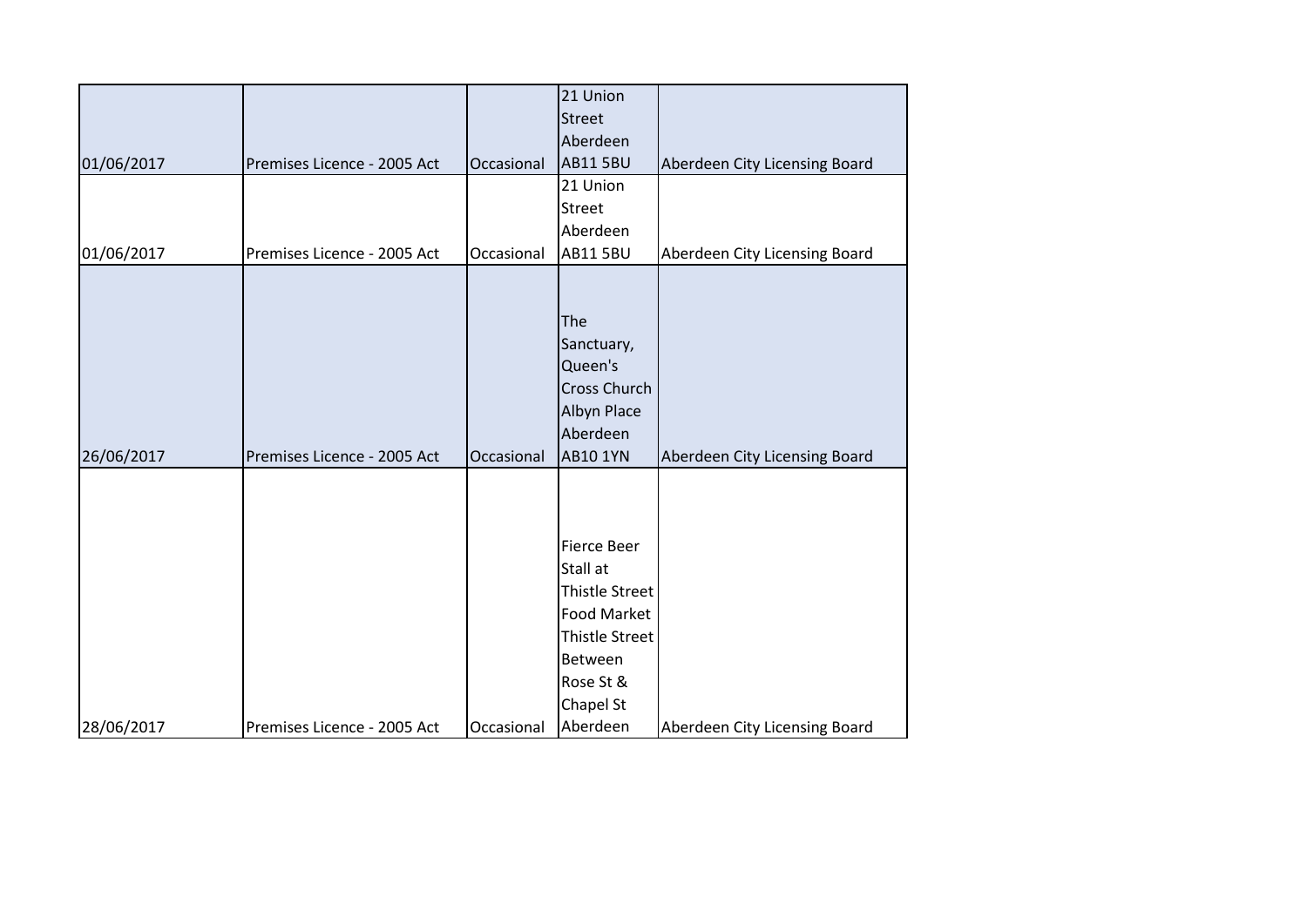|            |                             |            | Coppa Coffee        |                               |
|------------|-----------------------------|------------|---------------------|-------------------------------|
|            |                             |            | 40 St Swithin       |                               |
|            |                             |            | <b>Street</b>       |                               |
|            |                             |            | Aberdeen            |                               |
| 03/07/2017 | Premises Licence - 2005 Act | Occasional | <b>AB10 6XJ</b>     | Aberdeen City Licensing Board |
|            |                             |            |                     |                               |
|            |                             |            | Coppa Coffee        |                               |
|            |                             |            | 40 St Swithin       |                               |
|            |                             |            | <b>Street</b>       |                               |
|            |                             |            | Aberdeen            |                               |
| 03/07/2017 | Premises Licence - 2005 Act | Occasional | <b>AB10 6XJ</b>     | Aberdeen City Licensing Board |
|            |                             |            |                     |                               |
|            |                             |            | Aberdeen            |                               |
|            |                             |            | <b>Country Fair</b> |                               |
|            |                             |            | <b>Belmont</b>      |                               |
|            |                             |            | <b>Street</b>       |                               |
|            |                             |            | Aberdeen            |                               |
| 03/07/2017 | Premises Licence - 2005 Act | Occasional | <b>AB10 1JG</b>     | Aberdeen City Licensing Board |
|            |                             |            |                     |                               |
|            |                             |            | Riverside Gin       |                               |
|            |                             |            | & I Heart           |                               |
|            |                             |            | Vodka               |                               |
|            |                             |            | <b>Belmont</b>      |                               |
|            |                             |            | Street              |                               |
|            |                             |            | Aberdeen            |                               |
| 05/07/2017 | Premises Licence - 2005 Act | Occasional | AB10 1JG            | Aberdeen City Licensing Board |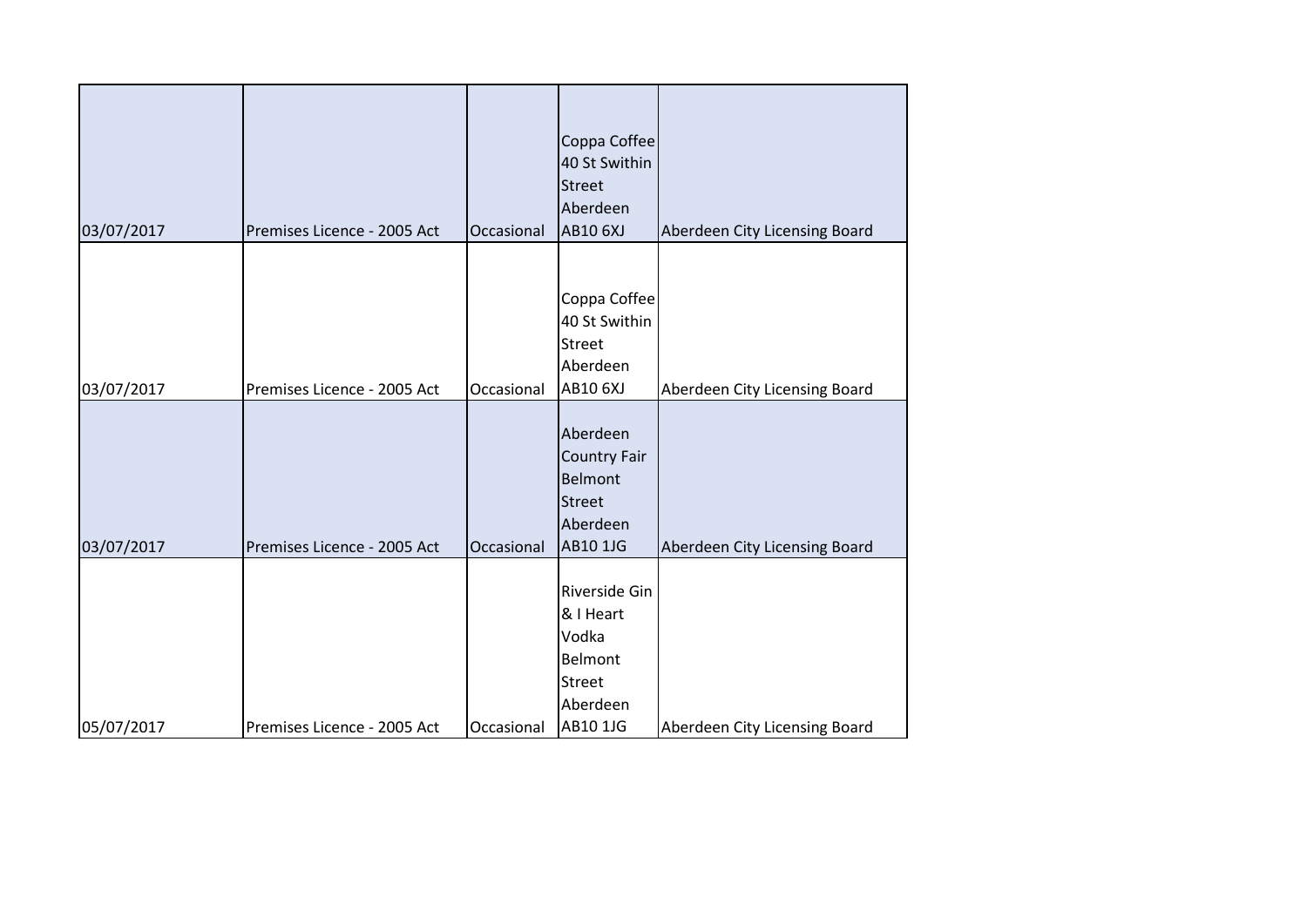|            |                             |            | Maritime          |                               |
|------------|-----------------------------|------------|-------------------|-------------------------------|
|            |                             |            | Museum            |                               |
|            |                             |            | 48 Shiprow        |                               |
|            |                             |            | Aberdeen          |                               |
| 07/07/2017 | Premises Licence - 2005 Act | Occasional | <b>AB11 5BY</b>   | Aberdeen City Licensing Board |
|            |                             |            | Car Park 4        |                               |
|            |                             |            | Aberdeen          |                               |
|            |                             |            | Exhibition        |                               |
|            |                             |            | and               |                               |
|            |                             |            | Conference        |                               |
|            |                             |            | Centre            |                               |
|            |                             |            | <b>Ellon Road</b> |                               |
|            |                             |            | Bridge of         |                               |
|            |                             |            | Don               |                               |
|            |                             |            | Aberdeen          |                               |
| 11/07/2017 | Premises Licence - 2005 Act | Occasional | <b>AB23 8BL</b>   | Aberdeen City Licensing Board |
|            |                             |            | 21 Union          |                               |
|            |                             |            | <b>Street</b>     |                               |
|            |                             |            | Aberdeen          |                               |
| 11/07/2017 | Premises Licence - 2005 Act | Occasional | <b>AB11 5BU</b>   | Aberdeen City Licensing Board |
|            |                             |            | The Tivoli        |                               |
|            |                             |            | Theatre           |                               |
|            |                             |            | 1 Trinity         |                               |
|            |                             |            | Street            |                               |
|            |                             |            | Aberdeen          |                               |
| 20/07/2017 | Premises Licence - 2005 Act | Occasional | <b>AB11 5LY</b>   | Aberdeen City Licensing Board |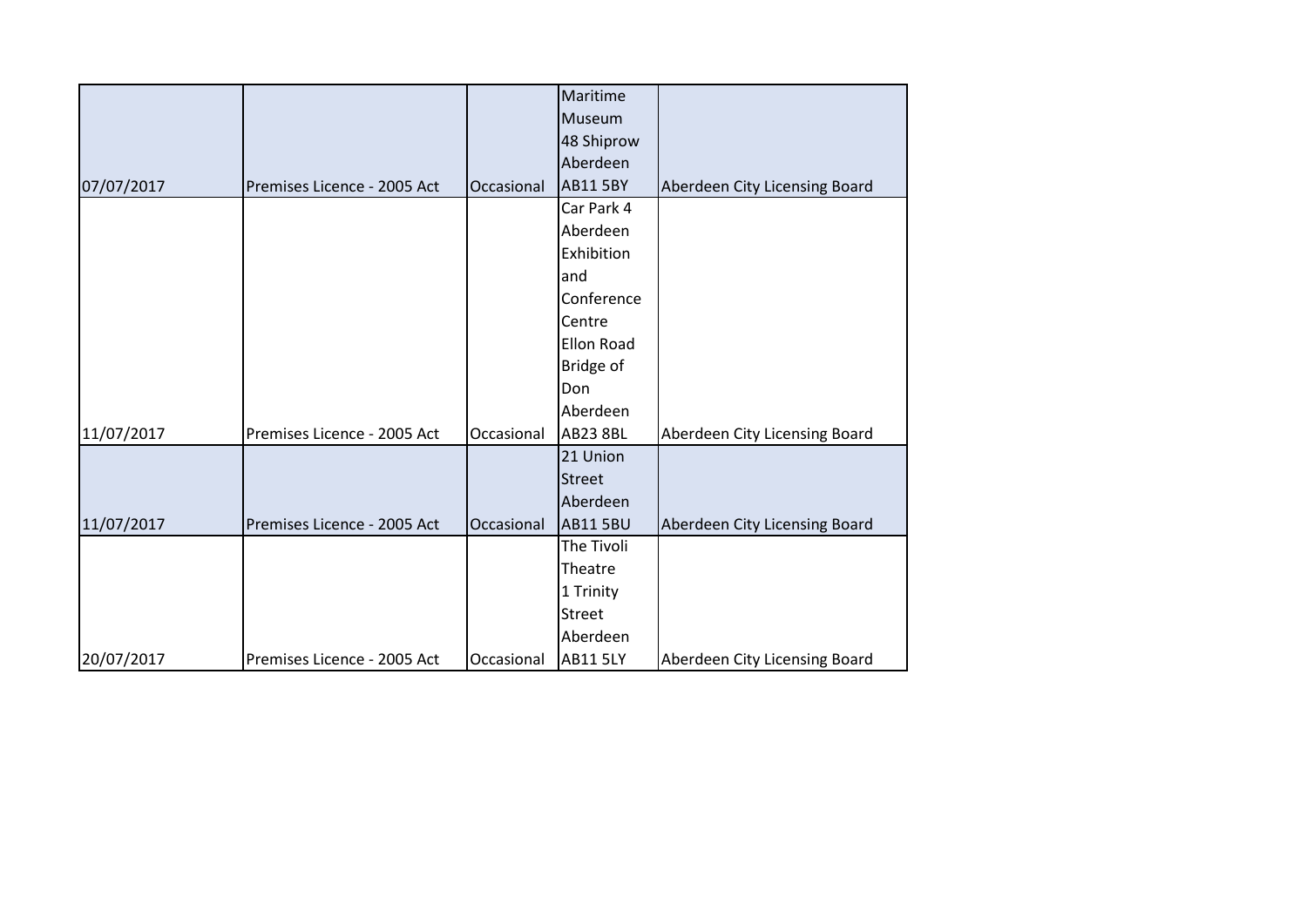| 12/07/2017 | Premises Licence - 2005 Act | Occasional | Riverside Gin<br>& I Heart<br>Vodka<br>Belmont<br><b>Street</b><br>Aberdeen<br><b>AB10 1JG</b> | Aberdeen City Licensing Board |
|------------|-----------------------------|------------|------------------------------------------------------------------------------------------------|-------------------------------|
|            |                             |            | Kingswells                                                                                     |                               |
|            |                             |            | <b>Village Hall</b>                                                                            |                               |
|            |                             |            | Old Skene<br>Road                                                                              |                               |
|            |                             |            | Kingswells                                                                                     |                               |
|            |                             |            | Aberdeen                                                                                       |                               |
| 13/07/2017 | Premises Licence - 2005 Act | Occasional | <b>AB15 8QA</b>                                                                                | Aberdeen City Licensing Board |
|            |                             |            |                                                                                                |                               |
|            |                             |            | Teasmith                                                                                       |                               |
|            |                             |            | <b>Stall at</b>                                                                                |                               |
|            |                             |            | Thistle St                                                                                     |                               |
|            |                             |            | Market                                                                                         |                               |
|            |                             |            | <b>Thistle Street</b>                                                                          |                               |
|            |                             |            | Aberdeen                                                                                       |                               |
| 19/07/2017 | Premises Licence - 2005 Act | Occasional | AB10 1XZ<br>Queen's                                                                            | Aberdeen City Licensing Board |
|            |                             |            | Links                                                                                          |                               |
|            |                             |            | Wellington                                                                                     |                               |
|            |                             |            | <b>Street</b>                                                                                  |                               |
|            |                             |            | Aberdeen                                                                                       |                               |
| 26/07/2017 | Premises Licence - 2005 Act | Occasional | <b>AB11 5BX</b>                                                                                | Aberdeen City Licensing Board |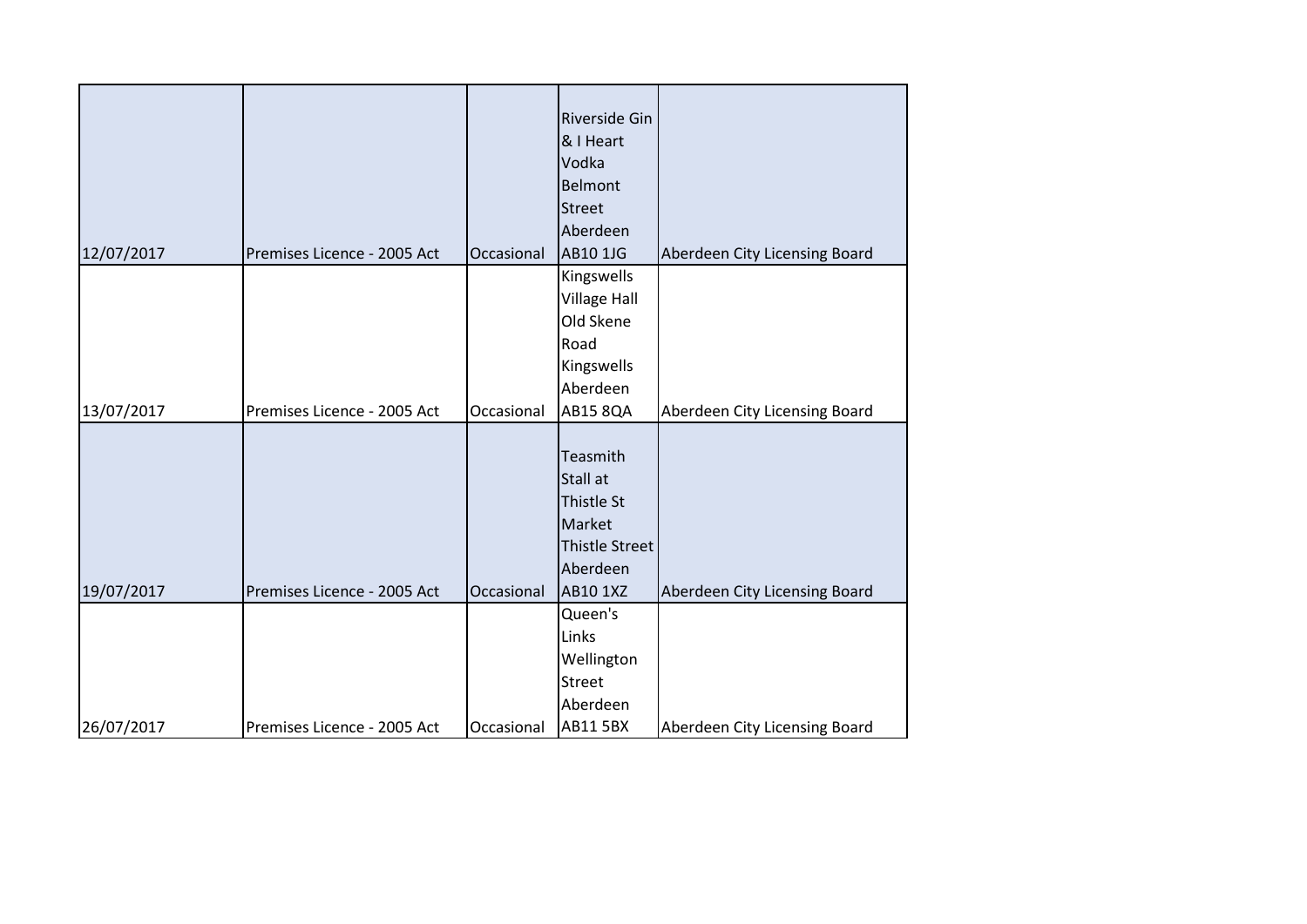| 31/07/2017 | Premises Licence - 2005 Act | Occasional | The Rookery<br><b>Stall</b><br>Aberdeen<br>Country<br>Market<br>Belmont<br><b>Street</b><br>Aberdeen<br><b>AB10 1JS</b> | Aberdeen City Licensing Board |
|------------|-----------------------------|------------|-------------------------------------------------------------------------------------------------------------------------|-------------------------------|
|            |                             |            |                                                                                                                         |                               |
|            |                             |            | The Rookery                                                                                                             |                               |
|            |                             |            | Stall                                                                                                                   |                               |
|            |                             |            | Aberdeen                                                                                                                |                               |
|            |                             |            | Country                                                                                                                 |                               |
|            |                             |            | Market                                                                                                                  |                               |
|            |                             |            | Belmont                                                                                                                 |                               |
|            |                             |            | <b>Street</b>                                                                                                           |                               |
|            |                             |            | Aberdeen                                                                                                                |                               |
| 31/07/2017 | Premises Licence - 2005 Act | Occasional | AB10 1JS                                                                                                                | Aberdeen City Licensing Board |
|            |                             |            |                                                                                                                         |                               |
|            |                             |            | The Anatomy                                                                                                             |                               |
|            |                             |            | Rooms                                                                                                                   |                               |
|            |                             |            | Queens                                                                                                                  |                               |
|            |                             |            | <b>Street</b>                                                                                                           |                               |
|            |                             |            | Aberdeen                                                                                                                |                               |
| 27/09/2017 | Premises Licence - 2005 Act | Occasional | <b>AB10 1AP</b>                                                                                                         | Aberdeen City Licensing Board |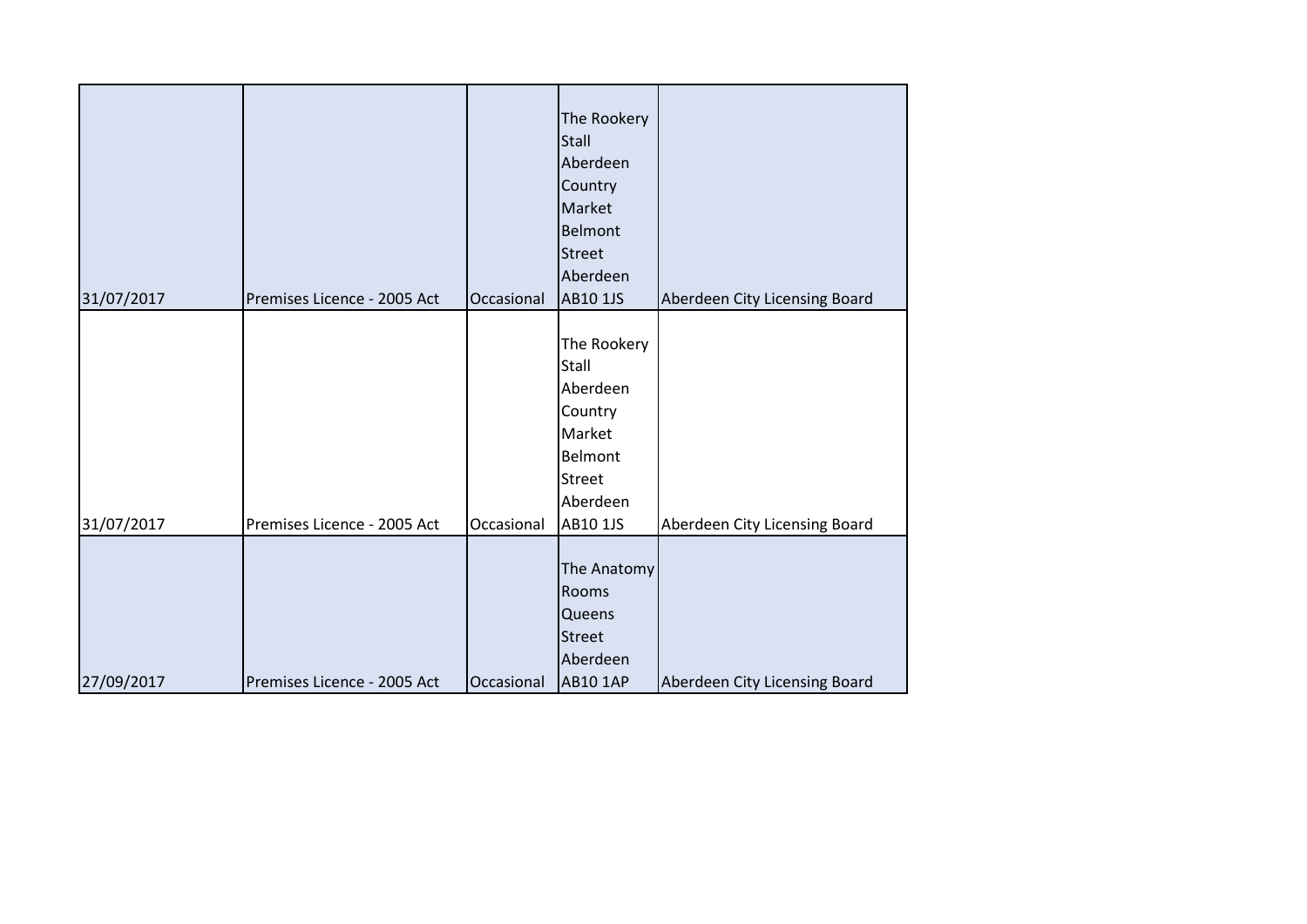|            |                             |            | Queen's              |                               |
|------------|-----------------------------|------------|----------------------|-------------------------------|
|            |                             |            | Cross Church         |                               |
|            |                             |            | Albyn Place          |                               |
|            |                             |            | Aberdeen             |                               |
| 04/10/2017 | Premises Licence - 2005 Act | Occasional | <b>AB10 1YN</b>      | Aberdeen City Licensing Board |
|            |                             |            | The Tivoli           |                               |
|            |                             |            | Theatre              |                               |
|            |                             |            | 1 Trinity            |                               |
|            |                             |            | <b>Street</b>        |                               |
|            |                             |            | Aberdeen             |                               |
| 04/10/2017 | Premises Licence - 2005 Act | Occasional | <b>AB11 5LY</b>      | Aberdeen City Licensing Board |
|            |                             |            |                      |                               |
|            |                             |            | Deeside              |                               |
|            |                             |            | <b>Brewery Stall</b> |                               |
|            |                             |            | at Belmont           |                               |
|            |                             |            | <b>Street</b>        |                               |
|            |                             |            | Market               |                               |
|            |                             |            | Belmont              |                               |
|            |                             |            | <b>Street</b>        |                               |
|            |                             |            | Aberdeen             |                               |
| 02/10/2017 | Premises Licence - 2005 Act | Occasional | AB10 1JS             | Aberdeen City Licensing Board |
|            |                             |            | Rubislaw             |                               |
|            |                             |            | Church               |                               |
|            |                             |            | Centre               |                               |
|            |                             |            | $\mathbf{1}$         |                               |
|            |                             |            | Beaconsfield         |                               |
|            |                             |            | Place                |                               |
|            |                             |            | Aberdeen             |                               |
| 26/09/2017 | Premises Licence - 2005 Act | Occasional | <b>AB15 4AB</b>      | Aberdeen City Licensing Board |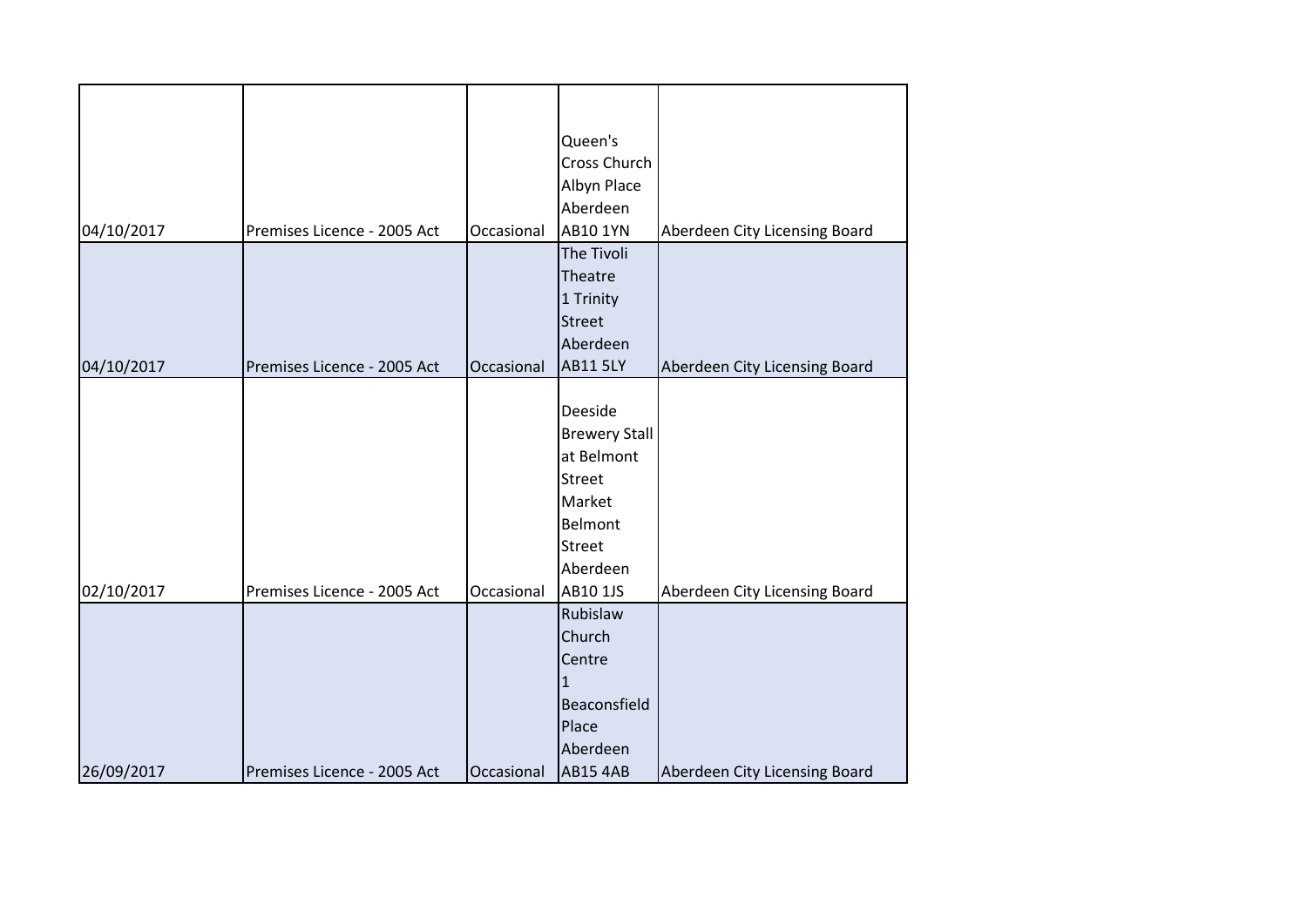|            |                             |            | Rubislaw            |                               |
|------------|-----------------------------|------------|---------------------|-------------------------------|
|            |                             |            | Church              |                               |
|            |                             |            | Centre              |                               |
|            |                             |            | 1                   |                               |
|            |                             |            | Beaconsfield        |                               |
|            |                             |            | Place               |                               |
|            |                             |            | Aberdeen            |                               |
| 25/09/2017 | Premises Licence - 2005 Act | Occasional | <b>AB15 4AB</b>     | Aberdeen City Licensing Board |
|            |                             |            | The Tivoli          |                               |
|            |                             |            | Theatre             |                               |
|            |                             |            | 1 Trinity           |                               |
|            |                             |            | <b>Street</b>       |                               |
|            |                             |            | Aberdeen            |                               |
| 05/10/2017 | Premises Licence - 2005 Act | Occasional | <b>AB11 5LY</b>     | Aberdeen City Licensing Board |
|            |                             |            |                     |                               |
|            |                             |            |                     |                               |
|            |                             |            |                     |                               |
|            |                             |            | Eden Mill at        |                               |
|            |                             |            | Union Square        |                               |
|            |                             |            | Union Square        |                               |
|            |                             |            | <b>Guild Square</b> |                               |
|            |                             |            | Aberdeen            |                               |
| 05/10/2017 | Premises Licence - 2005 Act | Occasional | <b>AB11 5RG</b>     | Aberdeen City Licensing Board |
|            |                             |            |                     |                               |
|            |                             |            | Aberdeen            |                               |
|            |                             |            | Squash &            |                               |
|            |                             |            | <b>Racket Ball</b>  |                               |
|            |                             |            | Club                |                               |
|            |                             |            | Cranford            |                               |
|            |                             |            | Road                |                               |
|            |                             |            | Mannofield          |                               |
|            |                             |            | Aberdeen            |                               |
| 11/10/2017 | Premises Licence - 2005 Act | Occasional | <b>AB10 7ND</b>     | Aberdeen City Licensing Board |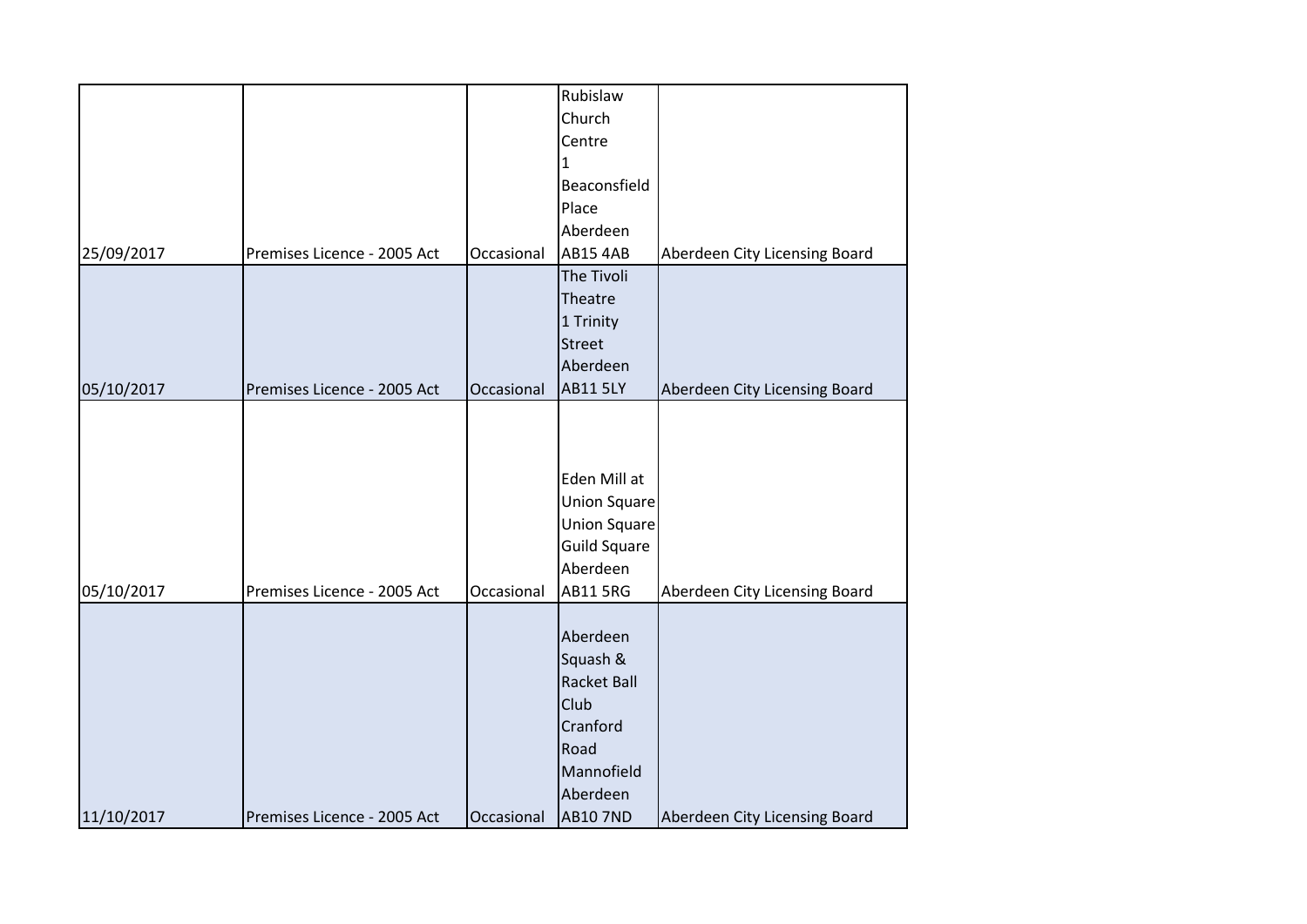|            |                             |            | Kingswells          |                               |
|------------|-----------------------------|------------|---------------------|-------------------------------|
|            |                             |            | Community           |                               |
|            |                             |            | Centre              |                               |
|            |                             |            | Kingswells          |                               |
|            |                             |            | Avenue              |                               |
|            |                             |            | Kingswells          |                               |
|            |                             |            | Aberdeen            |                               |
| 09/10/2017 | Premises Licence - 2005 Act | Occasional | <b>AB15 8TG</b>     | Aberdeen City Licensing Board |
|            |                             |            | Aberdeen            |                               |
|            |                             |            | Science             |                               |
|            |                             |            | Centre              |                               |
|            |                             |            | The                 |                               |
|            |                             |            | Tramshed            |                               |
|            |                             |            | 179                 |                               |
|            |                             |            | Constitution        |                               |
|            |                             |            | <b>Street</b>       |                               |
|            |                             |            | Aberdeen            |                               |
| 12/10/2017 | Premises Licence - 2005 Act | Occasional | <b>AB24 5TU</b>     | Aberdeen City Licensing Board |
|            |                             |            |                     |                               |
|            |                             |            |                     |                               |
|            |                             |            | Festive             |                               |
|            |                             |            | Village Broad       |                               |
|            |                             |            | <b>Street</b>       |                               |
|            |                             |            | <b>Broad Street</b> |                               |
|            |                             |            | Aberdeen            |                               |
| 12/10/2017 | Premises Licence - 2005 Act | Occasional | <b>AB10 1AB</b>     | Aberdeen City Licensing Board |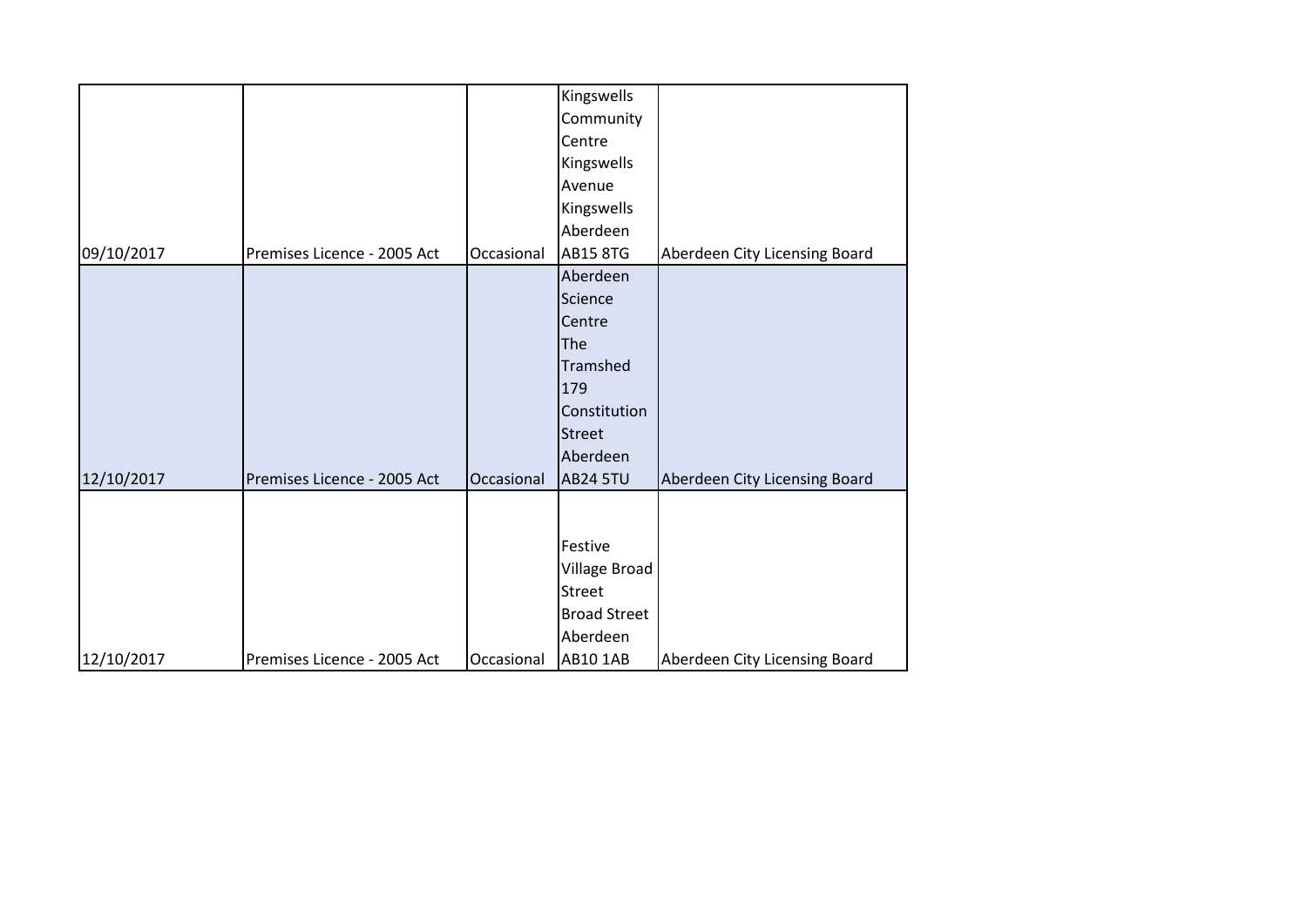|            |                             |            | Norwood             |                               |
|------------|-----------------------------|------------|---------------------|-------------------------------|
|            |                             |            | Hall                |                               |
|            |                             |            | Conference          |                               |
|            |                             |            | Centre              |                               |
|            |                             |            | Garthdee            |                               |
|            |                             |            | Road                |                               |
|            |                             |            | Cults               |                               |
|            |                             |            | Aberdeen            |                               |
| 30/10/2017 | Premises Licence - 2005 Act | Occasional | <b>AB15 9FX</b>     | Aberdeen City Licensing Board |
|            |                             |            |                     |                               |
|            |                             |            | Mozza               |                               |
|            |                             |            | Unit FS12A          |                               |
|            |                             |            | <b>Union Square</b> |                               |
|            |                             |            | Aberdeen            |                               |
| 07/12/2017 | Premises Licence - 2005 Act | Occasional | <b>AB11 5RG</b>     | Aberdeen City Licensing Board |
|            |                             |            |                     |                               |
|            |                             |            | Mozza               |                               |
|            |                             |            | Unit FS12A          |                               |
|            |                             |            | <b>Union Square</b> |                               |
|            |                             |            | Aberdeen            |                               |
| 07/12/2017 | Premises Licence - 2005 Act | Occasional | <b>AB11 5RG</b>     | Aberdeen City Licensing Board |
|            |                             |            |                     |                               |
|            |                             |            | Cognito             |                               |
|            |                             |            | 1 Midstocket        |                               |
|            |                             |            | Road                |                               |
|            |                             |            | Aberdeen            |                               |
| 14/12/2017 | Premises Licence - 2005 Act | Occasional | <b>AB15 5JL</b>     | Aberdeen City Licensing Board |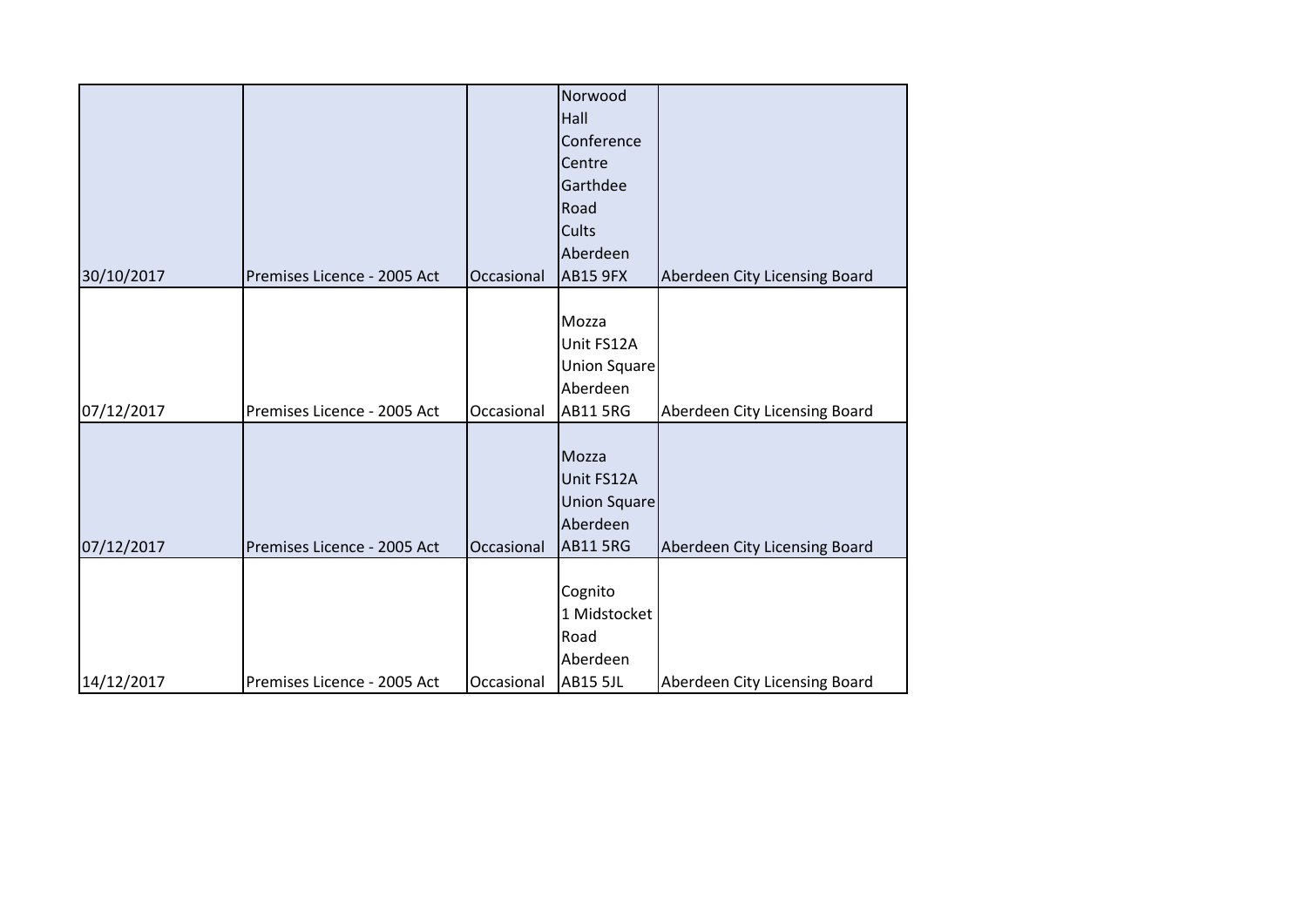|            |                             |            | Tony            |                               |
|------------|-----------------------------|------------|-----------------|-------------------------------|
|            |                             |            | Macaroni        |                               |
|            |                             |            | Unit F          |                               |
|            |                             |            | Marischal       |                               |
|            |                             |            | Square          |                               |
|            |                             |            | Aberdeen        |                               |
| 06/12/2017 | Premises Licence - 2005 Act | Occasional | <b>AB11 5RG</b> | Aberdeen City Licensing Board |
|            |                             |            | Tony            |                               |
|            |                             |            | Macaroni        |                               |
|            |                             |            | Unit F          |                               |
|            |                             |            | Marischal       |                               |
|            |                             |            | Square          |                               |
|            |                             |            | Aberdeen        |                               |
| 06/12/2017 | Premises Licence - 2005 Act | Occasional | <b>AB11 5RG</b> | Aberdeen City Licensing Board |
|            |                             |            | 21 Union        |                               |
|            |                             |            | <b>Street</b>   |                               |
|            |                             |            | Aberdeen        |                               |
| 08/12/2017 | Premises Licence - 2005 Act | Occasional | <b>AB11 5BU</b> | Aberdeen City Licensing Board |
|            |                             |            | Rubislaw        |                               |
|            |                             |            | Church          |                               |
|            |                             |            | Centre          |                               |
|            |                             |            | 1               |                               |
|            |                             |            | Beaconsfield    |                               |
|            |                             |            | Place           |                               |
|            |                             |            | Aberdeen        |                               |
| 08/12/2017 | Premises Licence - 2005 Act | Occasional | <b>AB15 4AB</b> | Aberdeen City Licensing Board |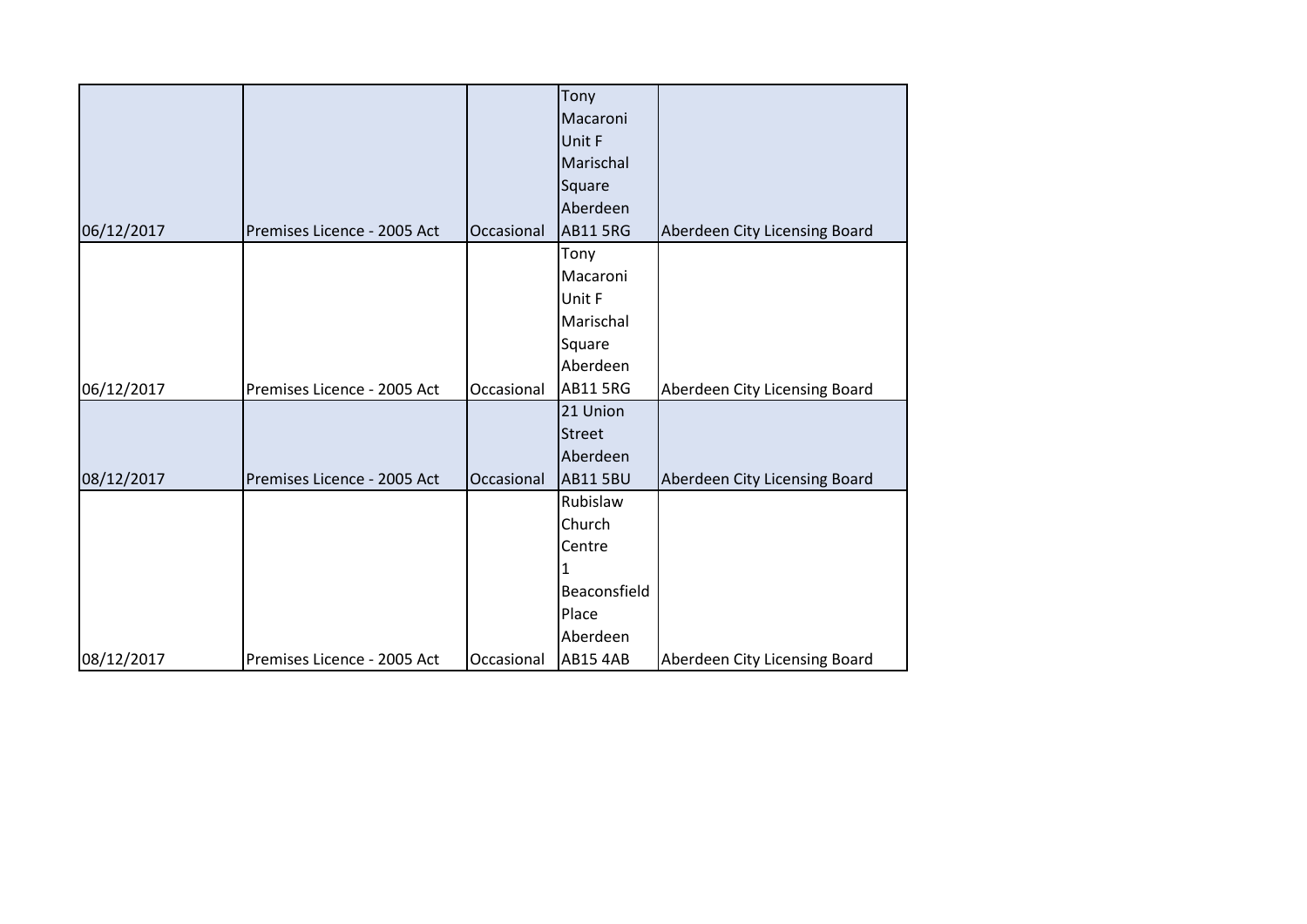|            |                             |            | Rubislaw        |                               |
|------------|-----------------------------|------------|-----------------|-------------------------------|
|            |                             |            | Church          |                               |
|            |                             |            | Centre          |                               |
|            |                             |            | 1.              |                               |
|            |                             |            | Beaconsfield    |                               |
|            |                             |            | Place           |                               |
|            |                             |            | Aberdeen        |                               |
| 08/12/2017 | Premises Licence - 2005 Act | Occasional | <b>AB15 4AB</b> | Aberdeen City Licensing Board |
|            |                             |            |                 |                               |
|            |                             |            | Aberdeen        |                               |
|            |                             |            | Country Fair    |                               |
|            |                             |            | <b>Belmont</b>  |                               |
|            |                             |            | Street          |                               |
|            |                             |            | Aberdeen        |                               |
| 18/12/2017 | Premises Licence - 2005 Act | Occasional | AB10 1JG        | Aberdeen City Licensing Board |
|            |                             |            | Gourmet         |                               |
|            |                             |            | Cheese          |                               |
|            |                             |            | Company         |                               |
|            |                             |            | 201             |                               |
|            |                             |            | Rosemount       |                               |
|            |                             |            | Place           |                               |
|            |                             |            | Aberdeen        |                               |
| 11/01/2018 | Premises Licence - 2005 Act | Occasional | <b>AB25 2XP</b> | Aberdeen City Licensing Board |
|            |                             |            | Riverside       |                               |
|            |                             |            | <b>Spirits</b>  |                               |
|            |                             |            | 24 Thistle      |                               |
|            |                             |            | <b>Street</b>   |                               |
|            |                             |            | Aberdeen        |                               |
| 12/01/2018 | Premises Licence - 2005 Act | Occasional | <b>AB10 1XD</b> | Aberdeen City Licensing Board |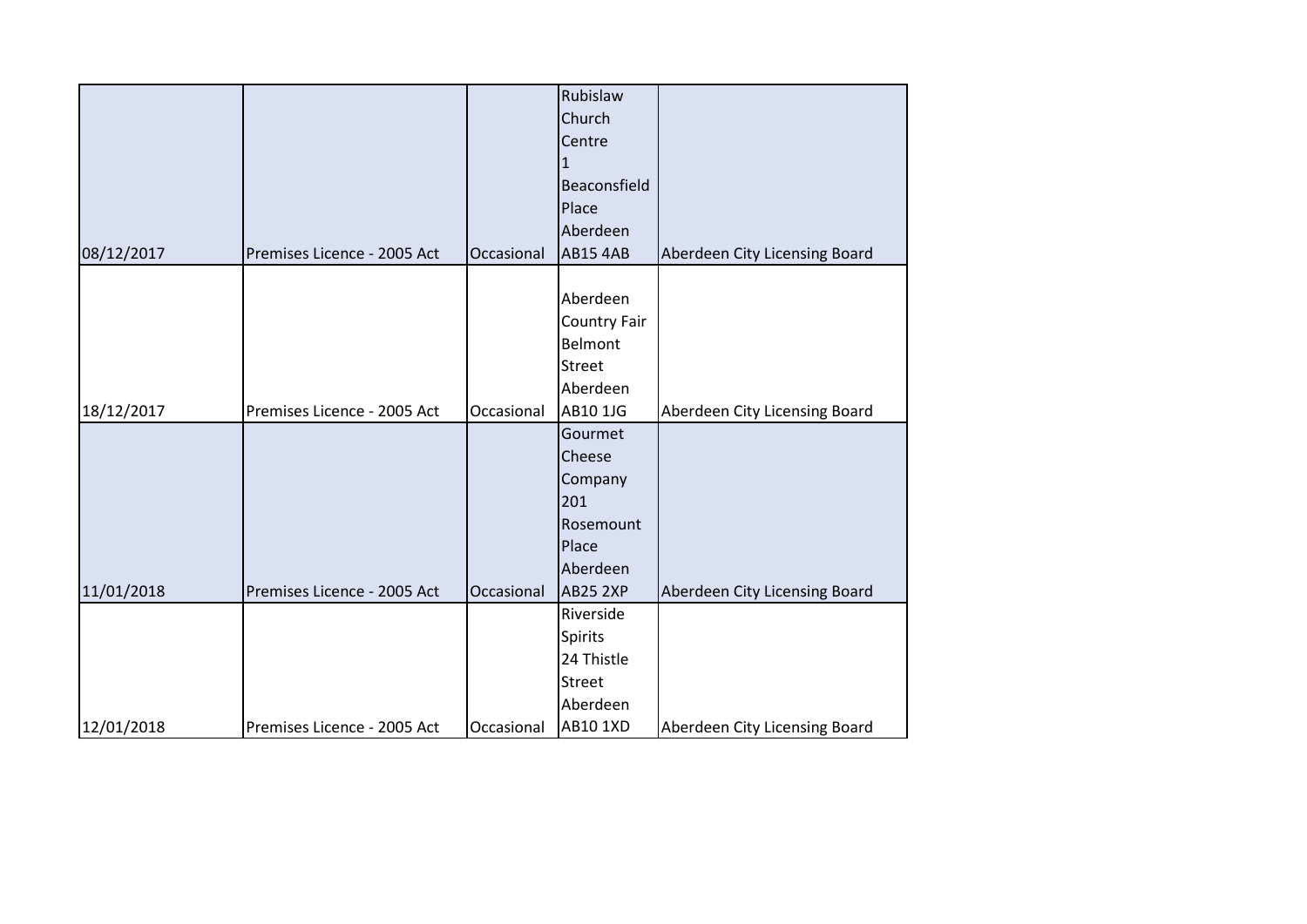|            |                             |            | The Anatomy     |                               |
|------------|-----------------------------|------------|-----------------|-------------------------------|
|            |                             |            | Rooms           |                               |
|            |                             |            | Queens          |                               |
|            |                             |            | <b>Street</b>   |                               |
|            |                             |            | Aberdeen        |                               |
| 11/01/2018 | Premises Licence - 2005 Act | Occasional | <b>AB10 1AP</b> | Aberdeen City Licensing Board |
|            |                             |            | Riverside       |                               |
|            |                             |            | <b>Spirits</b>  |                               |
|            |                             |            | Belmont         |                               |
|            |                             |            | <b>Street</b>   |                               |
|            |                             |            | Aberdeen        |                               |
| 12/01/2018 | Premises Licence - 2005 Act | Occasional | AB10 1JG        | Aberdeen City Licensing Board |
|            |                             |            |                 |                               |
|            |                             |            | Cognito         |                               |
|            |                             |            | 1 Midstocket    |                               |
|            |                             |            | Road            |                               |
|            |                             |            | Aberdeen        |                               |
| 16/01/2018 | Premises Licence - 2005 Act | Occasional | <b>AB15 5JL</b> | Aberdeen City Licensing Board |
|            |                             |            | Aberdeen        |                               |
|            |                             |            | Science         |                               |
|            |                             |            | Centre          |                               |
|            |                             |            | The             |                               |
|            |                             |            | Tramshed        |                               |
|            |                             |            | 179             |                               |
|            |                             |            | Constitution    |                               |
|            |                             |            | <b>Street</b>   |                               |
|            |                             |            | Aberdeen        |                               |
| 16/01/2018 | Premises Licence - 2005 Act | Occasional | <b>AB24 5TU</b> | Aberdeen City Licensing Board |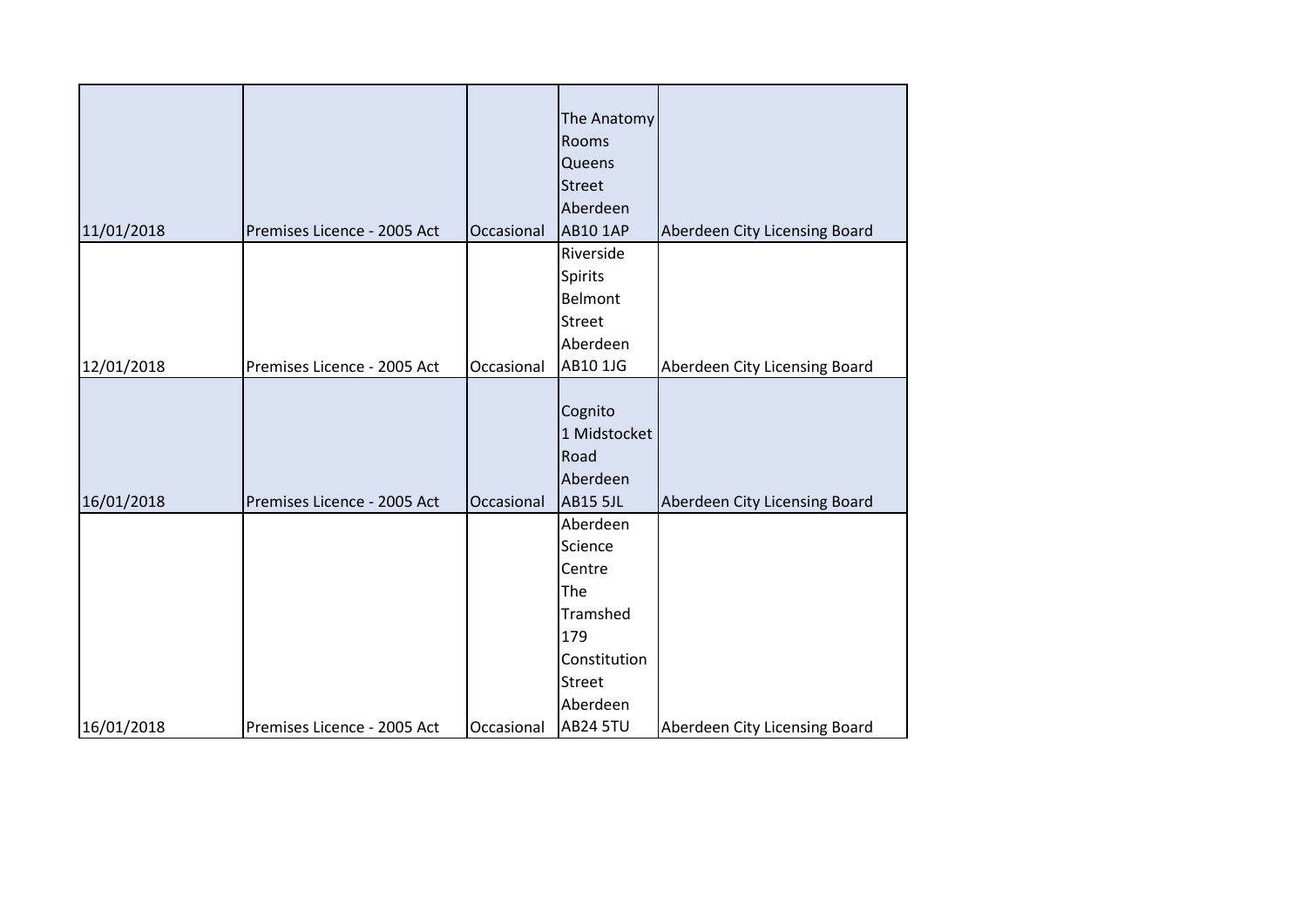|            |                             |            | Rubislaw             |                               |
|------------|-----------------------------|------------|----------------------|-------------------------------|
|            |                             |            | Church               |                               |
|            |                             |            | Centre               |                               |
|            |                             |            | $\mathbf{1}$         |                               |
|            |                             |            | Beaconsfield         |                               |
|            |                             |            | Place                |                               |
|            |                             |            | Aberdeen             |                               |
| 19/01/2018 | Premises Licence - 2005 Act | Occasional | <b>AB15 4AB</b>      | Aberdeen City Licensing Board |
|            |                             |            |                      |                               |
|            |                             |            | Linx Ice             |                               |
|            |                             |            | Arena                |                               |
|            |                             |            | Beach                |                               |
|            |                             |            | Promenade            |                               |
|            |                             |            | Aberdeen             |                               |
| 22/01/2018 | Premises Licence - 2005 Act | Occasional | <b>AB24 5NR</b>      | Aberdeen City Licensing Board |
|            |                             |            | 21 Union             |                               |
|            |                             |            | <b>Street</b>        |                               |
|            |                             |            | Aberdeen             |                               |
| 19/01/2018 | Premises Licence - 2005 Act | Occasional | <b>AB11 5BU</b>      | Aberdeen City Licensing Board |
|            |                             |            | 21 Union             |                               |
|            |                             |            | <b>Street</b>        |                               |
|            |                             |            | Aberdeen             |                               |
| 19/01/2018 | Premises Licence - 2005 Act | Occasional | <b>AB11 5BU</b>      | Aberdeen City Licensing Board |
|            |                             |            |                      |                               |
|            |                             |            |                      |                               |
|            |                             |            | All Bar One          |                               |
|            |                             |            | <b>Retail Unit B</b> |                               |
|            |                             |            | Marischal            |                               |
|            |                             |            | Square               |                               |
|            |                             |            | <b>Broad Street</b>  |                               |
|            |                             |            | Aberdeen             |                               |
| 17/01/2018 | Premises Licence - 2005 Act | Occasional | <b>AB10 1AB</b>      | Aberdeen City Licensing Board |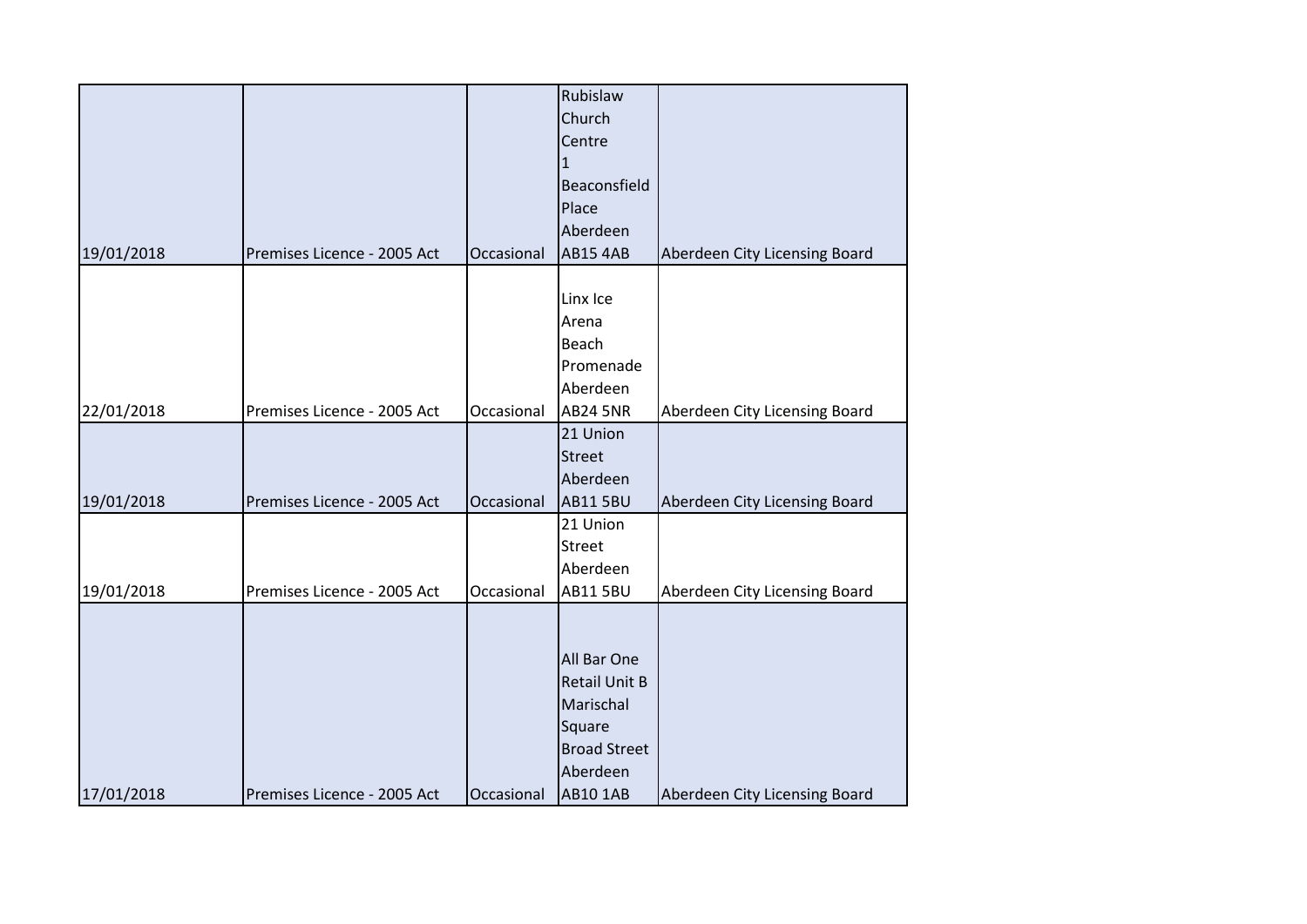|            |                             |            | Milk Money            |                               |
|------------|-----------------------------|------------|-----------------------|-------------------------------|
|            |                             |            | stall at              |                               |
|            |                             |            | Thistle Street        |                               |
|            |                             |            | Market                |                               |
|            |                             |            | <b>Thistle Street</b> |                               |
|            |                             |            | Food Market           |                               |
|            |                             |            | <b>Thistle Street</b> |                               |
|            |                             |            | Aberdeen              |                               |
| 02/02/2018 | Premises Licence - 2005 Act | Occasional | AB10 1XZ              | Aberdeen City Licensing Board |
|            |                             |            | Aberdeen              |                               |
|            |                             |            | Science               |                               |
|            |                             |            | Centre                |                               |
|            |                             |            | The                   |                               |
|            |                             |            | Tramshed              |                               |
|            |                             |            | 179                   |                               |
|            |                             |            | Constitution          |                               |
|            |                             |            | <b>Street</b>         |                               |
|            |                             |            | Aberdeen              |                               |
| 06/02/2018 | Premises Licence - 2005 Act | Occasional | <b>AB24 5TU</b>       | Aberdeen City Licensing Board |
|            |                             |            | Maggie's              |                               |
|            |                             |            | Aberdeen              |                               |
|            |                             |            | Westburn              |                               |
|            |                             |            | Road                  |                               |
|            |                             |            | Aberdeen              |                               |
| 07/02/2018 | Premises Licence - 2005 Act | Occasional | <b>AB25 2UZ</b>       | Aberdeen City Licensing Board |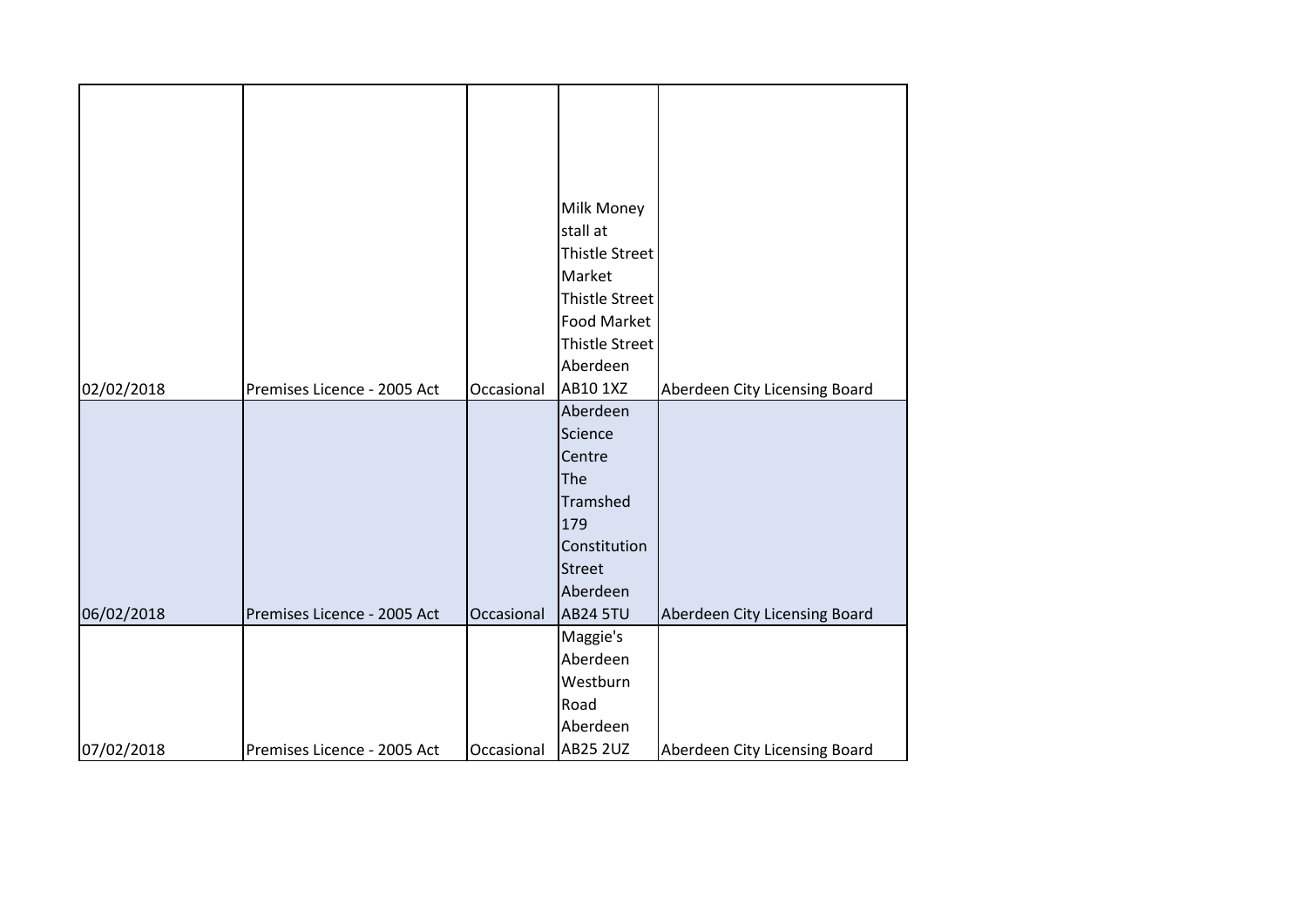|            |                             |            | <b>Beach</b>          |                               |
|------------|-----------------------------|------------|-----------------------|-------------------------------|
|            |                             |            | Leisure               |                               |
|            |                             |            | Centre                |                               |
|            |                             |            | Sea Beach             |                               |
|            |                             |            | Aberdeen              |                               |
| 16/01/2018 | Premises Licence - 2005 Act | Occasional | <b>AB24 5NR</b>       | Aberdeen City Licensing Board |
|            |                             |            |                       |                               |
|            |                             |            | <b>Silver Darling</b> |                               |
|            |                             |            | Restaurant            |                               |
|            |                             |            | North Pier            |                               |
|            |                             |            | Footdee               |                               |
|            |                             |            | Aberdeen              |                               |
| 06/02/2018 | Premises Licence - 2005 Act | Occasional | <b>AB11 5DU</b>       | Aberdeen City Licensing Board |
|            |                             |            | Maggie's              |                               |
|            |                             |            | Aberdeen              |                               |
|            |                             |            | Westburn              |                               |
|            |                             |            | Road                  |                               |
|            |                             |            | Aberdeen              |                               |
| 07/02/2018 | Premises Licence - 2005 Act | Occasional | <b>AB25 2UZ</b>       | Aberdeen City Licensing Board |
|            |                             |            |                       |                               |
|            |                             |            | Mozza                 |                               |
|            |                             |            | Unit FS12A            |                               |
|            |                             |            | <b>Union Square</b>   |                               |
|            |                             |            | Aberdeen              |                               |
| 19/02/2018 | Premises Licence - 2005 Act | Occasional | <b>AB11 5RG</b>       | Aberdeen City Licensing Board |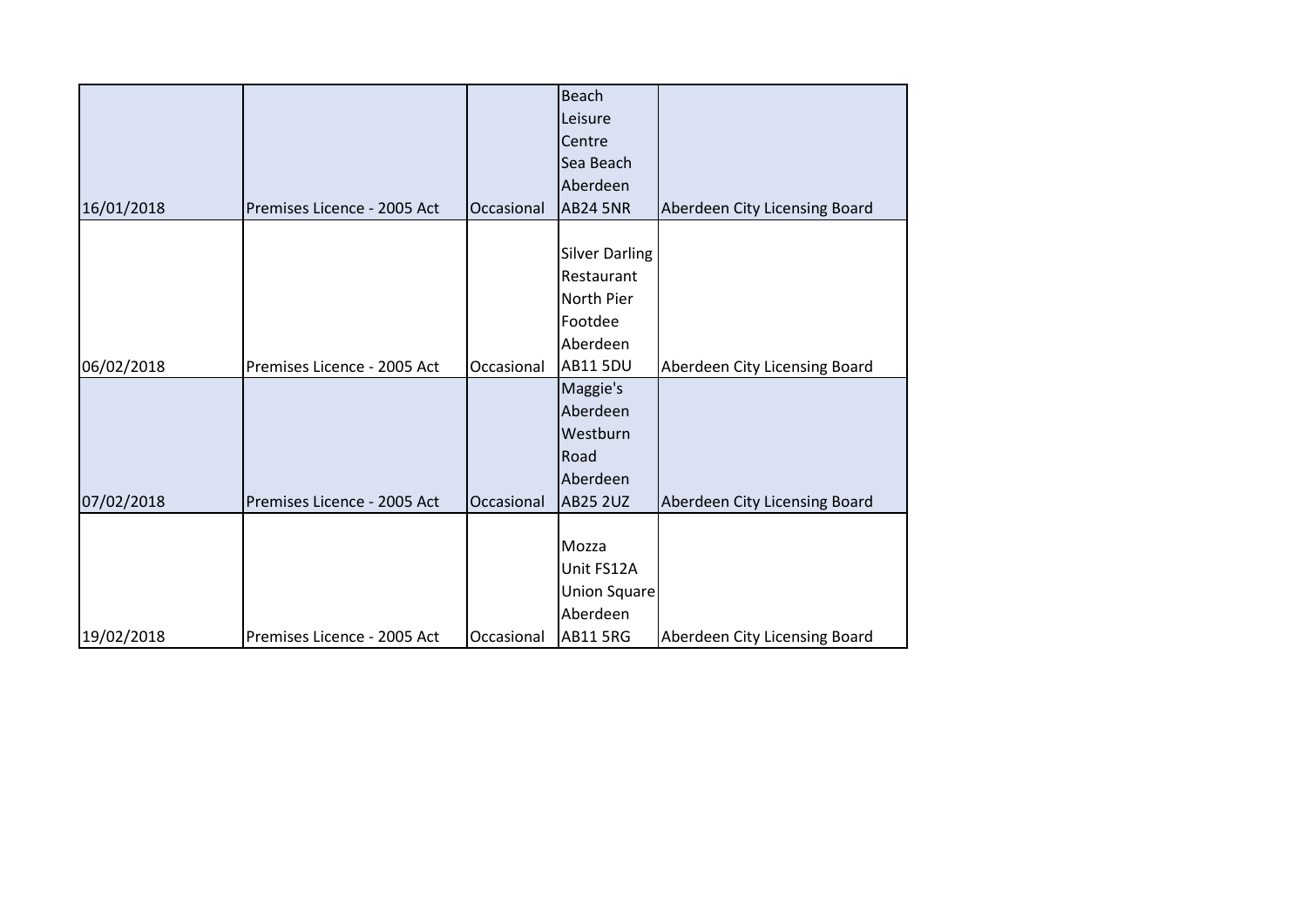|            |                             |            | Carnoustie<br><b>Distillery</b><br>Stall at<br><b>Belmont St</b><br>Market<br><b>Belmont</b> |                               |
|------------|-----------------------------|------------|----------------------------------------------------------------------------------------------|-------------------------------|
|            |                             |            | <b>Street</b>                                                                                |                               |
|            |                             |            | Aberdeen                                                                                     |                               |
| 19/02/2018 | Premises Licence - 2005 Act | Occasional | <b>AB10 1JR</b>                                                                              | Aberdeen City Licensing Board |
|            |                             |            |                                                                                              |                               |
|            |                             |            | Mozza                                                                                        |                               |
|            |                             |            | Unit FS12A                                                                                   |                               |
|            |                             |            | <b>Union Square</b>                                                                          |                               |
|            |                             |            | Aberdeen                                                                                     |                               |
| 19/02/2018 | Premises Licence - 2005 Act | Occasional | <b>AB11 5RG</b>                                                                              | Aberdeen City Licensing Board |
|            |                             |            | Rubislaw                                                                                     |                               |
|            |                             |            | Church                                                                                       |                               |
|            |                             |            | Centre                                                                                       |                               |
|            |                             |            | $\mathbf{1}$                                                                                 |                               |
|            |                             |            | Beaconsfield                                                                                 |                               |
|            |                             |            | Place                                                                                        |                               |
|            |                             |            | Aberdeen                                                                                     |                               |
| 13/02/2018 | Premises Licence - 2005 Act | Occasional | <b>AB15 4AB</b><br>Rubislaw                                                                  | Aberdeen City Licensing Board |
|            |                             |            |                                                                                              |                               |
|            |                             |            | Church                                                                                       |                               |
|            |                             |            | Centre                                                                                       |                               |
|            |                             |            | 1<br>Beaconsfield                                                                            |                               |
|            |                             |            | Place                                                                                        |                               |
|            |                             |            | Aberdeen                                                                                     |                               |
| 13/02/2018 | Premises Licence - 2005 Act | Occasional | <b>AB15 4AB</b>                                                                              | Aberdeen City Licensing Board |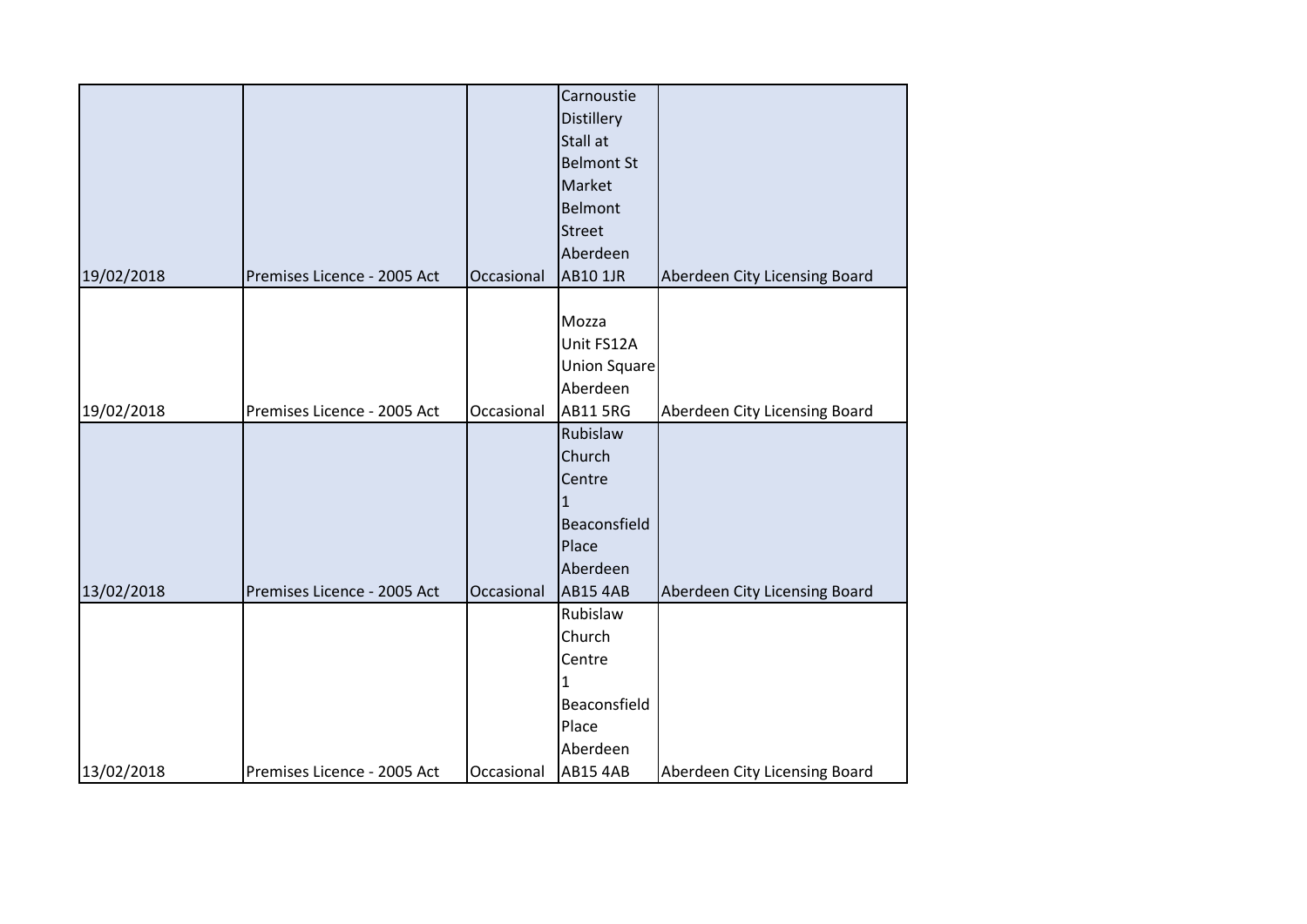|            |                             |            | Rubislaw        |                               |
|------------|-----------------------------|------------|-----------------|-------------------------------|
|            |                             |            | Church          |                               |
|            |                             |            | Centre          |                               |
|            |                             |            | $\mathbf{1}$    |                               |
|            |                             |            | Beaconsfield    |                               |
|            |                             |            | Place           |                               |
|            |                             |            | Aberdeen        |                               |
| 14/02/2017 | Premises Licence - 2005 Act | Occasional | <b>AB15 4AB</b> | Aberdeen City Licensing Board |
|            |                             |            | St Machar's     |                               |
|            |                             |            | Cathedral       |                               |
|            |                             |            | 18 The          |                               |
|            |                             |            | Chanonry        |                               |
|            |                             |            | Aberdeen        |                               |
| 19/04/2017 | Premises Licence - 2005 Act | Occasional | AB24 1RQ        | Aberdeen City Licensing Board |
|            |                             |            |                 |                               |
|            |                             |            |                 |                               |
|            |                             |            | Angus & Oink    |                               |
|            |                             |            | at Thistle St   |                               |
|            |                             |            | Market          |                               |
|            |                             |            | Thistle Street  |                               |
|            |                             |            | Aberdeen        |                               |
| 17/04/2017 | Premises Licence - 2005 Act | Occasional | <b>AB10 1XD</b> | Aberdeen City Licensing Board |
|            |                             |            |                 |                               |
|            |                             |            | JK Fine Foods   |                               |
|            |                             |            | 16 Chattan      |                               |
|            |                             |            | Place           |                               |
|            |                             |            | Aberdeen        |                               |
| 18/04/2017 | Premises Licence - 2005 Act | Occasional | <b>AB10 6RP</b> | Aberdeen City Licensing Board |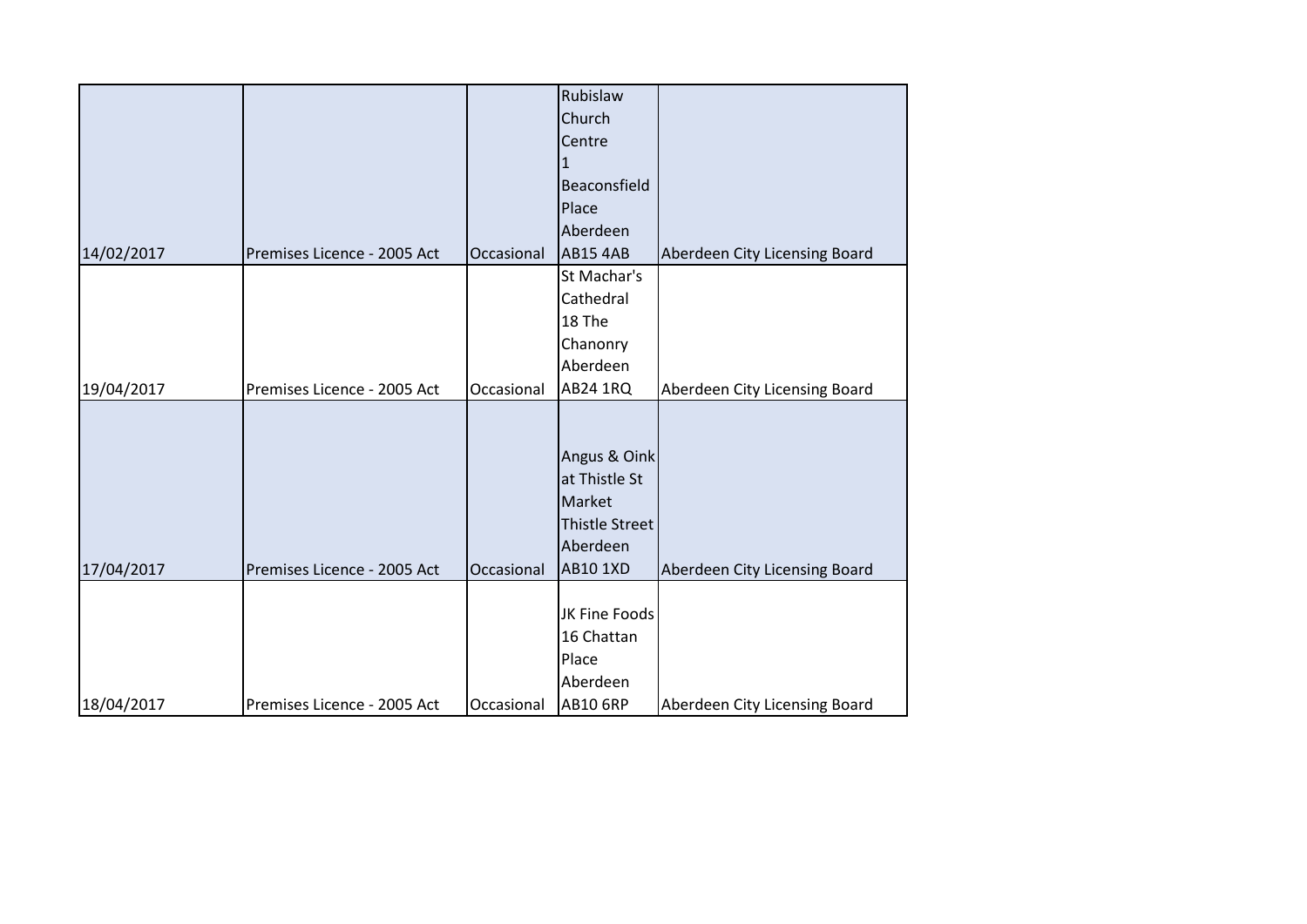|            |                             |            | JK Fine Foods       |                               |
|------------|-----------------------------|------------|---------------------|-------------------------------|
|            |                             |            | 16 Chattan          |                               |
|            |                             |            | Place               |                               |
|            |                             |            | Aberdeen            |                               |
| 18/04/2017 | Premises Licence - 2005 Act | Occasional | <b>AB10 6RP</b>     | Aberdeen City Licensing Board |
|            |                             |            | Denmore             |                               |
|            |                             |            | Park                |                               |
|            |                             |            | Residents           |                               |
|            |                             |            | Sports &            |                               |
|            |                             |            | Social Club,        |                               |
|            |                             |            | The                 |                               |
|            |                             |            | Clubhouse           |                               |
|            |                             |            | Lochside            |                               |
|            |                             |            | Road,               |                               |
|            |                             |            | Denmore             |                               |
|            |                             |            | Park                |                               |
|            |                             |            | Bridge of           |                               |
|            |                             |            | Don                 |                               |
|            |                             |            | Aberdeen            |                               |
| 24/04/2017 | Premises Licence - 2005 Act | Occasional | <b>AB23 8NL</b>     | Aberdeen City Licensing Board |
|            |                             |            | <b>Trinity Hall</b> |                               |
|            |                             |            | Trinity             |                               |
|            |                             |            | Corner              |                               |
|            |                             |            | Holburn             |                               |
|            |                             |            | <b>Street</b>       |                               |
|            |                             |            | Aberdeen            |                               |
| 24/04/2017 | Premises Licence - 2005 Act | Occasional | <b>AB10 6DA</b>     | Aberdeen City Licensing Board |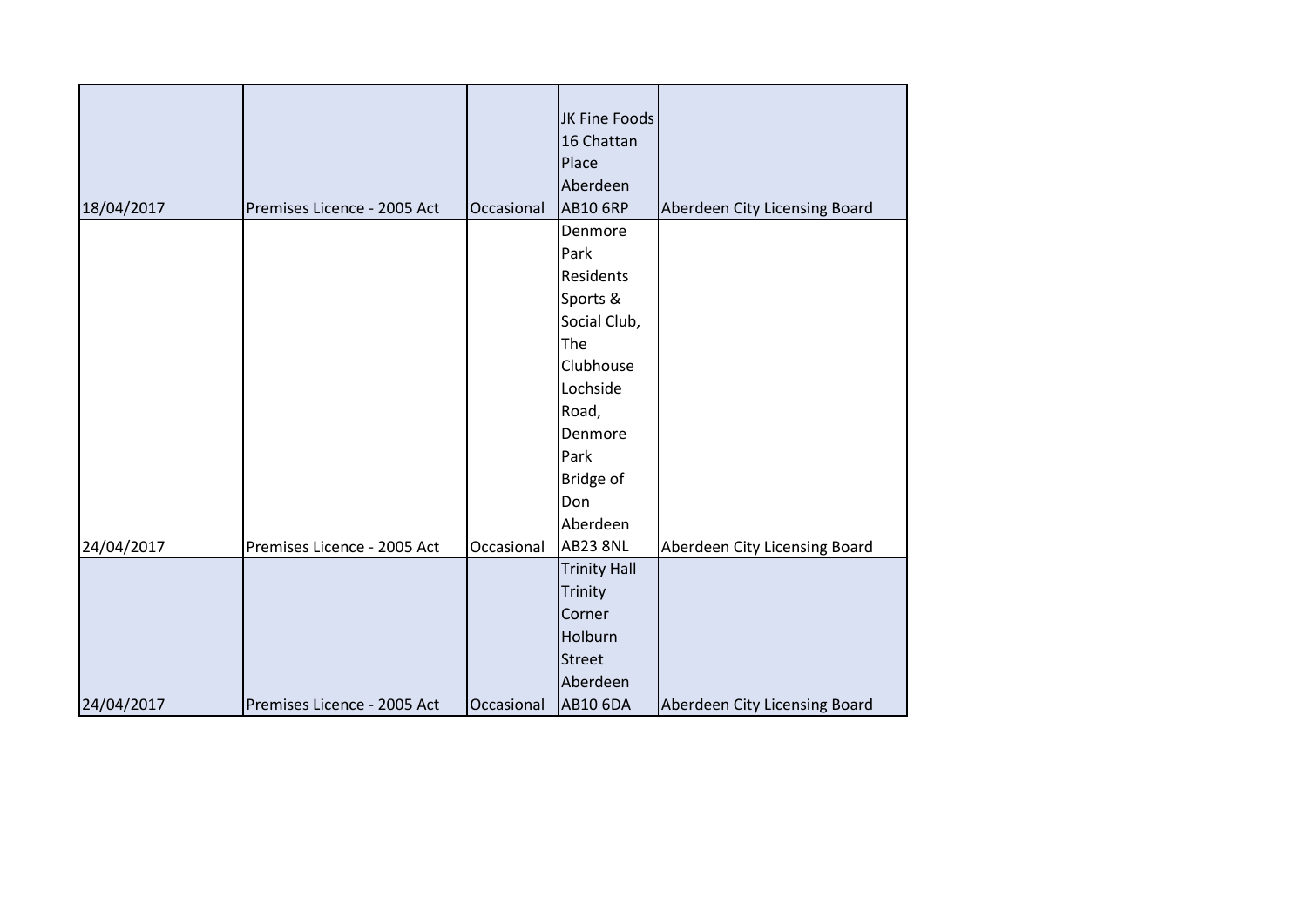|            |                             |            | <b>Trinity Hall</b> |                               |
|------------|-----------------------------|------------|---------------------|-------------------------------|
|            |                             |            | Trinity             |                               |
|            |                             |            | Corner              |                               |
|            |                             |            | Holburn             |                               |
|            |                             |            | <b>Street</b>       |                               |
|            |                             |            | Aberdeen            |                               |
| 25/01/2017 | Premises Licence - 2005 Act | Occasional | AB10 6DA            | Aberdeen City Licensing Board |
|            |                             |            |                     |                               |
|            |                             |            |                     |                               |
|            |                             |            | Sir Ian Wood        |                               |
|            |                             |            | Building,           |                               |
|            |                             |            | Robert              |                               |
|            |                             |            | Gordon              |                               |
|            |                             |            | University          |                               |
|            |                             |            | Sir Ian Wood        |                               |
|            |                             |            | <b>Building</b>     |                               |
|            |                             |            | Garthdee            |                               |
|            |                             |            | Road                |                               |
|            |                             |            | Aberdeen            |                               |
| 30/01/2017 | Premises Licence - 2005 Act | Occasional | <b>AB10 7QE</b>     | Aberdeen City Licensing Board |
|            |                             |            |                     |                               |
|            |                             |            | Cults               |                               |
|            |                             |            | Academy             |                               |
|            |                             |            | Staffroom           |                               |
|            |                             |            | Cults               |                               |
|            |                             |            | Academy             |                               |
|            |                             |            | Quarry Road         |                               |
|            |                             |            | Cults               |                               |
|            |                             |            | Aberdeen            |                               |
| 20/02/2017 | Premises Licence - 2005 Act | Occasional | <b>AB15 9TP</b>     | Aberdeen City Licensing Board |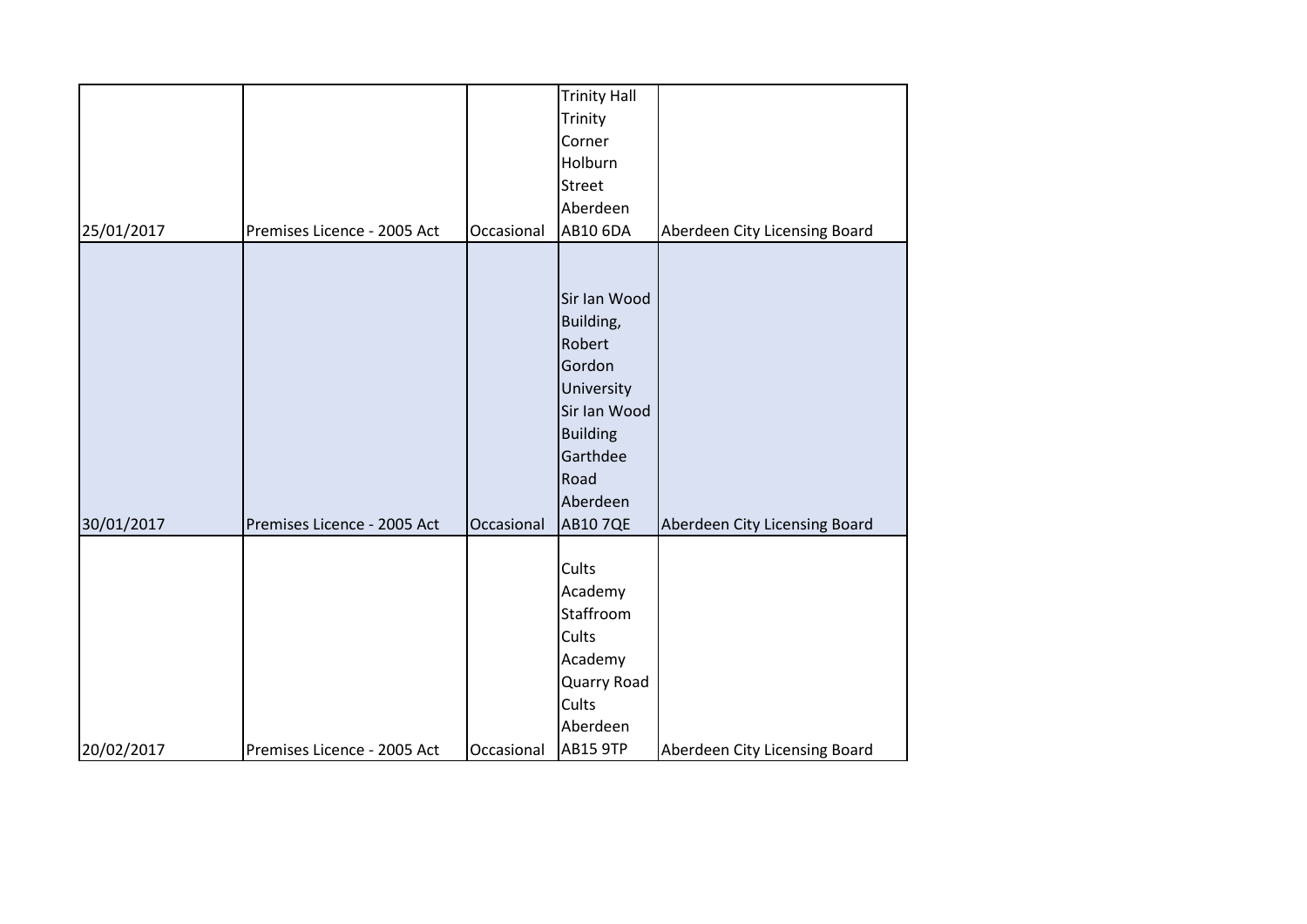|            |                             |            | 21 Union            |                               |
|------------|-----------------------------|------------|---------------------|-------------------------------|
|            |                             |            | <b>Street</b>       |                               |
|            |                             |            | Aberdeen            |                               |
| 22/03/2017 | Premises Licence - 2005 Act | Occasional | <b>AB11 5BU</b>     | Aberdeen City Licensing Board |
|            |                             |            | 21 Union            |                               |
|            |                             |            | <b>Street</b>       |                               |
|            |                             |            | Aberdeen            |                               |
| 22/03/2017 | Premises Licence - 2005 Act | Occasional | <b>AB11 5BU</b>     | Aberdeen City Licensing Board |
|            |                             |            |                     |                               |
|            |                             |            |                     |                               |
|            |                             |            | <b>Gordon Suite</b> |                               |
|            |                             |            | at Bridge of        |                               |
|            |                             |            | Don Barracks        |                               |
|            |                             |            | <b>Ellon Road</b>   |                               |
|            |                             |            | Bridge of           |                               |
|            |                             |            | Don                 |                               |
|            |                             |            | Aberdeen            |                               |
| 10/03/2017 | Premises Licence - 2005 Act | Occasional | <b>AB23 8DB</b>     | Aberdeen City Licensing Board |
|            |                             |            |                     |                               |
|            |                             |            | JK Fine Foods       |                               |
|            |                             |            | 16 Chattan          |                               |
|            |                             |            | Place               |                               |
|            |                             |            | Aberdeen            |                               |
| 29/03/2017 | Premises Licence - 2005 Act | Occasional | <b>AB10 6RP</b>     | Aberdeen City Licensing Board |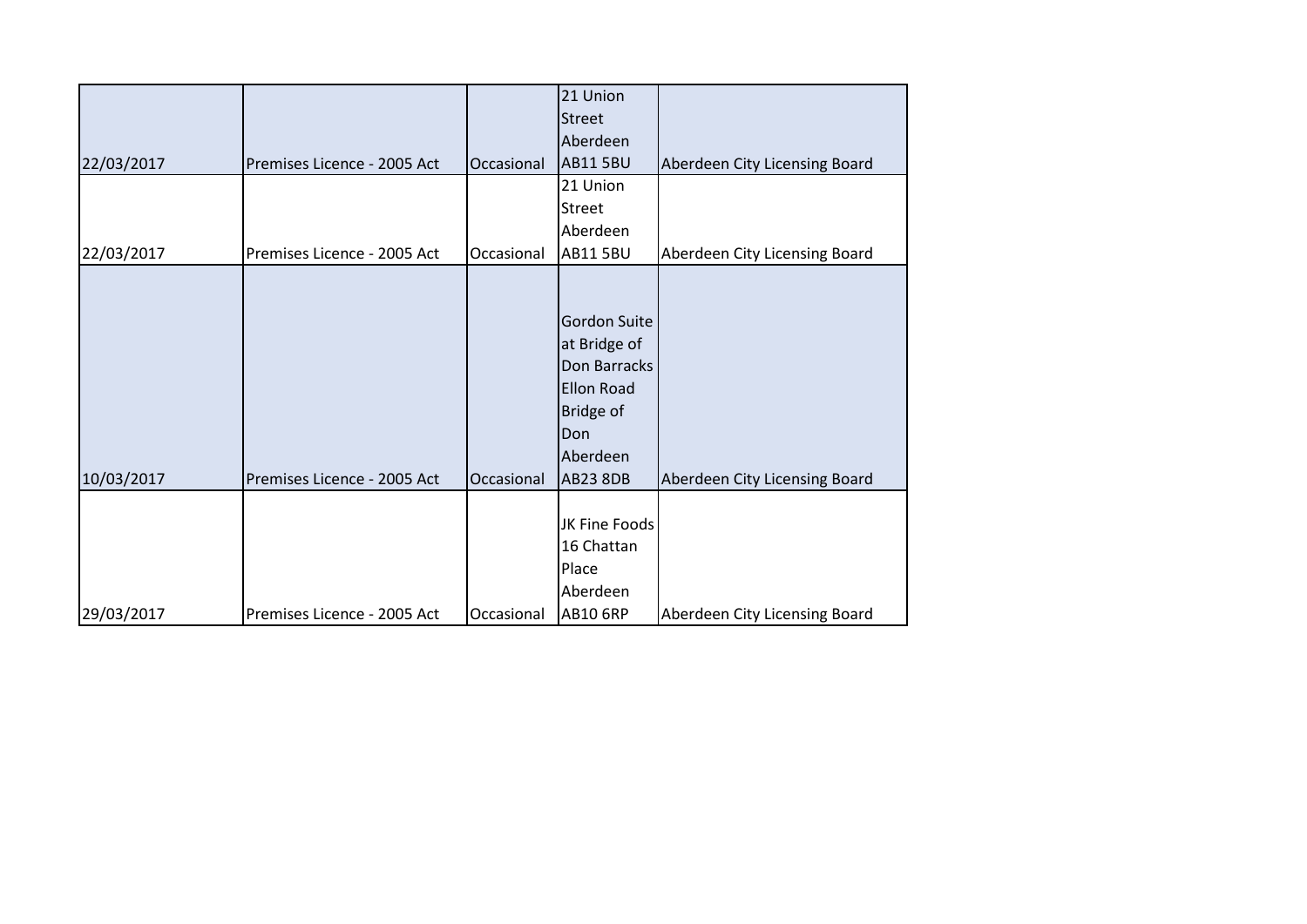| 03/04/2017 | Premises Licence - 2005 Act | Occasional | Aberdeen<br>Science<br>Centre<br>The<br>Tramshed<br>179<br>Constitution<br><b>Street</b><br>Aberdeen<br><b>AB24 5TU</b>                             | Aberdeen City Licensing Board |
|------------|-----------------------------|------------|-----------------------------------------------------------------------------------------------------------------------------------------------------|-------------------------------|
| 03/04/2017 | Premises Licence - 2005 Act | Occasional | Carnegie Hall<br><b>Skene Place</b><br>Dyce<br>Aberdeen<br><b>AB21 7AY</b>                                                                          | Aberdeen City Licensing Board |
| 13/04/2017 | Premises Licence - 2005 Act | Occasional | Headspace<br><b>Store</b><br>Unit A,<br>Headspace<br><b>Building</b><br>Hillhead<br>Student<br>Village<br>Don Street<br>Aberdeen<br><b>AB24 1WU</b> | Aberdeen City Licensing Board |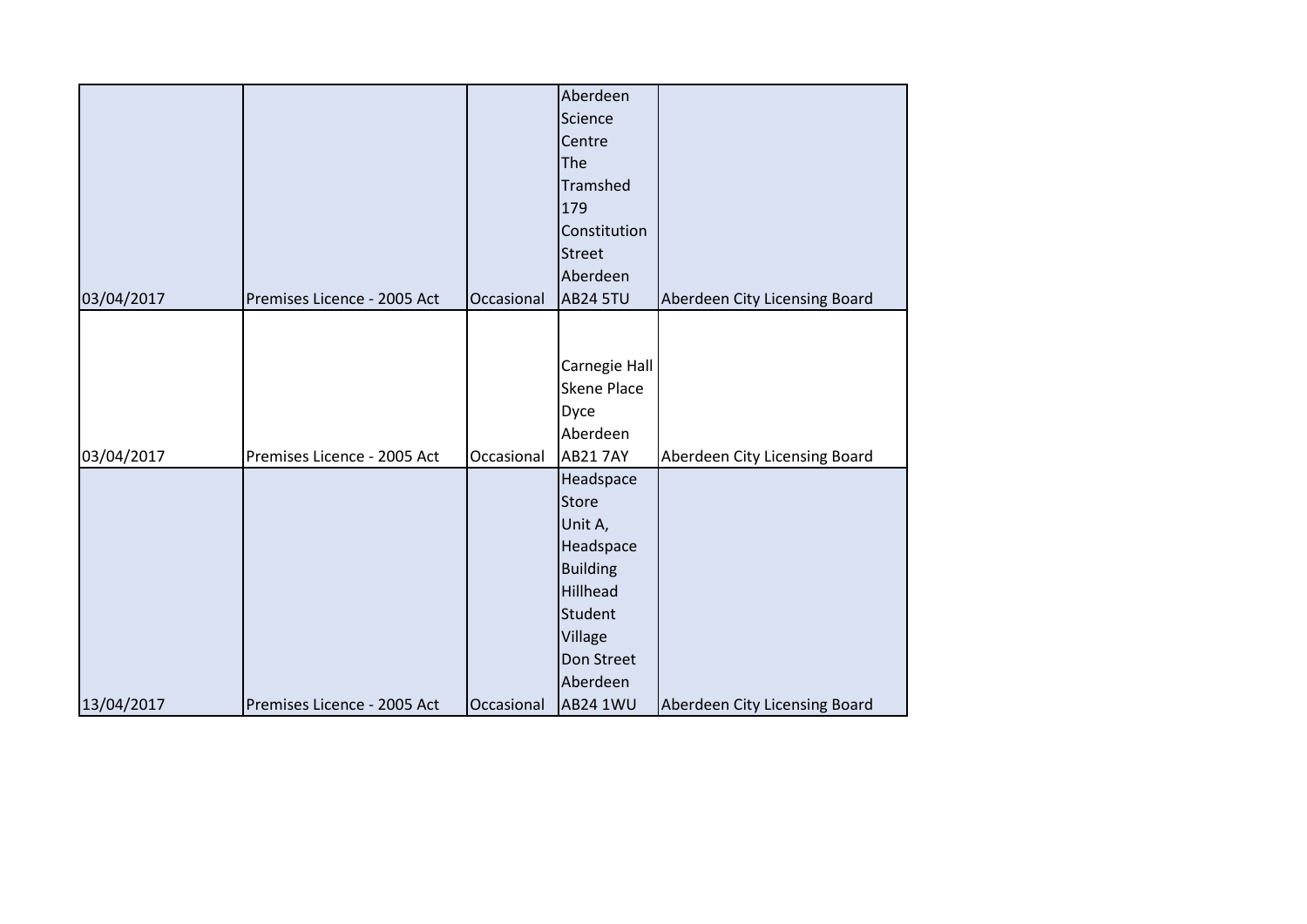|            |                             |            | Coppa Coffee    |                               |
|------------|-----------------------------|------------|-----------------|-------------------------------|
|            |                             |            | 40 St Swithin   |                               |
|            |                             |            | <b>Street</b>   |                               |
|            |                             |            | Aberdeen        |                               |
| 10/04/2017 | Premises Licence - 2005 Act | Occasional | <b>AB10 6XJ</b> | Aberdeen City Licensing Board |
|            |                             |            | Kingswells      |                               |
|            |                             |            | Community       |                               |
|            |                             |            | Centre          |                               |
|            |                             |            | Kingswells      |                               |
|            |                             |            | Avenue          |                               |
|            |                             |            | Kingswells      |                               |
|            |                             |            | Aberdeen        |                               |
| 30/03/2017 | Premises Licence - 2005 Act | Occasional | <b>AB15 8TG</b> | Aberdeen City Licensing Board |
|            |                             |            |                 |                               |
|            |                             |            |                 |                               |
|            |                             |            | Coppa Coffee    |                               |
|            |                             |            | 40 St Swithin   |                               |
|            |                             |            | Street          |                               |
|            |                             |            | Aberdeen        |                               |
| 10/04/2017 | Premises Licence - 2005 Act | Occasional | <b>AB10 6XJ</b> | Aberdeen City Licensing Board |
|            |                             |            |                 |                               |
|            |                             |            |                 |                               |
|            |                             |            | Coppa Coffee    |                               |
|            |                             |            | 40 St Swithin   |                               |
|            |                             |            | <b>Street</b>   |                               |
|            |                             |            | Aberdeen        |                               |
| 10/04/2017 | Premises Licence - 2005 Act | Occasional | <b>AB10 6XJ</b> | Aberdeen City Licensing Board |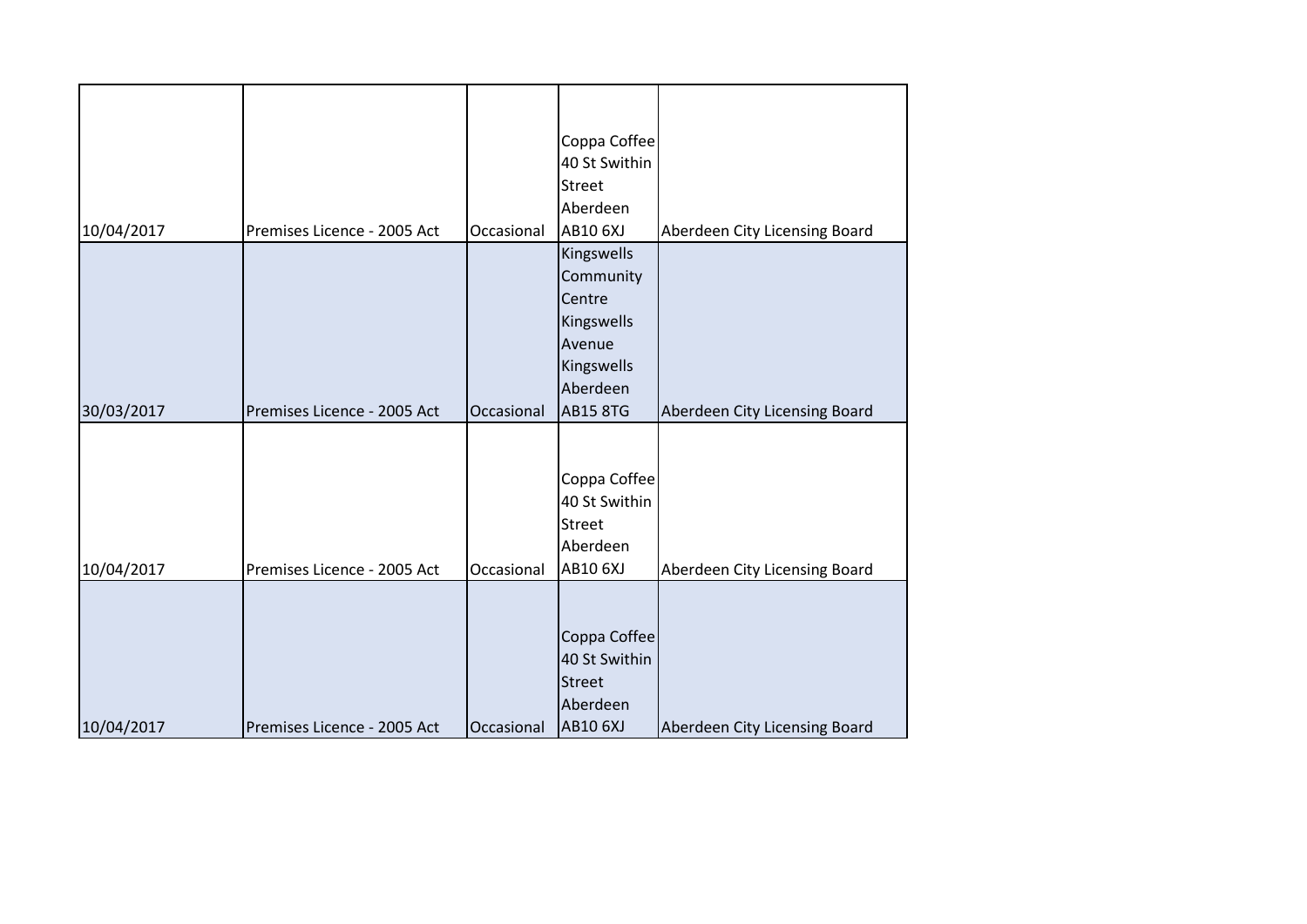|            |                             |            | Headspace          |                               |
|------------|-----------------------------|------------|--------------------|-------------------------------|
|            |                             |            | Store              |                               |
|            |                             |            | Unit A,            |                               |
|            |                             |            | Headspace          |                               |
|            |                             |            | <b>Building</b>    |                               |
|            |                             |            | Hillhead           |                               |
|            |                             |            | Student            |                               |
|            |                             |            | Village            |                               |
|            |                             |            | Don Street         |                               |
|            |                             |            | Aberdeen           |                               |
| 13/04/2017 | Premises Licence - 2005 Act | Occasional | <b>AB24 1WU</b>    | Aberdeen City Licensing Board |
|            |                             |            |                    |                               |
|            |                             |            |                    |                               |
|            |                             |            |                    |                               |
|            |                             |            | Marquee            |                               |
|            |                             |            | erected on         |                               |
|            |                             |            | <b>Kings Lawns</b> |                               |
|            |                             |            | adjacent to        |                               |
|            |                             |            | Elphinstone        |                               |
|            |                             |            | Hall               |                               |
|            |                             |            | University of      |                               |
|            |                             |            | Aberdeen           |                               |
|            |                             |            | Elphinstone        |                               |
|            |                             |            | Lawn               |                               |
|            |                             |            | <b>Regent Walk</b> |                               |
|            |                             |            | Aberdeen           |                               |
| 13/03/2017 | Premises Licence - 2005 Act | Occasional | <b>AB24 3FX</b>    | Aberdeen City Licensing Board |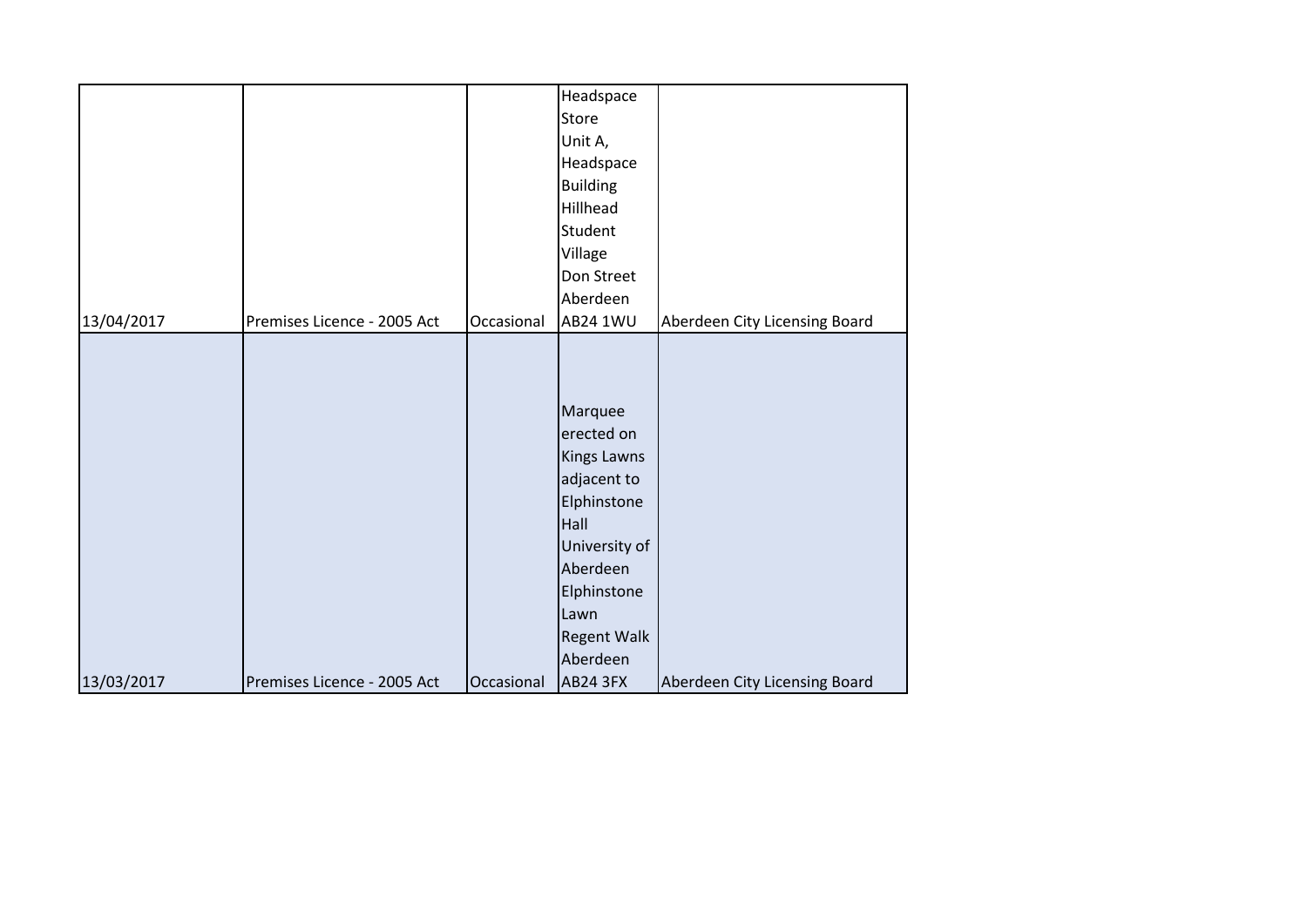|            |                             |            | 9th<br>Aberdeen<br><b>Scout Group</b><br><b>HQ</b><br>Granville<br>Lane<br>Mannofield<br>Aberdeen       |                               |
|------------|-----------------------------|------------|---------------------------------------------------------------------------------------------------------|-------------------------------|
| 20/04/2017 | Premises Licence - 2005 Act | Occasional | AB10 6NZ                                                                                                | Aberdeen City Licensing Board |
| 02/05/2017 | Premises Licence - 2005 Act | Occasional | Peterculter<br>Parish<br>Church<br>2 Craigton<br>Crescent<br>Peterculter<br>Aberdeen<br><b>AB14 OSB</b> | Aberdeen City Licensing Board |
| 10/10/2016 | Premises Licence - 2005 Act | Occasional | The Country<br>Club<br>Glashieburn<br>Bridge of<br>Don<br>Aberdeen<br><b>AB22 8NJ</b>                   | Aberdeen City Licensing Board |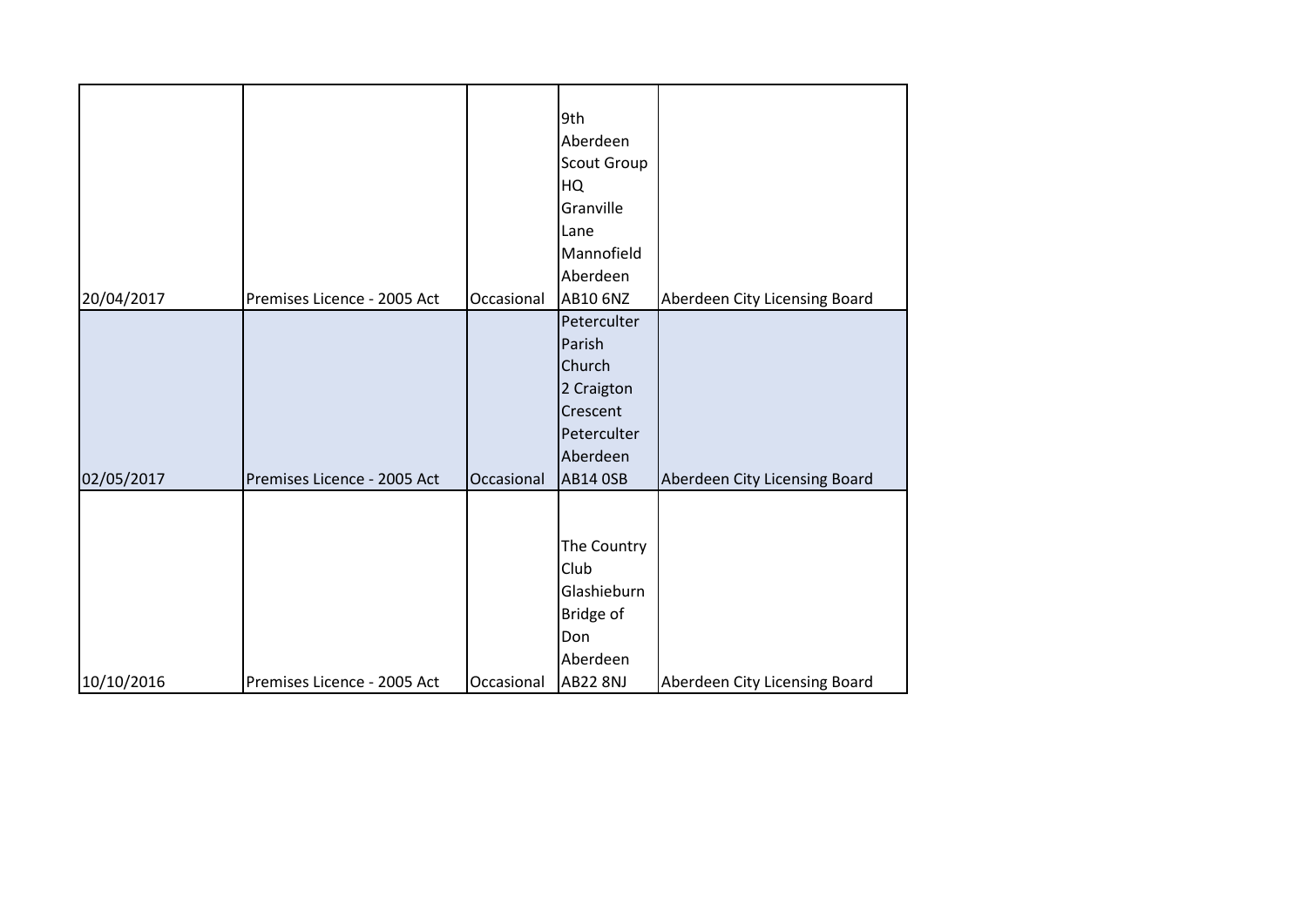| 08/08/2017 | Premises Licence - 2005 Act | Occasional | Marquee<br>erected on<br><b>Kings Lawns</b><br>adjacent to<br>Elphinstone<br>Hall<br>University of<br>Aberdeen<br>Elphinstone<br>Lawn<br><b>Regent Walk</b><br>Aberdeen<br><b>AB24 3FX</b> | Aberdeen City Licensing Board |
|------------|-----------------------------|------------|--------------------------------------------------------------------------------------------------------------------------------------------------------------------------------------------|-------------------------------|
| 14/08/2017 | Premises Licence - 2005 Act | Occasional | Angus & Oink<br>at Thistle St<br>Market<br><b>Thistle Street</b><br>Aberdeen<br><b>AB10 1XD</b>                                                                                            | Aberdeen City Licensing Board |
| 08/08/2017 | Premises Licence - 2005 Act | Occasional | Codona's<br>Amusement<br>Park<br><b>Beach</b><br>Boulevard<br>Aberdeen<br><b>AB24 5ED</b>                                                                                                  | Aberdeen City Licensing Board |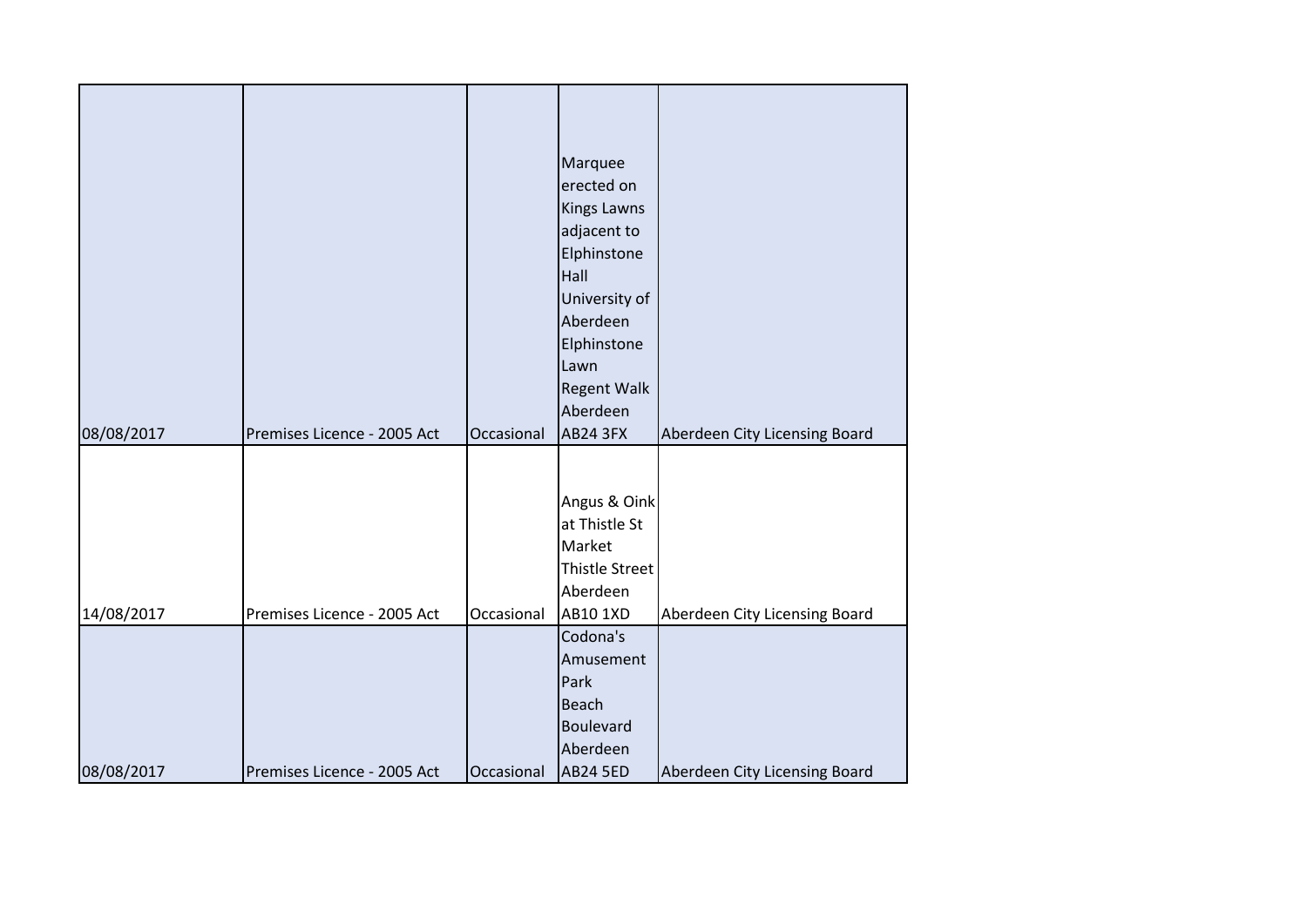|            |                             |            | Kingswells         |                               |
|------------|-----------------------------|------------|--------------------|-------------------------------|
|            |                             |            | Community          |                               |
|            |                             |            | Centre             |                               |
|            |                             |            | Kingswells         |                               |
|            |                             |            | Avenue             |                               |
|            |                             |            | Kingswells         |                               |
|            |                             |            | Aberdeen           |                               |
| 16/08/2017 | Premises Licence - 2005 Act | Occasional | <b>AB15 8TG</b>    | Aberdeen City Licensing Board |
|            |                             |            | Melt               |                               |
|            |                             |            | 58 Holburn         |                               |
|            |                             |            | <b>Street</b>      |                               |
|            |                             |            | Aberdeen           |                               |
| 21/08/2017 | Premises Licence - 2005 Act | Occasional | <b>AB10 6BX</b>    | Aberdeen City Licensing Board |
|            |                             |            | Codona's           |                               |
|            |                             |            | Amusement          |                               |
|            |                             |            | Park               |                               |
|            |                             |            | <b>Beach</b>       |                               |
|            |                             |            | Boulevard          |                               |
|            |                             |            | Aberdeen           |                               |
| 21/08/2017 | Premises Licence - 2005 Act | Occasional | <b>AB24 5ED</b>    | Aberdeen City Licensing Board |
|            |                             |            |                    |                               |
|            |                             |            | Ferryhill          |                               |
|            |                             |            | Community          |                               |
|            |                             |            | Centre             |                               |
|            |                             |            | <b>Albury Road</b> |                               |
|            |                             |            | Aberdeen           |                               |
| 18/08/2017 | Premises Licence - 2005 Act | Occasional | <b>AB11 6TN</b>    | Aberdeen City Licensing Board |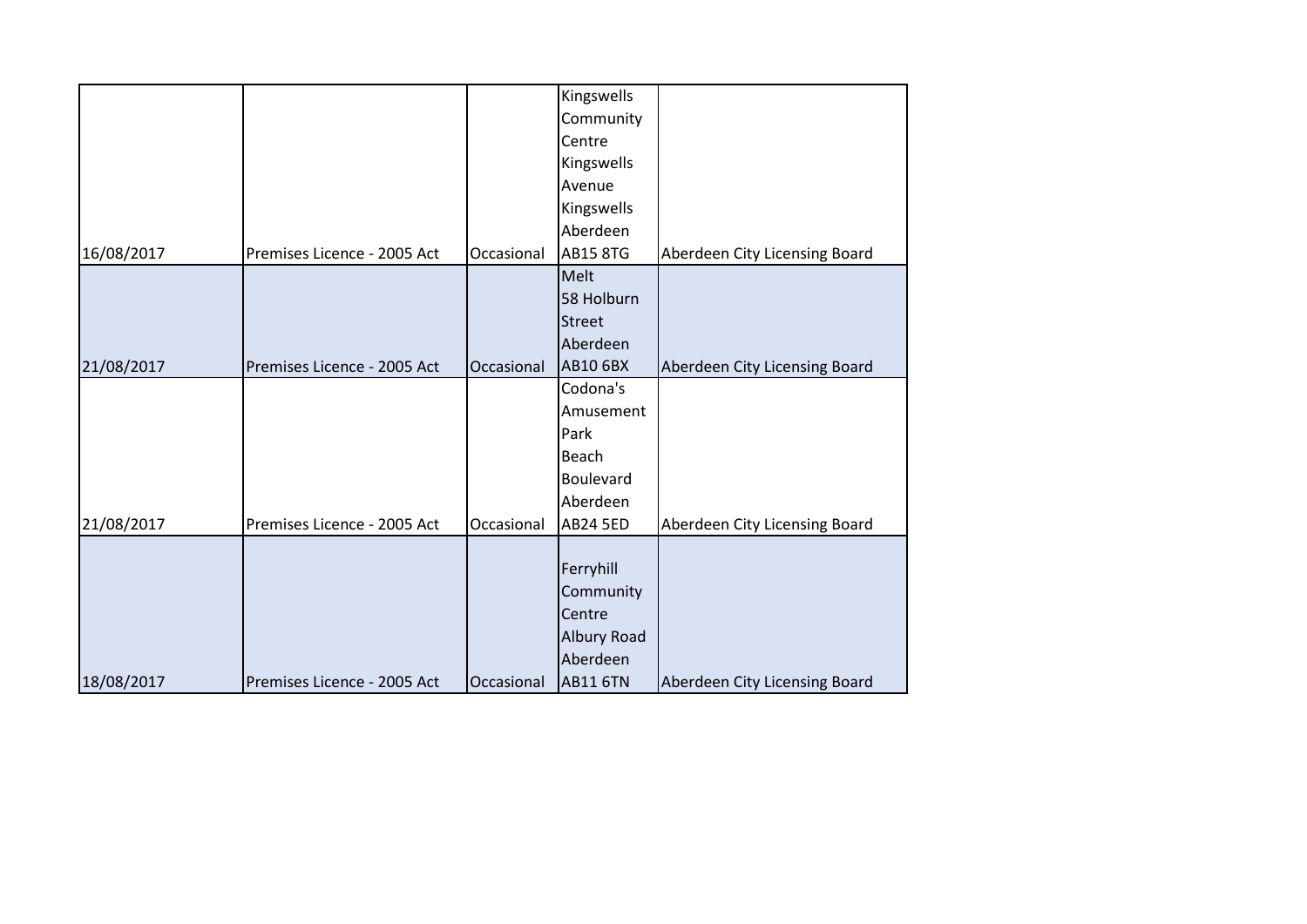| 30/08/2017 | Premises Licence - 2005 Act | Occasional | Linx Ice<br>Arena<br>Beach<br>Promenade<br>Aberdeen<br><b>AB24 5NR</b>                     | Aberdeen City Licensing Board |
|------------|-----------------------------|------------|--------------------------------------------------------------------------------------------|-------------------------------|
| 30/09/2017 | Premises Licence - 2005 Act | Occasional | Linx Ice<br>Arena<br><b>Beach</b><br>Promenade<br>Aberdeen<br><b>AB24 5NR</b>              | Aberdeen City Licensing Board |
| 30/08/2017 | Premises Licence - 2005 Act | Occasional | Linx Ice<br>Arena<br><b>Beach</b><br>Promenade<br>Aberdeen<br><b>AB24 5NR</b>              | Aberdeen City Licensing Board |
| 28/08/2017 | Premises Licence - 2005 Act | Occasional | Aberdeen<br><b>Country Fair</b><br>Belmont<br><b>Street</b><br>Aberdeen<br><b>AB10 1JG</b> | Aberdeen City Licensing Board |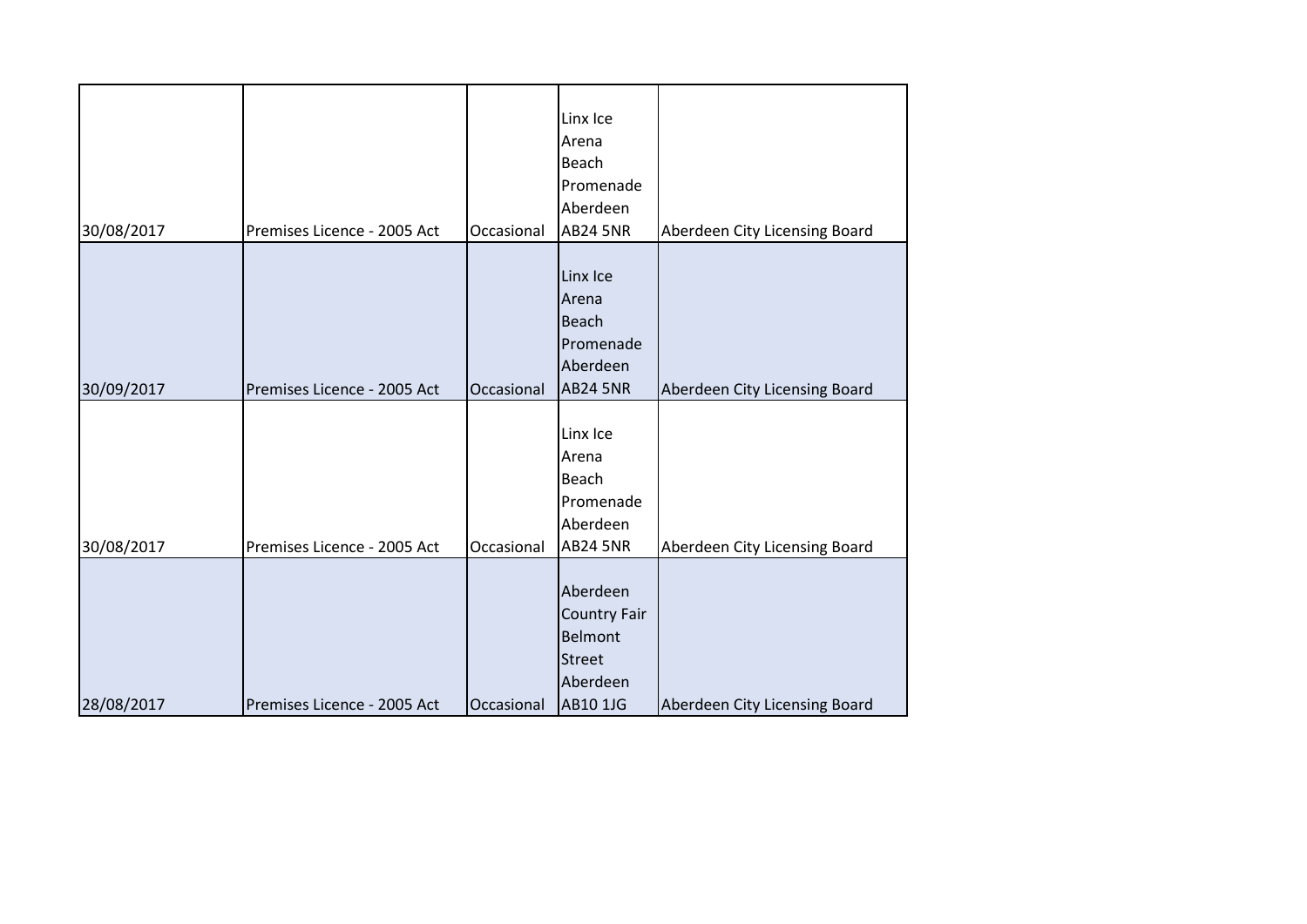|            |                             |            | Aberdeen<br><b>Country Fair</b> |                               |
|------------|-----------------------------|------------|---------------------------------|-------------------------------|
|            |                             |            | Belmont                         |                               |
|            |                             |            | <b>Street</b>                   |                               |
|            |                             |            | Aberdeen                        |                               |
| 28/08/2017 | Premises Licence - 2005 Act | Occasional | AB10 1JG                        | Aberdeen City Licensing Board |
|            |                             |            |                                 |                               |
|            |                             |            | <b>Market Stall</b>             |                               |
|            |                             |            | at Thistle                      |                               |
|            |                             |            | <b>Street</b>                   |                               |
|            |                             |            | Market                          |                               |
|            |                             |            | 24 Thistle                      |                               |
|            |                             |            | <b>Street</b>                   |                               |
|            |                             |            | Aberdeen                        |                               |
| 30/08/2017 | Premises Licence - 2005 Act | Occasional | <b>AB10 1XD</b>                 | Aberdeen City Licensing Board |
|            |                             |            | 21 Union                        |                               |
|            |                             |            | <b>Street</b>                   |                               |
|            |                             |            | Aberdeen                        |                               |
| 05/09/2017 | Premises Licence - 2005 Act | Occasional | <b>AB11 5BU</b>                 | Aberdeen City Licensing Board |
|            |                             |            | 21 Union                        |                               |
|            |                             |            | <b>Street</b>                   |                               |
|            |                             |            | Aberdeen                        |                               |
| 05/09/2017 | Premises Licence - 2005 Act | Occasional | <b>AB11 5BU</b>                 | Aberdeen City Licensing Board |
|            |                             |            | The Tivoli                      |                               |
|            |                             |            | Theatre                         |                               |
|            |                             |            | 1 Trinity                       |                               |
|            |                             |            | <b>Street</b>                   |                               |
|            |                             |            | Aberdeen                        |                               |
| 05/09/2017 | Premises Licence - 2005 Act | Occasional | <b>AB11 5LY</b>                 | Aberdeen City Licensing Board |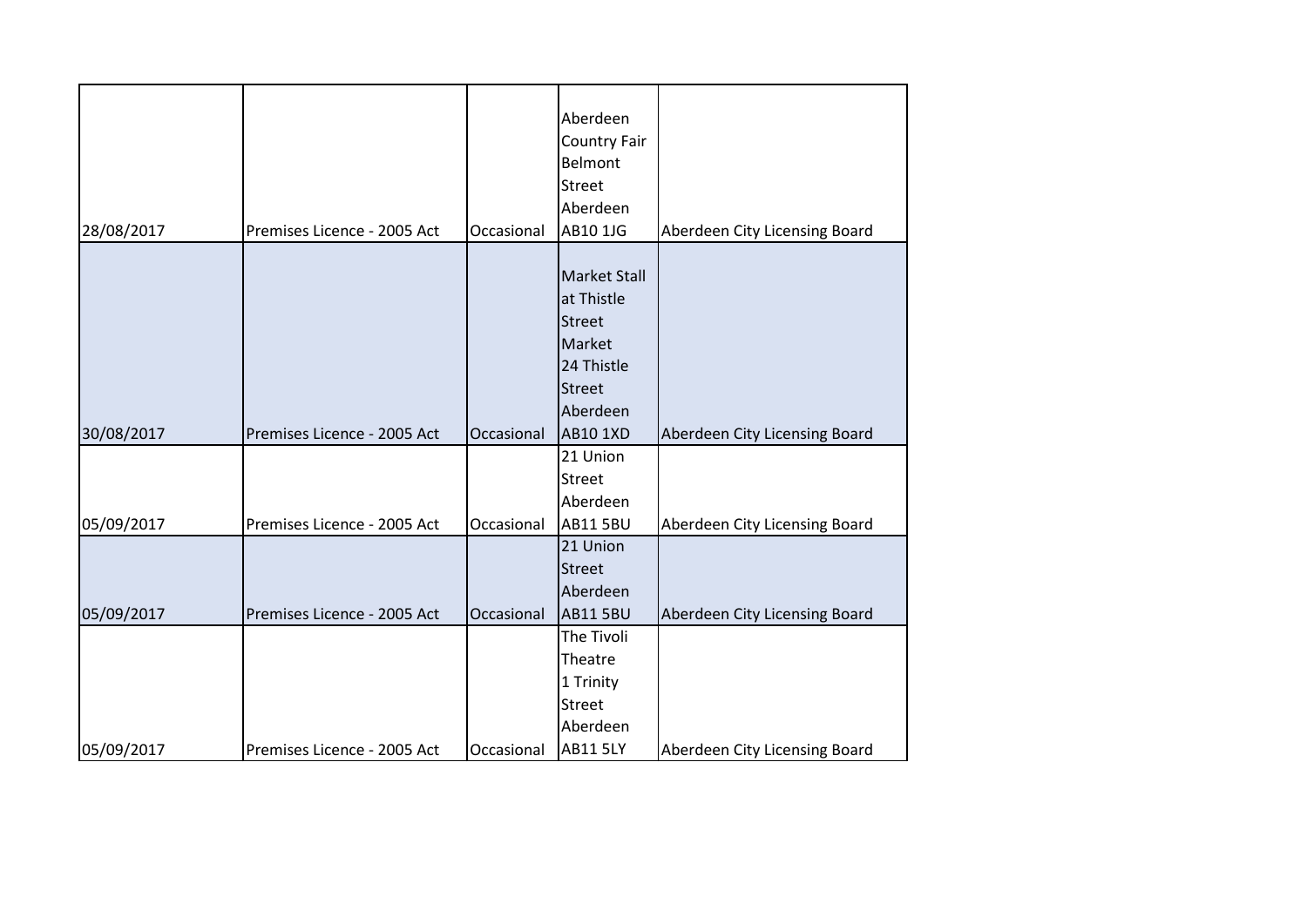|            |                             |            | The Park        |                               |
|------------|-----------------------------|------------|-----------------|-------------------------------|
|            |                             |            | Cafe            |                               |
|            |                             |            | At Hazlehead    |                               |
|            |                             |            | Park            |                               |
|            |                             |            | Hazlehead       |                               |
|            |                             |            | Aberdeen        |                               |
| 08/09/2017 | Premises Licence - 2005 Act | Occasional | <b>AB15 8BJ</b> | Aberdeen City Licensing Board |
|            |                             |            | Aberdeen        |                               |
|            |                             |            | Porsche         |                               |
|            |                             |            | Garage          |                               |
|            |                             |            | Wellington      |                               |
|            |                             |            | Road            |                               |
|            |                             |            | Aberdeen        |                               |
| 12/09/2017 | Premises Licence - 2005 Act | Occasional | <b>AB12 3GY</b> | Aberdeen City Licensing Board |
|            |                             |            | Rubislaw        |                               |
|            |                             |            | Church          |                               |
|            |                             |            | Centre          |                               |
|            |                             |            | $\mathbf{1}$    |                               |
|            |                             |            | Beaconsfield    |                               |
|            |                             |            | Place           |                               |
|            |                             |            | Aberdeen        |                               |
| 07/09/2017 | Premises Licence - 2005 Act | Occasional | <b>AB15 4AB</b> | Aberdeen City Licensing Board |
|            |                             |            |                 |                               |
|            |                             |            | Our Lady of     |                               |
|            |                             |            | Aberdeen RC     |                               |
|            |                             |            | Church          |                               |
|            |                             |            | 70 Cairngorm    |                               |
|            |                             |            | Crescent        |                               |
|            |                             |            | Kincorth        |                               |
|            |                             |            | Aberdeen        |                               |
| 15/09/2017 | Premises Licence - 2005 Act | Occasional | <b>AB12 5BR</b> | Aberdeen City Licensing Board |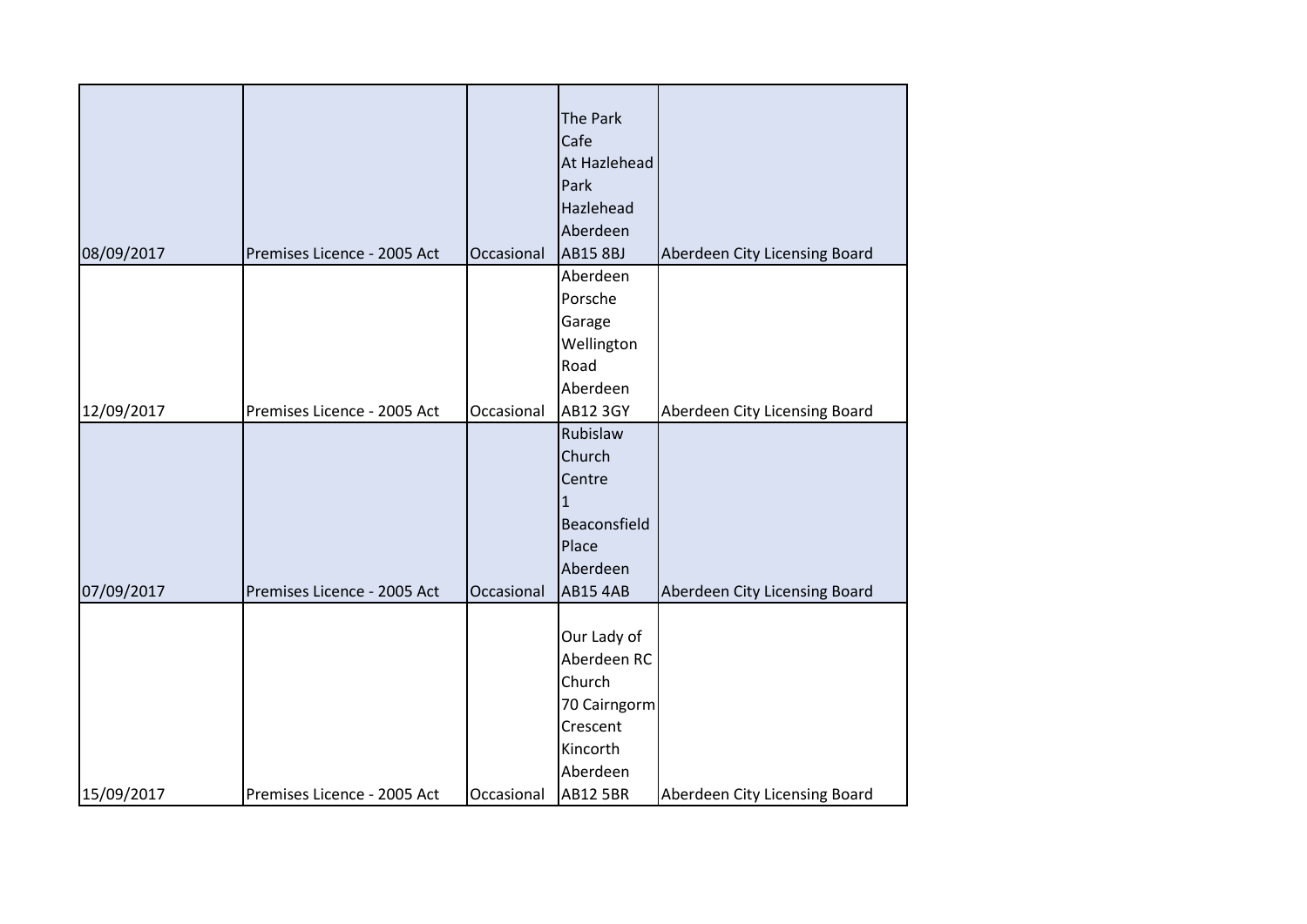|            |                             |            | Riverside       |                               |
|------------|-----------------------------|------------|-----------------|-------------------------------|
|            |                             |            | Spirits         |                               |
|            |                             |            | Belmont         |                               |
|            |                             |            | <b>Street</b>   |                               |
|            |                             |            | Aberdeen        |                               |
| 14/09/2017 | Premises Licence - 2005 Act | Occasional | AB10 1JG        | Aberdeen City Licensing Board |
|            |                             |            |                 |                               |
|            |                             |            | Parx Cafe       |                               |
|            |                             |            | 19 Rubislaw     |                               |
|            |                             |            | Terrace         |                               |
|            |                             |            | Aberdeen        |                               |
| 14/09/2017 | Premises Licence - 2005 Act | Occasional | <b>AB10 1XE</b> | Aberdeen City Licensing Board |
|            |                             |            | Riverside       |                               |
|            |                             |            | <b>Spirits</b>  |                               |
|            |                             |            | 24 Thistle      |                               |
|            |                             |            | <b>Street</b>   |                               |
|            |                             |            | Aberdeen        |                               |
| 14/09/2017 | Premises Licence - 2005 Act | Occasional | <b>AB10 1XD</b> | Aberdeen City Licensing Board |
|            |                             |            | The Bon         |                               |
|            |                             |            | Accord and      |                               |
|            |                             |            | St Nicholas     |                               |
|            |                             |            | Centre          |                               |
|            |                             |            | Schoolhill      |                               |
|            |                             |            | Aberdeen        |                               |
| 18/09/2017 | Premises Licence - 2005 Act | Occasional | <b>AB25 1HZ</b> | Aberdeen City Licensing Board |
|            |                             |            | Maggie's        |                               |
|            |                             |            | Aberdeen        |                               |
|            |                             |            | Westburn        |                               |
|            |                             |            | Road            |                               |
|            |                             |            | Aberdeen        |                               |
| 18/09/2017 | Premises Licence - 2005 Act | Occasional | <b>AB25 2UZ</b> | Aberdeen City Licensing Board |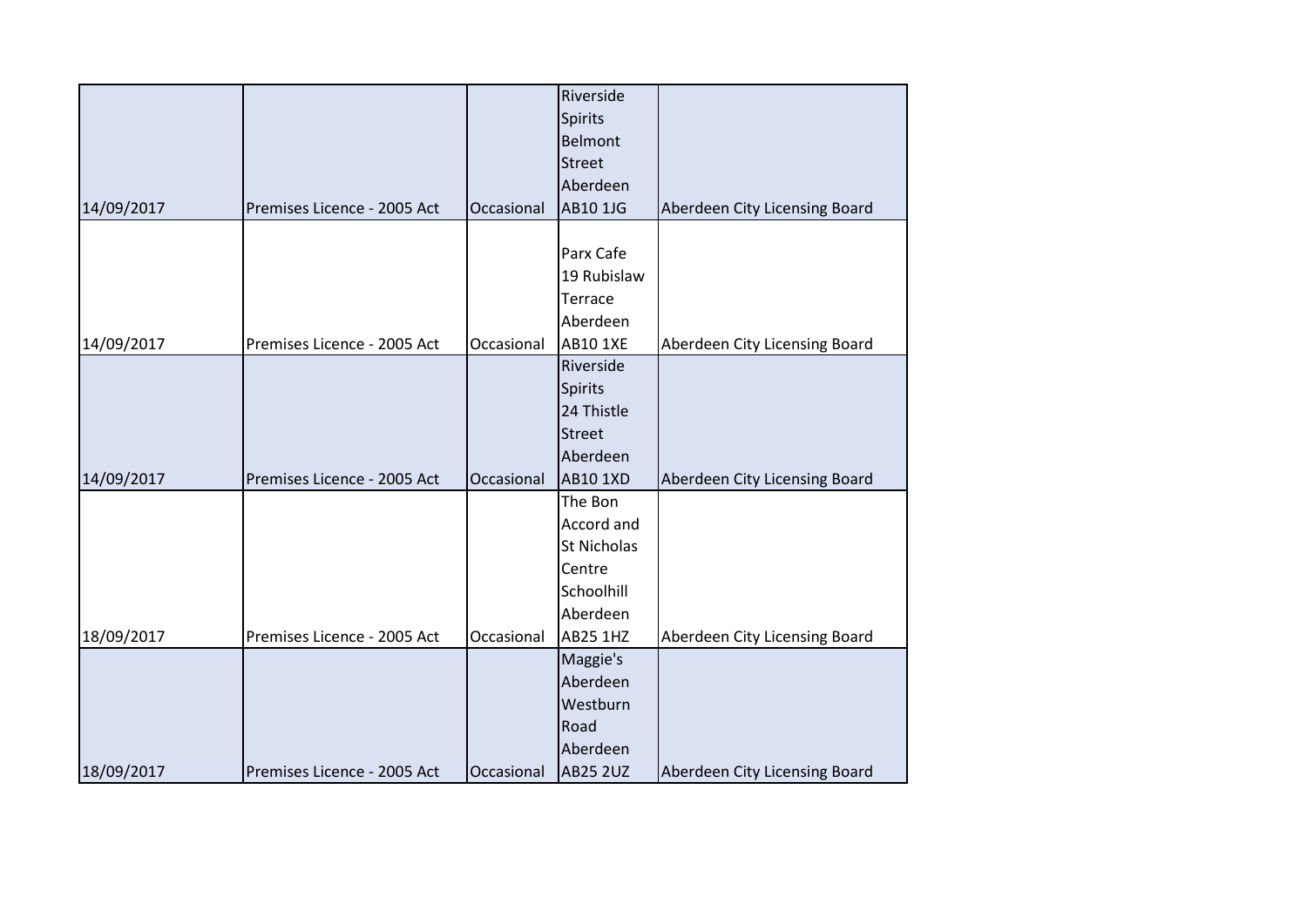|            |                             |            | Proposed Lidl   |                               |
|------------|-----------------------------|------------|-----------------|-------------------------------|
|            |                             |            | Store           |                               |
|            |                             |            | Inverurie       |                               |
|            |                             |            | Road            |                               |
|            |                             |            | Bucksburn       |                               |
|            |                             |            | Aberdeen        |                               |
| 15/09/2017 | Premises Licence - 2005 Act | Occasional | AB21 9LZ        | Aberdeen City Licensing Board |
|            |                             |            | Kingswells      |                               |
|            |                             |            | Primary         |                               |
|            |                             |            | School          |                               |
|            |                             |            | Kingswells      |                               |
|            |                             |            | Avenue          |                               |
|            |                             |            | Kingswells      |                               |
|            |                             |            | Aberdeen        |                               |
| 19/09/2017 | Premises Licence - 2005 Act | Occasional | <b>AB15 8TG</b> | Aberdeen City Licensing Board |
|            |                             |            |                 |                               |
|            |                             |            | 9th             |                               |
|            |                             |            | Aberdeen        |                               |
|            |                             |            | Scout Group     |                               |
|            |                             |            | HQ              |                               |
|            |                             |            | Granville       |                               |
|            |                             |            | Lane            |                               |
|            |                             |            | Mannofield      |                               |
|            |                             |            | Aberdeen        |                               |
| 18/09/2017 | Premises Licence - 2005 Act | Occasional | AB10 6NZ        | Aberdeen City Licensing Board |
|            |                             |            |                 |                               |
|            |                             |            |                 |                               |
|            |                             |            | Queen's         |                               |
|            |                             |            | Cross Church    |                               |
|            |                             |            | Albyn Place     |                               |
|            |                             |            | Aberdeen        |                               |
| 05/10/2017 | Premises Licence - 2005 Act | Occasional | <b>AB10 1YN</b> | Aberdeen City Licensing Board |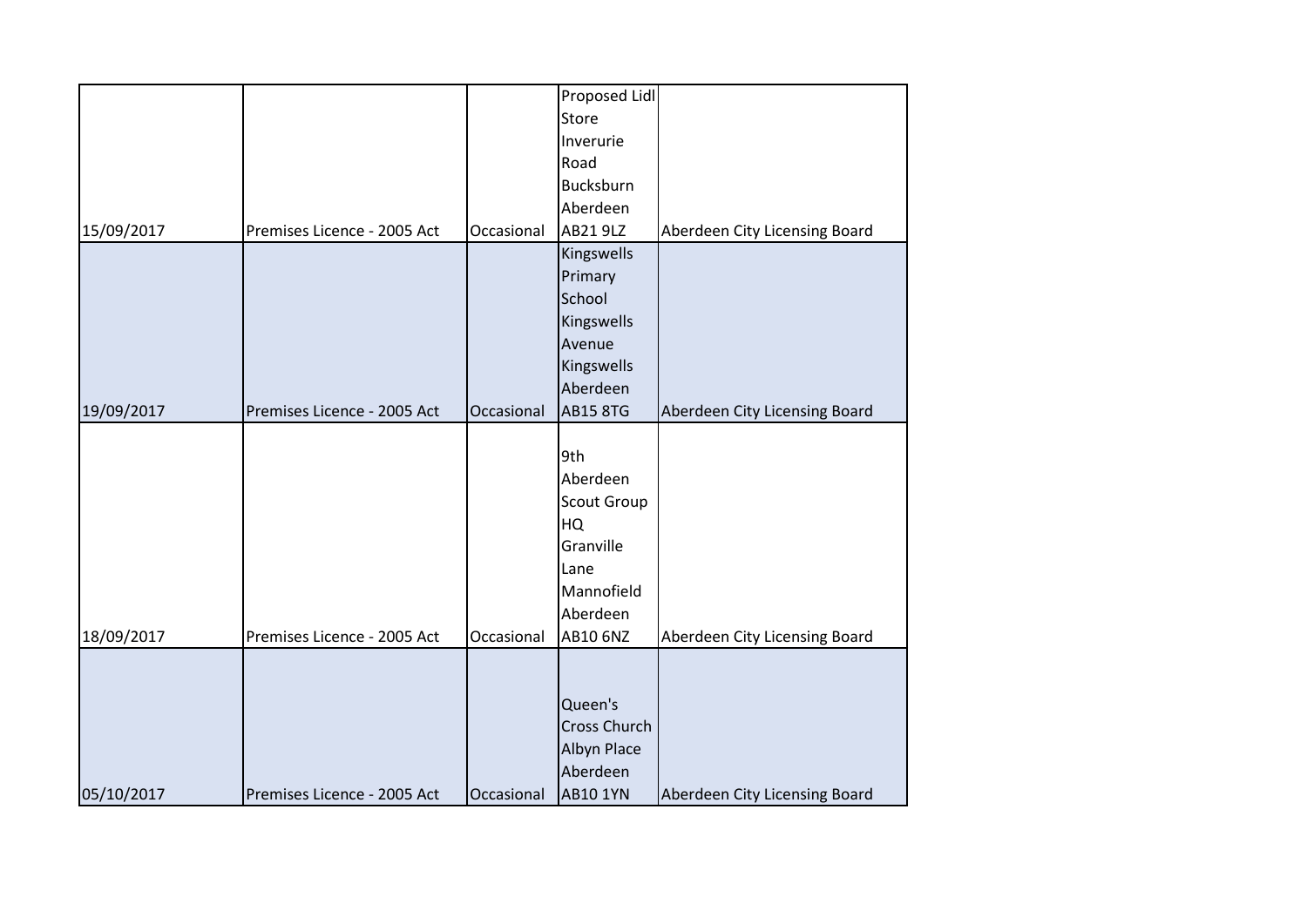|            |                             |            | 142a North      |                               |
|------------|-----------------------------|------------|-----------------|-------------------------------|
|            |                             |            | Deeside         |                               |
|            |                             |            | Road            |                               |
|            |                             |            | 142a North      |                               |
|            |                             |            | Deeside         |                               |
|            |                             |            | Road            |                               |
|            |                             |            | Peterculter     |                               |
|            |                             |            | Aberdeen        |                               |
| 13/10/2017 | Premises Licence - 2005 Act | Occasional | <b>AB14 OUD</b> | Aberdeen City Licensing Board |
|            |                             |            | 142a North      |                               |
|            |                             |            | Deeside         |                               |
|            |                             |            | Road            |                               |
|            |                             |            | 142a North      |                               |
|            |                             |            | Deeside         |                               |
|            |                             |            | Road            |                               |
|            |                             |            | Peterculter     |                               |
|            |                             |            | Aberdeen        |                               |
| 13/10/2017 | Premises Licence - 2005 Act | Occasional | <b>AB14 OUD</b> | Aberdeen City Licensing Board |
|            |                             |            | 142a North      |                               |
|            |                             |            | Deeside         |                               |
|            |                             |            | Road            |                               |
|            |                             |            | 142a North      |                               |
|            |                             |            | Deeside         |                               |
|            |                             |            | Road            |                               |
|            |                             |            | Peterculter     |                               |
|            |                             |            | Aberdeen        |                               |
| 13/10/2017 | Premises Licence - 2005 Act | Occasional | <b>AB14 OUD</b> | Aberdeen City Licensing Board |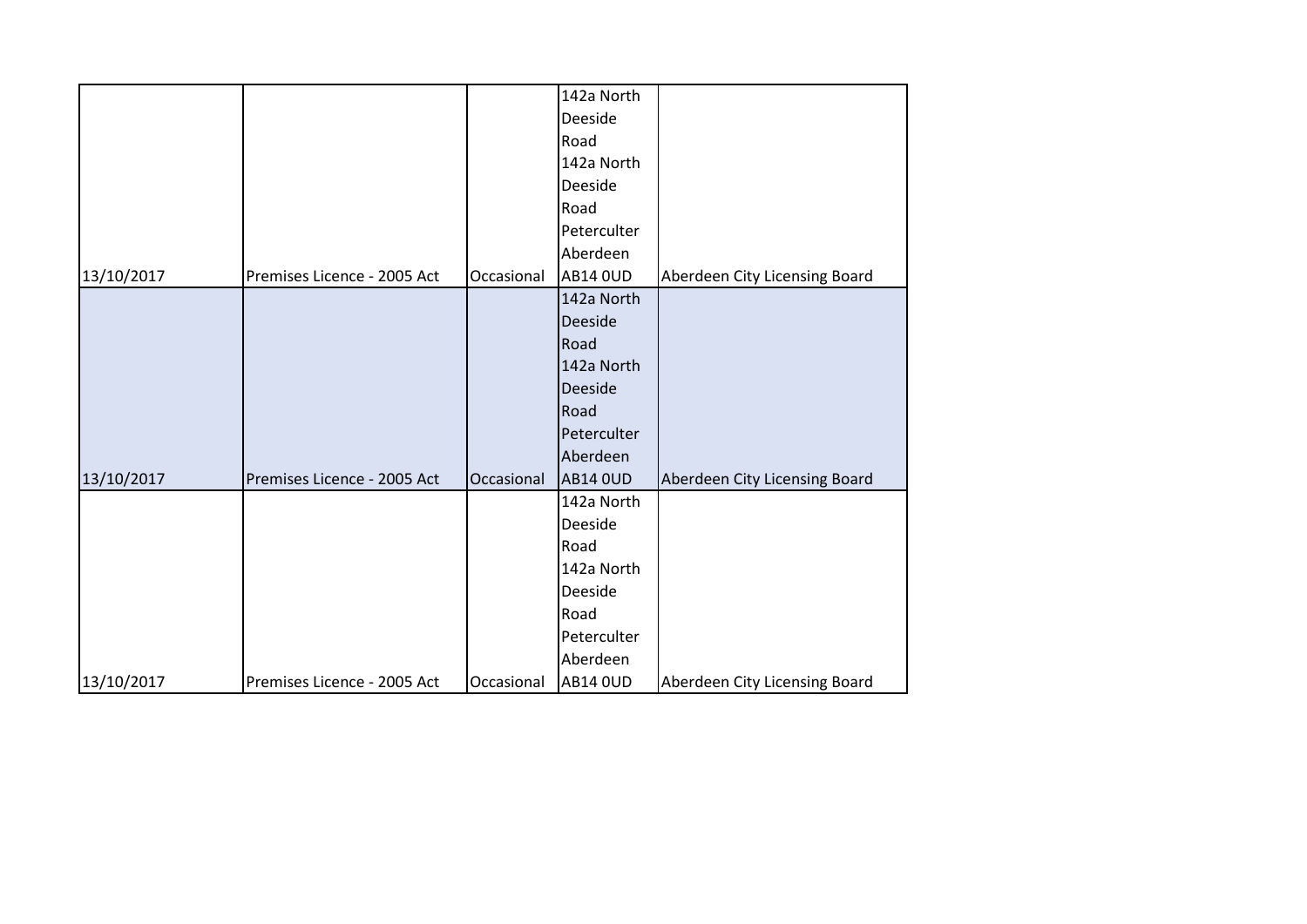| Teasmith<br>Stall at<br>Thistle St<br>Market<br><b>Thistle Street</b><br>Aberdeen<br><b>AB10 1XZ</b><br>16/10/2017<br>Premises Licence - 2005 Act<br>Occasional<br>Aberdeen City Licensing Board<br>Unit 38<br><b>Bon Accord</b><br>Centre<br>George<br><b>Street</b><br>Aberdeen<br>17/10/2017<br>Premises Licence - 2005 Act<br><b>AB25 1HZ</b><br>Aberdeen City Licensing Board<br>Occasional<br>Unit 38<br><b>Bon Accord</b><br>Centre<br>George<br><b>Street</b><br>Aberdeen<br>17/10/2017<br>Premises Licence - 2005 Act<br>Occasional<br><b>AB25 1HZ</b><br>Aberdeen City Licensing Board<br>Parx Cafe<br>19 Rubislaw<br>Terrace<br>Aberdeen<br><b>AB10 1XE</b><br>26/10/2017<br>Premises Licence - 2005 Act<br>Aberdeen City Licensing Board<br>Occasional |  |  |  |
|--------------------------------------------------------------------------------------------------------------------------------------------------------------------------------------------------------------------------------------------------------------------------------------------------------------------------------------------------------------------------------------------------------------------------------------------------------------------------------------------------------------------------------------------------------------------------------------------------------------------------------------------------------------------------------------------------------------------------------------------------------------------|--|--|--|
|                                                                                                                                                                                                                                                                                                                                                                                                                                                                                                                                                                                                                                                                                                                                                                    |  |  |  |
|                                                                                                                                                                                                                                                                                                                                                                                                                                                                                                                                                                                                                                                                                                                                                                    |  |  |  |
|                                                                                                                                                                                                                                                                                                                                                                                                                                                                                                                                                                                                                                                                                                                                                                    |  |  |  |
|                                                                                                                                                                                                                                                                                                                                                                                                                                                                                                                                                                                                                                                                                                                                                                    |  |  |  |
|                                                                                                                                                                                                                                                                                                                                                                                                                                                                                                                                                                                                                                                                                                                                                                    |  |  |  |
|                                                                                                                                                                                                                                                                                                                                                                                                                                                                                                                                                                                                                                                                                                                                                                    |  |  |  |
|                                                                                                                                                                                                                                                                                                                                                                                                                                                                                                                                                                                                                                                                                                                                                                    |  |  |  |
|                                                                                                                                                                                                                                                                                                                                                                                                                                                                                                                                                                                                                                                                                                                                                                    |  |  |  |
|                                                                                                                                                                                                                                                                                                                                                                                                                                                                                                                                                                                                                                                                                                                                                                    |  |  |  |
|                                                                                                                                                                                                                                                                                                                                                                                                                                                                                                                                                                                                                                                                                                                                                                    |  |  |  |
|                                                                                                                                                                                                                                                                                                                                                                                                                                                                                                                                                                                                                                                                                                                                                                    |  |  |  |
|                                                                                                                                                                                                                                                                                                                                                                                                                                                                                                                                                                                                                                                                                                                                                                    |  |  |  |
|                                                                                                                                                                                                                                                                                                                                                                                                                                                                                                                                                                                                                                                                                                                                                                    |  |  |  |
|                                                                                                                                                                                                                                                                                                                                                                                                                                                                                                                                                                                                                                                                                                                                                                    |  |  |  |
|                                                                                                                                                                                                                                                                                                                                                                                                                                                                                                                                                                                                                                                                                                                                                                    |  |  |  |
|                                                                                                                                                                                                                                                                                                                                                                                                                                                                                                                                                                                                                                                                                                                                                                    |  |  |  |
|                                                                                                                                                                                                                                                                                                                                                                                                                                                                                                                                                                                                                                                                                                                                                                    |  |  |  |
|                                                                                                                                                                                                                                                                                                                                                                                                                                                                                                                                                                                                                                                                                                                                                                    |  |  |  |
|                                                                                                                                                                                                                                                                                                                                                                                                                                                                                                                                                                                                                                                                                                                                                                    |  |  |  |
|                                                                                                                                                                                                                                                                                                                                                                                                                                                                                                                                                                                                                                                                                                                                                                    |  |  |  |
|                                                                                                                                                                                                                                                                                                                                                                                                                                                                                                                                                                                                                                                                                                                                                                    |  |  |  |
|                                                                                                                                                                                                                                                                                                                                                                                                                                                                                                                                                                                                                                                                                                                                                                    |  |  |  |
|                                                                                                                                                                                                                                                                                                                                                                                                                                                                                                                                                                                                                                                                                                                                                                    |  |  |  |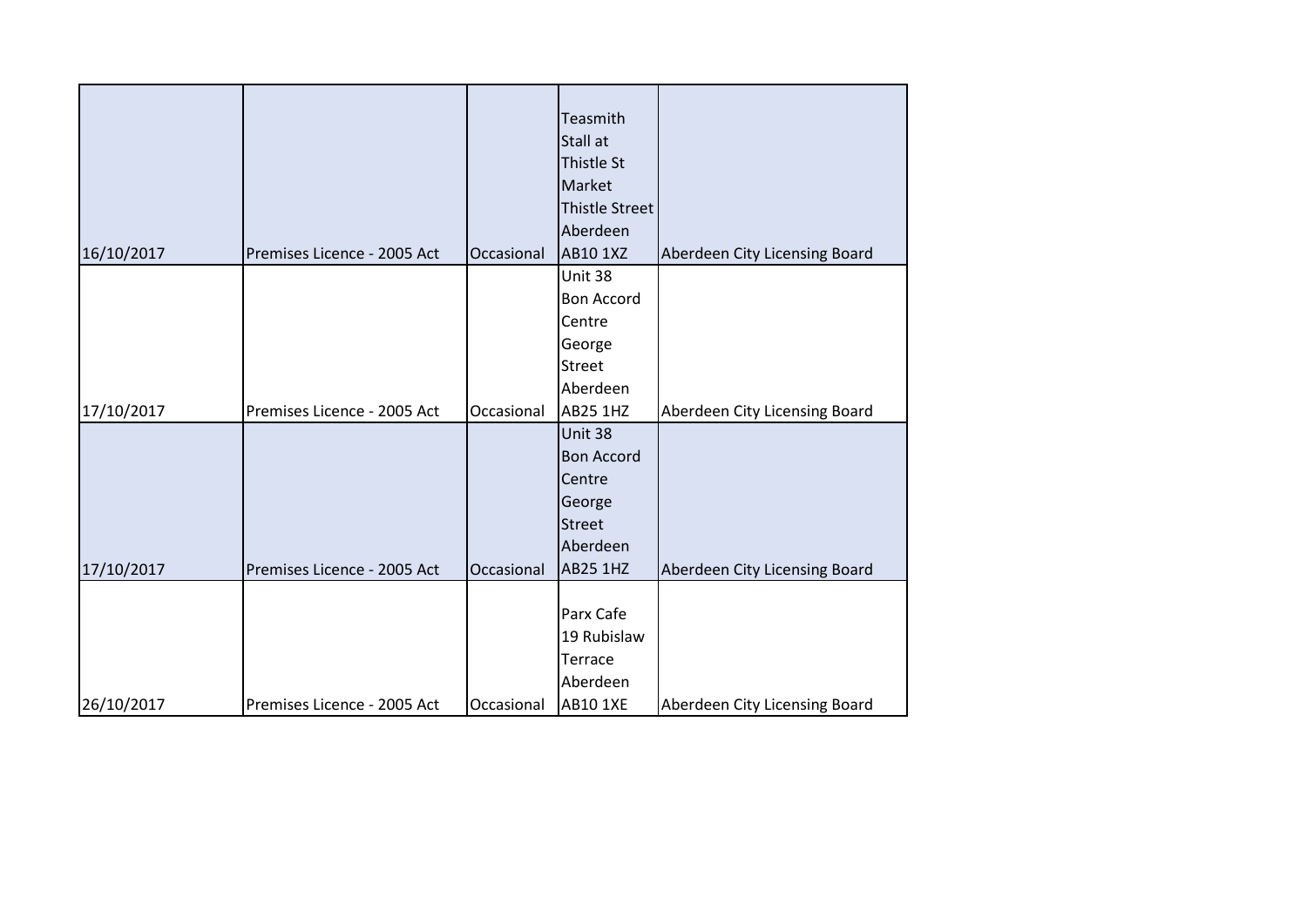| 23/01/2018 | Premises Licence - 2005 Act | Occasional | 9th<br>Aberdeen<br><b>Scout Group</b><br>HQ<br>Granville<br>Lane<br>Mannofield<br>Aberdeen<br><b>AB10 6NZ</b>       | Aberdeen City Licensing Board |
|------------|-----------------------------|------------|---------------------------------------------------------------------------------------------------------------------|-------------------------------|
| 24/01/2018 | Premises Licence - 2005 Act | Occasional | Queen's<br>Cross Church<br>Albyn Place<br>Aberdeen<br><b>AB10 1YN</b>                                               | Aberdeen City Licensing Board |
| 30/01/2018 | Premises Licence - 2005 Act | Occasional | Aberdeen<br>Squash &<br><b>Racket Ball</b><br>Club<br>Cranford<br>Road<br>Mannofield<br>Aberdeen<br><b>AB10 7ND</b> | Aberdeen City Licensing Board |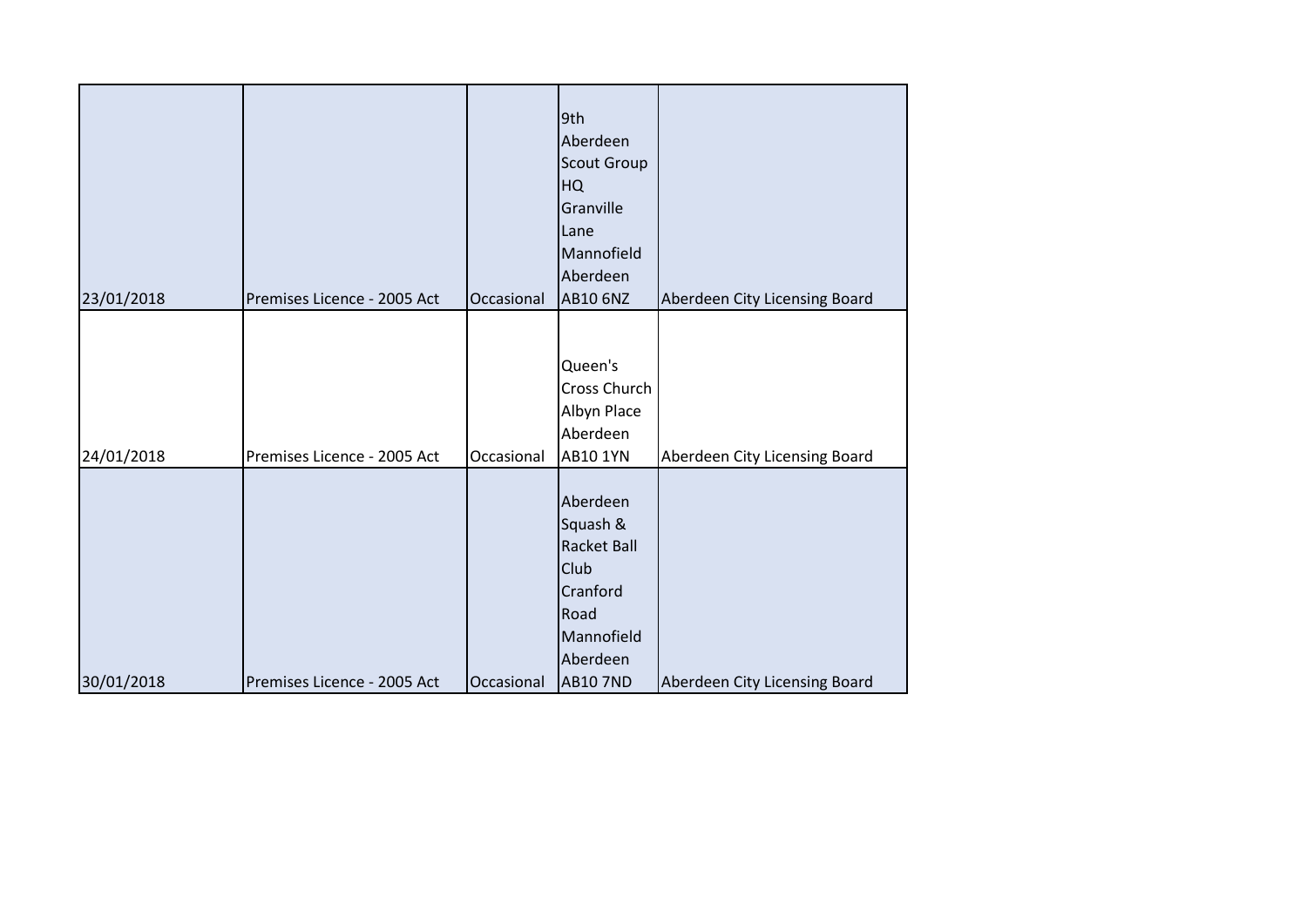| 30/10/2017 | Premises Licence - 2005 Act | Occasional | The<br>Quadrangle<br>Marischal<br>College<br><b>Broad Street</b><br>Aberdeen<br><b>AB10 1AB</b> | Aberdeen City Licensing Board |
|------------|-----------------------------|------------|-------------------------------------------------------------------------------------------------|-------------------------------|
| 24/10/2017 | Premises Licence - 2005 Act | Occasional | Cognito<br>1 Midstocket<br>Road<br>Aberdeen<br><b>AB15 5JL</b>                                  | Aberdeen City Licensing Board |
| 24/10/2017 | Premises Licence - 2005 Act | Occasional | Cognito<br>1 Midstocket<br>Road<br>Aberdeen<br><b>AB15 5JL</b>                                  | Aberdeen City Licensing Board |
| 31/10/2017 | Premises Licence - 2005 Act | Occasional | Aberdeen<br>Country Fair<br>Belmont<br><b>Street</b><br>Aberdeen<br><b>AB10 1JG</b>             | Aberdeen City Licensing Board |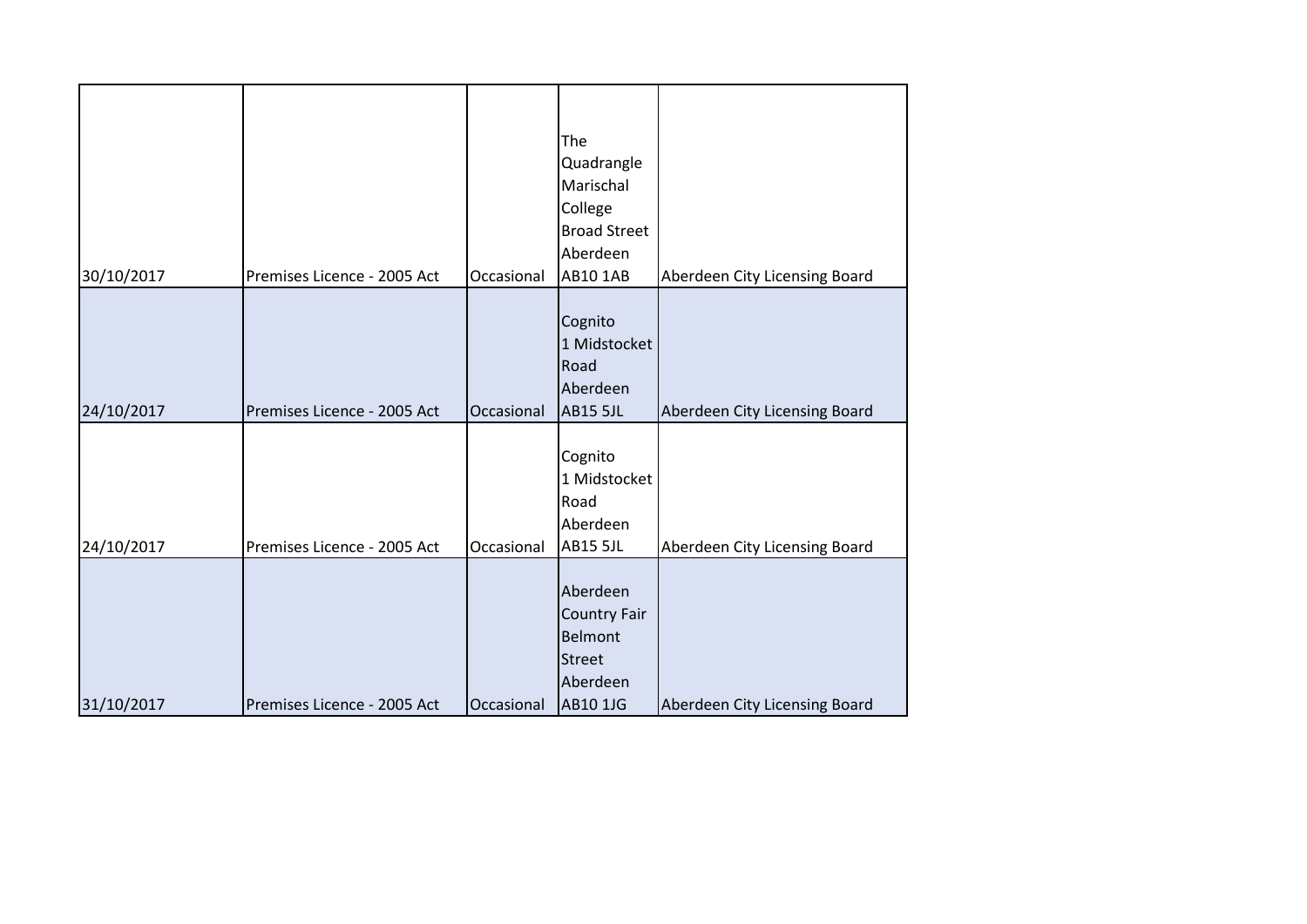|            |                             |            | The<br>Quadrangle<br>Marischal<br>College<br><b>Broad Street</b>                    |                               |
|------------|-----------------------------|------------|-------------------------------------------------------------------------------------|-------------------------------|
| 31/10/2017 | Premises Licence - 2005 Act | Occasional | Aberdeen<br><b>AB10 1AB</b>                                                         | Aberdeen City Licensing Board |
| 31/10/2017 | Premises Licence - 2005 Act | Occasional | Mozza<br>Unit FS12A<br><b>Union Square</b><br>Aberdeen<br><b>AB11 5RG</b>           | Aberdeen City Licensing Board |
| 31/10/2017 | Premises Licence - 2005 Act | Occasional | Aberdeen<br><b>Country Fair</b><br>Belmont<br><b>Street</b><br>Aberdeen<br>AB10 1JG | Aberdeen City Licensing Board |
| 03/11/2017 | Premises Licence - 2005 Act | Occasional | Mozza<br>Unit FS12A<br><b>Union Square</b><br>Aberdeen<br><b>AB11 5RG</b>           | Aberdeen City Licensing Board |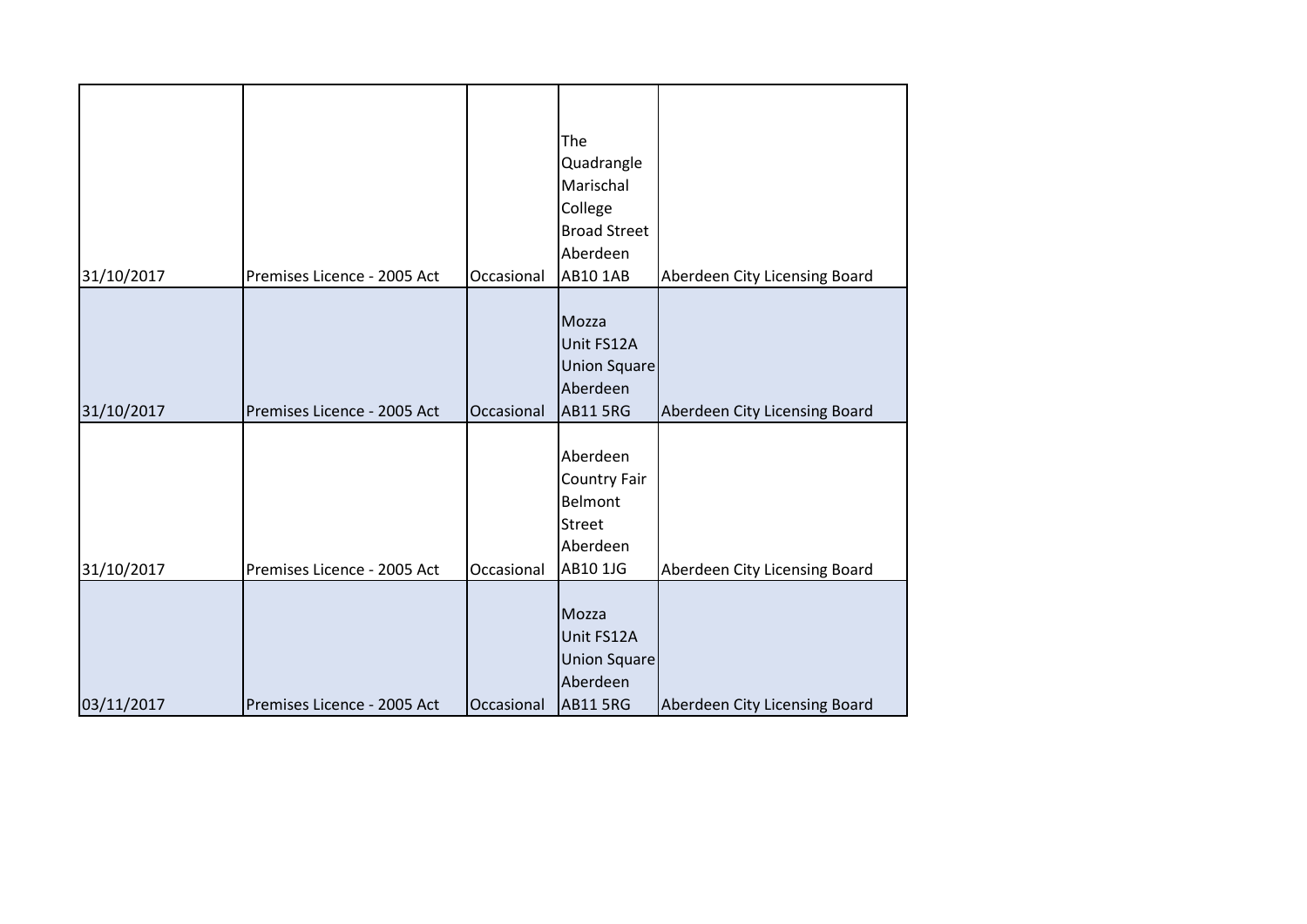|            |                             |            | The<br>Quadrangle<br>Marischal<br>College                                                       |                               |
|------------|-----------------------------|------------|-------------------------------------------------------------------------------------------------|-------------------------------|
|            |                             |            | <b>Broad Street</b><br>Aberdeen                                                                 |                               |
| 03/11/2017 | Premises Licence - 2005 Act | Occasional | AB10 1AB                                                                                        | Aberdeen City Licensing Board |
| 15/11/2017 | Premises Licence - 2005 Act | Occasional | 21 Union<br><b>Street</b><br>Aberdeen<br><b>AB11 5BU</b>                                        | Aberdeen City Licensing Board |
| 15/11/2017 | Premises Licence - 2005 Act | Occasional | 21 Union<br><b>Street</b><br>Aberdeen<br><b>AB11 5BU</b>                                        | Aberdeen City Licensing Board |
| 07/11/2017 | Premises Licence - 2005 Act | Occasional | The<br>Quadrangle<br>Marischal<br>College<br><b>Broad Street</b><br>Aberdeen<br><b>AB10 1AB</b> | Aberdeen City Licensing Board |
|            |                             |            | 21 Union<br><b>Street</b><br>Aberdeen                                                           |                               |
| 15/11/2017 | Premises Licence - 2005 Act | Occasional | <b>AB11 5BU</b>                                                                                 | Aberdeen City Licensing Board |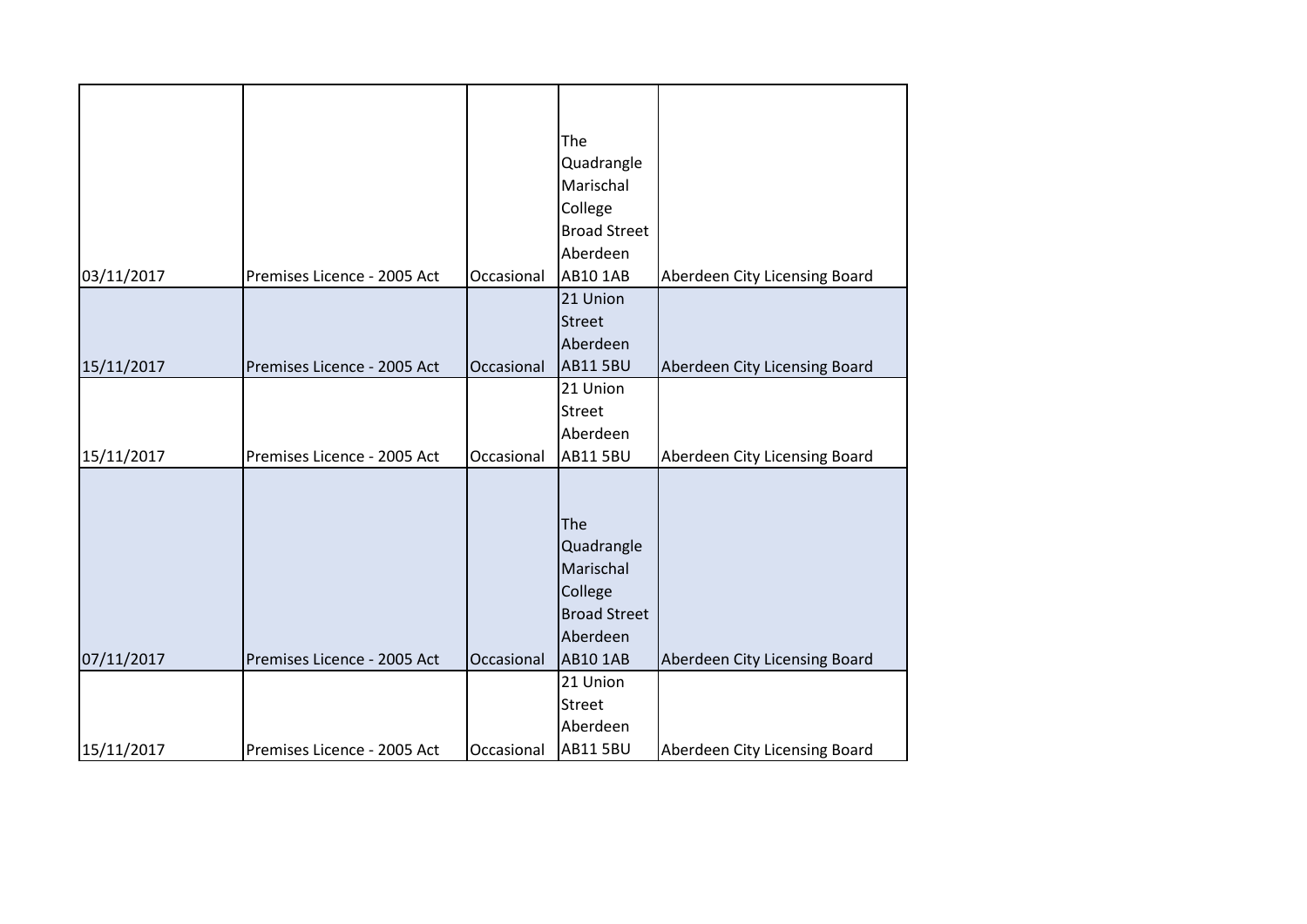|            |                             |            | Tony                |                               |
|------------|-----------------------------|------------|---------------------|-------------------------------|
|            |                             |            | Macaroni            |                               |
|            |                             |            | Unit F              |                               |
|            |                             |            | Marischal           |                               |
|            |                             |            | Square              |                               |
|            |                             |            | Aberdeen            |                               |
| 09/11/2017 | Premises Licence - 2005 Act | Occasional | <b>AB11 5RG</b>     | Aberdeen City Licensing Board |
|            |                             |            |                     |                               |
|            |                             |            |                     |                               |
|            |                             |            | mackie's 19.2       |                               |
|            |                             |            | <b>Broad Street</b> |                               |
|            |                             |            | Aberdeen            |                               |
| 09/11/2017 | Premises Licence - 2005 Act | Occasional | <b>AB10 1BL</b>     | Aberdeen City Licensing Board |
|            |                             |            |                     |                               |
|            |                             |            |                     |                               |
|            |                             |            | The                 |                               |
|            |                             |            |                     |                               |
|            |                             |            | Quadrangle          |                               |
|            |                             |            | Marischal           |                               |
|            |                             |            | College             |                               |
|            |                             |            | <b>Broad Street</b> |                               |
|            |                             |            | Aberdeen            |                               |
| 09/11/2017 | Premises Licence - 2005 Act | Occasional | <b>AB10 1AB</b>     | Aberdeen City Licensing Board |
|            |                             |            |                     |                               |
|            |                             |            |                     |                               |
|            |                             |            | The                 |                               |
|            |                             |            | Quadrangle          |                               |
|            |                             |            | Marischal           |                               |
|            |                             |            | College             |                               |
|            |                             |            | <b>Broad Street</b> |                               |
|            |                             |            | Aberdeen            |                               |
| 08/11/2017 | Premises Licence - 2005 Act | Occasional | <b>AB10 1AB</b>     | Aberdeen City Licensing Board |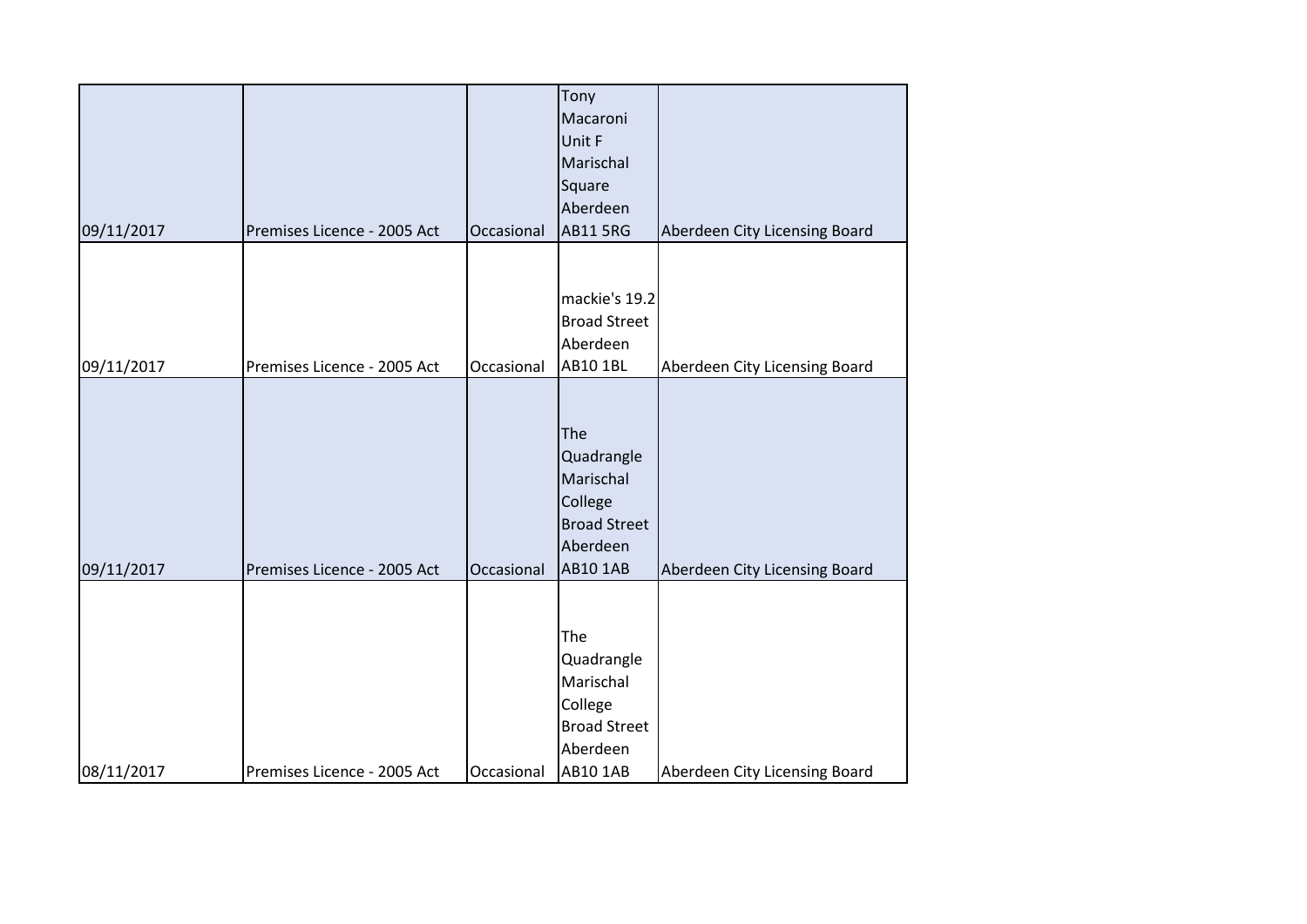| 03/11/2017 | Premises Licence - 2005 Act | Occasional | The<br>Quadrangle<br>Marischal<br>College<br><b>Broad Street</b><br>Aberdeen<br><b>AB10 1AB</b>                                          | Aberdeen City Licensing Board |
|------------|-----------------------------|------------|------------------------------------------------------------------------------------------------------------------------------------------|-------------------------------|
|            |                             |            | Riverside                                                                                                                                |                               |
|            |                             |            | Spirits                                                                                                                                  |                               |
|            |                             |            | Belmont                                                                                                                                  |                               |
|            |                             |            |                                                                                                                                          |                               |
|            |                             |            | <b>Street</b>                                                                                                                            |                               |
|            |                             |            | Aberdeen                                                                                                                                 |                               |
|            |                             |            |                                                                                                                                          |                               |
| 15/11/2017 | Premises Licence - 2005 Act | Occasional | AB10 1JG                                                                                                                                 | Aberdeen City Licensing Board |
|            |                             |            | Aberdeen<br><b>Schools</b><br>Rowing<br>Association<br>Aberdeen<br><b>Schools</b><br>Boathouse<br>South<br>Esplanade<br>West<br>Aberdeen |                               |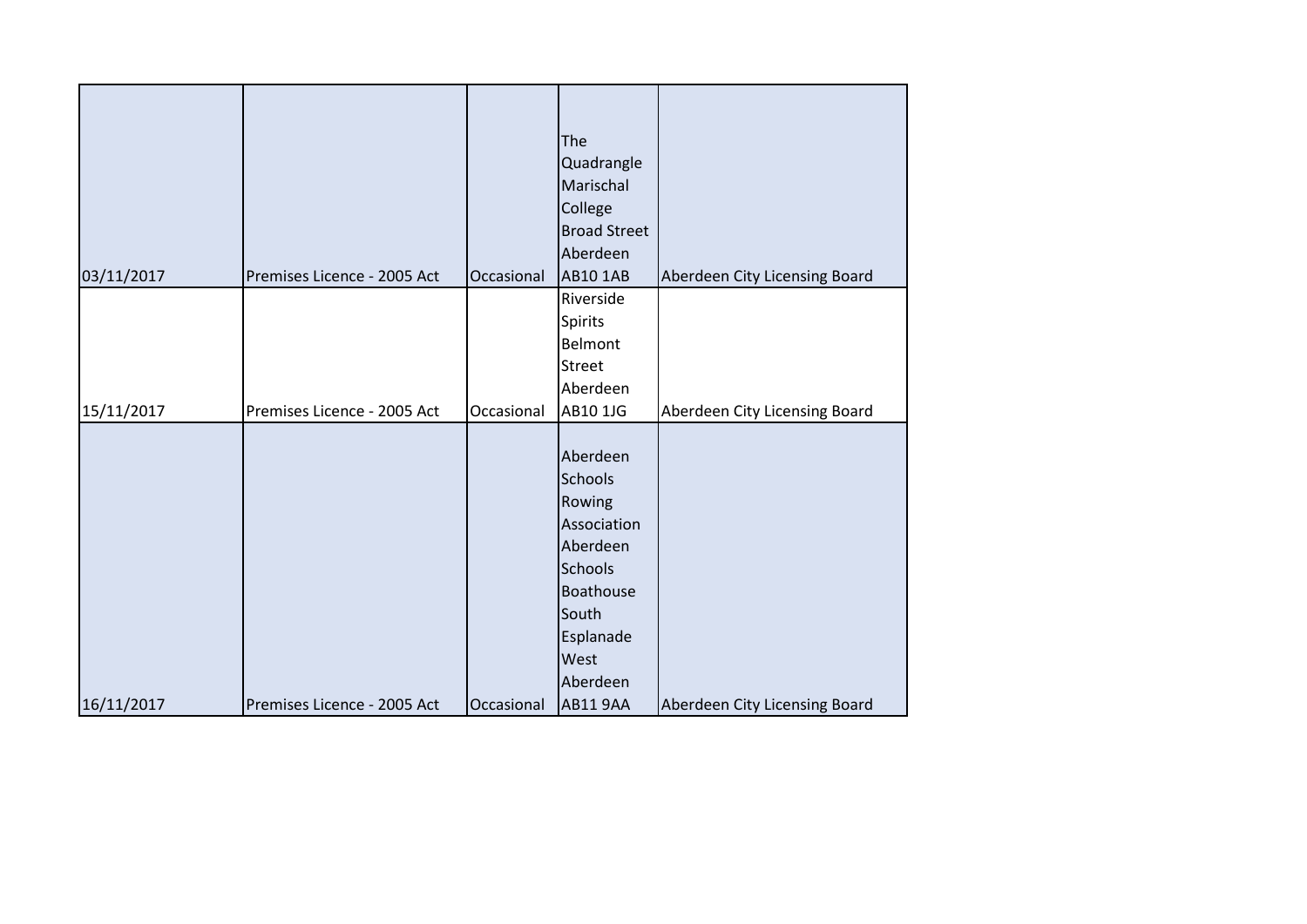| 20/11/2017 | Premises Licence - 2005 Act | Occasional | The Rookery<br>Stall<br>Aberdeen<br>Country<br>Market<br>Belmont<br><b>Street</b><br>Aberdeen<br>AB10 1JS                          | Aberdeen City Licensing Board |
|------------|-----------------------------|------------|------------------------------------------------------------------------------------------------------------------------------------|-------------------------------|
| 02/03/2018 | Premises Licence - 2005 Act | Occasional | The Rookery<br>Stall<br>Aberdeen<br>Country<br>Market<br><b>Belmont</b><br><b>Street</b><br>Aberdeen<br>AB10 1JS                   | Aberdeen City Licensing Board |
| 28/02/2018 | Premises Licence - 2005 Act | Occasional | ICR Integrity<br>Limited<br>Aberdeen<br><b>Energy Park</b><br>Claymore<br><b>Drive</b><br>Bridge of<br>Don<br>Aberdeen<br>AB23 8GW | Aberdeen City Licensing Board |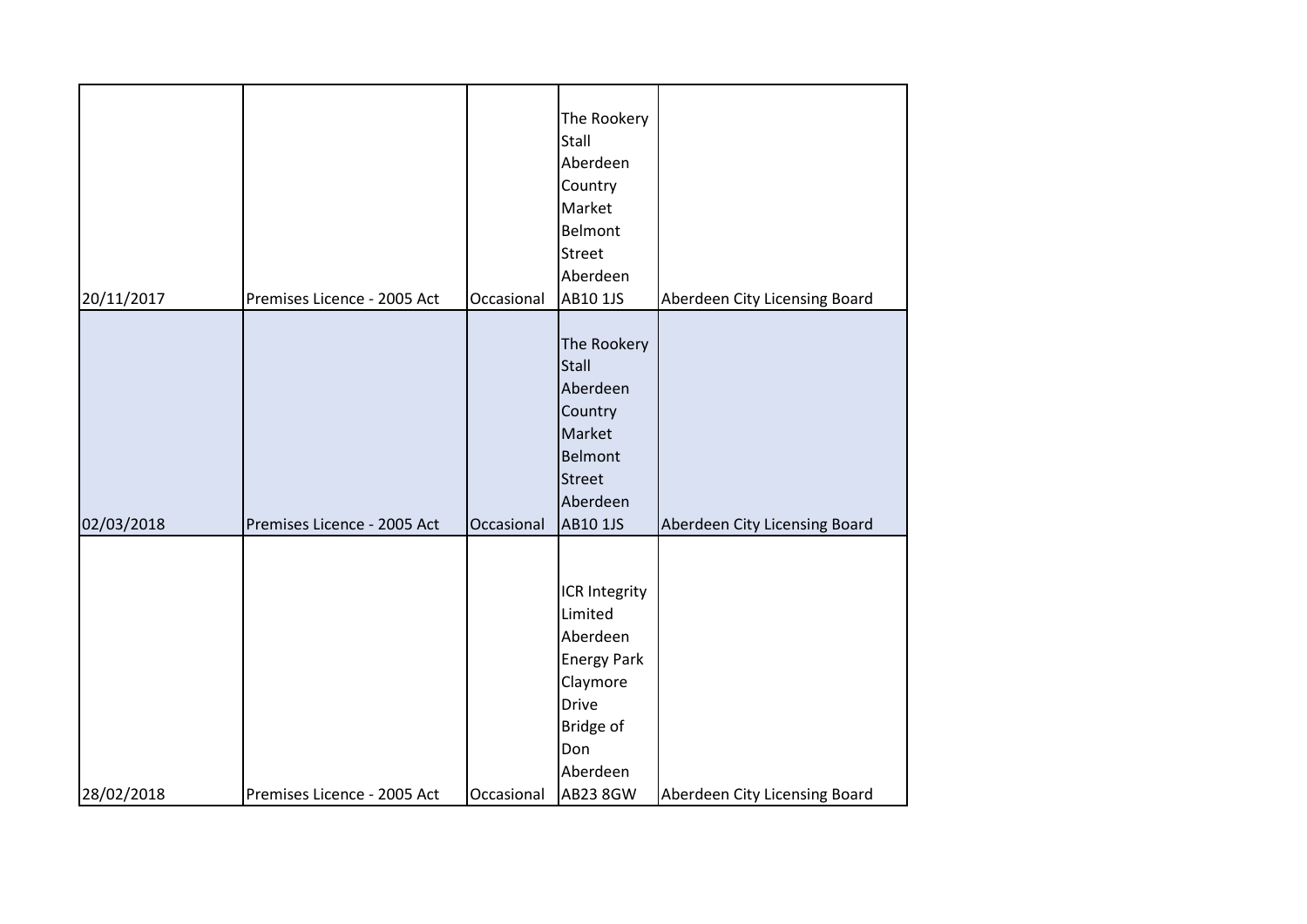|            |                             |            | Tillyoch              |                               |
|------------|-----------------------------|------------|-----------------------|-------------------------------|
|            |                             |            | Equestrian            |                               |
|            |                             |            | Culterhouse           |                               |
|            |                             |            | Road                  |                               |
|            |                             |            | Peterculter           |                               |
|            |                             |            | Aberdeen              |                               |
| 07/03/2018 | Premises Licence - 2005 Act | Occasional | <b>AB14 ONS</b>       | Aberdeen City Licensing Board |
|            |                             |            | Tony                  |                               |
|            |                             |            | Macaroni              |                               |
|            |                             |            |                       |                               |
|            |                             |            | Unit F                |                               |
|            |                             |            | Marischal             |                               |
|            |                             |            | Square                |                               |
|            |                             |            | Aberdeen              |                               |
| 06/03/2018 | Premises Licence - 2005 Act | Occasional | <b>AB11 5RG</b>       | Aberdeen City Licensing Board |
|            |                             |            | Maritime              |                               |
|            |                             |            | Museum                |                               |
|            |                             |            | 48 Shiprow            |                               |
|            |                             |            | Aberdeen              |                               |
| 12/03/2018 | Premises Licence - 2005 Act | Occasional | <b>AB11 5BY</b>       | Aberdeen City Licensing Board |
|            |                             |            | The                   |                               |
|            |                             |            | Boardwalk             |                               |
|            |                             |            | Esplanade             |                               |
|            |                             |            | Aberdeen              |                               |
| 07/03/2018 | Premises Licence - 2005 Act | Occasional | <b>AB24 5NS</b>       | Aberdeen City Licensing Board |
|            |                             |            | <b>Culter Village</b> |                               |
|            |                             |            | Hall                  |                               |
|            |                             |            | 178 North             |                               |
|            |                             |            | <b>Deeside</b>        |                               |
|            |                             |            | Road                  |                               |
|            |                             |            | Peterculter           |                               |
|            |                             |            | Aberdeen              |                               |
| 12/03/2018 | Premises Licence - 2005 Act | Occasional | <b>AB14 OUD</b>       | Aberdeen City Licensing Board |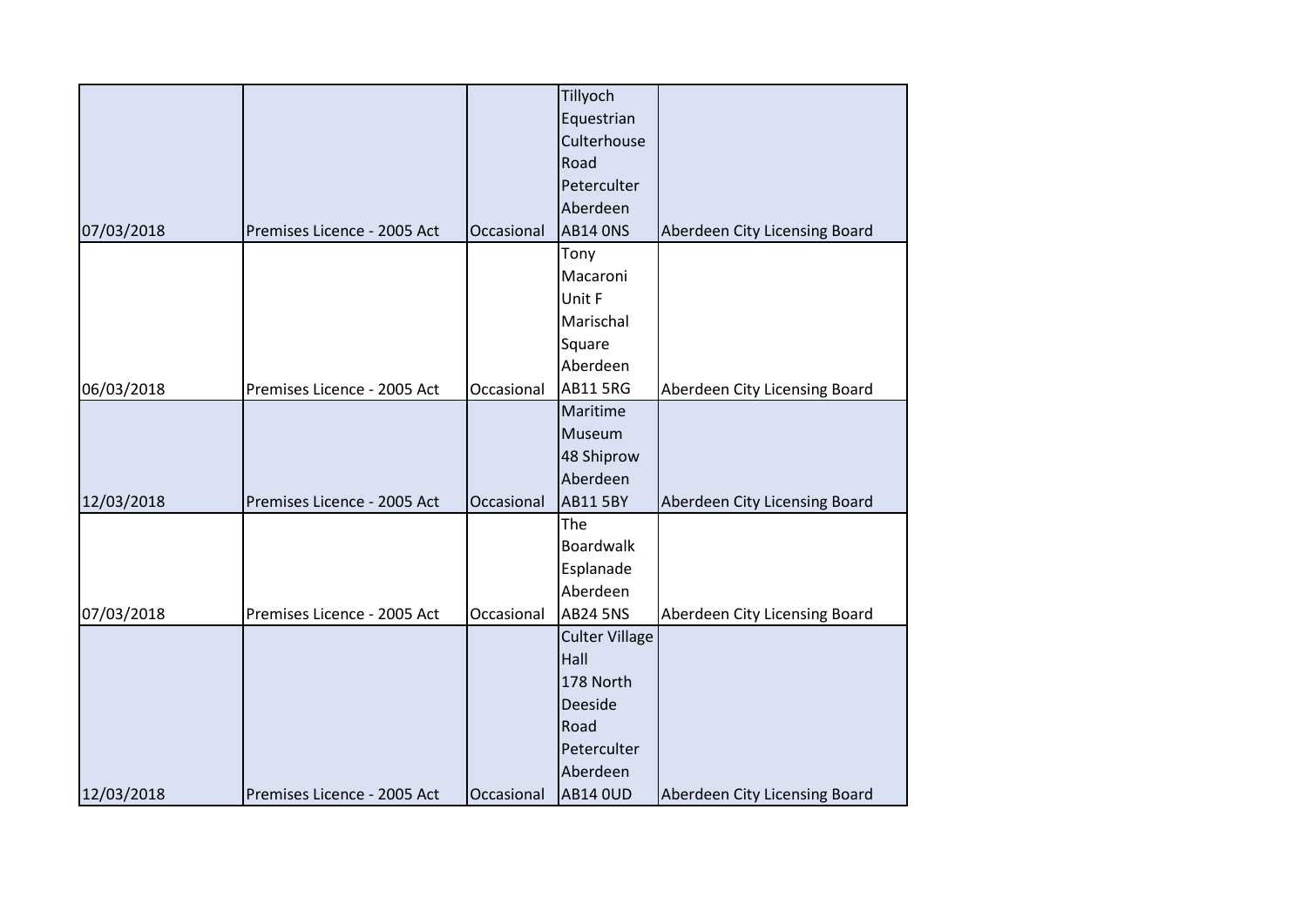| 19/03/2018 | Premises Licence - 2005 Act | Occasional | All Bar One<br><b>Retail Unit B</b><br>Marischal<br>Square<br><b>Broad Street</b><br>Aberdeen<br><b>AB10 1AB</b> | Aberdeen City Licensing Board |
|------------|-----------------------------|------------|------------------------------------------------------------------------------------------------------------------|-------------------------------|
| 19/03/2018 | Premises Licence - 2005 Act | Occasional | Aberdeen<br><b>Country Fair</b><br>Belmont<br><b>Street</b><br>Aberdeen<br>AB10 1JG                              | Aberdeen City Licensing Board |
| 08/06/2017 | Premises Licence - 2005 Act | Occasional | The Lemon<br><b>Tree</b><br>5 West North<br><b>Street</b><br>Aberdeen<br><b>AB24 5AT</b>                         | Aberdeen City Licensing Board |
| 15/06/2017 | Premises Licence - 2005 Act | Occasional | <b>Bon Accord</b><br>Gardens<br>Springbank<br><b>Terrace</b><br>Aberdeen                                         | Aberdeen City Licensing Board |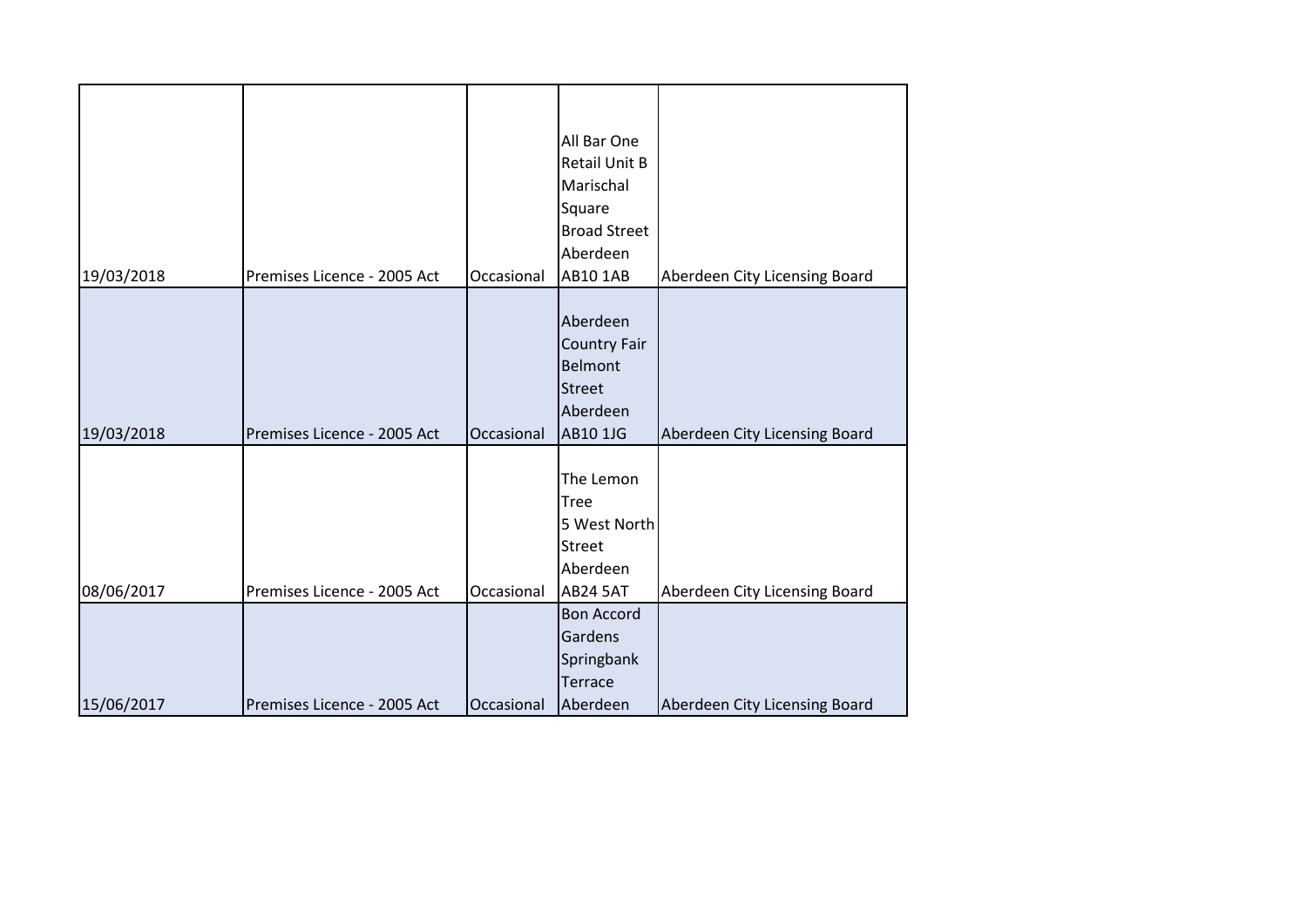|            |                             |            | Angus & Oink                        |                               |
|------------|-----------------------------|------------|-------------------------------------|-------------------------------|
|            |                             |            | at Thistle St                       |                               |
|            |                             |            | Market                              |                               |
|            |                             |            | Thistle Street                      |                               |
|            |                             |            | Aberdeen                            |                               |
| 19/06/2017 | Premises Licence - 2005 Act | Occasional | AB10 1XD                            |                               |
|            |                             |            | Milltimber                          | Aberdeen City Licensing Board |
|            |                             |            | Primary                             |                               |
|            |                             |            | School                              |                               |
|            |                             |            | Monearn                             |                               |
|            |                             |            | Gardens                             |                               |
|            |                             |            | Milltimber                          |                               |
|            |                             |            | Aberdeen                            |                               |
| 22/08/2017 | Premises Licence - 2005 Act | Occasional | <b>AB13 ODX</b>                     |                               |
|            |                             |            |                                     | Aberdeen City Licensing Board |
|            |                             |            |                                     |                               |
|            |                             |            |                                     |                               |
|            |                             |            | Civic Square<br><b>Union Square</b> |                               |
| 24/08/2017 | Premises Licence - 2005 Act | Occasional | Aberdeen                            | Aberdeen City Licensing Board |
|            |                             |            |                                     |                               |
|            |                             |            |                                     |                               |
|            |                             |            |                                     |                               |
|            |                             |            | Civic Square                        |                               |
|            |                             |            | <b>Union Square</b>                 |                               |
| 24/08/2017 | Premises Licence - 2005 Act | Occasional | Aberdeen                            | Aberdeen City Licensing Board |
|            |                             |            |                                     |                               |
|            |                             |            |                                     |                               |
|            |                             |            | Civic Square                        |                               |
|            |                             |            | <b>Union Square</b>                 |                               |
| 24/08/2017 | Premises Licence - 2005 Act | Occasional | Aberdeen                            | Aberdeen City Licensing Board |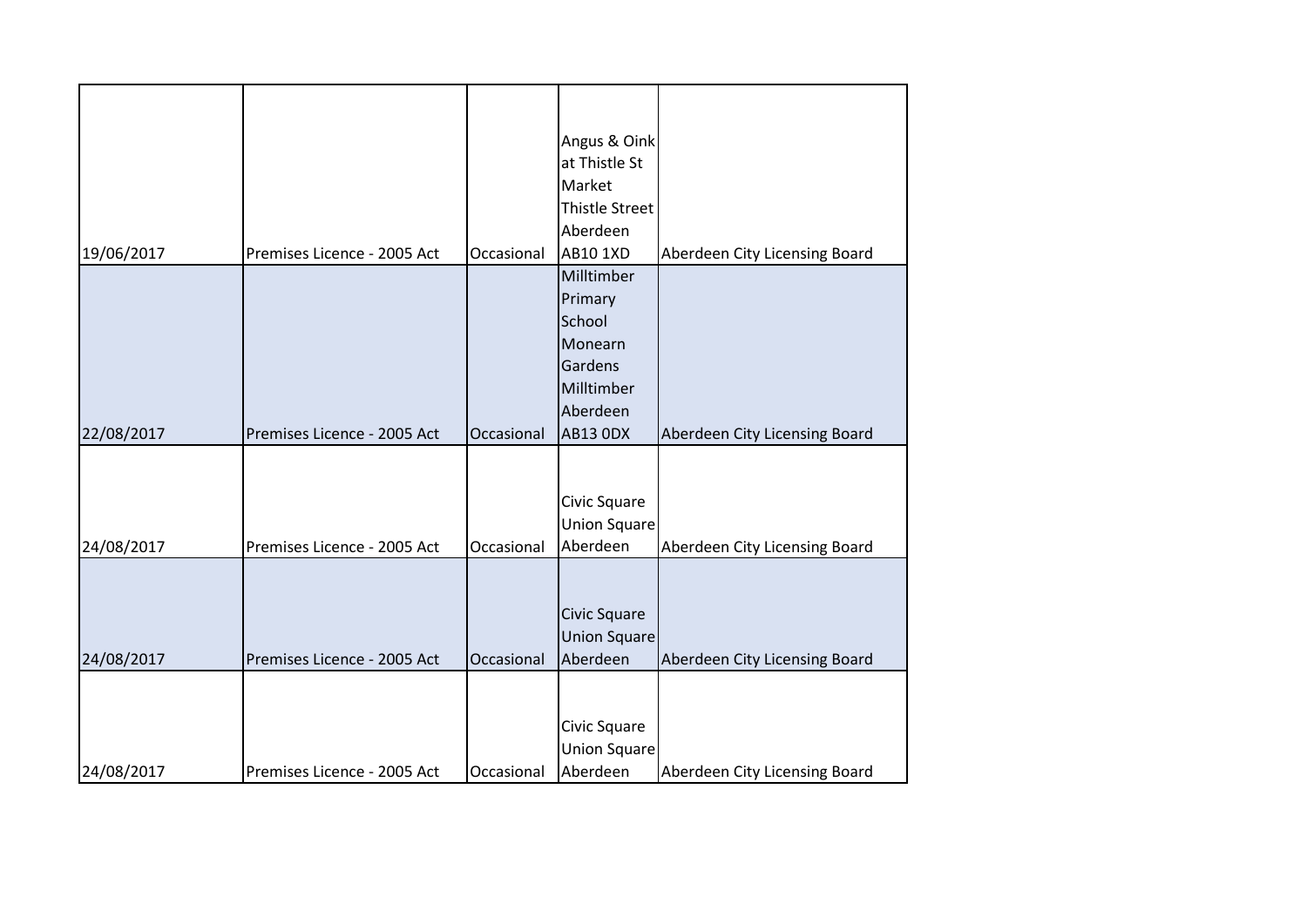| 27/11/2017 | Premises Licence - 2005 Act | Occasional | David Lloyd<br>Centre<br><b>Basement</b><br>Car Park<br>Garthdee<br>Road<br>Aberdeen<br><b>AB10 7AY</b> | Aberdeen City Licensing Board |
|------------|-----------------------------|------------|---------------------------------------------------------------------------------------------------------|-------------------------------|
| 27/04/2017 | Premises Licence - 2005 Act | Occasional | Aberdeen<br><b>Country Fair</b><br>Belmont<br>Street<br>Aberdeen<br>AB10 1JG                            | Aberdeen City Licensing Board |
| 05/05/2017 | Premises Licence - 2005 Act | Occasional | Hazlehead<br>Park<br>Hazlehead<br>Avenue<br>Aberdeen<br><b>AB15 8BJ</b>                                 | Aberdeen City Licensing Board |
| 08/05/2017 | Premises Licence - 2005 Act | Occasional | Cults<br>Academy<br><b>School Hall</b><br>Quarry Road<br>Cults<br>Aberdeen<br><b>AB15 9TP</b>           | Aberdeen City Licensing Board |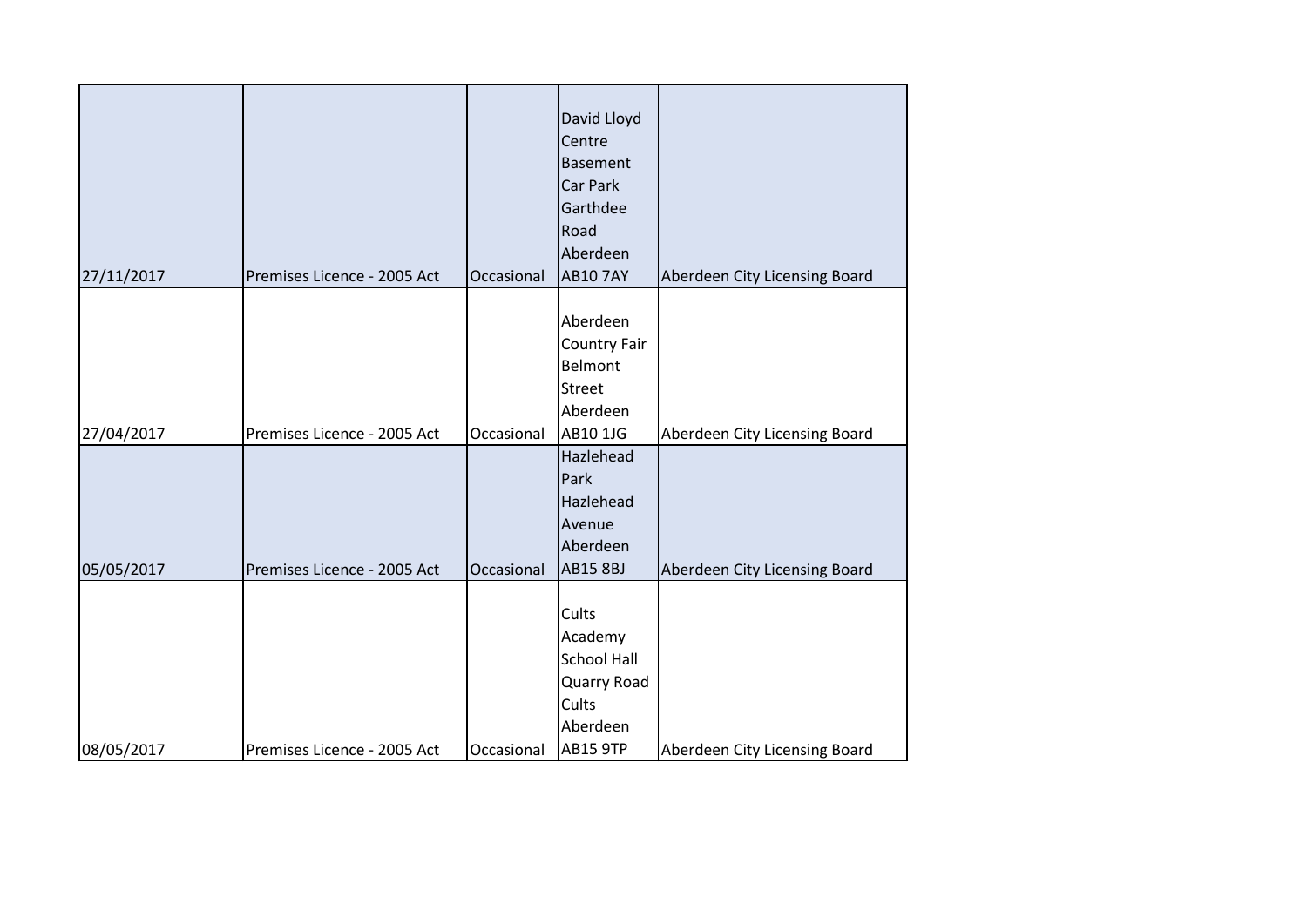| 11/05/2017 | Premises Licence - 2005 Act | Occasional | The Rookery<br><b>Stall</b><br>Aberdeen<br>Country<br>Market<br><b>Belmont</b><br><b>Street</b><br>Aberdeen<br>AB10 1JS | Aberdeen City Licensing Board |
|------------|-----------------------------|------------|-------------------------------------------------------------------------------------------------------------------------|-------------------------------|
|            |                             |            | Melt                                                                                                                    |                               |
|            |                             |            | 58 Holburn                                                                                                              |                               |
|            |                             |            | <b>Street</b>                                                                                                           |                               |
|            |                             |            | Aberdeen                                                                                                                |                               |
| 18/04/2017 | Premises Licence - 2005 Act | Occasional | AB10 6BX                                                                                                                | Aberdeen City Licensing Board |
| 19/05/2017 | Premises Licence - 2005 Act | Occasional | <b>Culter Mills</b><br>Sports and<br>Recreation<br>Club<br>25 School<br>Crescent<br>Peterculter<br>Aberdeen<br>AB14 0QJ | Aberdeen City Licensing Board |
| 11/05/2017 | Premises Licence - 2005 Act | Occasional | Riverside Gin<br>& I Heart<br>Vodka<br>24 Thistle<br><b>Street</b><br>Aberdeen<br><b>AB10 1XD</b>                       | Aberdeen City Licensing Board |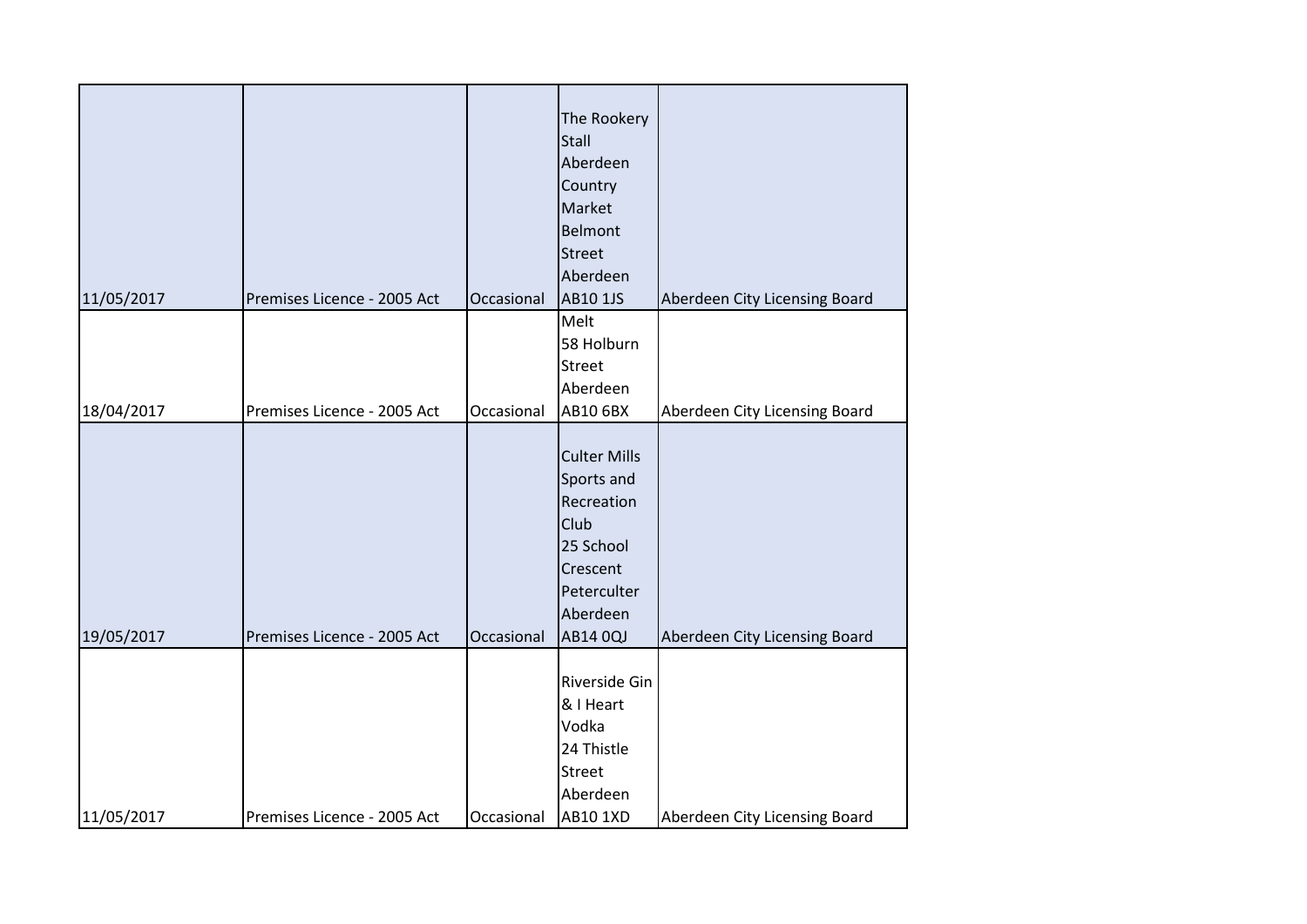| 09/05/2017 | Premises Licence - 2005 Act | Occasional | Chinese<br><b>State Circus</b><br><b>Queens Links</b><br>- Beach<br><b>Boulevard</b><br>Aberdeen<br><b>AB24 5EF</b> | Aberdeen City Licensing Board |
|------------|-----------------------------|------------|---------------------------------------------------------------------------------------------------------------------|-------------------------------|
|            |                             |            |                                                                                                                     |                               |
| 16/05/2017 | Premises Licence - 2005 Act | Occasional | Heinzel<br>Gallery<br>24-26 Thistle<br><b>Street</b><br>Aberdeen<br><b>AB10 1XD</b>                                 | Aberdeen City Licensing Board |
| 31/01/2017 | Premises Licence - 2005 Act | Occasional | Altens<br>Community<br>Centre<br>Strathburn<br><b>Street</b><br>Altens<br>Aberdeen<br><b>AB12 3SE</b>               | Aberdeen City Licensing Board |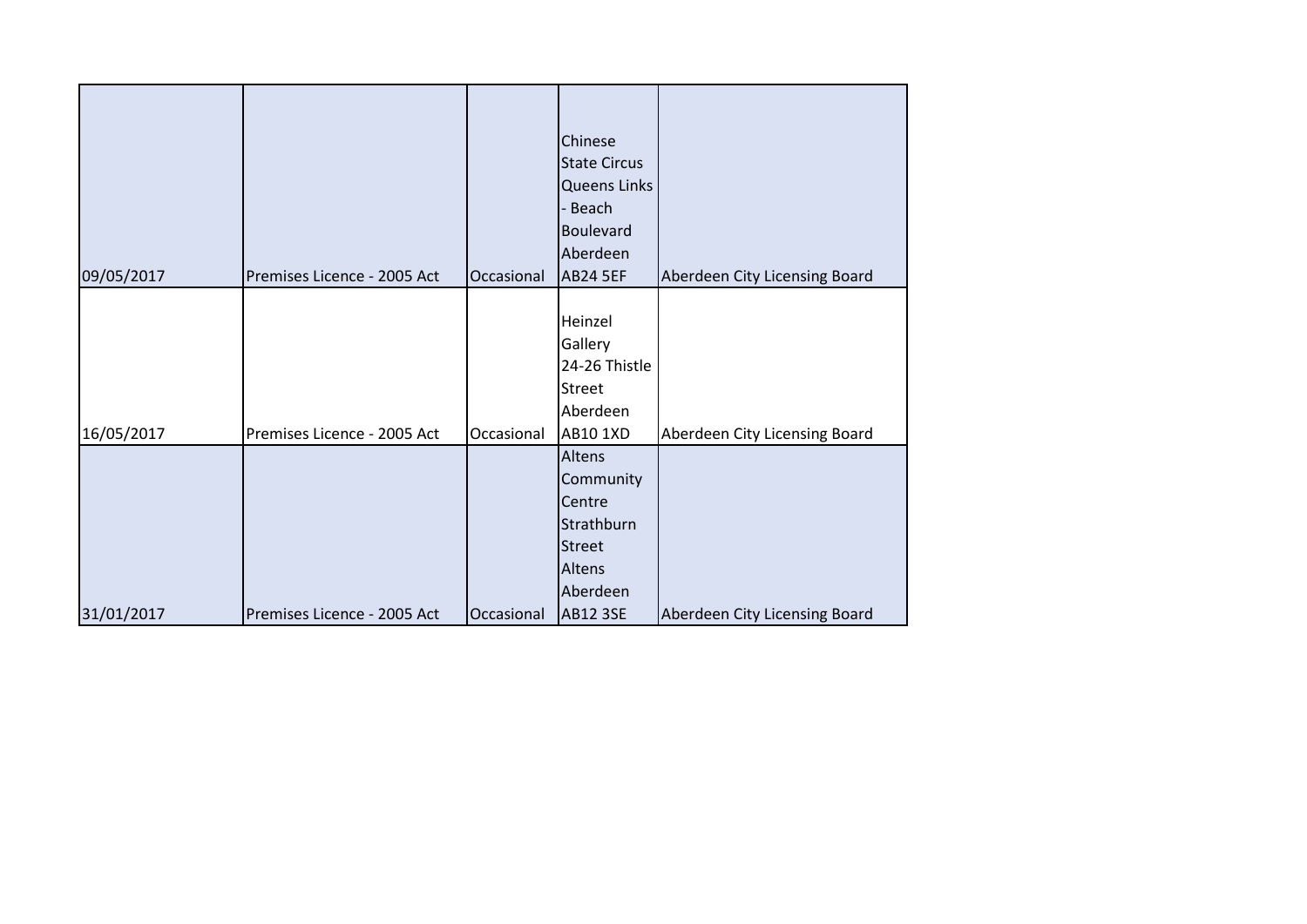| 25/05/2017 | Premises Licence - 2005 Act | Occasional | Aberdeen<br>Squash &<br>Racket Ball<br>Club<br>Cranford<br>Road<br>Mannofield<br>Aberdeen<br><b>AB10 7ND</b>                     | Aberdeen City Licensing Board |
|------------|-----------------------------|------------|----------------------------------------------------------------------------------------------------------------------------------|-------------------------------|
|            |                             |            |                                                                                                                                  |                               |
| 09/05/2017 | Premises Licence - 2005 Act | Occasional | Eden Mill at<br>Aberdeen<br><b>Country Fair</b><br><b>Belmont</b><br><b>Street</b><br>Aberdeen<br>AB10 1JS                       | Aberdeen City Licensing Board |
| 25/05/2017 | Premises Licence - 2005 Act | Occasional | St Nicholas<br>Room &<br>Town &<br><b>County Hall</b><br><b>Town House</b><br><b>Broad Street</b><br>Aberdeen<br><b>AB10 1FY</b> | Aberdeen City Licensing Board |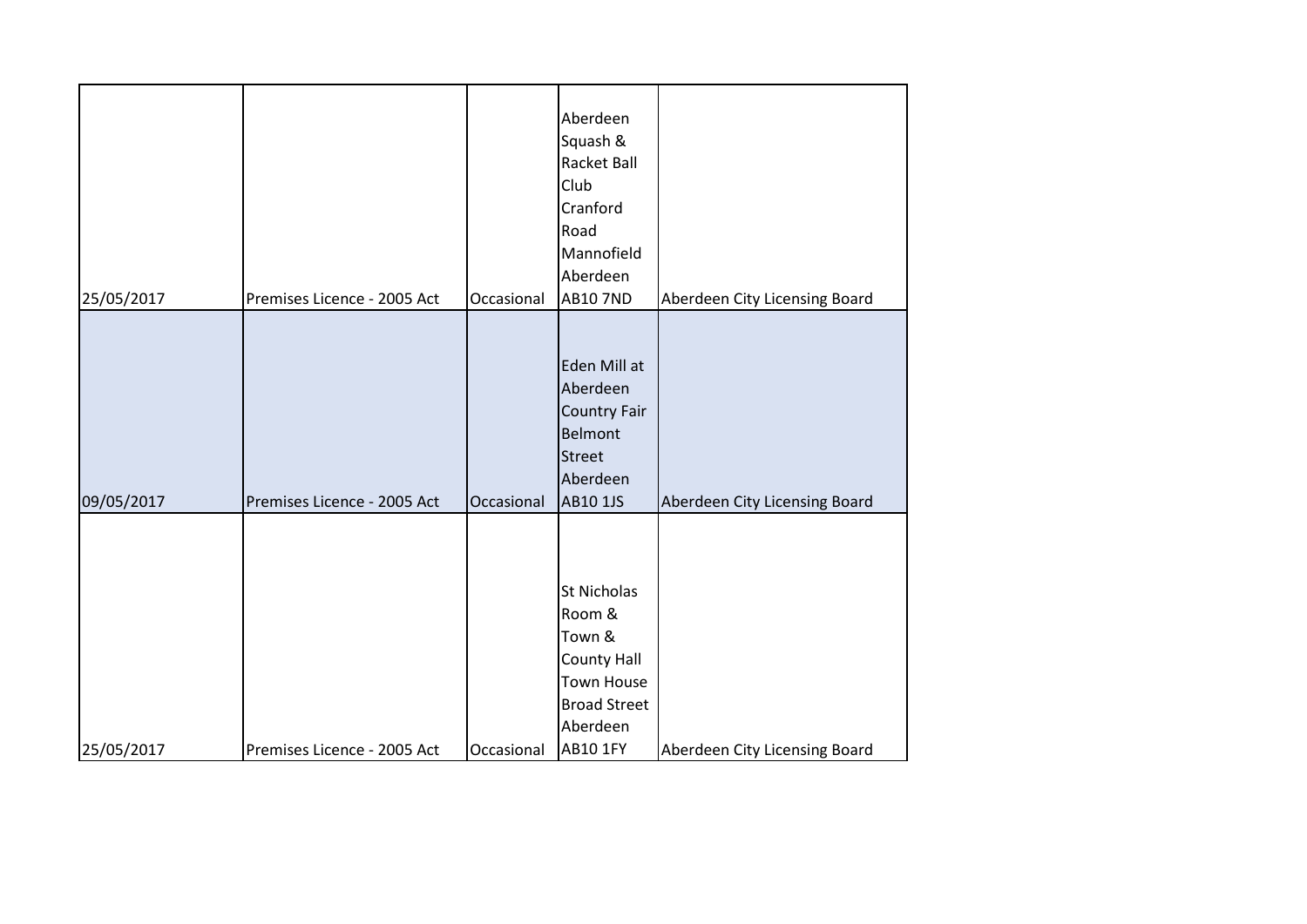|            |                             |            | <b>Trinity Hall</b> |                               |
|------------|-----------------------------|------------|---------------------|-------------------------------|
|            |                             |            | Trinity             |                               |
|            |                             |            | Corner              |                               |
|            |                             |            | Holburn             |                               |
|            |                             |            | <b>Street</b>       |                               |
|            |                             |            | Aberdeen            |                               |
| 22/05/2017 | Premises Licence - 2005 Act | Occasional | <b>AB10 6DA</b>     | Aberdeen City Licensing Board |
|            |                             |            |                     |                               |
|            |                             |            |                     |                               |
|            |                             |            | Car Park 4&5        |                               |
|            |                             |            | Aberdeen            |                               |
|            |                             |            | Exhibition          |                               |
|            |                             |            | and                 |                               |
|            |                             |            | Conference          |                               |
|            |                             |            | Centre              |                               |
|            |                             |            | Aberdeen            |                               |
|            |                             |            | Exhibition          |                               |
|            |                             |            | and                 |                               |
|            |                             |            | Conference          |                               |
|            |                             |            | Centre              |                               |
|            |                             |            | Parkway East        |                               |
|            |                             |            | Bridge of           |                               |
|            |                             |            | Don                 |                               |
|            |                             |            | Aberdeen            |                               |
| 20/04/2017 | Premises Licence - 2005 Act | Occasional | <b>AB28 8BL</b>     | Aberdeen City Licensing Board |
|            |                             |            | Hazlehead           |                               |
|            |                             |            | Park                |                               |
|            |                             |            | Hazlehead           |                               |
|            |                             |            | Avenue              |                               |
|            |                             |            | Aberdeen            |                               |
| 19/05/2017 | Premises Licence - 2005 Act | Occasional | <b>AB15 8BJ</b>     | Aberdeen City Licensing Board |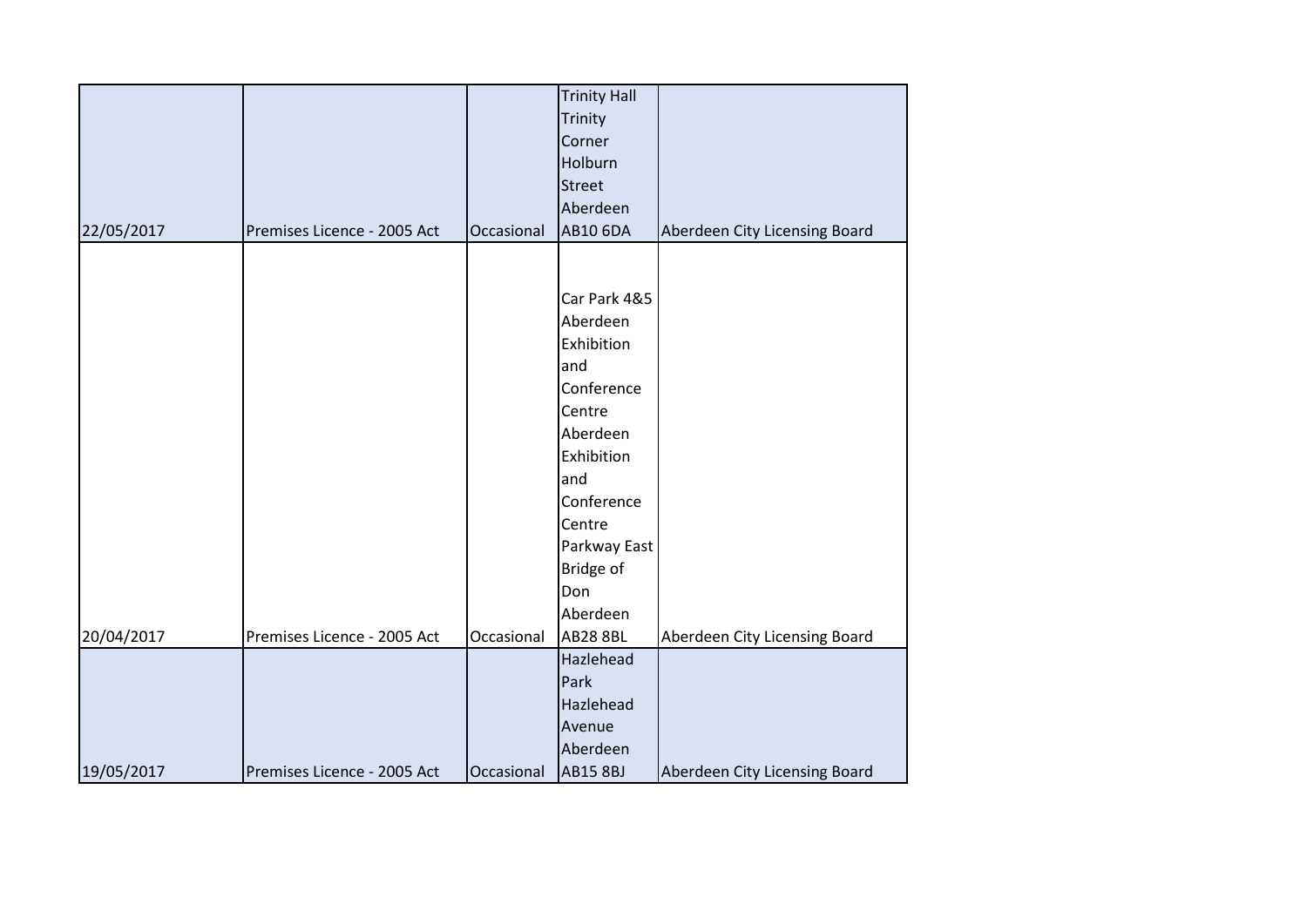|            |                             |            | Eden Mill at<br>Aberdeen |                               |
|------------|-----------------------------|------------|--------------------------|-------------------------------|
|            |                             |            | <b>Country Fair</b>      |                               |
|            |                             |            | Belmont                  |                               |
|            |                             |            | <b>Street</b>            |                               |
|            |                             |            | Aberdeen                 |                               |
| 09/05/2017 | Premises Licence - 2005 Act | Occasional | AB10 1JS                 | Aberdeen City Licensing Board |
|            |                             |            | Kingswells               |                               |
|            |                             |            | <b>Village Hall</b>      |                               |
|            |                             |            | Old Skene                |                               |
|            |                             |            | Road                     |                               |
|            |                             |            | Kingswells               |                               |
|            |                             |            | Aberdeen                 |                               |
| 31/01/2017 | Premises Licence - 2005 Act | Occasional | <b>AB15 8QA</b>          | Aberdeen City Licensing Board |
|            |                             |            | 21 Union                 |                               |
|            |                             |            | <b>Street</b>            |                               |
|            |                             |            | Aberdeen                 |                               |
| 01/06/2017 | Premises Licence - 2005 Act | Occasional | <b>AB11 5BU</b>          | Aberdeen City Licensing Board |
|            |                             |            | 21 Union                 |                               |
|            |                             |            | <b>Street</b>            |                               |
|            |                             |            | Aberdeen                 |                               |
| 01/06/2017 | Premises Licence - 2005 Act | Occasional | <b>AB11 5BU</b>          | Aberdeen City Licensing Board |
|            |                             |            | Hazlehead                |                               |
|            |                             |            | Park                     |                               |
|            |                             |            | Hazlehead                |                               |
|            |                             |            | Avenue                   |                               |
|            |                             |            | Aberdeen                 |                               |
| 23/06/2017 | Premises Licence - 2005 Act | Occasional | <b>AB15 8BJ</b>          | Aberdeen City Licensing Board |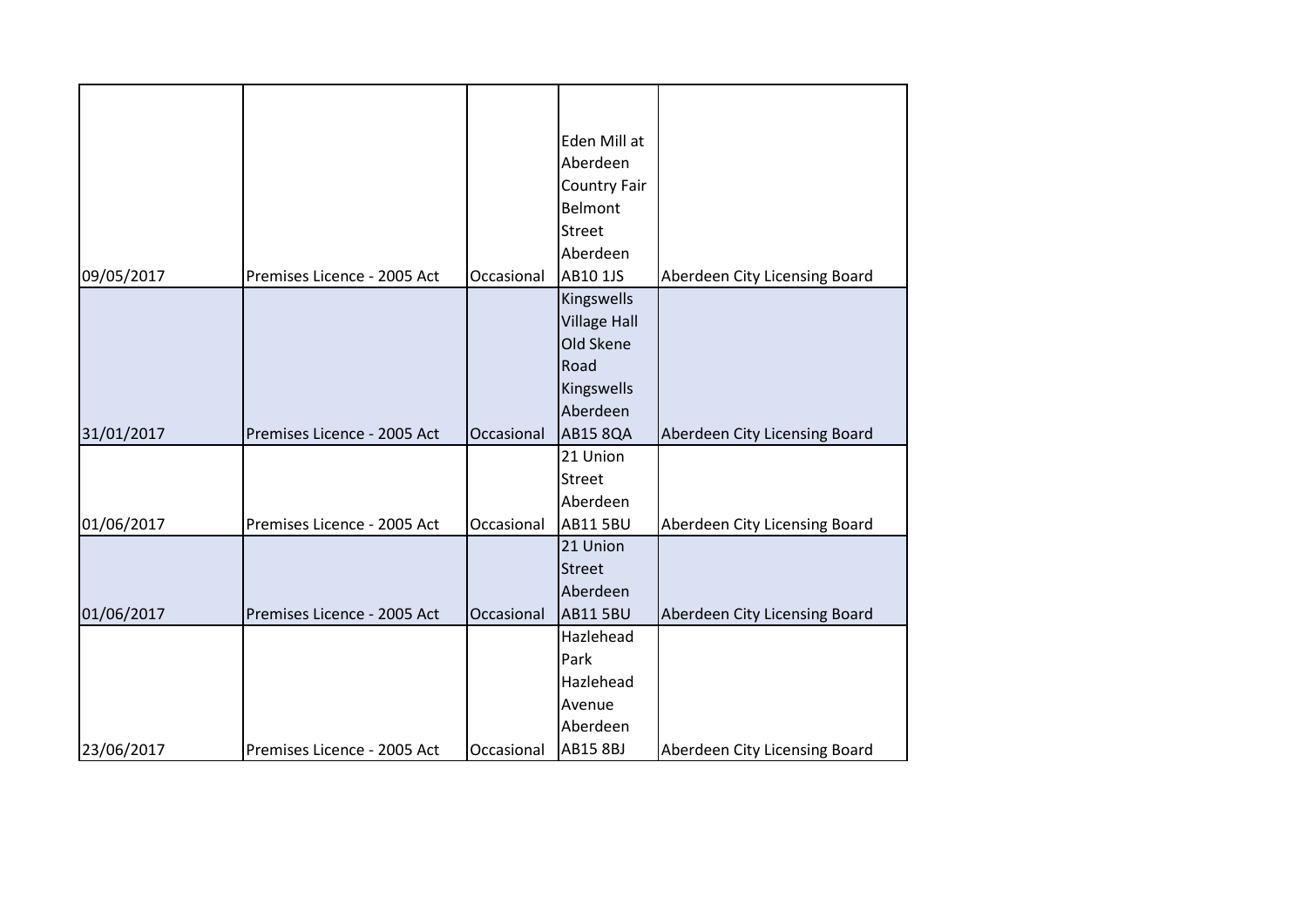| 26/06/2017 | Premises Licence - 2005 Act | Occasional | Woodside<br>Sport<br>Complex<br><b>Station Road</b><br>Aberdeen<br><b>AB23 2UL</b> | Aberdeen City Licensing Board |
|------------|-----------------------------|------------|------------------------------------------------------------------------------------|-------------------------------|
| 03/07/2017 | Premises Licence - 2005 Act | Occasional | Coppa Coffee<br>40 St Swithin<br><b>Street</b><br>Aberdeen<br><b>AB10 6XJ</b>      | Aberdeen City Licensing Board |
| 03/07/2017 | Premises Licence - 2005 Act | Occasional | Coppa Coffee<br>40 St Swithin<br><b>Street</b><br>Aberdeen<br><b>AB10 6XJ</b>      | Aberdeen City Licensing Board |
| 03/07/2017 | Premises Licence - 2005 Act | Occasional | Coppa Coffee<br>40 St Swithin<br><b>Street</b><br>Aberdeen<br><b>AB10 6XJ</b>      | Aberdeen City Licensing Board |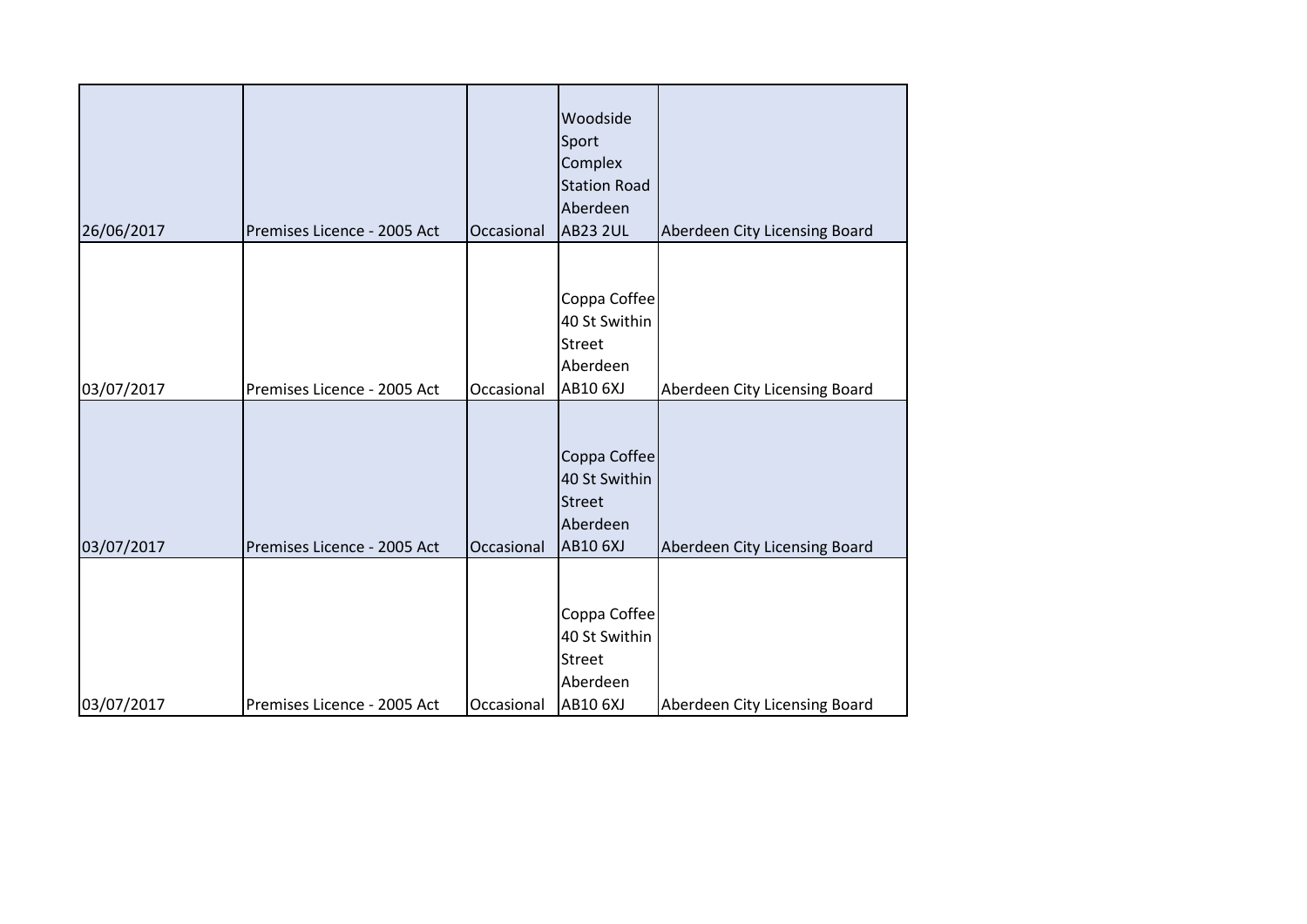|            |                             |            | Aberdeen            |                               |
|------------|-----------------------------|------------|---------------------|-------------------------------|
|            |                             |            | <b>Country Fair</b> |                               |
|            |                             |            | <b>Belmont</b>      |                               |
|            |                             |            | <b>Street</b>       |                               |
|            |                             |            | Aberdeen            |                               |
| 03/07/2017 | Premises Licence - 2005 Act | Occasional | AB10 1JG            | Aberdeen City Licensing Board |
|            |                             |            | Maritime            |                               |
|            |                             |            | Museum              |                               |
|            |                             |            | 48 Shiprow          |                               |
|            |                             |            | Aberdeen            |                               |
| 07/07/2017 | Premises Licence - 2005 Act | Occasional | <b>AB11 5BY</b>     | Aberdeen City Licensing Board |
|            |                             |            |                     |                               |
|            |                             |            |                     |                               |
|            |                             |            | Civic Square        |                               |
|            |                             |            | <b>Union Square</b> |                               |
| 14/07/2017 | Premises Licence - 2005 Act | Occasional | Aberdeen            | Aberdeen City Licensing Board |
|            |                             |            |                     |                               |
|            |                             |            | Cults               |                               |
|            |                             |            | Academy             |                               |
|            |                             |            | <b>School Hall</b>  |                               |
|            |                             |            | Quarry Road         |                               |
|            |                             |            | Cults               |                               |
|            |                             |            | Aberdeen            |                               |
| 12/07/2017 | Premises Licence - 2005 Act | Occasional | <b>AB15 9TP</b>     | Aberdeen City Licensing Board |
|            |                             |            | 21 Union            |                               |
|            |                             |            | <b>Street</b>       |                               |
|            |                             |            | Aberdeen            |                               |
| 10/07/2017 | Premises Licence - 2005 Act | Occasional | <b>AB11 5BU</b>     | Aberdeen City Licensing Board |
|            |                             |            | 21 Union            |                               |
|            |                             |            | <b>Street</b>       |                               |
|            |                             |            | Aberdeen            |                               |
| 10/07/2017 | Premises Licence - 2005 Act | Occasional | <b>AB11 5BU</b>     | Aberdeen City Licensing Board |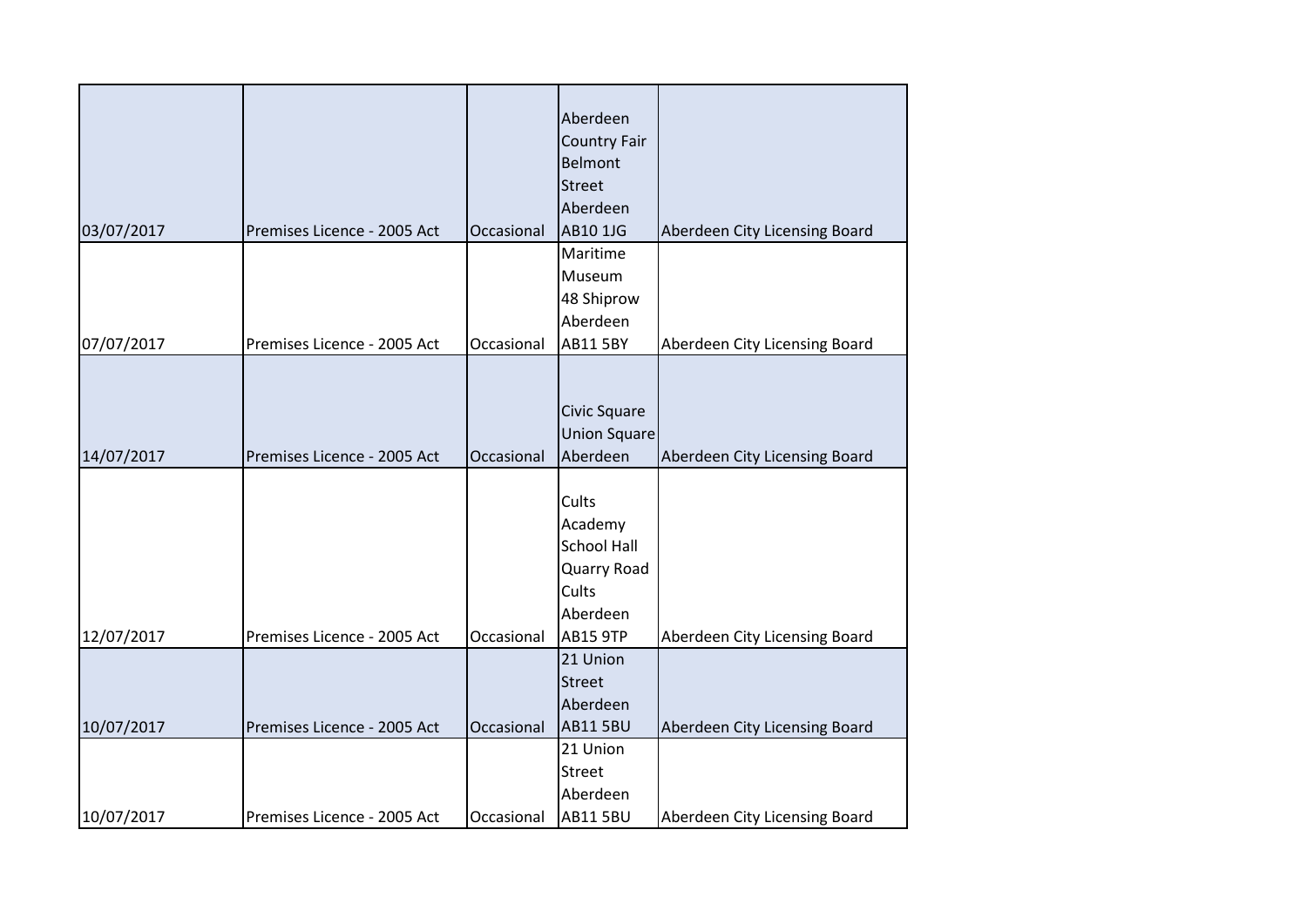| 12/07/2017 | Premises Licence - 2005 Act | Occasional | Riverside Gin<br>& I Heart<br>Vodka<br>24 Thistle<br><b>Street</b><br>Aberdeen<br><b>AB10 1XD</b> | Aberdeen City Licensing Board |
|------------|-----------------------------|------------|---------------------------------------------------------------------------------------------------|-------------------------------|
| 17/07/2017 | Premises Licence - 2005 Act | Occasional | Angus & Oink<br>at Thistle St<br>Market<br>Thistle Street<br>Aberdeen<br>AB10 1XD                 | Aberdeen City Licensing Board |
| 27/07/2017 | Premises Licence - 2005 Act | Occasional | Cults<br>Academy<br><b>School Hall</b><br>Quarry Road<br>Cults<br>Aberdeen<br><b>AB15 9TP</b>     | Aberdeen City Licensing Board |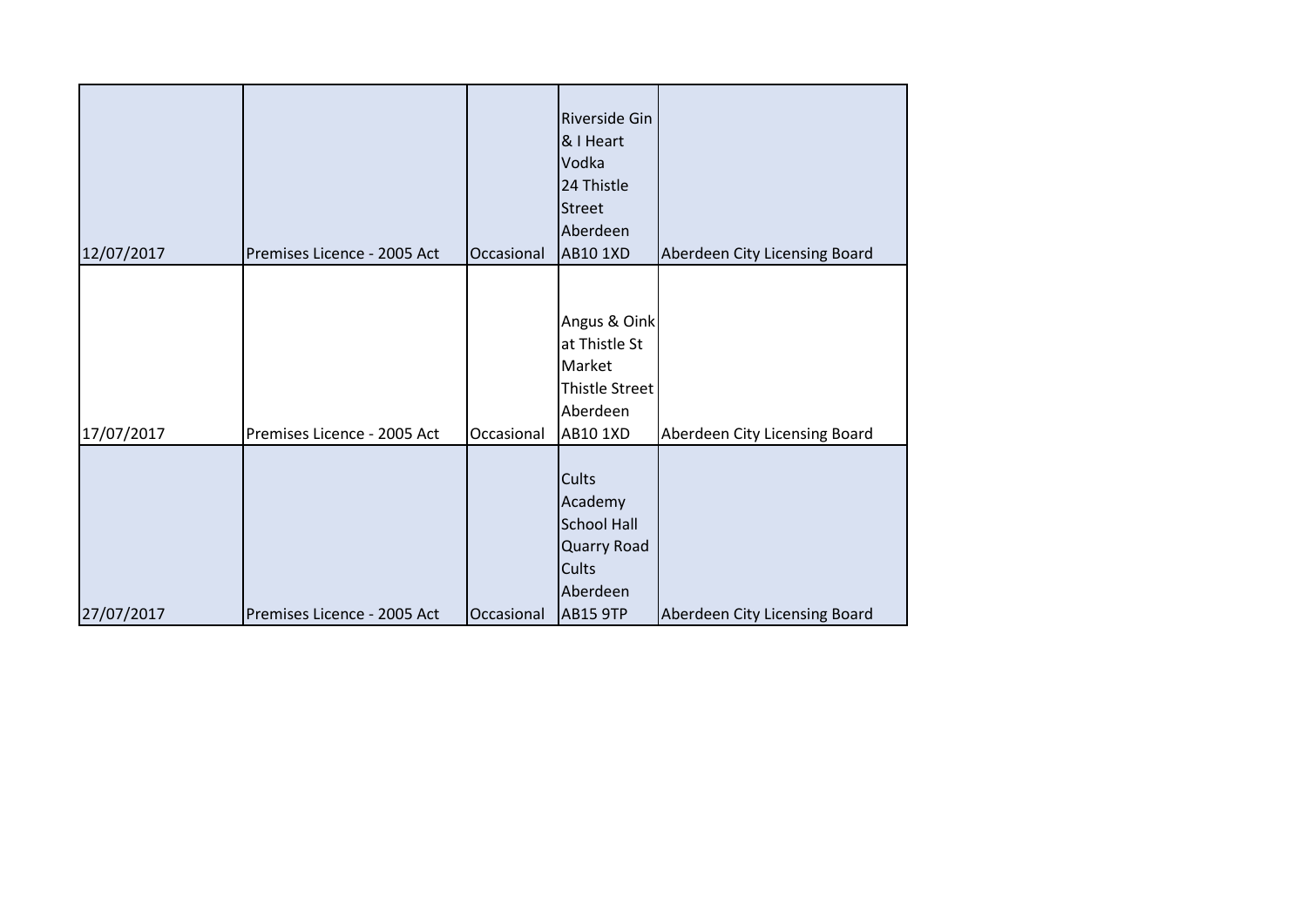| 31/07/2017 | Premises Licence - 2005 Act | Occasional | The Rookery<br>Stall<br>Aberdeen<br>Country<br>Market<br>Belmont<br><b>Street</b><br>Aberdeen<br>AB10 1JS | Aberdeen City Licensing Board |
|------------|-----------------------------|------------|-----------------------------------------------------------------------------------------------------------|-------------------------------|
|            |                             |            | The Rookery<br><b>Stall</b>                                                                               |                               |
|            |                             |            | Aberdeen<br>Country<br>Market<br><b>Belmont</b>                                                           |                               |
| 31/07/2017 | Premises Licence - 2005 Act | Occasional | <b>Street</b><br>Aberdeen<br>AB10 1JS                                                                     | Aberdeen City Licensing Board |
| 02/10/2017 | Premises Licence - 2005 Act | Occasional | The<br>Quadrangle<br>Marischal<br>College<br><b>Broad Street</b><br>Aberdeen<br><b>AB10 1AB</b>           | Aberdeen City Licensing Board |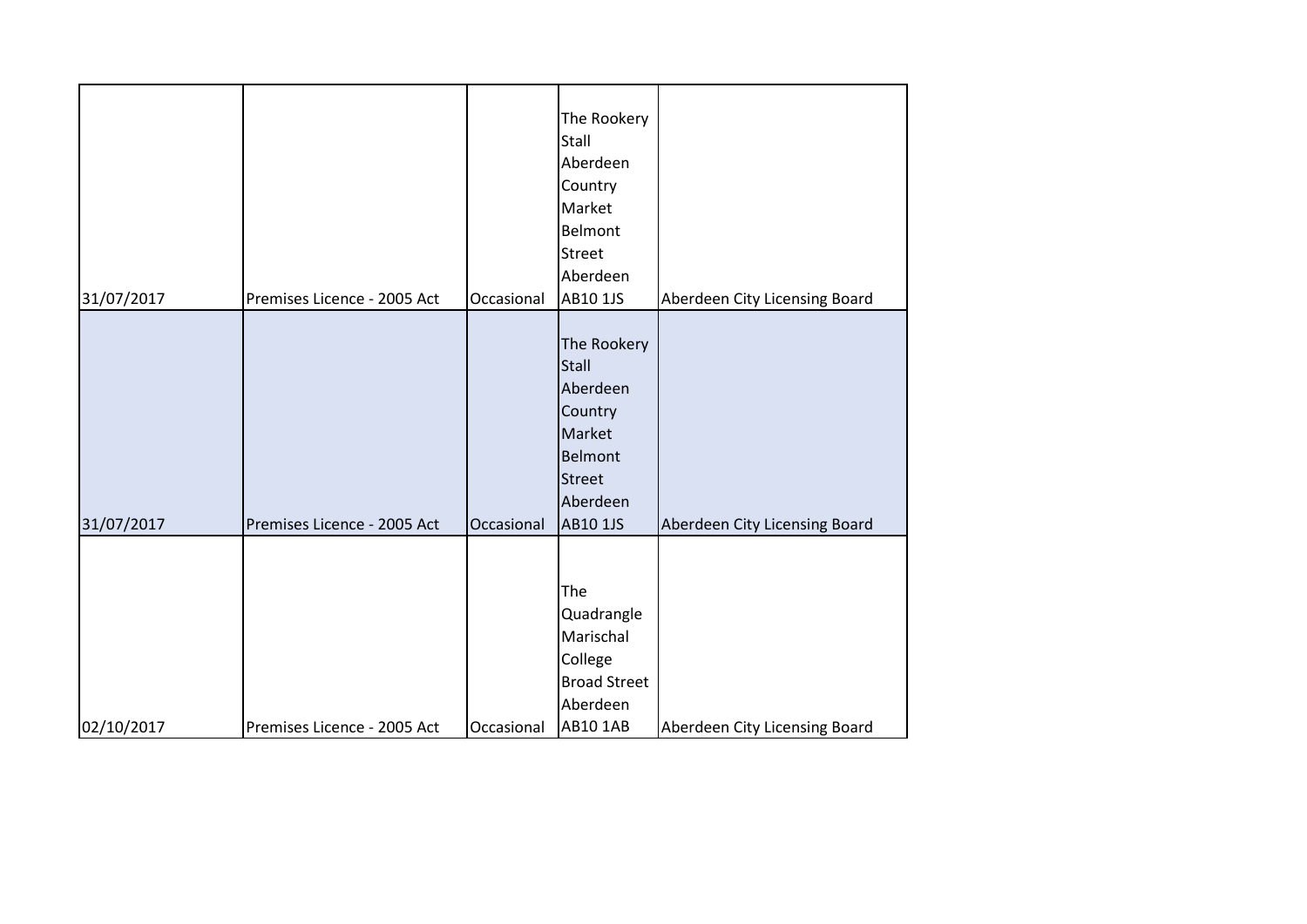|            |                             |            | Angus & Oink           |                               |
|------------|-----------------------------|------------|------------------------|-------------------------------|
|            |                             |            | at Thistle St          |                               |
|            |                             |            | Market                 |                               |
|            |                             |            | <b>Thistle Street</b>  |                               |
|            |                             |            | Aberdeen               |                               |
| 27/09/2017 | Premises Licence - 2005 Act | Occasional | <b>AB10 1XD</b>        | Aberdeen City Licensing Board |
|            |                             |            | Peterculter            |                               |
|            |                             |            | Parish                 |                               |
|            |                             |            | Church                 |                               |
|            |                             |            |                        |                               |
|            |                             |            | 2 Craigton<br>Crescent |                               |
|            |                             |            | Peterculter            |                               |
|            |                             |            |                        |                               |
|            |                             |            | Aberdeen               |                               |
| 28/09/2017 | Premises Licence - 2005 Act | Occasional | <b>AB14 OSB</b>        | Aberdeen City Licensing Board |
|            |                             |            | The Tivoli             |                               |
|            |                             |            | Theatre                |                               |
|            |                             |            | 1 Trinity              |                               |
|            |                             |            | <b>Street</b>          |                               |
|            |                             |            | Aberdeen               |                               |
| 05/10/2017 | Premises Licence - 2005 Act | Occasional | <b>AB11 5LY</b>        | Aberdeen City Licensing Board |
|            |                             |            |                        |                               |
|            |                             |            | Deeside                |                               |
|            |                             |            | <b>Brewery Stall</b>   |                               |
|            |                             |            | at Belmont             |                               |
|            |                             |            | <b>Street</b>          |                               |
|            |                             |            | Market                 |                               |
|            |                             |            | Belmont                |                               |
|            |                             |            | <b>Street</b>          |                               |
|            |                             |            | Aberdeen               |                               |
| 02/10/2017 | Premises Licence - 2005 Act | Occasional | AB10 1JS               | Aberdeen City Licensing Board |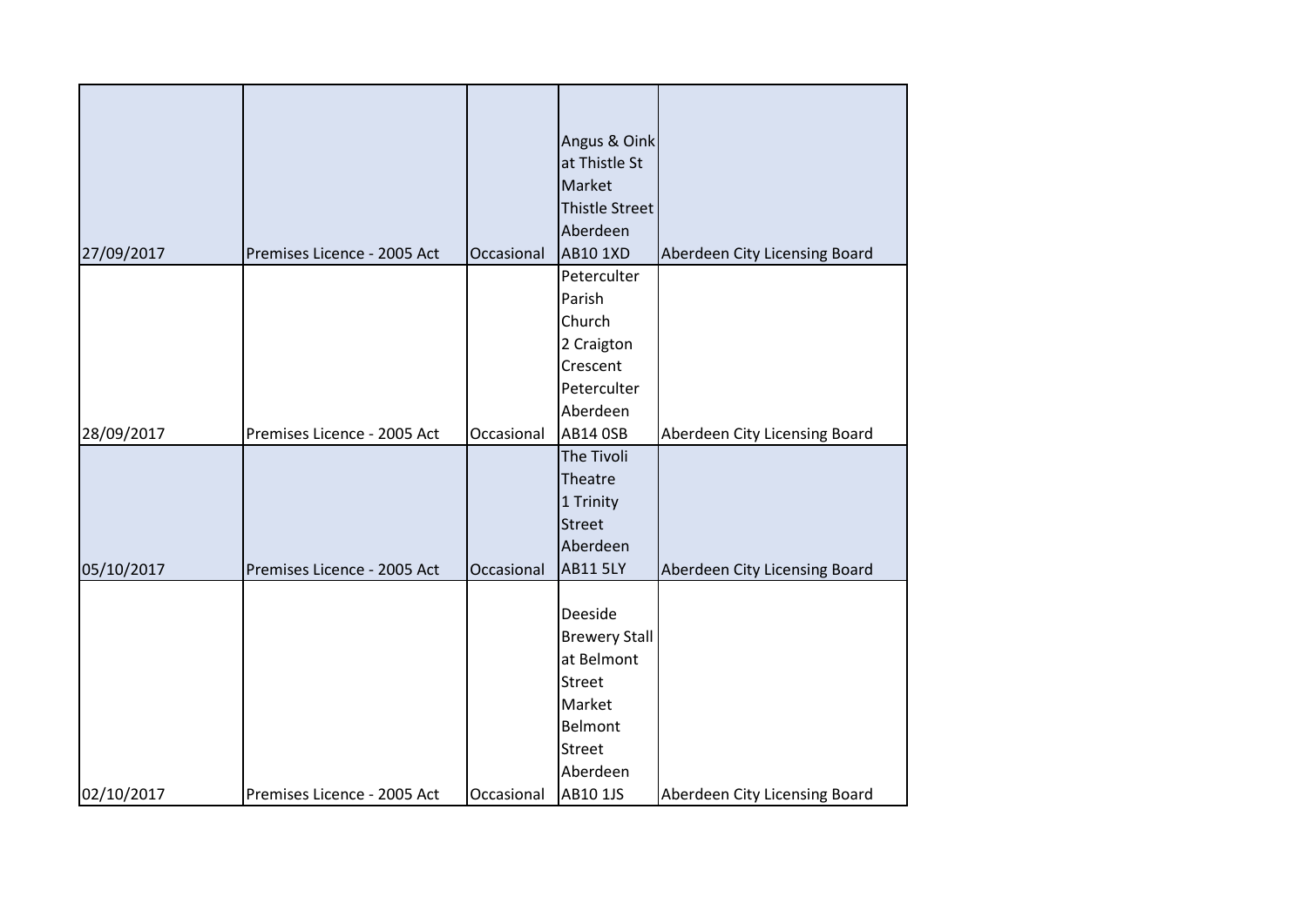|            |                             |            | Rubislaw            |                               |
|------------|-----------------------------|------------|---------------------|-------------------------------|
|            |                             |            | Church              |                               |
|            |                             |            | Centre              |                               |
|            |                             |            | $\mathbf 1$         |                               |
|            |                             |            | Beaconsfield        |                               |
|            |                             |            | Place               |                               |
|            |                             |            | Aberdeen            |                               |
| 25/09/2017 | Premises Licence - 2005 Act | Occasional | <b>AB15 4AB</b>     | Aberdeen City Licensing Board |
|            |                             |            | DoubleTree          |                               |
|            |                             |            | by Hilton           |                               |
|            |                             |            | Aberdeen            |                               |
|            |                             |            | Treetops            |                               |
|            |                             |            | 161                 |                               |
|            |                             |            | Springfield         |                               |
|            |                             |            | Road                |                               |
|            |                             |            | Aberdeen            |                               |
| 05/10/2017 | Premises Licence - 2005 Act | Occasional | <b>AB15 7SA</b>     | Aberdeen City Licensing Board |
|            |                             |            |                     |                               |
|            |                             |            | The Tivoli          |                               |
|            |                             |            | Theatre             |                               |
|            |                             |            | 1 Trinity           |                               |
|            |                             |            | <b>Street</b>       |                               |
|            |                             |            | Aberdeen            |                               |
| 04/10/2017 | Premises Licence - 2005 Act | Occasional | <b>AB11 5LY</b>     | Aberdeen City Licensing Board |
|            |                             |            |                     |                               |
|            |                             |            |                     |                               |
|            |                             |            |                     |                               |
|            |                             |            | Eden Mill at        |                               |
|            |                             |            | <b>Union Square</b> |                               |
|            |                             |            | <b>Union Square</b> |                               |
|            |                             |            | <b>Guild Square</b> |                               |
|            |                             |            | Aberdeen            |                               |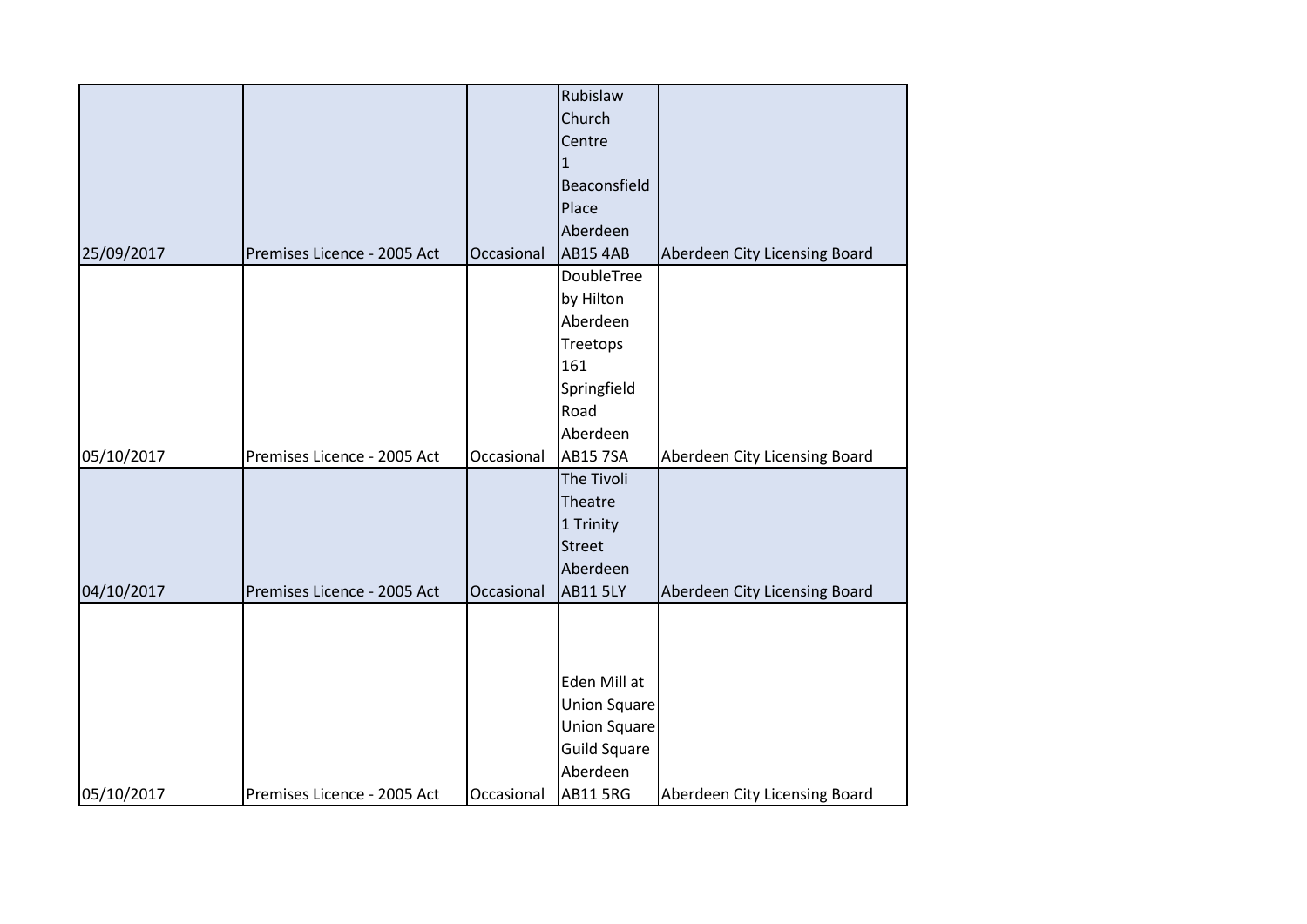|            |                             |            | Gourmet              |                               |
|------------|-----------------------------|------------|----------------------|-------------------------------|
|            |                             |            | Cheese               |                               |
|            |                             |            | Company              |                               |
|            |                             |            | 201                  |                               |
|            |                             |            | Rosemount            |                               |
|            |                             |            | Place                |                               |
|            |                             |            | Aberdeen             |                               |
| 09/10/2017 | Premises Licence - 2005 Act | Occasional | <b>AB25 2XP</b>      | Aberdeen City Licensing Board |
|            |                             |            | St Machar's          |                               |
|            |                             |            | Cathedral            |                               |
|            |                             |            | 18 The               |                               |
|            |                             |            | Chanonry             |                               |
|            |                             |            | Aberdeen             |                               |
| 05/10/2017 | Premises Licence - 2005 Act | Occasional | <b>AB24 1RQ</b>      | Aberdeen City Licensing Board |
|            |                             |            |                      |                               |
|            |                             |            |                      |                               |
|            |                             |            | Festive              |                               |
|            |                             |            | <b>Village Broad</b> |                               |
|            |                             |            | <b>Street</b>        |                               |
|            |                             |            | <b>Broad Street</b>  |                               |
|            |                             |            | Aberdeen             |                               |
| 12/10/2017 | Premises Licence - 2005 Act | Occasional | <b>AB10 1AB</b>      | Aberdeen City Licensing Board |
|            |                             |            |                      |                               |
|            |                             |            |                      |                               |
|            |                             |            | Festive              |                               |
|            |                             |            | Village Broad        |                               |
|            |                             |            | <b>Street</b>        |                               |
|            |                             |            | <b>Broad Street</b>  |                               |
|            |                             |            | Aberdeen             |                               |
| 12/10/2017 | Premises Licence - 2005 Act | Occasional | <b>AB10 1AB</b>      | Aberdeen City Licensing Board |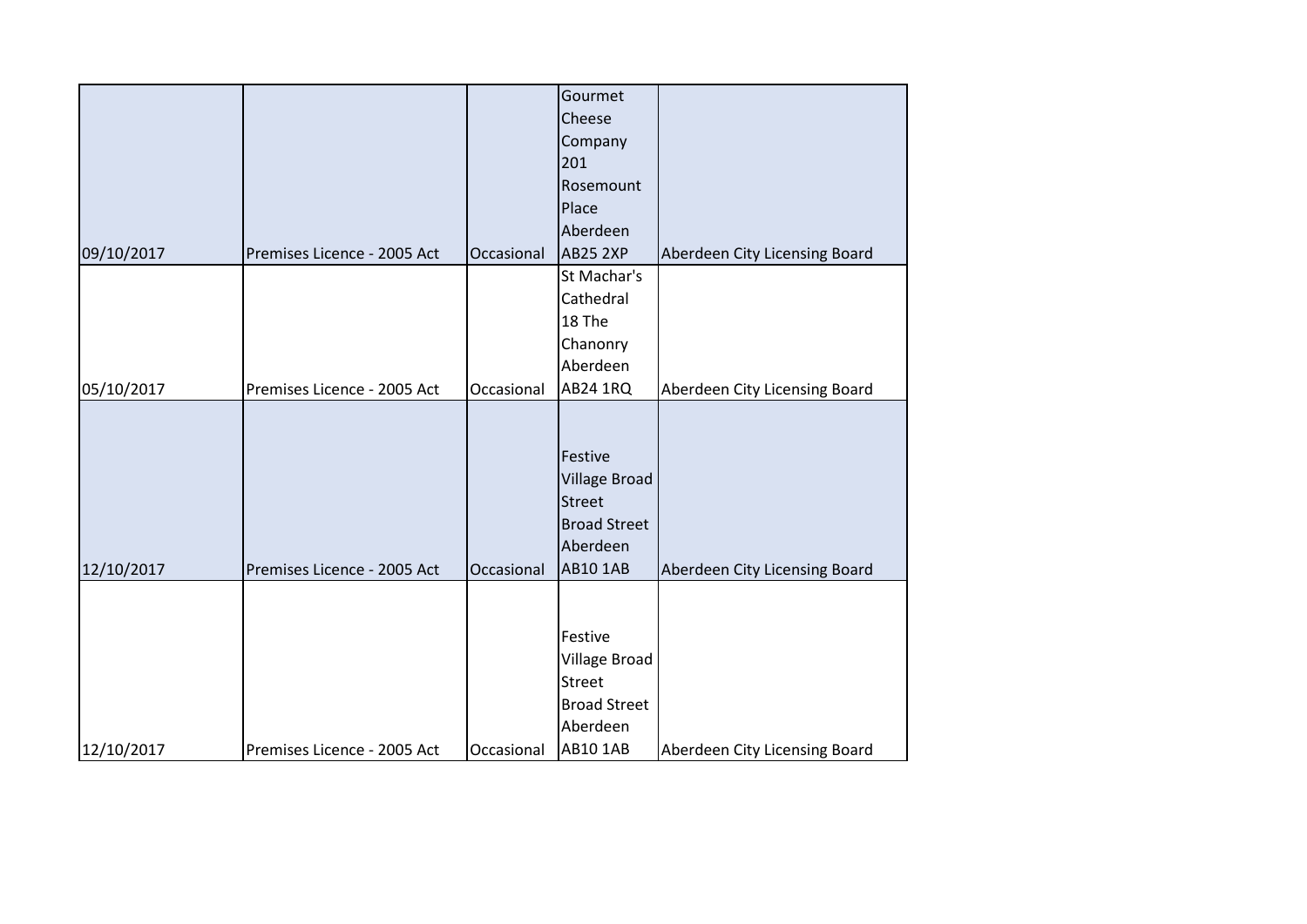|            |                             |            | Norwood         |                               |
|------------|-----------------------------|------------|-----------------|-------------------------------|
|            |                             |            | Hall            |                               |
|            |                             |            | Conference      |                               |
|            |                             |            | Centre          |                               |
|            |                             |            | Garthdee        |                               |
|            |                             |            | Road            |                               |
|            |                             |            | Cults           |                               |
|            |                             |            | Aberdeen        |                               |
| 30/10/2017 | Premises Licence - 2005 Act | Occasional | <b>AB15 9FX</b> | Aberdeen City Licensing Board |
|            |                             |            | Mile End        |                               |
|            |                             |            | Primary         |                               |
|            |                             |            | School          |                               |
|            |                             |            | Midstocket      |                               |
|            |                             |            | Road            |                               |
|            |                             |            | Aberdeen        |                               |
| 23/11/2017 | Premises Licence - 2005 Act | Occasional | <b>AB15 5PD</b> | Aberdeen City Licensing Board |
|            |                             |            | Aberdeen        |                               |
|            |                             |            | Science         |                               |
|            |                             |            | Centre          |                               |
|            |                             |            | The             |                               |
|            |                             |            | Tramshed        |                               |
|            |                             |            | 179             |                               |
|            |                             |            | Constitution    |                               |
|            |                             |            | <b>Street</b>   |                               |
|            |                             |            | Aberdeen        |                               |
| 06/02/2018 | Premises Licence - 2005 Act | Occasional | <b>AB24 5TU</b> | Aberdeen City Licensing Board |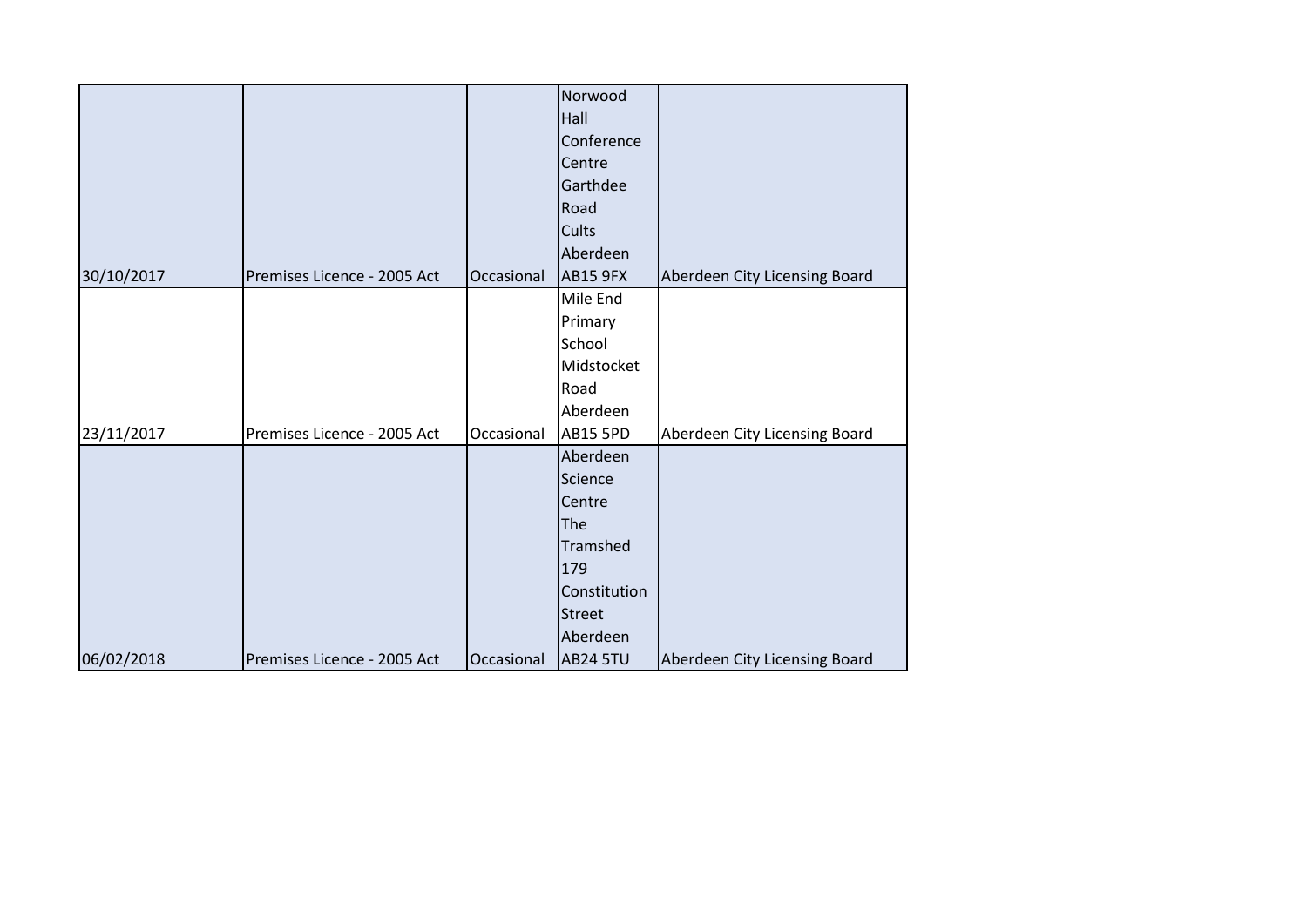| 29/11/2017 | Premises Licence - 2005 Act | Occasional | The<br>Quadrangle<br>Marischal<br>College<br><b>Broad Street</b><br>Aberdeen<br>AB10 1AB                                       | Aberdeen City Licensing Board |
|------------|-----------------------------|------------|--------------------------------------------------------------------------------------------------------------------------------|-------------------------------|
| 07/12/2017 | Premises Licence - 2005 Act | Occasional | Milltimber<br>Community<br>Association<br>Hall<br>The<br><b>Meadows</b><br>Milltimber<br>Aberdeen<br><b>AB13 OJT</b>           | Aberdeen City Licensing Board |
| 08/12/2017 | Premises Licence - 2005 Act | Occasional | 21 Union<br>Street<br>Aberdeen<br><b>AB11 5BU</b>                                                                              | Aberdeen City Licensing Board |
| 03/01/2018 | Premises Licence - 2005 Act | Occasional | The Rookery<br><b>Stall</b><br>Aberdeen<br>Country<br>Market<br><b>Belmont</b><br><b>Street</b><br>Aberdeen<br><b>AB10 1JS</b> | Aberdeen City Licensing Board |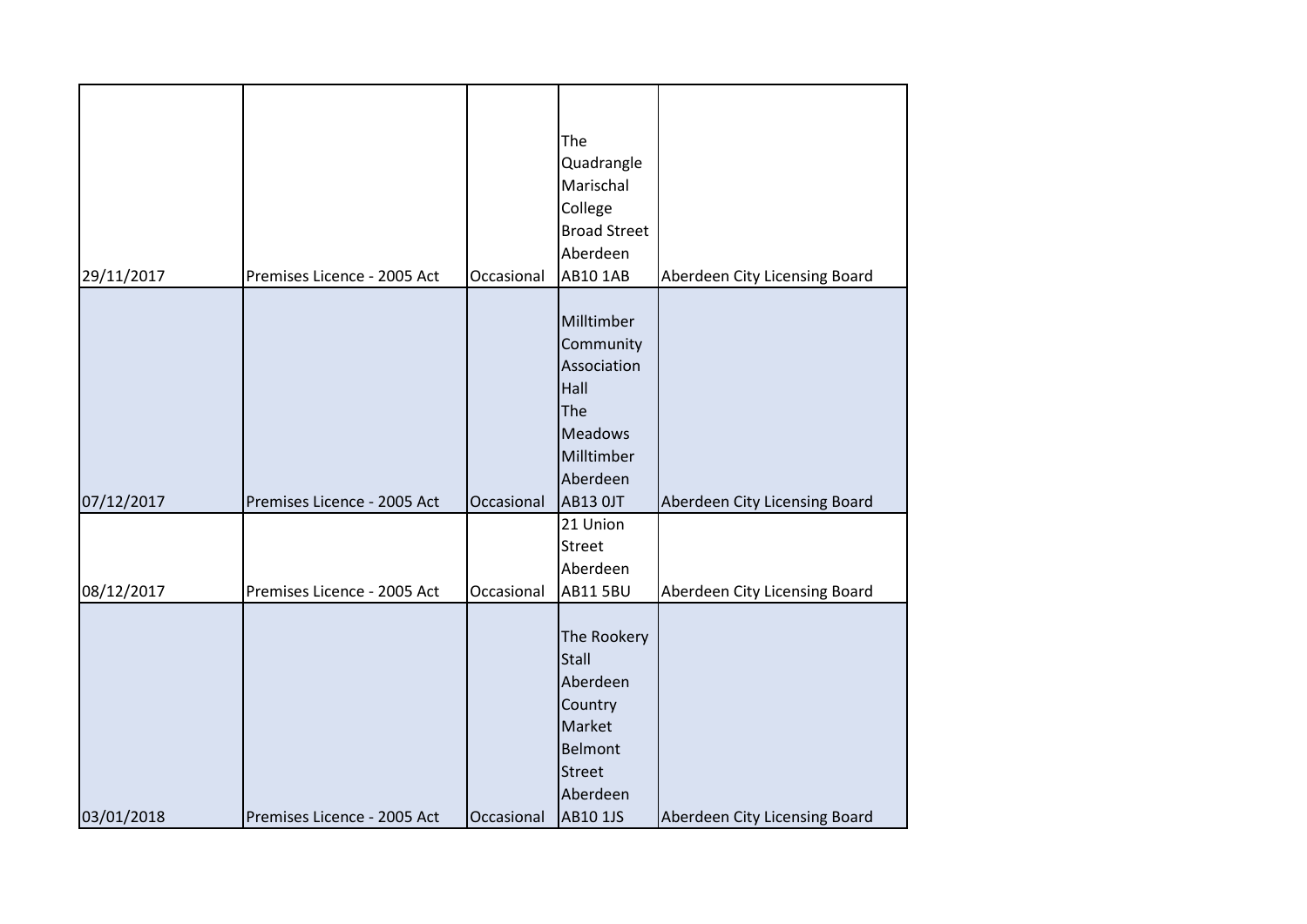|            |                             |            | Rubislaw        |                               |
|------------|-----------------------------|------------|-----------------|-------------------------------|
|            |                             |            | Church          |                               |
|            |                             |            | Centre          |                               |
|            |                             |            | 1               |                               |
|            |                             |            | Beaconsfield    |                               |
|            |                             |            | Place           |                               |
|            |                             |            | Aberdeen        |                               |
| 08/12/2017 | Premises Licence - 2005 Act | Occasional | <b>AB15 4AB</b> | Aberdeen City Licensing Board |
|            |                             |            | Rubislaw        |                               |
|            |                             |            | Church          |                               |
|            |                             |            | Centre          |                               |
|            |                             |            | $\mathbf{1}$    |                               |
|            |                             |            | Beaconsfield    |                               |
|            |                             |            | Place           |                               |
|            |                             |            | Aberdeen        |                               |
| 21/12/2018 | Premises Licence - 2005 Act | Occasional | <b>AB15 4AB</b> | Aberdeen City Licensing Board |
|            |                             |            | St Machar's     |                               |
|            |                             |            | Cathedral       |                               |
|            |                             |            | 18 The          |                               |
|            |                             |            | Chanonry        |                               |
|            |                             |            | Aberdeen        |                               |
| 03/01/2018 | Premises Licence - 2005 Act | Occasional | <b>AB24 1RQ</b> | Aberdeen City Licensing Board |
|            |                             |            | Riverside       |                               |
|            |                             |            | Spirits         |                               |
|            |                             |            | 24 Thistle      |                               |
|            |                             |            | <b>Street</b>   |                               |
|            |                             |            | Aberdeen        |                               |
| 12/01/2018 | Premises Licence - 2005 Act | Occasional | <b>AB10 1XD</b> | Aberdeen City Licensing Board |
|            |                             |            |                 |                               |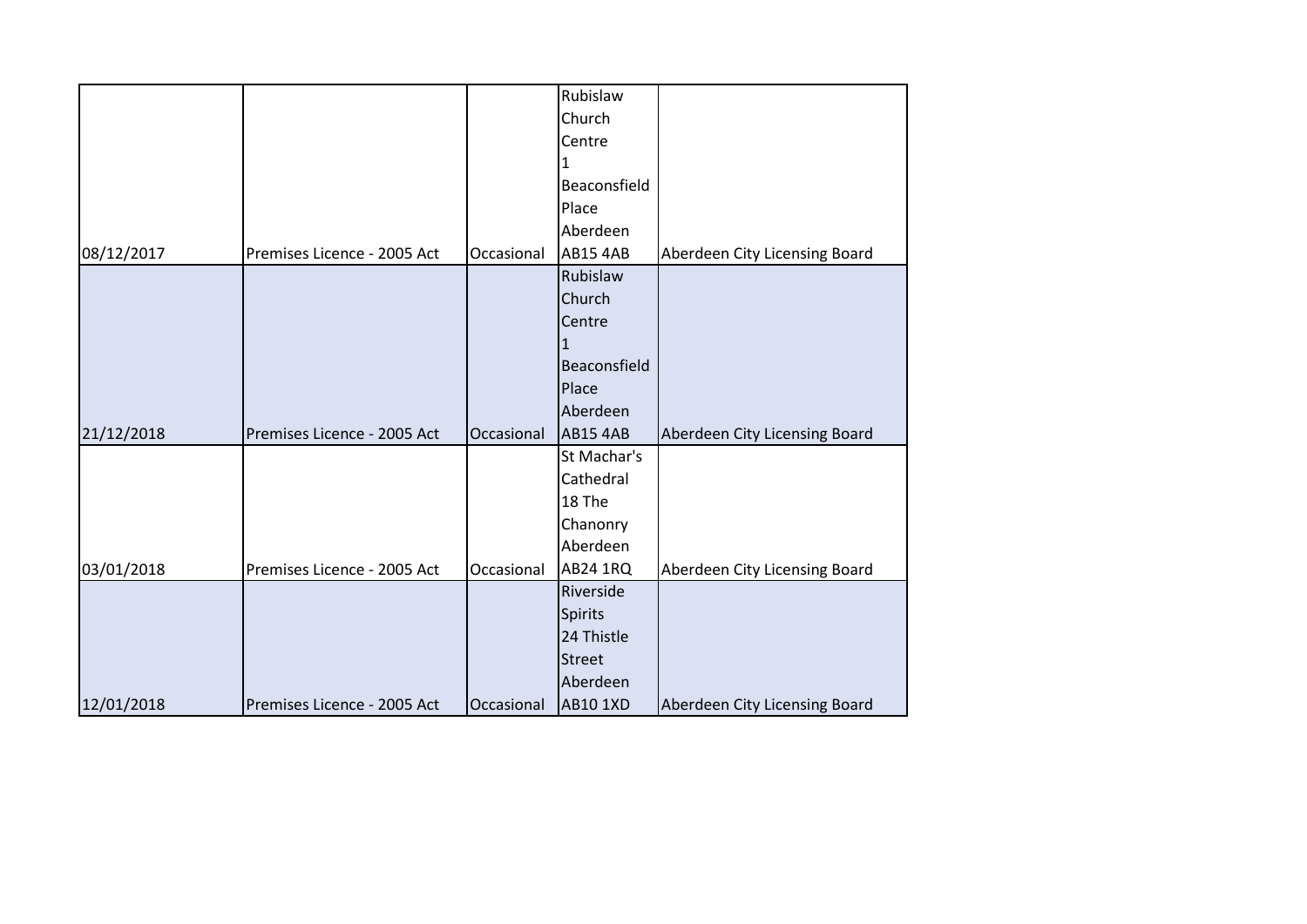|            |                             |            | Queen's             |                               |
|------------|-----------------------------|------------|---------------------|-------------------------------|
|            |                             |            | Cross Church        |                               |
|            |                             |            |                     |                               |
|            |                             |            | Albyn Place         |                               |
|            |                             |            | Aberdeen            |                               |
| 12/01/2018 | Premises Licence - 2005 Act | Occasional | <b>AB10 1YN</b>     | Aberdeen City Licensing Board |
|            |                             |            | Riverside           |                               |
|            |                             |            | <b>Spirits</b>      |                               |
|            |                             |            | Belmont             |                               |
|            |                             |            | <b>Street</b>       |                               |
|            |                             |            | Aberdeen            |                               |
| 12/01/2018 | Premises Licence - 2005 Act | Occasional | AB10 1JG            | Aberdeen City Licensing Board |
|            |                             |            |                     |                               |
|            |                             |            |                     |                               |
|            |                             |            |                     |                               |
|            |                             |            | Eden Mill at        |                               |
|            |                             |            | <b>Union Square</b> |                               |
|            |                             |            | Union Square        |                               |
|            |                             |            | <b>Guild Square</b> |                               |
|            |                             |            | Aberdeen            |                               |
| 16/01/2018 | Premises Licence - 2005 Act | Occasional | <b>AB11 5RG</b>     | Aberdeen City Licensing Board |
|            |                             |            | Riverside           |                               |
|            |                             |            | <b>Spirits</b>      |                               |
|            |                             |            | Belmont             |                               |
|            |                             |            | <b>Street</b>       |                               |
|            |                             |            | Aberdeen            |                               |
| 12/01/2018 | Premises Licence - 2005 Act | Occasional | <b>AB10 1JG</b>     | Aberdeen City Licensing Board |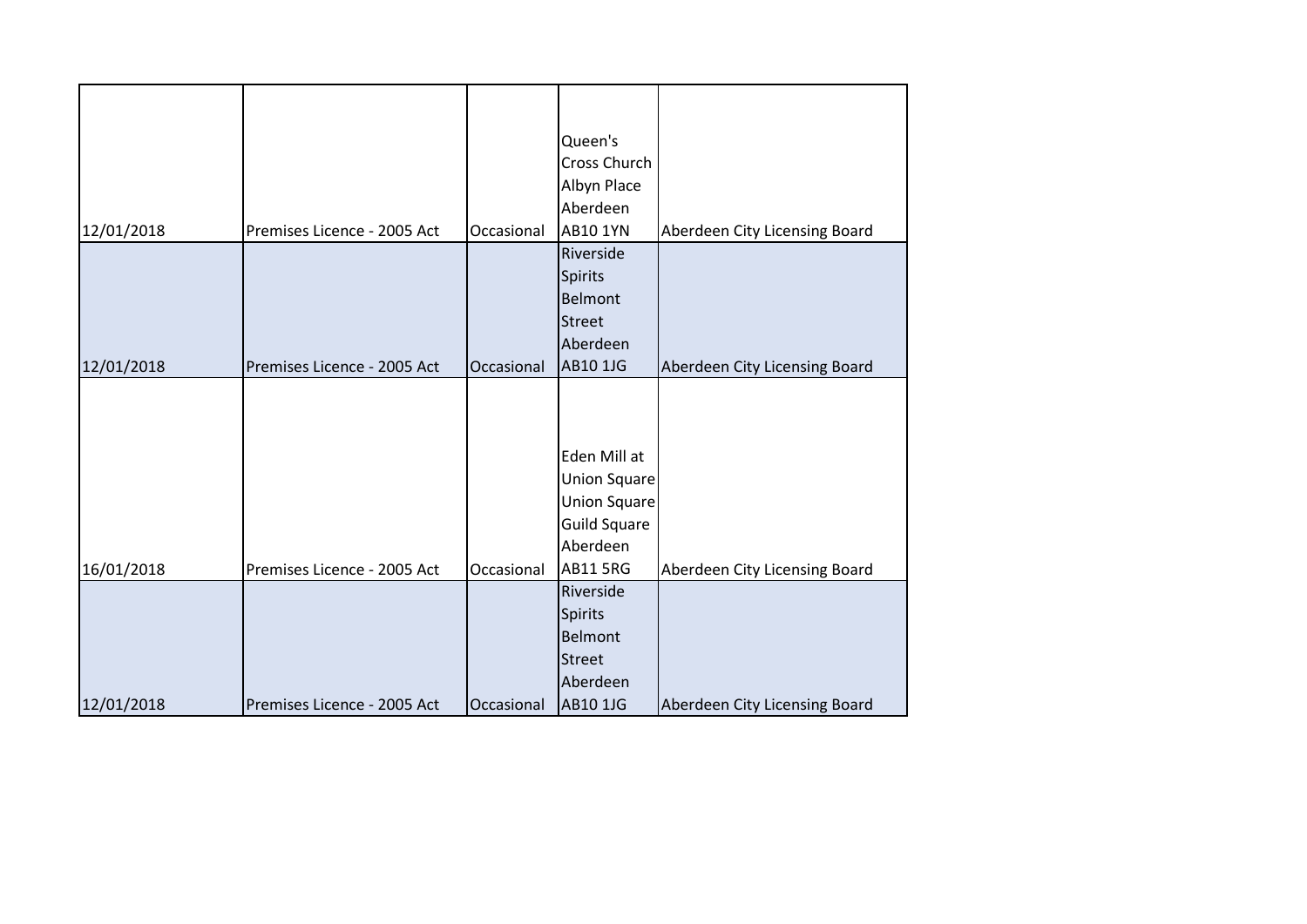| 16/01/2018 | Premises Licence - 2005 Act | Occasional | Cognito<br>1 Midstocket<br>Road<br>Aberdeen<br><b>AB15 5JL</b>         | Aberdeen City Licensing Board |
|------------|-----------------------------|------------|------------------------------------------------------------------------|-------------------------------|
| 19/01/2018 | Premises Licence - 2005 Act | Occasional | Mr Dun<br>53 Belmont<br><b>Street</b><br>Aberdeen<br><b>AB10 1JS</b>   | Aberdeen City Licensing Board |
| 22/01/2018 | Premises Licence - 2005 Act | Occasional | Linx Ice<br>Arena<br>Beach<br>Promenade<br>Aberdeen<br><b>AB24 5NR</b> | Aberdeen City Licensing Board |
| 19/01/2018 | Premises Licence - 2005 Act | Occasional | 21 Union<br><b>Street</b><br>Aberdeen<br><b>AB11 5BU</b>               | Aberdeen City Licensing Board |
| 19/01/2018 | Premises Licence - 2005 Act | Occasional | 21 Union<br><b>Street</b><br>Aberdeen<br><b>AB115BU</b>                | Aberdeen City Licensing Board |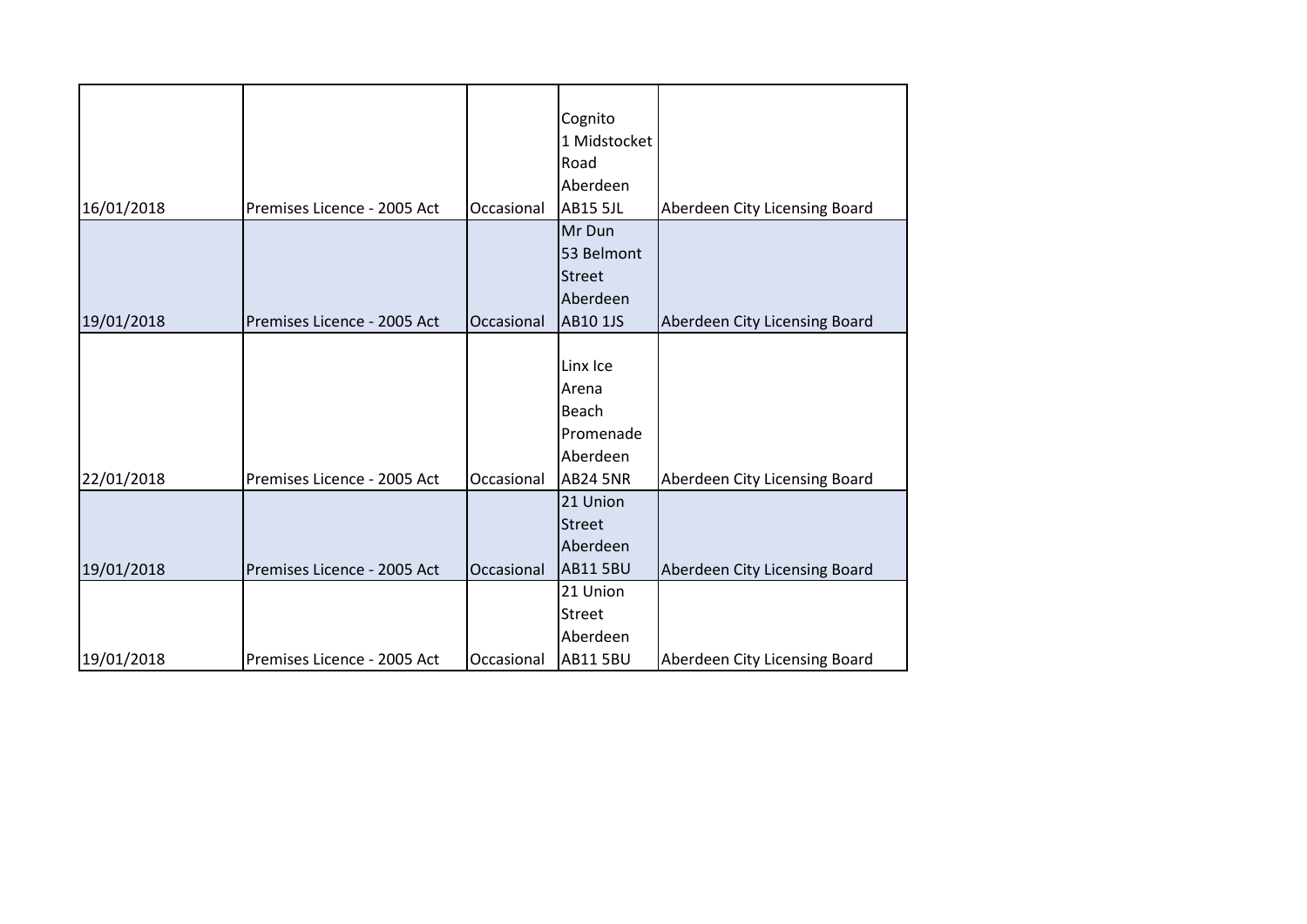| 23/01/2018 | Premises Licence - 2005 Act | Occasional | Milltimber<br>Community<br>Association<br>Hall<br>The<br><b>Meadows</b><br>Milltimber<br>Aberdeen<br><b>AB13 OJT</b> | Aberdeen City Licensing Board |
|------------|-----------------------------|------------|----------------------------------------------------------------------------------------------------------------------|-------------------------------|
|            |                             |            | Aberdeen                                                                                                             |                               |
|            |                             |            | Science                                                                                                              |                               |
|            |                             |            | Centre                                                                                                               |                               |
|            |                             |            | The                                                                                                                  |                               |
|            |                             |            | Tramshed                                                                                                             |                               |
|            |                             |            | 179                                                                                                                  |                               |
|            |                             |            | Constitution                                                                                                         |                               |
|            |                             |            | <b>Street</b>                                                                                                        |                               |
|            |                             |            | Aberdeen                                                                                                             |                               |
| 06/02/2018 | Premises Licence - 2005 Act | Occasional | <b>AB24 5TU</b>                                                                                                      | Aberdeen City Licensing Board |
|            |                             |            | Codona's                                                                                                             |                               |
|            |                             |            | Amusement                                                                                                            |                               |
|            |                             |            | Park                                                                                                                 |                               |
|            |                             |            | <b>Beach</b>                                                                                                         |                               |
|            |                             |            | Boulevard                                                                                                            |                               |
|            |                             |            | Aberdeen                                                                                                             |                               |
| 02/02/2018 | Premises Licence - 2005 Act | Occasional | <b>AB24 5ED</b>                                                                                                      | Aberdeen City Licensing Board |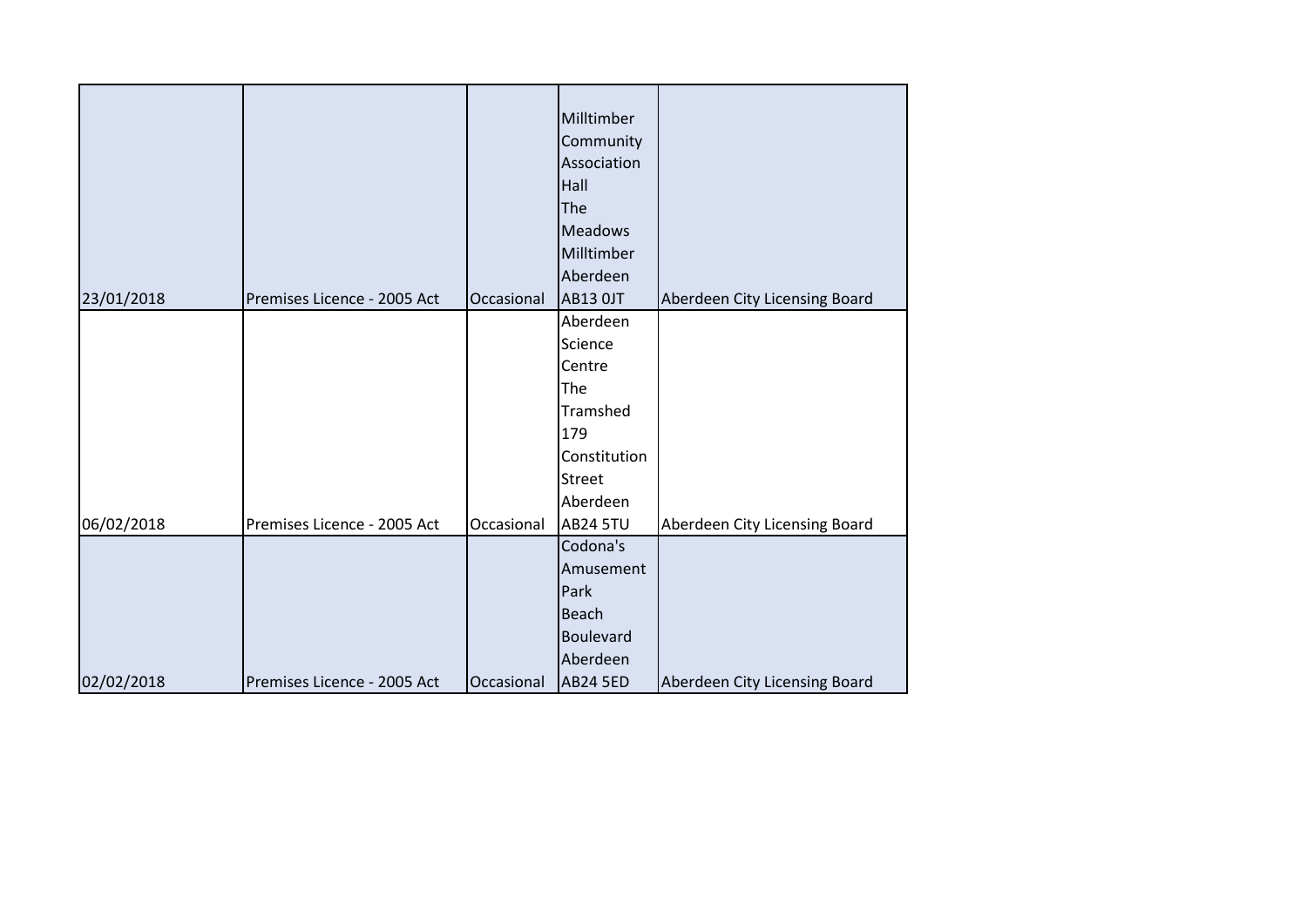|            |                             |            | The Rookery<br>Stall<br>Aberdeen<br>Country<br>Market<br>Belmont<br><b>Street</b>                                |                               |
|------------|-----------------------------|------------|------------------------------------------------------------------------------------------------------------------|-------------------------------|
|            |                             |            | Aberdeen                                                                                                         |                               |
| 14/02/2018 | Premises Licence - 2005 Act | Occasional | AB10 1JS                                                                                                         | Aberdeen City Licensing Board |
| 07/02/2018 | Premises Licence - 2005 Act | Occasional | Maggie's<br>Aberdeen<br>Westburn<br>Road<br>Aberdeen<br><b>AB25 2UZ</b>                                          | Aberdeen City Licensing Board |
| 07/02/2018 | Premises Licence - 2005 Act | Occasional | Maggie's<br>Aberdeen<br>Westburn<br>Road<br>Aberdeen<br><b>AB25 2UZ</b>                                          | Aberdeen City Licensing Board |
| 12/02/2018 | Premises Licence - 2005 Act | Occasional | All Bar One<br><b>Retail Unit B</b><br>Marischal<br>Square<br><b>Broad Street</b><br>Aberdeen<br><b>AB10 1AB</b> | Aberdeen City Licensing Board |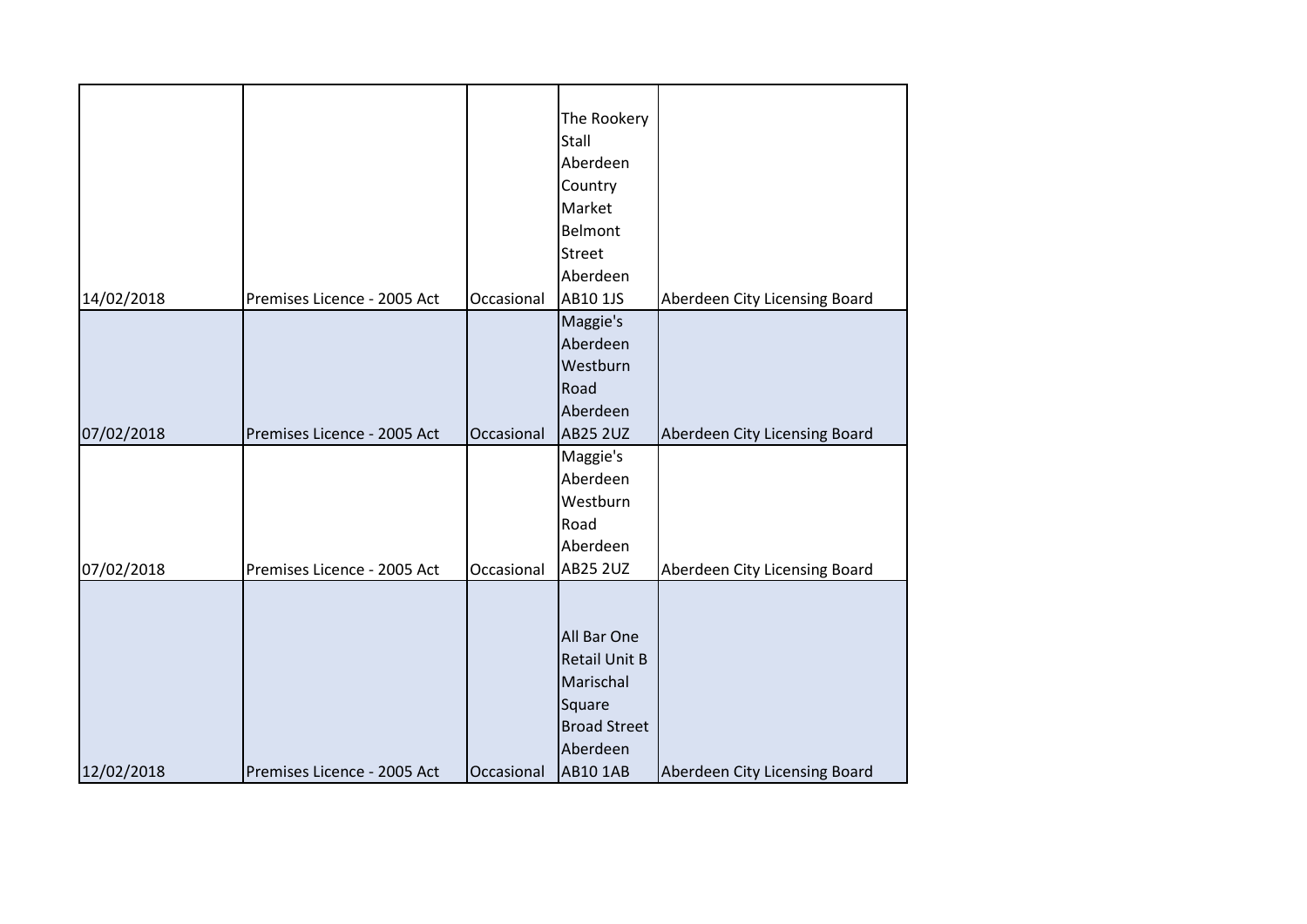|            |                             |            | Beach               |                               |
|------------|-----------------------------|------------|---------------------|-------------------------------|
|            |                             |            | Leisure             |                               |
|            |                             |            | Centre              |                               |
|            |                             |            | Sea Beach           |                               |
|            |                             |            | Aberdeen            |                               |
| 19/02/2018 | Premises Licence - 2005 Act | Occasional | <b>AB24 5NR</b>     | Aberdeen City Licensing Board |
|            |                             |            | Space 2b            |                               |
|            |                             |            | <b>Bon Accord</b>   |                               |
|            |                             |            | House               |                               |
|            |                             |            | Riverside           |                               |
|            |                             |            | <b>Drive</b>        |                               |
|            |                             |            | Aberdeen            |                               |
| 19/02/2018 | Premises Licence - 2005 Act | Occasional | <b>AB117SL</b>      | Aberdeen City Licensing Board |
|            |                             |            |                     |                               |
|            |                             |            | Mozza               |                               |
|            |                             |            | Unit FS12A          |                               |
|            |                             |            | <b>Union Square</b> |                               |
|            |                             |            | Aberdeen            |                               |
| 19/02/2018 | Premises Licence - 2005 Act | Occasional | <b>AB11 5RG</b>     | Aberdeen City Licensing Board |
|            |                             |            | Rubislaw            |                               |
|            |                             |            | Church              |                               |
|            |                             |            | Centre              |                               |
|            |                             |            | 1                   |                               |
|            |                             |            | Beaconsfield        |                               |
|            |                             |            | Place               |                               |
|            |                             |            | Aberdeen            |                               |
| 13/02/2018 | Premises Licence - 2005 Act | Occasional | <b>AB15 4AB</b>     | Aberdeen City Licensing Board |
|            |                             |            | Opaque              |                               |
|            |                             |            | 198                 |                               |
|            |                             |            | Rosemount           |                               |
|            |                             |            | Place               |                               |
|            |                             |            | Aberdeen            |                               |
| 02/02/2018 | Premises Licence - 2005 Act | Occasional | <b>AB25 2XQ</b>     | Aberdeen City Licensing Board |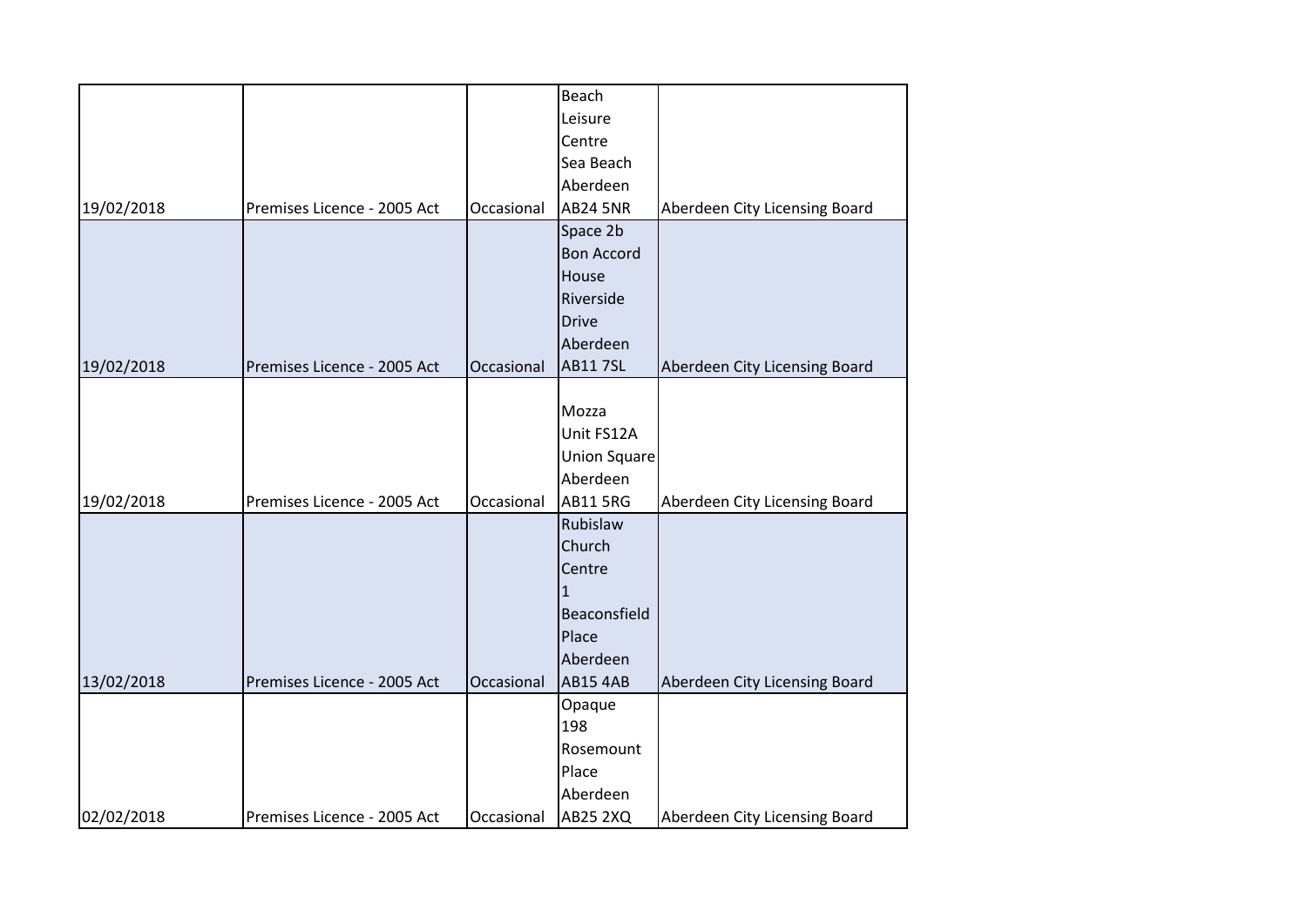| 09/08/2017 | Premises Licence - 2005 Act | Occasional | <b>Club</b><br>25 School<br>Crescent<br>Peterculter<br>Aberdeen<br>AB14 0QJ                     | Aberdeen City Licensing Board |
|------------|-----------------------------|------------|-------------------------------------------------------------------------------------------------|-------------------------------|
| 01/03/2017 | Premises Licence - 2005 Act | Occasional | Loirston<br>School<br>Playing Field<br>Loirston<br>Avenue<br>Cove Bay<br>Aberdeen               | Aberdeen City Licensing Board |
| 17/04/2017 | Premises Licence - 2005 Act | Occasional | Angus & Oink<br>at Thistle St<br>Market<br><b>Thistle Street</b><br>Aberdeen<br><b>AB10 1XD</b> | Aberdeen City Licensing Board |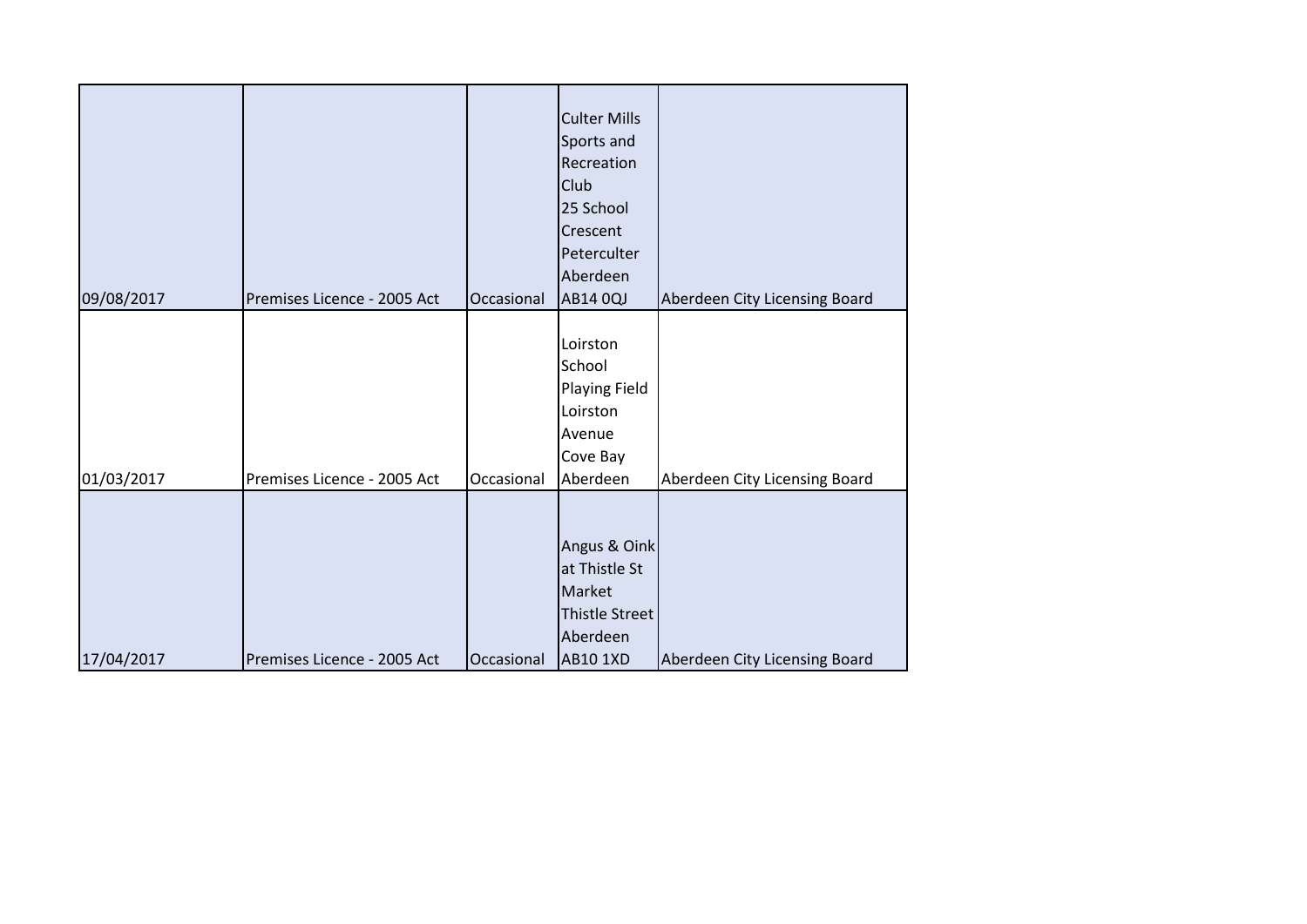| 24/04/2017 | Premises Licence - 2005 Act | Occasional | <b>Culter Mills</b><br>Sports and<br>Recreation<br>Club<br>25 School<br>Crescent<br>Peterculter<br>Aberdeen<br>AB14 0QJ | Aberdeen City Licensing Board |
|------------|-----------------------------|------------|-------------------------------------------------------------------------------------------------------------------------|-------------------------------|
| 18/04/2017 | Premises Licence - 2005 Act | Occasional | JK Fine Foods<br>16 Chattan<br>Place<br>Aberdeen<br><b>AB10 6RP</b>                                                     | Aberdeen City Licensing Board |
| 11/04/2017 | Premises Licence - 2005 Act | Occasional | Jason White<br>Pavilion<br>Groats Road<br>Aberdeen<br><b>AB15 8BE</b>                                                   | Aberdeen City Licensing Board |
| 08/04/2017 | Premises Licence - 2005 Act | Occasional | Eden Mill at<br>Aberdeen<br><b>Country Fair</b><br><b>Belmont</b><br><b>Street</b><br>Aberdeen<br><b>AB10 1JS</b>       | Aberdeen City Licensing Board |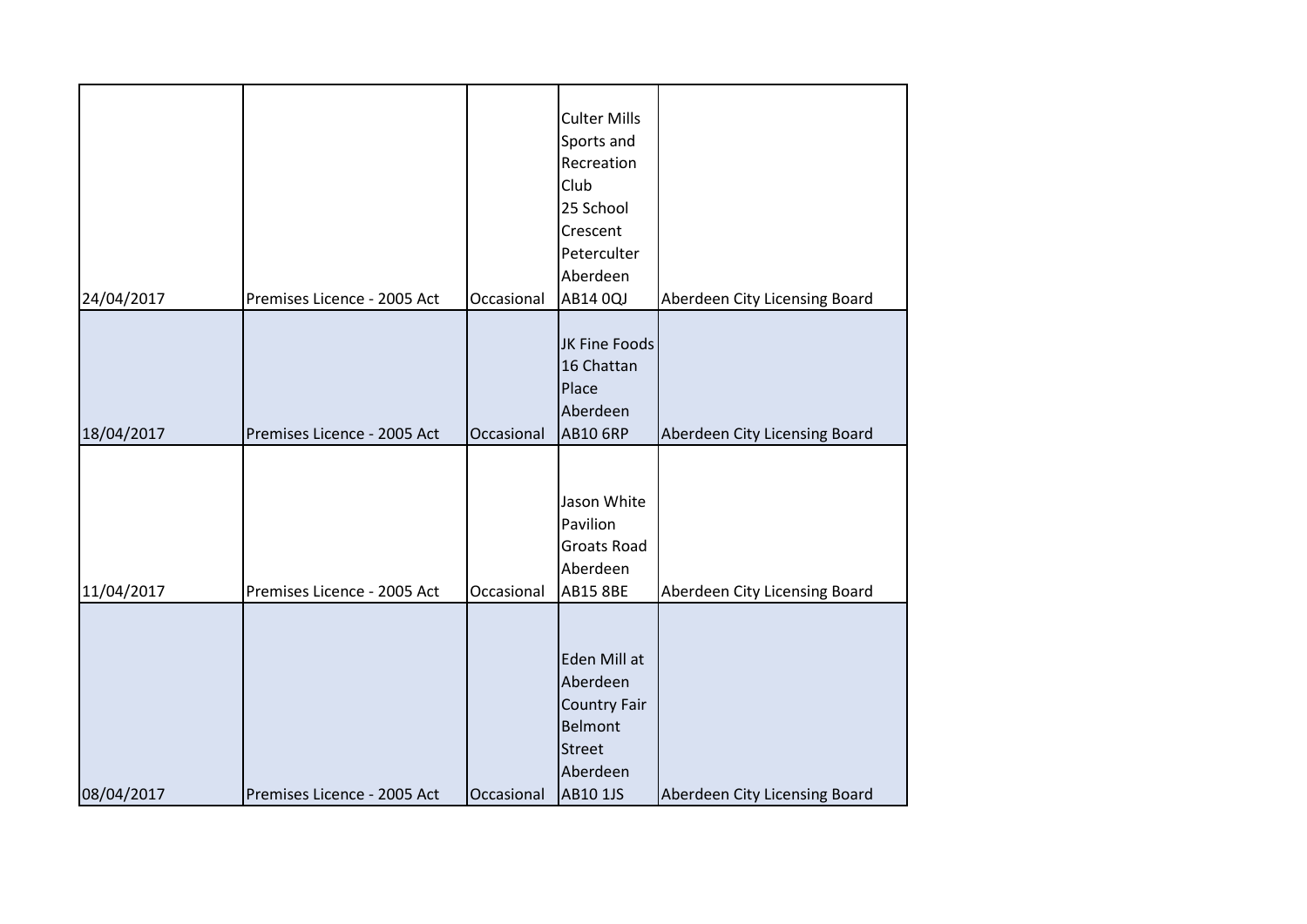|            |                             |            | Car Park 4&5      |                               |
|------------|-----------------------------|------------|-------------------|-------------------------------|
|            |                             |            | Aberdeen          |                               |
|            |                             |            | Exhibition        |                               |
|            |                             |            | and               |                               |
|            |                             |            | Conference        |                               |
|            |                             |            | Centre            |                               |
|            |                             |            | Aberdeen          |                               |
|            |                             |            | Exhibition        |                               |
|            |                             |            | and               |                               |
|            |                             |            | Conference        |                               |
|            |                             |            | Centre            |                               |
|            |                             |            | Parkway East      |                               |
|            |                             |            | Bridge of         |                               |
|            |                             |            | Don               |                               |
|            |                             |            | Aberdeen          |                               |
| 06/03/2017 | Premises Licence - 2005 Act | Occasional | <b>AB28 8BL</b>   | Aberdeen City Licensing Board |
|            |                             |            | <b>RGU Sports</b> |                               |
|            |                             |            | Hall              |                               |
|            |                             |            | Garthdee          |                               |
|            |                             |            | Campus            |                               |
|            |                             |            | Garthdee          |                               |
|            |                             |            | Road              |                               |
|            |                             |            | Aberdeen          |                               |
| 28/02/2017 | Premises Licence - 2005 Act | Occasional | <b>AB107GE</b>    | Aberdeen City Licensing Board |
|            |                             |            | 21 Union          |                               |
|            |                             |            | Street            |                               |
|            |                             |            | Aberdeen          |                               |
| 22/03/2017 | Premises Licence - 2005 Act | Occasional | <b>AB11 5BU</b>   | Aberdeen City Licensing Board |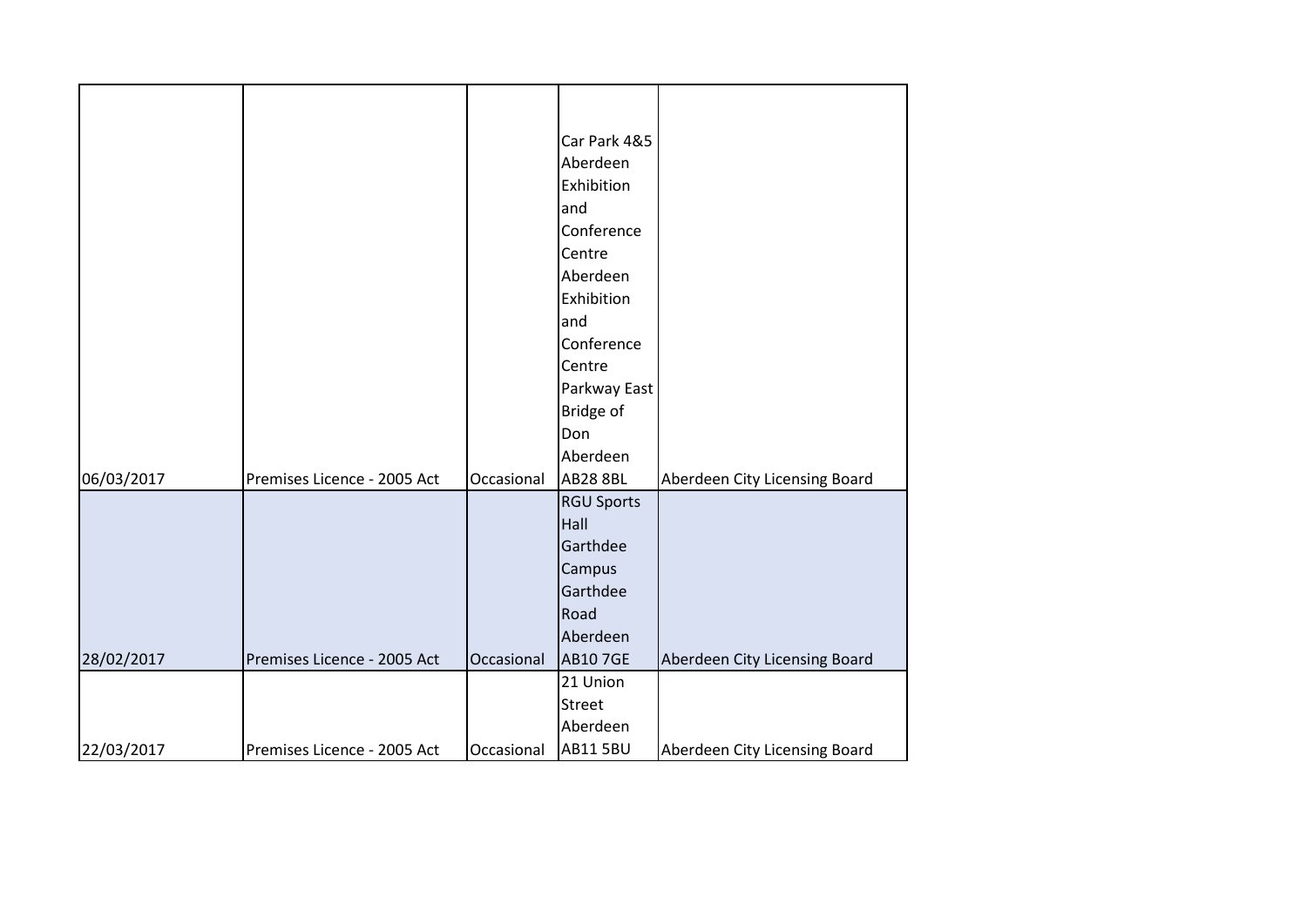|            |                             |            | <b>Market Stall</b> |                               |
|------------|-----------------------------|------------|---------------------|-------------------------------|
|            |                             |            | Belmont             |                               |
|            |                             |            | <b>Street</b>       |                               |
|            |                             |            | Aberdeen            |                               |
| 28/03/2017 | Premises Licence - 2005 Act | Occasional | AB10 1JS            | Aberdeen City Licensing Board |
|            |                             |            | 21 Union            |                               |
|            |                             |            | Street              |                               |
|            |                             |            | Aberdeen            |                               |
| 22/03/2017 | Premises Licence - 2005 Act | Occasional | <b>AB11 5BU</b>     | Aberdeen City Licensing Board |
|            |                             |            | <b>Trinity Hall</b> |                               |
|            |                             |            | Trinity             |                               |
|            |                             |            | Corner              |                               |
|            |                             |            | Holburn             |                               |
|            |                             |            | <b>Street</b>       |                               |
|            |                             |            | Aberdeen            |                               |
| 23/02/2017 | Premises Licence - 2005 Act | Occasional | <b>AB10 6DA</b>     | Aberdeen City Licensing Board |
|            |                             |            |                     |                               |
|            |                             |            | JK Fine Foods       |                               |
|            |                             |            | 16 Chattan          |                               |
|            |                             |            | Place               |                               |
|            |                             |            | Aberdeen            |                               |
| 29/03/2017 | Premises Licence - 2005 Act | Occasional | <b>AB10 6RP</b>     | Aberdeen City Licensing Board |
|            |                             |            |                     |                               |
|            |                             |            | Aberdeen            |                               |
|            |                             |            | <b>Country Fair</b> |                               |
|            |                             |            | Belmont             |                               |
|            |                             |            | <b>Street</b>       |                               |
|            |                             |            | Aberdeen            |                               |
| 29/03/2017 | Premises Licence - 2005 Act | Occasional | AB10 1JS            | Aberdeen City Licensing Board |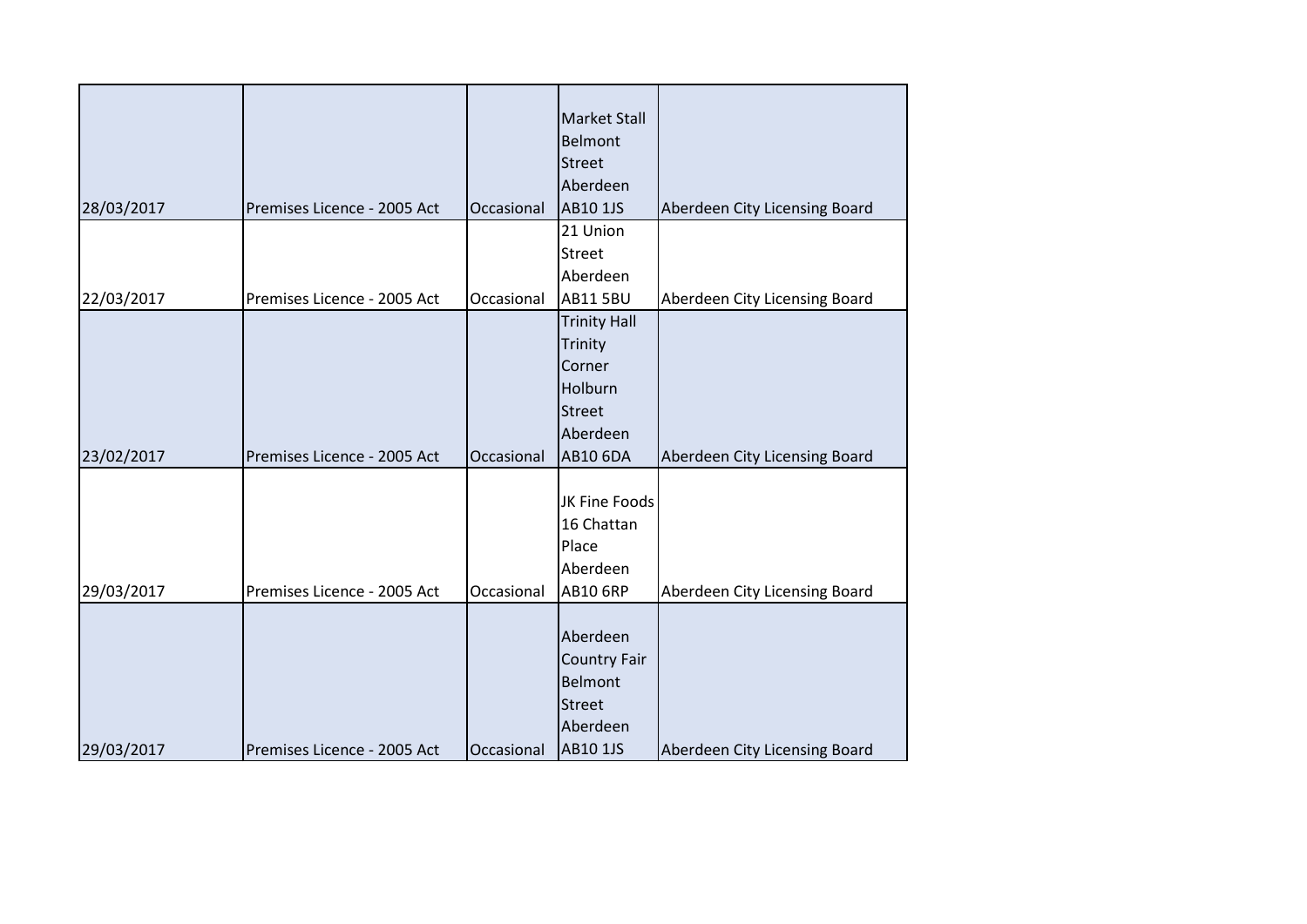|            |                             |            | Our Lady of<br>Aberdeen RC                                                                                       |                               |
|------------|-----------------------------|------------|------------------------------------------------------------------------------------------------------------------|-------------------------------|
|            |                             |            | Church                                                                                                           |                               |
|            |                             |            | 70 Cairngorm<br>Crescent                                                                                         |                               |
|            |                             |            | Kincorth                                                                                                         |                               |
|            |                             |            | Aberdeen                                                                                                         |                               |
| 30/03/2017 | Premises Licence - 2005 Act | Occasional | <b>AB12 5BR</b>                                                                                                  | Aberdeen City Licensing Board |
| 04/04/2017 | Premises Licence - 2005 Act | Occasional | The Rookery<br>Stall<br>Aberdeen<br>Country<br>Market<br><b>Belmont</b><br><b>Street</b><br>Aberdeen<br>AB10 1JS | Aberdeen City Licensing Board |
| 10/04/2017 | Premises Licence - 2005 Act | Occasional | Coppa Coffee<br>40 St Swithin<br><b>Street</b><br>Aberdeen<br>AB10 6XJ                                           | Aberdeen City Licensing Board |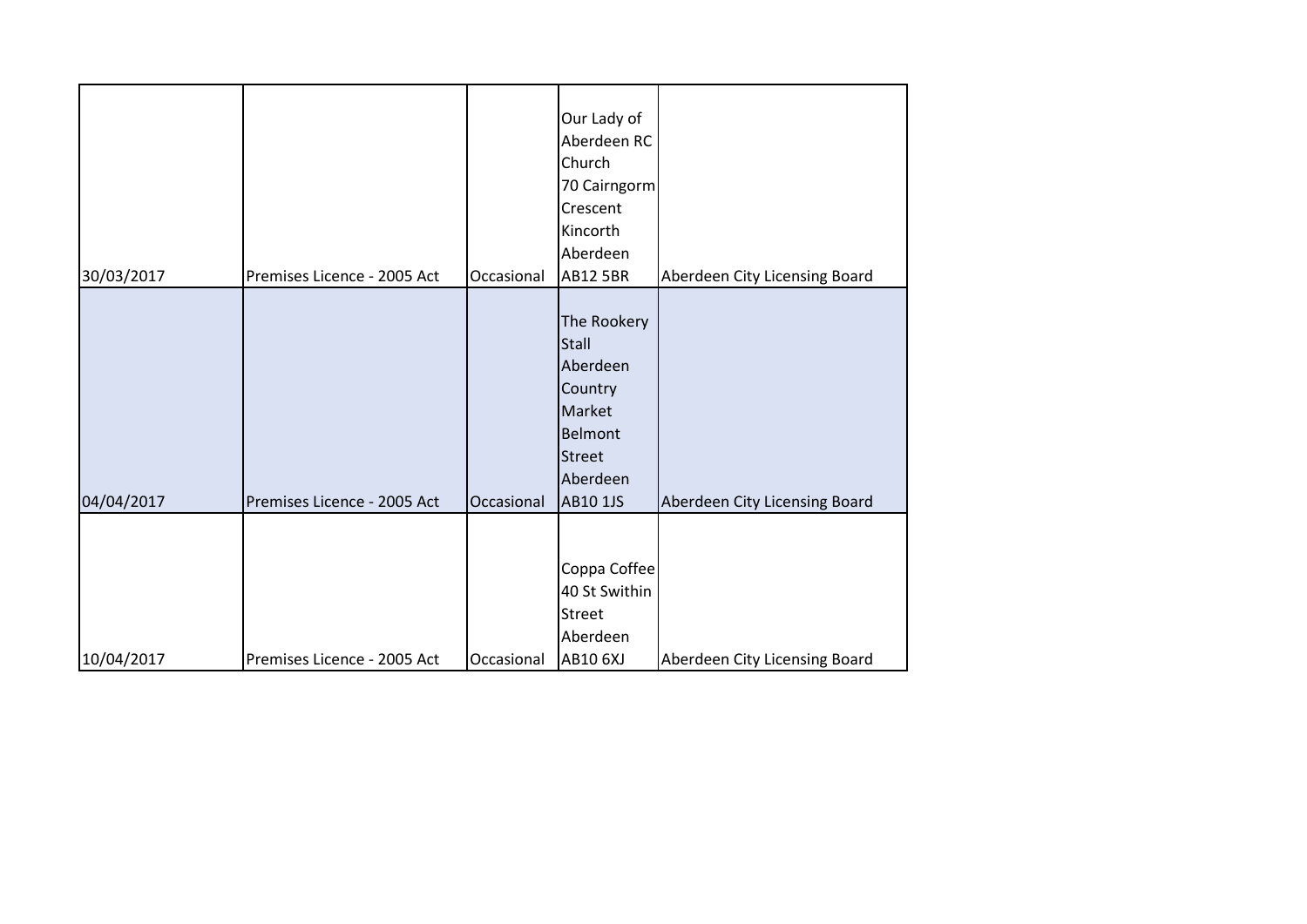|            |                             |            | <b>Fierce Beer</b>    |                               |
|------------|-----------------------------|------------|-----------------------|-------------------------------|
|            |                             |            | Stall at              |                               |
|            |                             |            | <b>Thistle Street</b> |                               |
|            |                             |            | <b>Food Market</b>    |                               |
|            |                             |            | <b>Thistle Street</b> |                               |
|            |                             |            | Between               |                               |
|            |                             |            | Rose St &             |                               |
|            |                             |            | <b>Chapel St</b>      |                               |
| 06/03/2017 | Premises Licence - 2005 Act | Occasional | Aberdeen              | Aberdeen City Licensing Board |
|            |                             |            |                       |                               |
|            |                             |            |                       |                               |
|            |                             |            | Eden Mill at          |                               |
|            |                             |            | Aberdeen              |                               |
|            |                             |            | Country Fair          |                               |
|            |                             |            | Belmont               |                               |
|            |                             |            | <b>Street</b>         |                               |
|            |                             |            | Aberdeen              |                               |
| 04/04/2017 | Premises Licence - 2005 Act | Occasional | <b>AB10 1JS</b>       | Aberdeen City Licensing Board |
|            |                             |            |                       |                               |
|            |                             |            |                       |                               |
|            |                             |            | Coppa Coffee          |                               |
|            |                             |            | 40 St Swithin         |                               |
|            |                             |            | <b>Street</b>         |                               |
|            |                             |            | Aberdeen              |                               |
| 10/04/2017 | Premises Licence - 2005 Act | Occasional | <b>AB10 6XJ</b>       | Aberdeen City Licensing Board |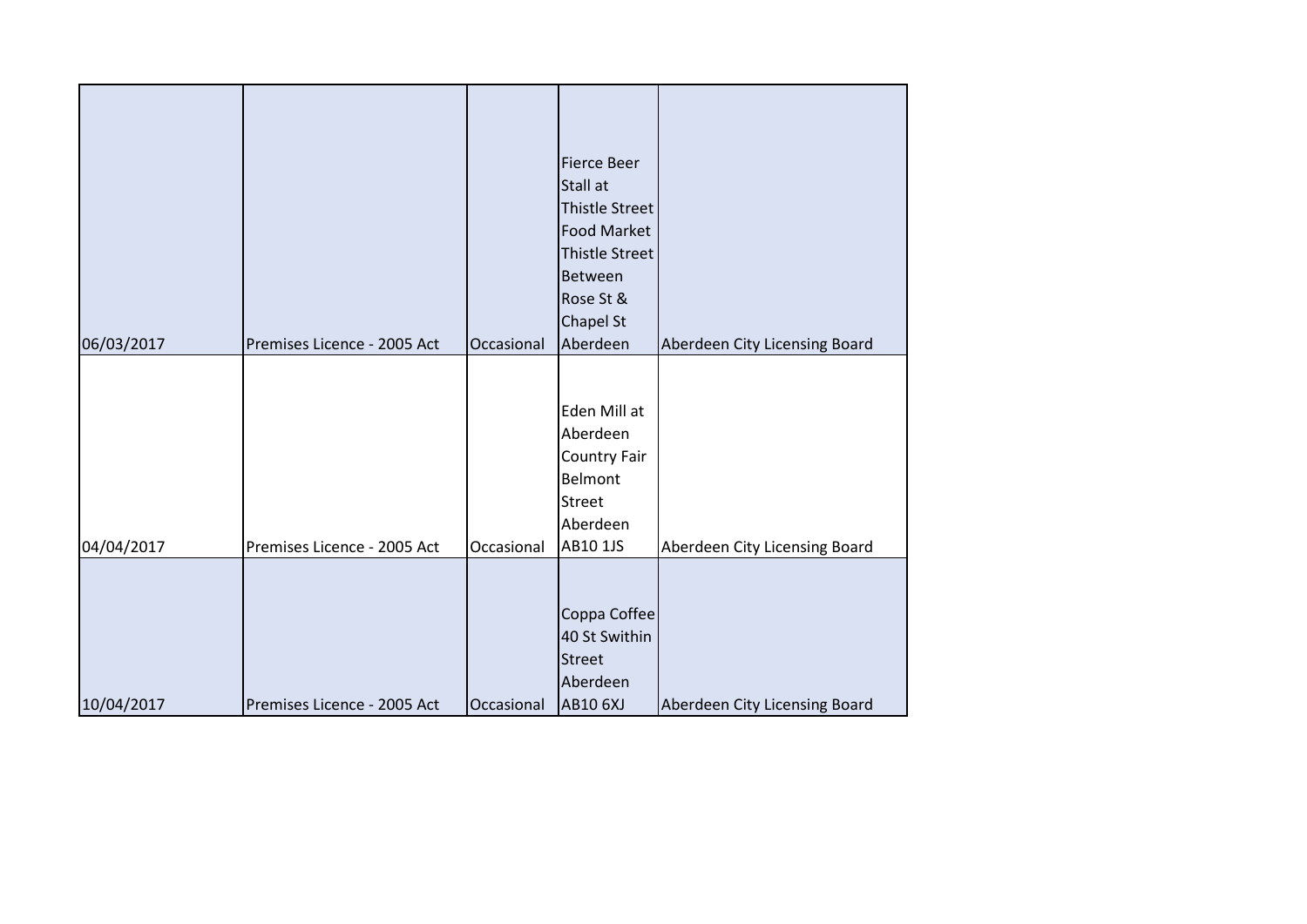| 28/03/2017 | Premises Licence - 2005 Act | Occasional | Greyhope<br><b>Bay Marquee</b><br>Greyhope<br>Road<br>Aberdeen<br><b>AB11 8QX</b>                                                                 | Aberdeen City Licensing Board |
|------------|-----------------------------|------------|---------------------------------------------------------------------------------------------------------------------------------------------------|-------------------------------|
| 13/04/2017 | Premises Licence - 2005 Act | Occasional | <b>Trinity Hall</b><br>Trinity<br>Corner<br>Holburn<br><b>Street</b><br>Aberdeen<br><b>AB10 6DA</b>                                               | Aberdeen City Licensing Board |
|            |                             |            | Marquee and<br>surrounding<br>lawns<br>adjacent to<br>Elphinstone<br>Hall<br>King's<br>College<br>Campus<br>University of<br>Aberdeen<br>Aberdeen |                               |
| 02/05/2017 | Premises Licence - 2005 Act | Occasional | <b>AB24 3FX</b>                                                                                                                                   | Aberdeen City Licensing Board |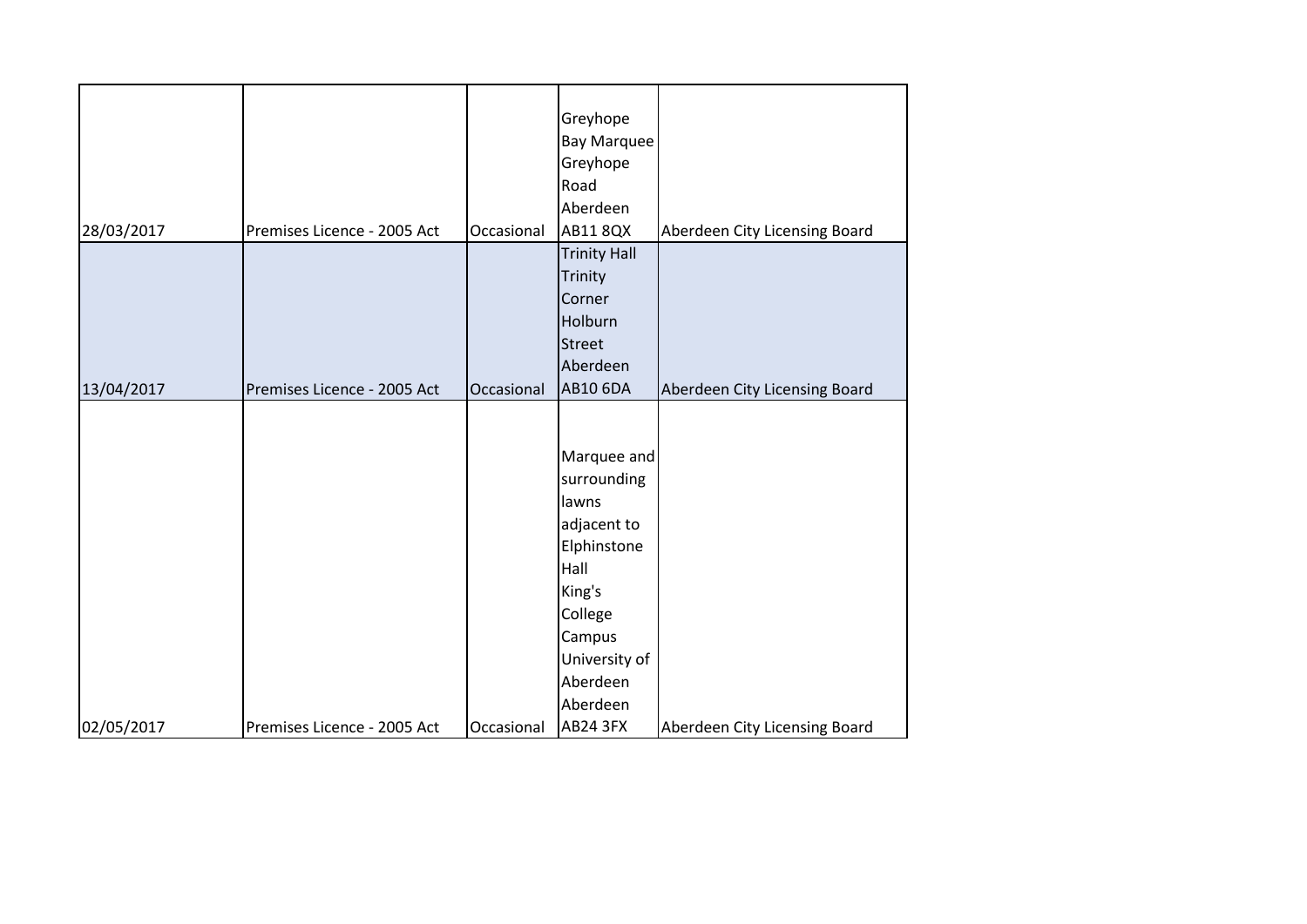|            |                             |            | Aberdeen              |                               |
|------------|-----------------------------|------------|-----------------------|-------------------------------|
|            |                             |            | <b>Country Fair</b>   |                               |
|            |                             |            | Belmont               |                               |
|            |                             |            | <b>Street</b>         |                               |
|            |                             |            | Aberdeen              |                               |
| 27/04/2017 | Premises Licence - 2005 Act | Occasional | AB10 1JG              | Aberdeen City Licensing Board |
|            |                             |            | <b>Culter Village</b> |                               |
|            |                             |            | Hall                  |                               |
|            |                             |            | 178 North             |                               |
|            |                             |            | Deeside               |                               |
|            |                             |            | Road                  |                               |
|            |                             |            | Peterculter           |                               |
|            |                             |            | Aberdeen              |                               |
| 31/01/2017 | Premises Licence - 2005 Act | Occasional | <b>AB14 OUD</b>       | Aberdeen City Licensing Board |
|            |                             |            | <b>Tour Series</b>    |                               |
|            |                             |            | <b>Tented</b>         |                               |
|            |                             |            | Hospitality           |                               |
|            |                             |            | Area                  |                               |
|            |                             |            | <b>Union St</b>       |                               |
|            |                             |            | Aberdeen              |                               |
| 05/05/2017 | Premises Licence - 2005 Act | Occasional | <b>AB11 6BG</b>       | Aberdeen City Licensing Board |
|            |                             |            |                       |                               |
|            |                             |            | Cults                 |                               |
|            |                             |            | Academy               |                               |
|            |                             |            | <b>School Hall</b>    |                               |
|            |                             |            | Quarry Road           |                               |
|            |                             |            | Cults                 |                               |
|            |                             |            | Aberdeen              |                               |
| 09/08/2017 | Premises Licence - 2005 Act | Occasional | <b>AB15 9TP</b>       | Aberdeen City Licensing Board |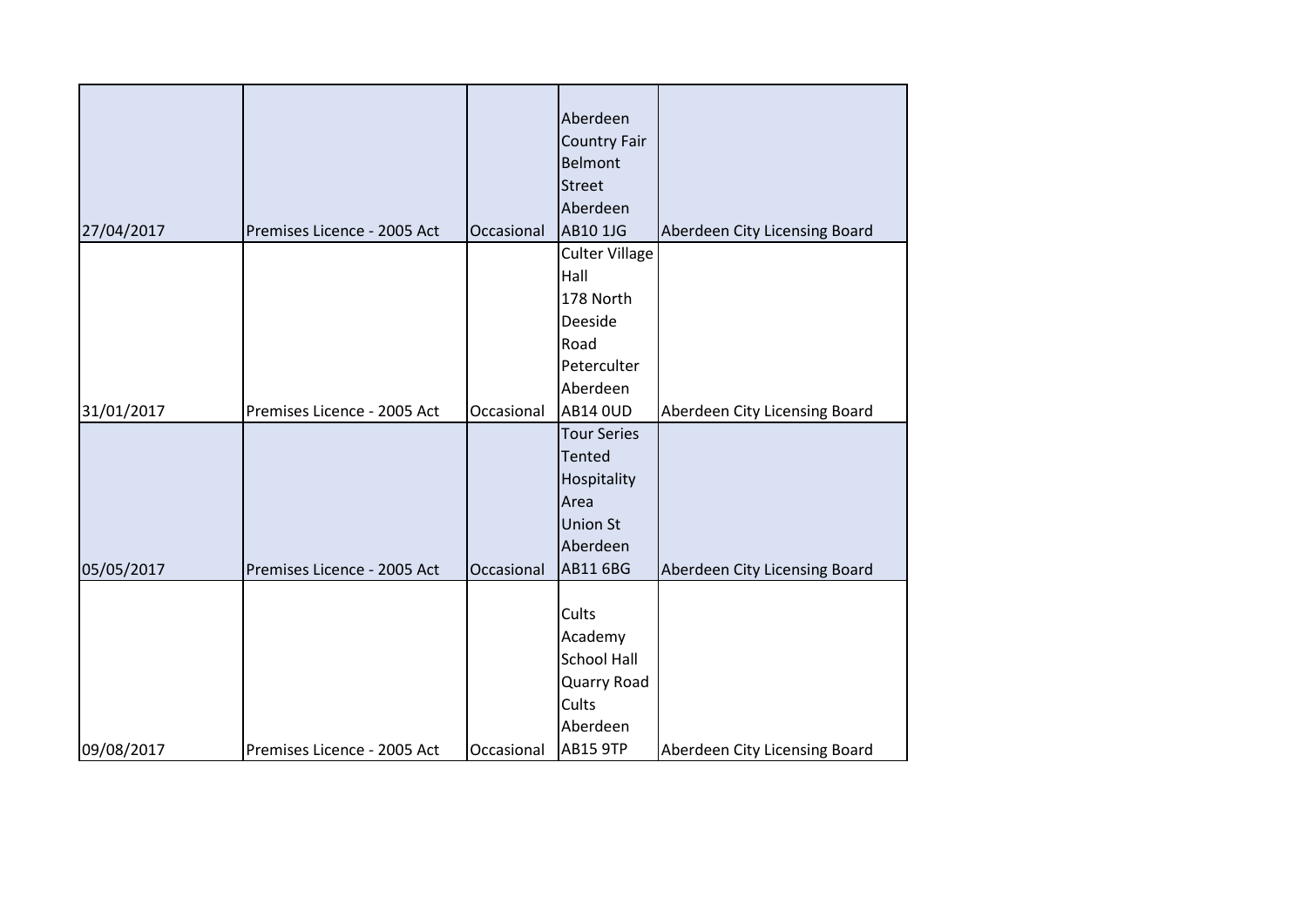| 14/08/2017 | Premises Licence - 2005 Act | Occasional | Cults<br>Academy<br><b>School Hall</b><br>Quarry Road<br>Cults<br>Aberdeen<br><b>AB15 9TP</b> | Aberdeen City Licensing Board |
|------------|-----------------------------|------------|-----------------------------------------------------------------------------------------------|-------------------------------|
|            |                             |            | Riverside Gin<br>& I Heart<br>Vodka<br><b>Belmont</b><br><b>Street</b><br>Aberdeen            |                               |
| 14/08/2017 | Premises Licence - 2005 Act | Occasional | AB10 1JG                                                                                      | Aberdeen City Licensing Board |
| 17/08/2017 | Premises Licence - 2005 Act | Occasional | The Tivoli<br>Theatre<br>1 Trinity<br><b>Street</b><br>Aberdeen<br><b>AB11 5LY</b>            | Aberdeen City Licensing Board |
|            |                             |            | Codona's<br>Amusement<br>Park<br>Beach<br>Boulevard<br>Aberdeen                               |                               |
| 21/08/2017 | Premises Licence - 2005 Act | Occasional | <b>AB24 5ED</b>                                                                               | Aberdeen City Licensing Board |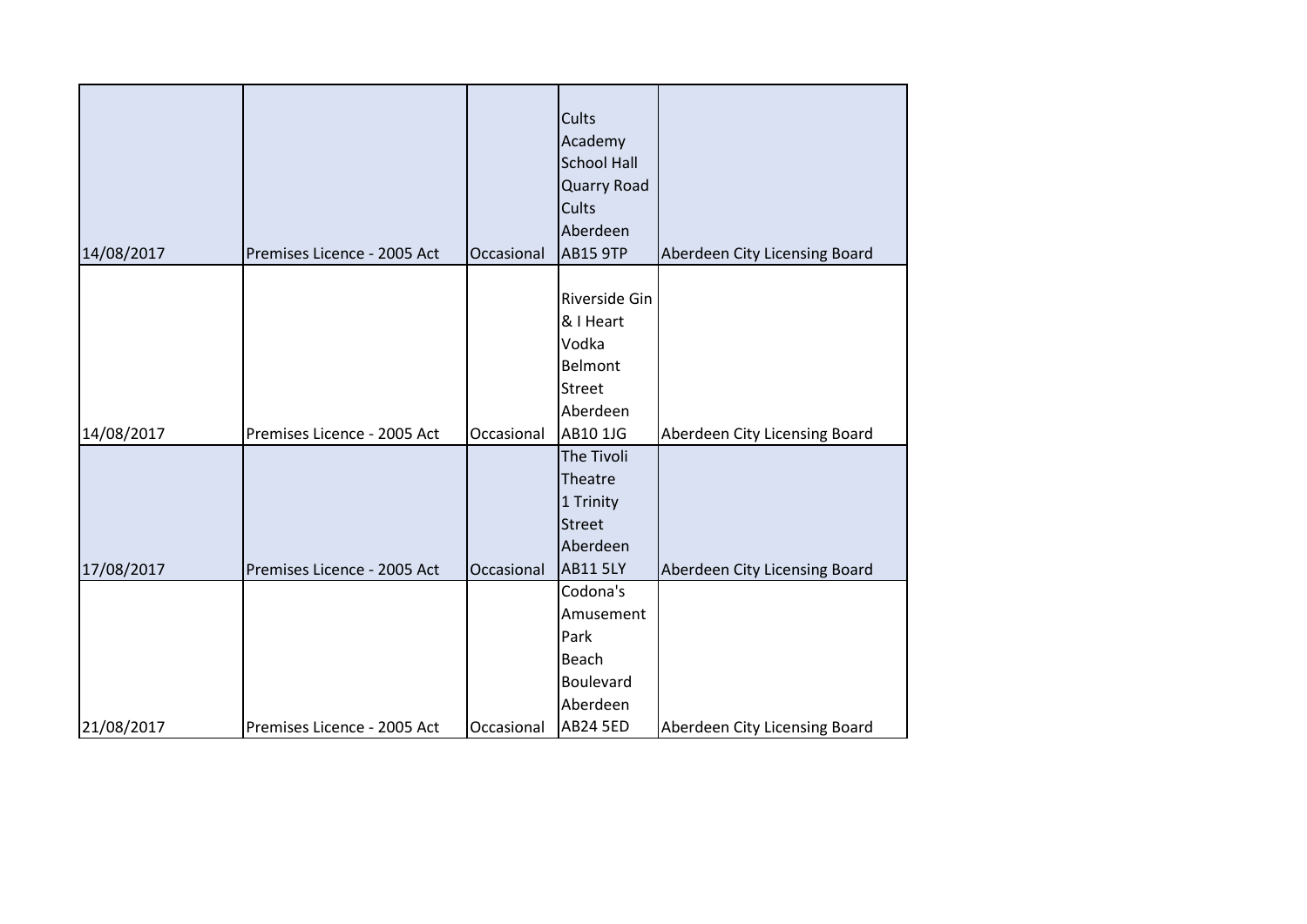|            |                             |            | Melt            |                               |
|------------|-----------------------------|------------|-----------------|-------------------------------|
|            |                             |            | 58 Holburn      |                               |
|            |                             |            | <b>Street</b>   |                               |
|            |                             |            | Aberdeen        |                               |
| 21/08/2017 | Premises Licence - 2005 Act | Occasional | <b>AB10 6BX</b> | Aberdeen City Licensing Board |
|            |                             |            |                 |                               |
|            |                             |            | Linx Ice        |                               |
|            |                             |            | Arena           |                               |
|            |                             |            | Beach           |                               |
|            |                             |            | Promenade       |                               |
|            |                             |            | Aberdeen        |                               |
| 30/08/2017 | Premises Licence - 2005 Act | Occasional | <b>AB24 5NR</b> | Aberdeen City Licensing Board |
|            |                             |            |                 |                               |
|            |                             |            | Linx Ice        |                               |
|            |                             |            | Arena           |                               |
|            |                             |            | <b>Beach</b>    |                               |
|            |                             |            | Promenade       |                               |
|            |                             |            | Aberdeen        |                               |
| 30/08/2017 | Premises Licence - 2005 Act | Occasional | <b>AB24 5NR</b> | Aberdeen City Licensing Board |
|            |                             |            |                 |                               |
|            |                             |            | Linx Ice        |                               |
|            |                             |            | Arena           |                               |
|            |                             |            | Beach           |                               |
|            |                             |            | Promenade       |                               |
|            |                             |            | Aberdeen        |                               |
| 30/08/2017 | Premises Licence - 2005 Act | Occasional | <b>AB24 5NR</b> | Aberdeen City Licensing Board |
|            |                             |            |                 |                               |
|            |                             |            | Linx Ice        |                               |
|            |                             |            | Arena           |                               |
|            |                             |            | Beach           |                               |
|            |                             |            | Promenade       |                               |
|            |                             |            | Aberdeen        |                               |
| 30/08/2017 | Premises Licence - 2005 Act | Occasional | <b>AB24 5NR</b> | Aberdeen City Licensing Board |
|            |                             |            |                 |                               |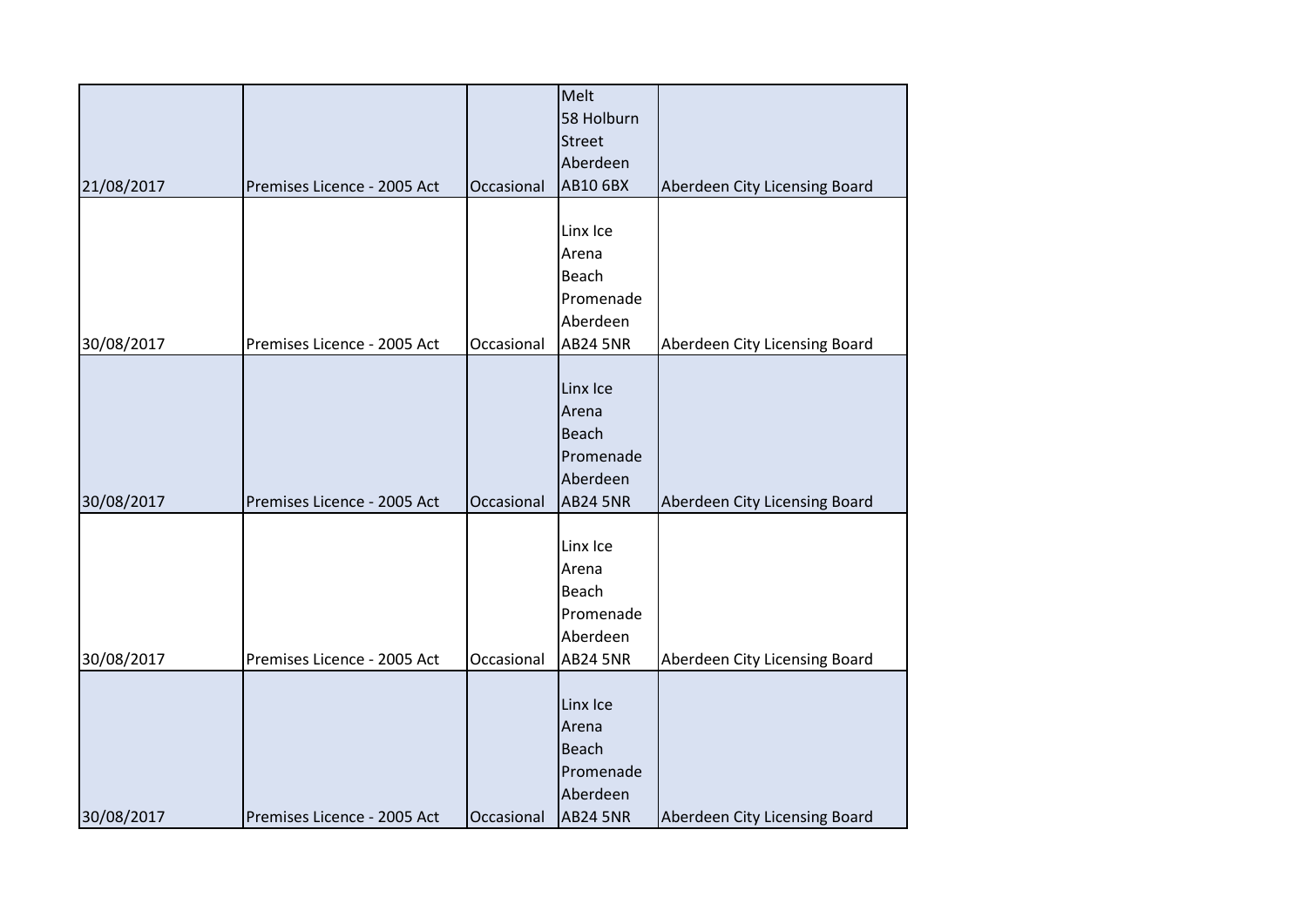|            |                             |            | Aberdeen<br><b>Country Fair</b><br><b>Belmont</b> |                               |
|------------|-----------------------------|------------|---------------------------------------------------|-------------------------------|
|            |                             |            |                                                   |                               |
|            |                             |            | <b>Street</b>                                     |                               |
|            |                             |            | Aberdeen                                          |                               |
| 28/08/2017 | Premises Licence - 2005 Act | Occasional | AB10 1JG                                          | Aberdeen City Licensing Board |
|            |                             |            |                                                   |                               |
|            |                             |            | Marquee at                                        |                               |
|            |                             |            | <b>Duthie Park</b>                                |                               |
|            |                             |            | <b>Duthie Park</b>                                |                               |
| 30/08/2017 | Premises Licence - 2005 Act | Occasional | Aberdeen                                          | Aberdeen City Licensing Board |
|            |                             |            |                                                   |                               |
|            |                             |            |                                                   |                               |
|            |                             |            | Marquee at                                        |                               |
|            |                             |            | <b>Duthie Park</b>                                |                               |
|            |                             |            | <b>Duthie Park</b>                                |                               |
| 05/09/2017 | Premises Licence - 2005 Act | Occasional | Aberdeen                                          | Aberdeen City Licensing Board |
|            |                             |            | 21 Union                                          |                               |
|            |                             |            | <b>Street</b>                                     |                               |
|            |                             |            | Aberdeen                                          |                               |
| 05/09/2017 | Premises Licence - 2005 Act | Occasional | <b>AB11 5BU</b>                                   | Aberdeen City Licensing Board |
|            |                             |            | <b>DoubleTree</b>                                 |                               |
|            |                             |            | by Hilton                                         |                               |
|            |                             |            | Aberdeen                                          |                               |
|            |                             |            | Treetops                                          |                               |
|            |                             |            | 161                                               |                               |
|            |                             |            | Springfield                                       |                               |
|            |                             |            | Road                                              |                               |
|            |                             |            | Aberdeen                                          |                               |
| 05/09/2017 | Premises Licence - 2005 Act | Occasional | <b>AB15 7SA</b>                                   | Aberdeen City Licensing Board |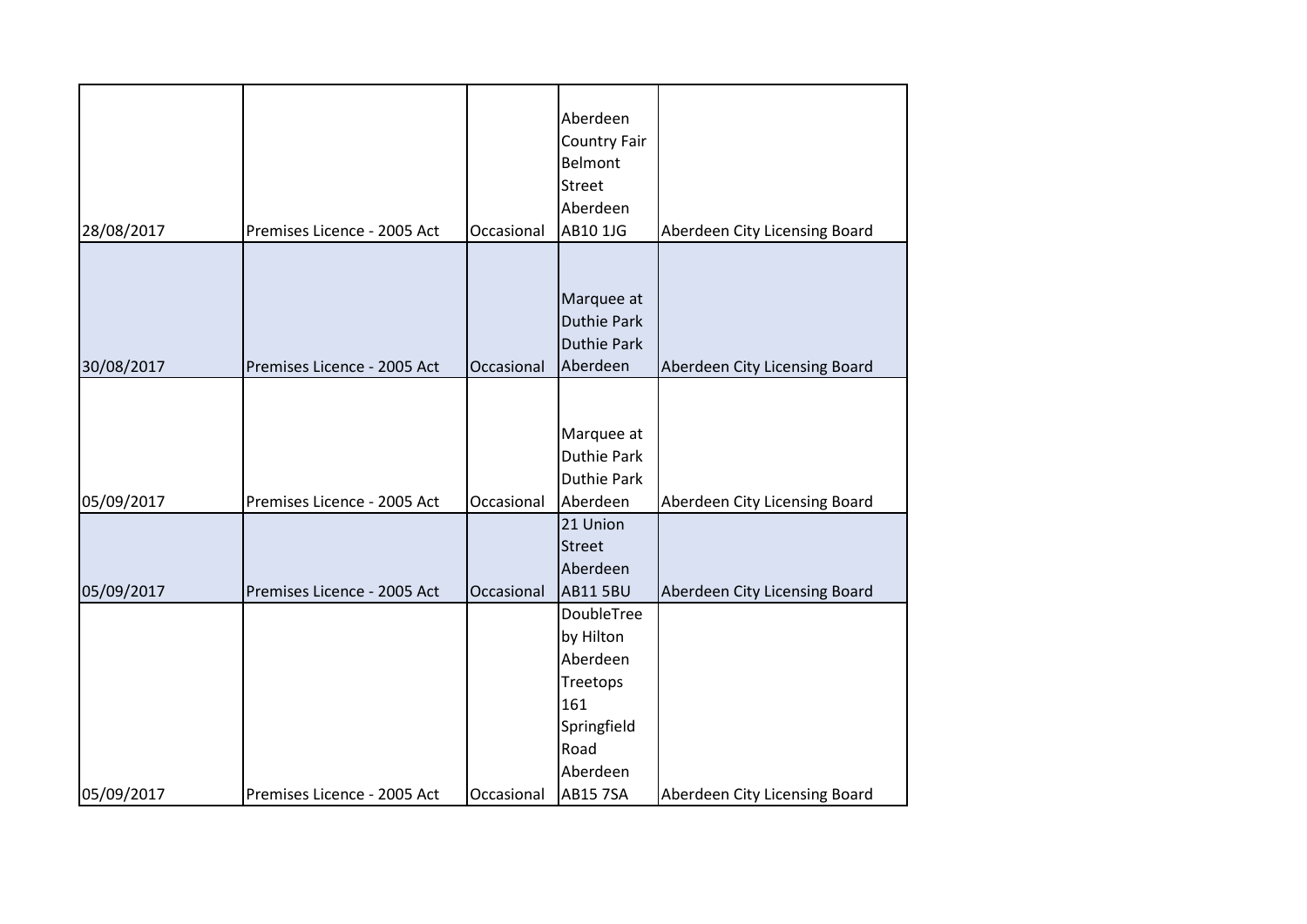|            |                             |            | The Tivoli          |                               |
|------------|-----------------------------|------------|---------------------|-------------------------------|
|            |                             |            | Theatre             |                               |
|            |                             |            | 1 Trinity           |                               |
|            |                             |            | <b>Street</b>       |                               |
|            |                             |            | Aberdeen            |                               |
| 05/09/2017 | Premises Licence - 2005 Act | Occasional | <b>AB11 5LY</b>     | Aberdeen City Licensing Board |
|            |                             |            |                     |                               |
|            |                             |            | <b>Culter Mills</b> |                               |
|            |                             |            | Sports and          |                               |
|            |                             |            | Recreation          |                               |
|            |                             |            | Club                |                               |
|            |                             |            | 25 School           |                               |
|            |                             |            | Crescent            |                               |
|            |                             |            | Peterculter         |                               |
|            |                             |            | Aberdeen            |                               |
| 11/09/2017 | Premises Licence - 2005 Act | Occasional | AB14 0QJ            | Aberdeen City Licensing Board |
|            |                             |            |                     |                               |
|            |                             |            | <b>High Church</b>  |                               |
|            |                             |            | Hilton              |                               |
|            |                             |            | 1-2 Hilton          |                               |
|            |                             |            | <b>Drive</b>        |                               |
|            |                             |            | Aberdeen            |                               |
| 14/09/2017 | Premises Licence - 2005 Act | Occasional | <b>AB24 4NQ</b>     | Aberdeen City Licensing Board |
|            |                             |            |                     |                               |
|            |                             |            | Milltimber          |                               |
|            |                             |            | Community           |                               |
|            |                             |            | Association         |                               |
|            |                             |            | Hall                |                               |
|            |                             |            | The                 |                               |
|            |                             |            | <b>Meadows</b>      |                               |
|            |                             |            | Milltimber          |                               |
|            |                             |            | Aberdeen            |                               |
| 14/09/2017 | Premises Licence - 2005 Act | Occasional | <b>AB13 OJT</b>     | Aberdeen City Licensing Board |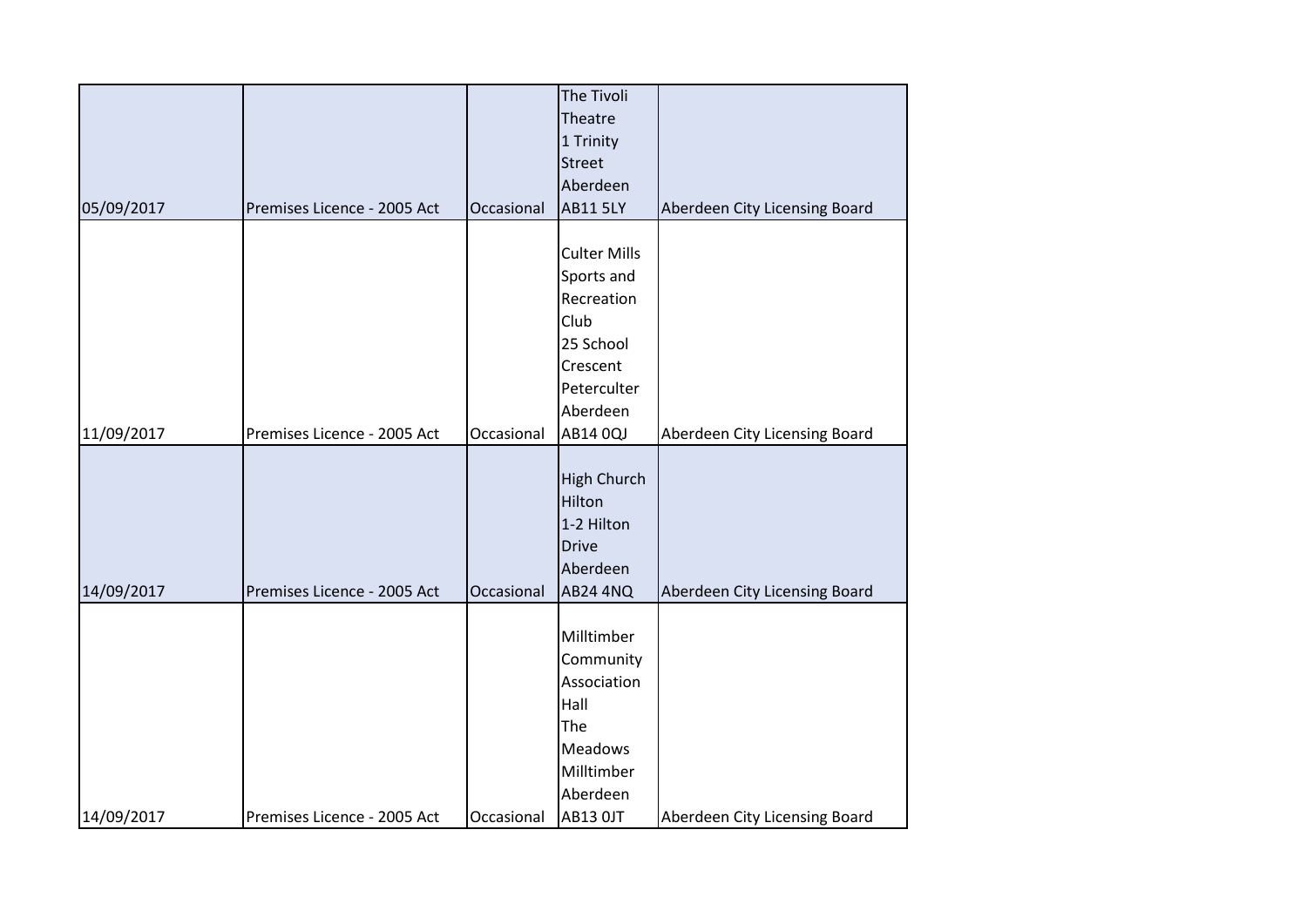|            |                             |            | Riverside       |                               |
|------------|-----------------------------|------------|-----------------|-------------------------------|
|            |                             |            | <b>Spirits</b>  |                               |
|            |                             |            | 24 Thistle      |                               |
|            |                             |            | <b>Street</b>   |                               |
|            |                             |            | Aberdeen        |                               |
| 14/09/2017 | Premises Licence - 2005 Act | Occasional | <b>AB10 1XD</b> | Aberdeen City Licensing Board |
|            |                             |            |                 |                               |
|            |                             |            | Marks and       |                               |
|            |                             |            | Spencers        |                               |
|            |                             |            | Simply Food     |                               |
|            |                             |            | Bridge of       |                               |
|            |                             |            | Don Retail      |                               |
|            |                             |            | Park            |                               |
|            |                             |            | Denmore         |                               |
|            |                             |            | Road            |                               |
|            |                             |            | Bridge of       |                               |
|            |                             |            | Don             |                               |
|            |                             |            | Aberdeen        |                               |
| 15/09/2017 | Premises Licence - 2005 Act | Occasional | AB23 8JW        | Aberdeen City Licensing Board |
|            |                             |            | Riverside       |                               |
|            |                             |            | <b>Spirits</b>  |                               |
|            |                             |            | Belmont         |                               |
|            |                             |            | <b>Street</b>   |                               |
|            |                             |            | Aberdeen        |                               |
| 14/09/2017 | Premises Licence - 2005 Act | Occasional | <b>AB10 1JG</b> | Aberdeen City Licensing Board |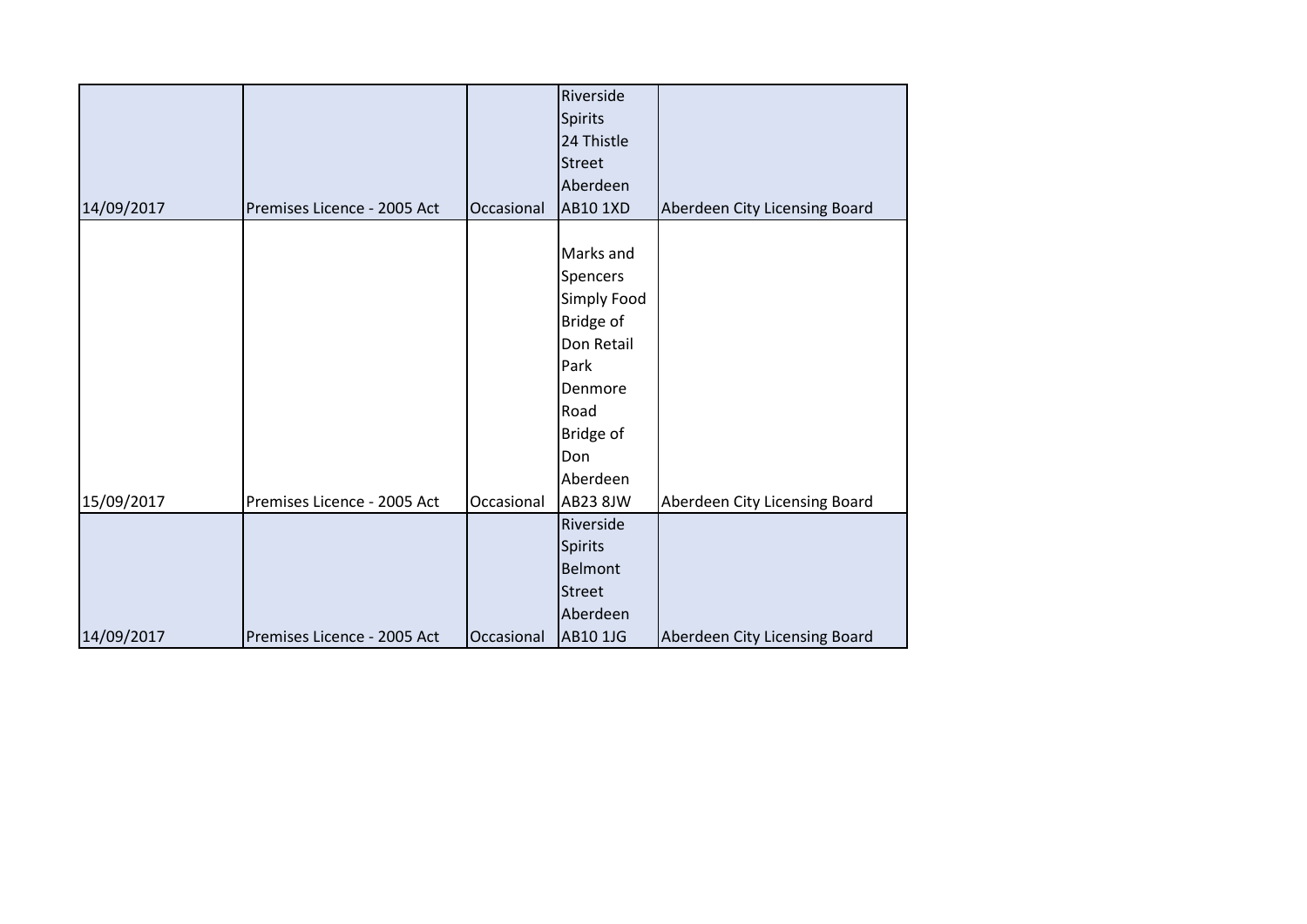|            |                             |            | DoubleTree       |                               |
|------------|-----------------------------|------------|------------------|-------------------------------|
|            |                             |            | by Hilton        |                               |
|            |                             |            | Aberdeen         |                               |
|            |                             |            | Treetops         |                               |
|            |                             |            | 161              |                               |
|            |                             |            | Springfield      |                               |
|            |                             |            | Road             |                               |
|            |                             |            | Aberdeen         |                               |
| 14/09/2017 | Premises Licence - 2005 Act | Occasional | <b>AB15 7SA</b>  | Aberdeen City Licensing Board |
|            |                             |            | Trinity          |                               |
|            |                             |            | Centre           |                               |
|            |                             |            | 155 Union        |                               |
|            |                             |            | <b>Street</b>    |                               |
|            |                             |            | Aberdeen         |                               |
| 18/09/2017 | Premises Licence - 2005 Act | Occasional | <b>AB11 6BE</b>  | Aberdeen City Licensing Board |
|            |                             |            | Maggie's         |                               |
|            |                             |            | Aberdeen         |                               |
|            |                             |            | Westburn         |                               |
|            |                             |            | Road             |                               |
|            |                             |            | Aberdeen         |                               |
| 18/09/2017 |                             |            |                  |                               |
|            | Premises Licence - 2005 Act | Occasional | <b>AB25 2UZ</b>  | Aberdeen City Licensing Board |
|            |                             |            | Proposed Lidl    |                               |
|            |                             |            | <b>Store</b>     |                               |
|            |                             |            | Inverurie        |                               |
|            |                             |            | Road             |                               |
|            |                             |            | <b>Bucksburn</b> |                               |
|            |                             |            | Aberdeen         |                               |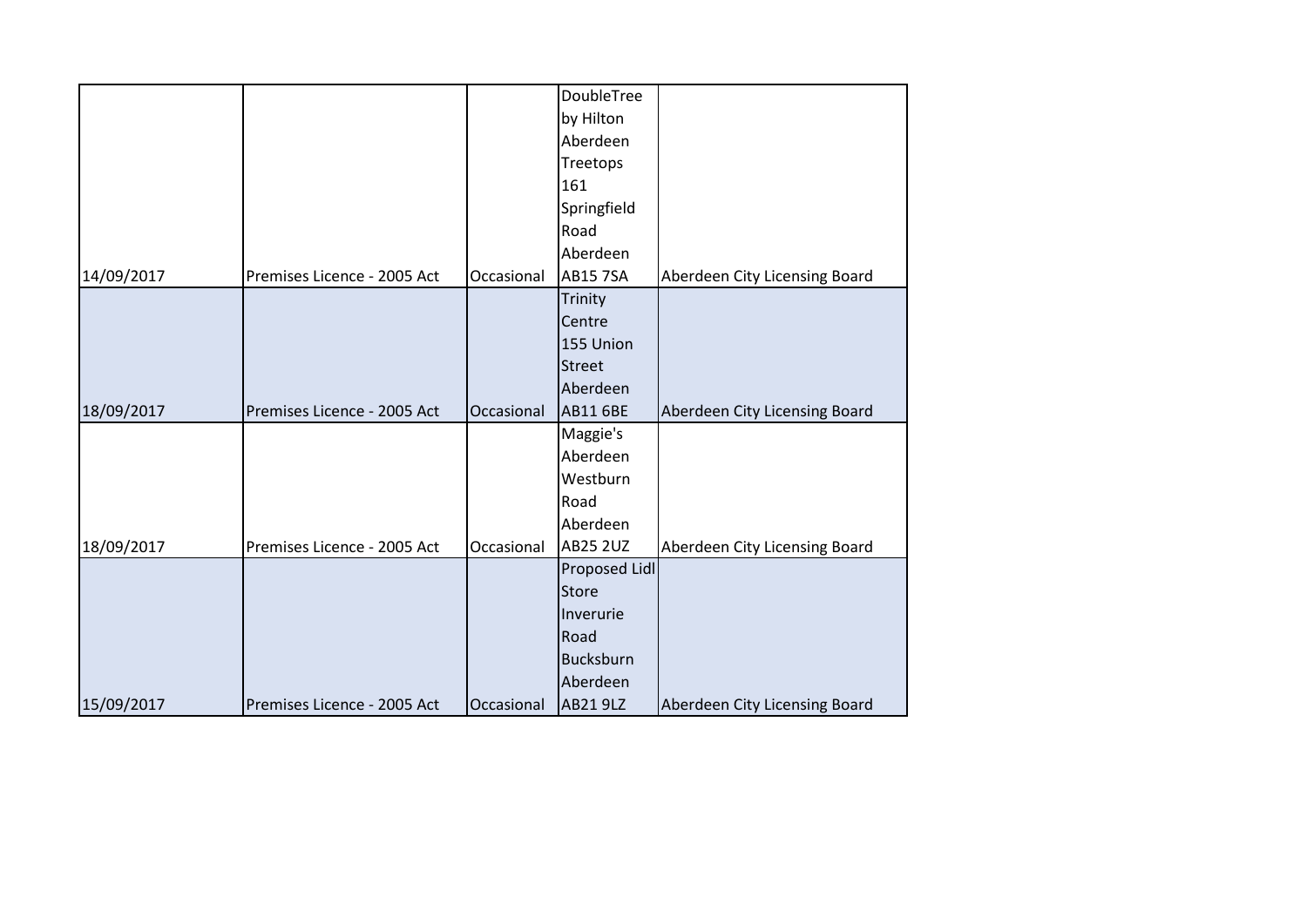| 19/09/2017 | Premises Licence - 2005 Act | Occasional | Aberdeen<br>Squash &<br>Racket Ball<br>Club<br>Cranford<br>Road<br>Mannofield<br>Aberdeen<br><b>AB10 7ND</b> | Aberdeen City Licensing Board |
|------------|-----------------------------|------------|--------------------------------------------------------------------------------------------------------------|-------------------------------|
|            |                             |            |                                                                                                              |                               |
| 12/10/2017 | Premises Licence - 2005 Act | Occasional | Festive<br><b>Village Broad</b><br><b>Street</b><br><b>Broad Street</b><br>Aberdeen<br><b>AB10 1AB</b>       | Aberdeen City Licensing Board |
| 03/10/2017 | Premises Licence - 2005 Act | Occasional | The Country<br>Club<br>Glashieburn<br>Bridge of<br>Don<br>Aberdeen<br><b>AB22 8NJ</b>                        | Aberdeen City Licensing Board |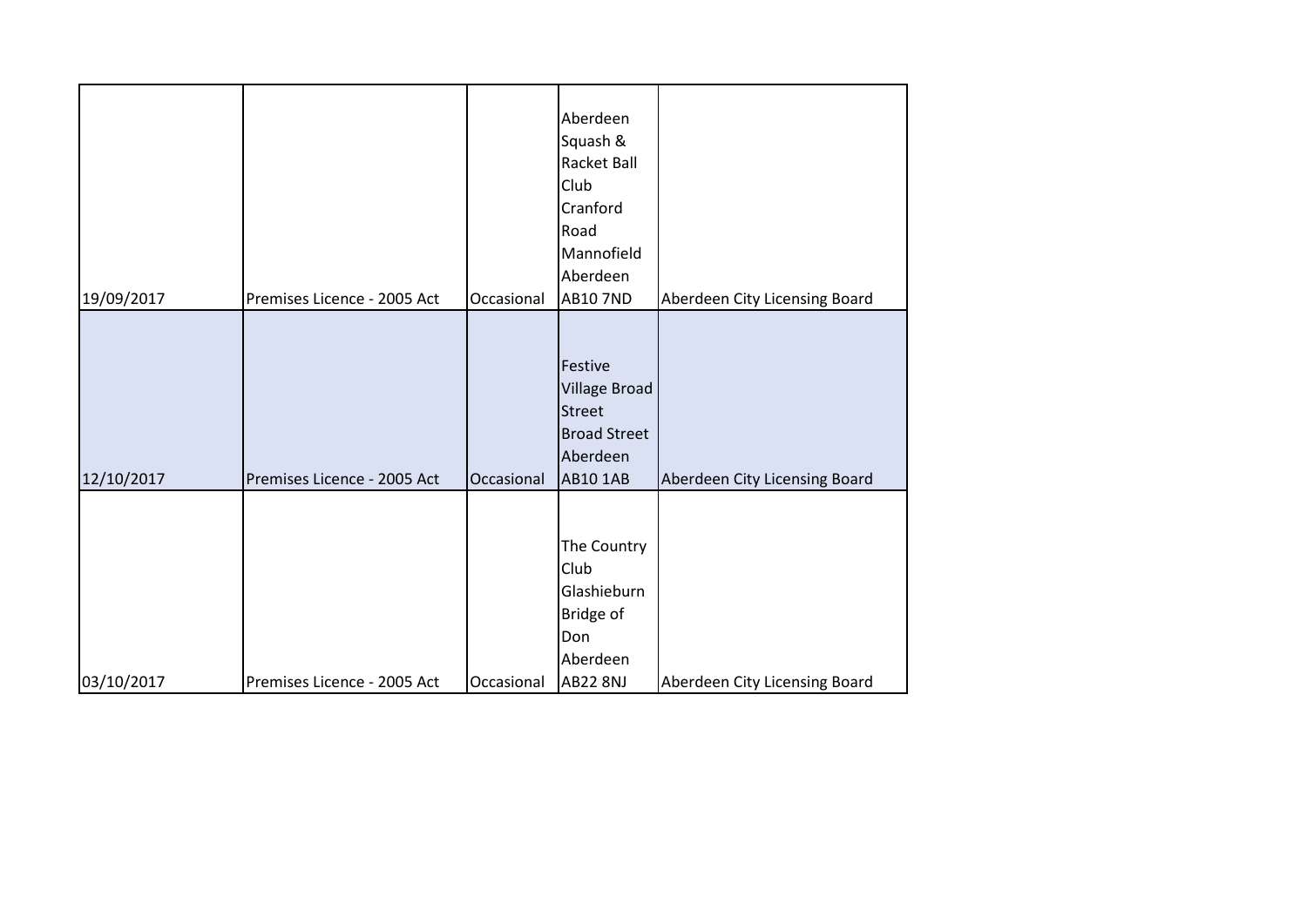| 17/10/2017 | Premises Licence - 2005 Act | Occasional | The<br>Quadrangle<br>Marischal<br>College<br><b>Broad Street</b><br>Aberdeen<br><b>AB10 1AB</b> | Aberdeen City Licensing Board |
|------------|-----------------------------|------------|-------------------------------------------------------------------------------------------------|-------------------------------|
|            |                             |            | 142a North                                                                                      |                               |
|            |                             |            | Deeside                                                                                         |                               |
|            |                             |            | Road                                                                                            |                               |
|            |                             |            | 142a North                                                                                      |                               |
|            |                             |            | Deeside                                                                                         |                               |
|            |                             |            | Road                                                                                            |                               |
|            |                             |            | Peterculter                                                                                     |                               |
|            |                             |            | Aberdeen                                                                                        |                               |
| 13/10/2017 | Premises Licence - 2005 Act | Occasional | <b>AB14 OUD</b>                                                                                 | Aberdeen City Licensing Board |
| 25/10/2017 | Premises Licence - 2005 Act | Occasional | The<br>Quadrangle<br>Marischal<br>College<br><b>Broad Street</b><br>Aberdeen<br><b>AB10 1AB</b> | Aberdeen City Licensing Board |
|            |                             |            |                                                                                                 |                               |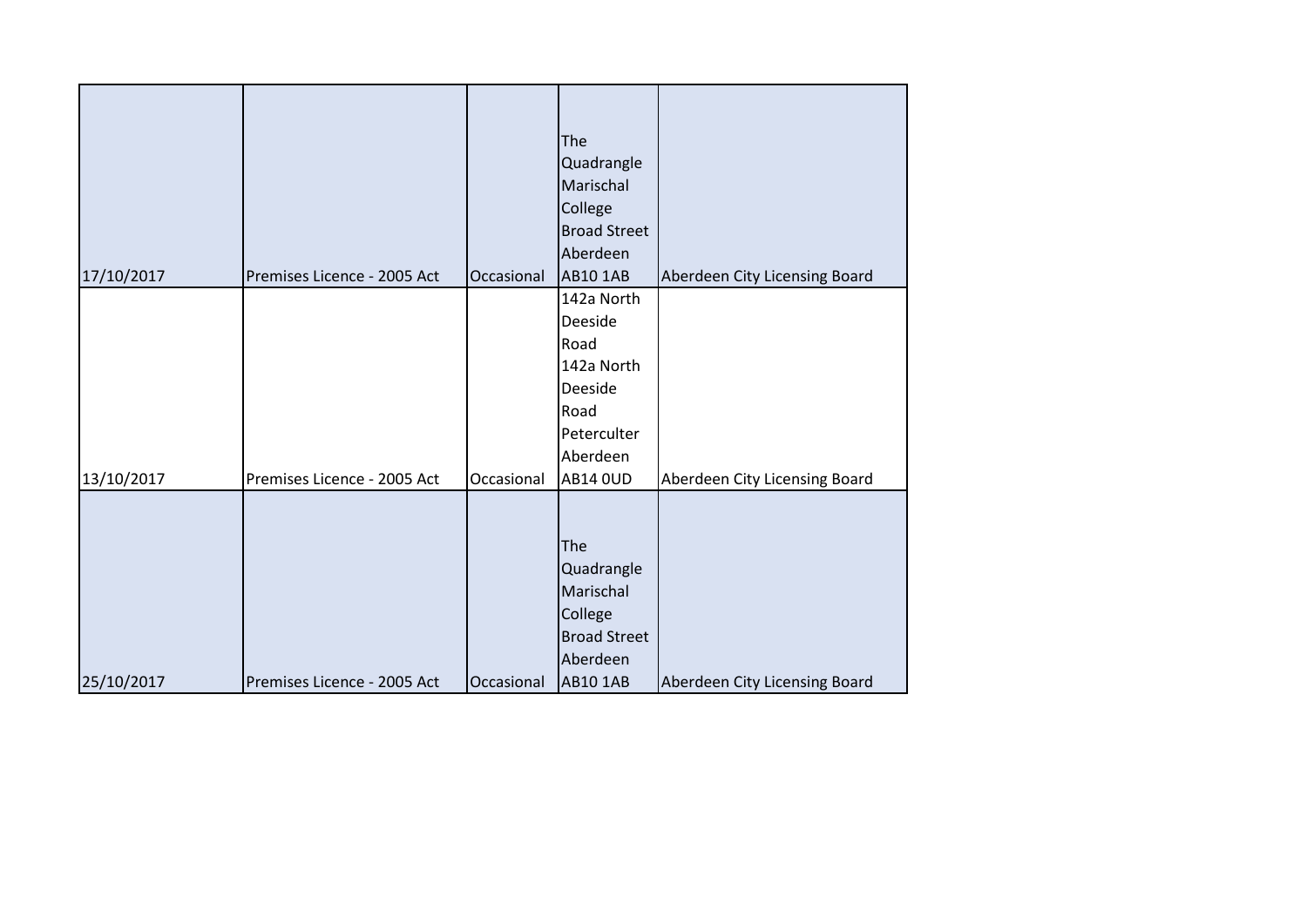|            |                             |            | Unit 38           |                               |
|------------|-----------------------------|------------|-------------------|-------------------------------|
|            |                             |            | <b>Bon Accord</b> |                               |
|            |                             |            | Centre            |                               |
|            |                             |            | George            |                               |
|            |                             |            | <b>Street</b>     |                               |
|            |                             |            | Aberdeen          |                               |
| 17/10/2017 | Premises Licence - 2005 Act | Occasional | <b>AB25 1HZ</b>   | Aberdeen City Licensing Board |
|            |                             |            | Unit 38           |                               |
|            |                             |            | <b>Bon Accord</b> |                               |
|            |                             |            | Centre            |                               |
|            |                             |            | George            |                               |
|            |                             |            | <b>Street</b>     |                               |
|            |                             |            | Aberdeen          |                               |
| 17/10/2017 | Premises Licence - 2005 Act | Occasional | <b>AB25 1HZ</b>   | Aberdeen City Licensing Board |
|            |                             |            |                   |                               |
|            |                             |            | Parx Cafe         |                               |
|            |                             |            | 19 Rubislaw       |                               |
|            |                             |            | Terrace           |                               |
|            |                             |            | Aberdeen          |                               |
| 26/10/2017 | Premises Licence - 2005 Act | Occasional | <b>AB10 1XE</b>   | Aberdeen City Licensing Board |
|            |                             |            |                   |                               |
|            |                             |            | Parx Cafe         |                               |
|            |                             |            | 19 Rubislaw       |                               |
|            |                             |            | <b>Terrace</b>    |                               |
|            |                             |            | Aberdeen          |                               |
| 26/10/2017 | Premises Licence - 2005 Act | Occasional | <b>AB10 1XE</b>   | Aberdeen City Licensing Board |
|            |                             |            | Mastrick          |                               |
|            |                             |            | Church Hall       |                               |
|            |                             |            | Greenfern         |                               |
|            |                             |            | Road              |                               |
|            |                             |            | Mastrick          |                               |
|            |                             |            | Aberdeen          |                               |
| 31/01/2018 | Premises Licence - 2005 Act | Occasional | <b>AB16 6TR</b>   | Aberdeen City Licensing Board |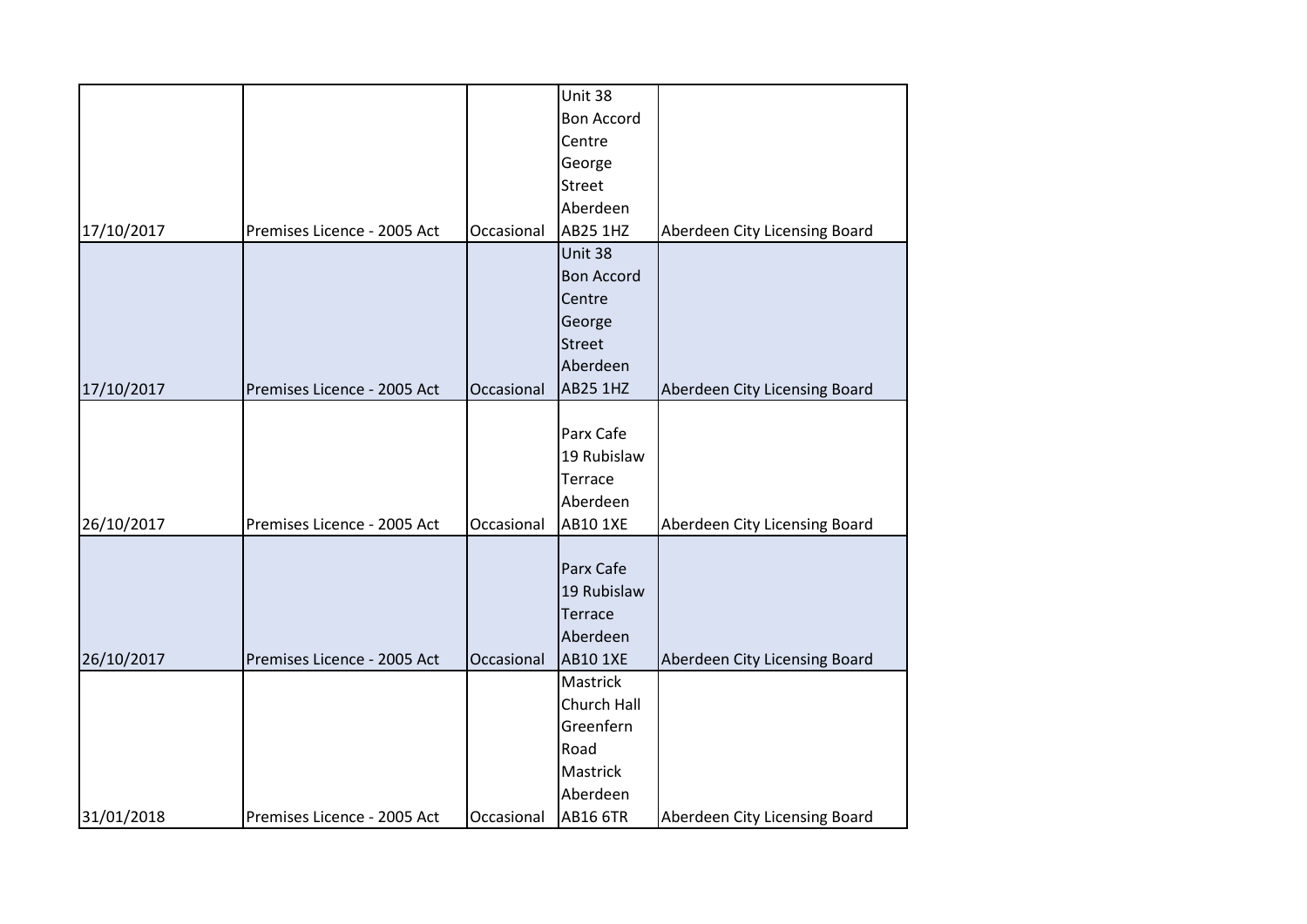|            |                             |            | The Ice Rink        |                               |
|------------|-----------------------------|------------|---------------------|-------------------------------|
|            |                             |            | Club                |                               |
|            |                             |            | <b>Eday Walk</b>    |                               |
|            |                             |            | Aberdeen            |                               |
| 31/01/2018 | Premises Licence - 2005 Act | Occasional | <b>AB15 6LN</b>     | Aberdeen City Licensing Board |
|            |                             |            |                     |                               |
|            |                             |            |                     |                               |
|            |                             |            | King's Playing      |                               |
|            |                             |            | Fields              |                               |
|            |                             |            | King's              |                               |
|            |                             |            | College             |                               |
|            |                             |            | Campus              |                               |
|            |                             |            | University of       |                               |
|            |                             |            | Aberdeen            |                               |
|            |                             |            | Aberdeen            |                               |
|            |                             |            | <b>AB24 3FX</b>     |                               |
| 24/10/2017 | Premises Licence - 2005 Act | Occasional |                     | Aberdeen City Licensing Board |
|            |                             |            |                     |                               |
|            |                             |            |                     |                               |
|            |                             |            | The                 |                               |
|            |                             |            | Quadrangle          |                               |
|            |                             |            | Marischal           |                               |
|            |                             |            | College             |                               |
|            |                             |            | <b>Broad Street</b> |                               |
|            |                             |            | Aberdeen            |                               |
| 26/10/2017 | Premises Licence - 2005 Act | Occasional | <b>AB10 1AB</b>     | Aberdeen City Licensing Board |
|            |                             |            |                     |                               |
|            |                             |            | Cognito             |                               |
|            |                             |            | 1 Midstocket        |                               |
|            |                             |            | Road                |                               |
|            |                             |            | Aberdeen            |                               |
| 26/10/2017 | Premises Licence - 2005 Act | Occasional | <b>AB15 5JL</b>     | Aberdeen City Licensing Board |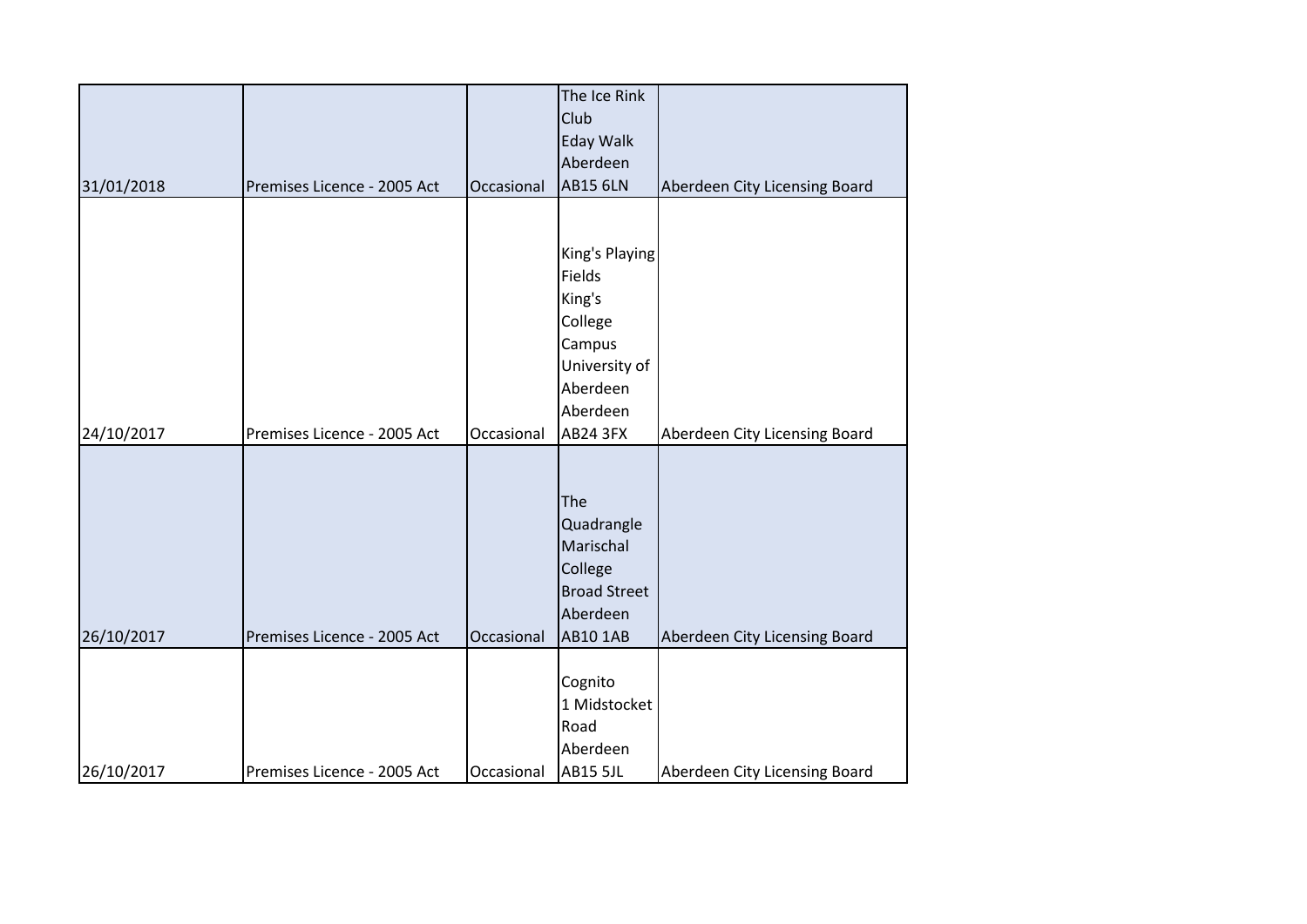|            |                             |            | Cognito<br>1 Midstocket<br>Road                                                                             |                               |
|------------|-----------------------------|------------|-------------------------------------------------------------------------------------------------------------|-------------------------------|
| 24/10/2017 | Premises Licence - 2005 Act | Occasional | Aberdeen<br><b>AB15 5JL</b>                                                                                 | Aberdeen City Licensing Board |
| 31/10/2017 | Premises Licence - 2005 Act | Occasional | Mackie's<br>19.2<br><b>Broad Street</b><br>Aberdeen<br><b>AB10 1BL</b>                                      | Aberdeen City Licensing Board |
| 31/10/2017 | Premises Licence - 2005 Act | Occasional | Aberdeen<br><b>Country Fair</b><br>Belmont<br><b>Street</b><br>Aberdeen<br>AB10 1JG                         | Aberdeen City Licensing Board |
| 03/11/2017 | Premises Licence - 2005 Act | Occasional | Our Lady of<br>Aberdeen RC<br>Church<br>70 Cairngorm<br>Crescent<br>Kincorth<br>Aberdeen<br><b>AB12 5BR</b> | Aberdeen City Licensing Board |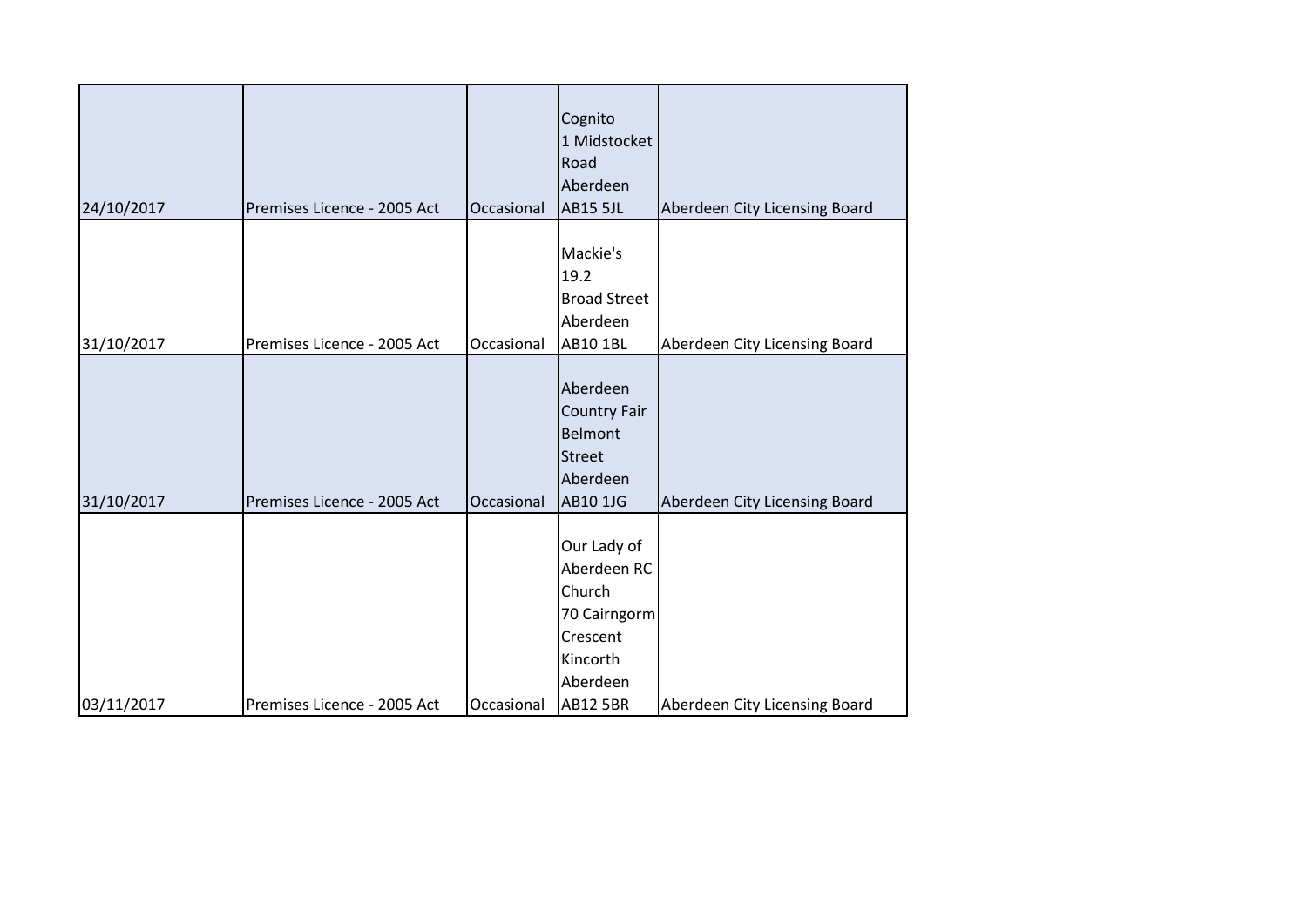| 31/10/2017 | Premises Licence - 2005 Act | Occasional | Aberdeen<br><b>Country Fair</b><br>Belmont<br><b>Street</b><br>Aberdeen<br>AB10 1JG             | Aberdeen City Licensing Board |
|------------|-----------------------------|------------|-------------------------------------------------------------------------------------------------|-------------------------------|
| 03/11/2017 | Premises Licence - 2005 Act | Occasional | Mozza<br>Unit FS12A<br><b>Union Square</b><br>Aberdeen<br><b>AB11 5RG</b>                       | Aberdeen City Licensing Board |
| 08/11/2017 | Premises Licence - 2005 Act | Occasional | The<br>Quadrangle<br>Marischal<br>College<br><b>Broad Street</b><br>Aberdeen<br><b>AB10 1AB</b> | Aberdeen City Licensing Board |
| 15/11/2017 | Premises Licence - 2005 Act | Occasional | 21 Union<br><b>Street</b><br>Aberdeen<br><b>AB11 5BU</b>                                        | Aberdeen City Licensing Board |
| 15/11/2017 | Premises Licence - 2005 Act | Occasional | 21 Union<br><b>Street</b><br>Aberdeen<br><b>AB11 5BU</b>                                        | Aberdeen City Licensing Board |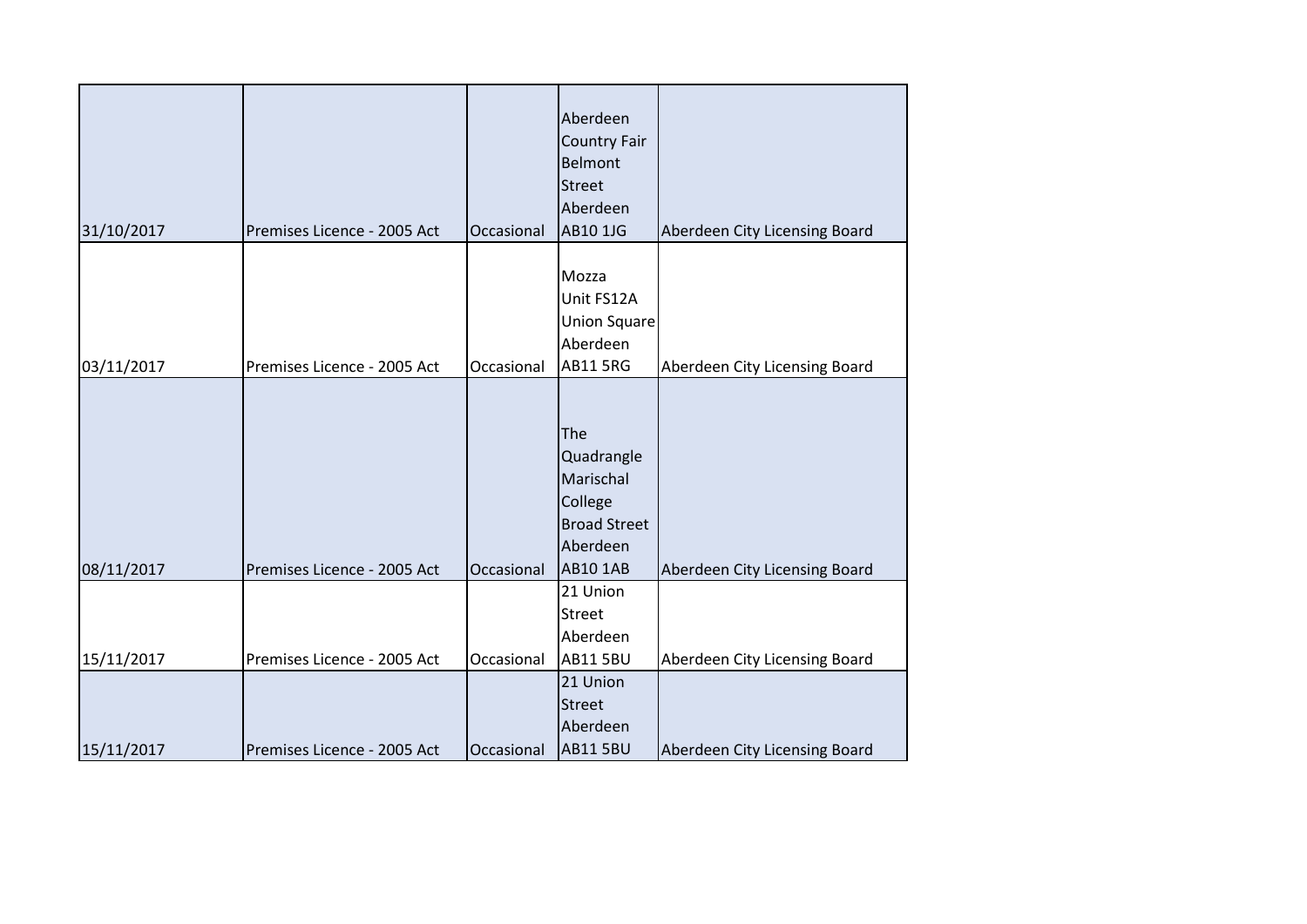| 07/11/2017 | Premises Licence - 2005 Act | Occasional | The<br>Quadrangle<br>Marischal<br>College<br><b>Broad Street</b><br>Aberdeen<br><b>AB10 1AB</b> | Aberdeen City Licensing Board |
|------------|-----------------------------|------------|-------------------------------------------------------------------------------------------------|-------------------------------|
|            |                             |            | Tony                                                                                            |                               |
|            |                             |            | Macaroni                                                                                        |                               |
|            |                             |            | Unit F                                                                                          |                               |
|            |                             |            | Marischal                                                                                       |                               |
|            |                             |            | Square                                                                                          |                               |
|            |                             |            | Aberdeen                                                                                        |                               |
| 09/11/2017 | Premises Licence - 2005 Act | Occasional | <b>AB11 5RG</b>                                                                                 | Aberdeen City Licensing Board |
|            |                             |            | Tony                                                                                            |                               |
|            |                             |            | Macaroni                                                                                        |                               |
|            |                             |            | Unit F                                                                                          |                               |
|            |                             |            | Marischal                                                                                       |                               |
|            |                             |            | Square                                                                                          |                               |
|            |                             |            | Aberdeen                                                                                        |                               |
| 09/11/2017 | Premises Licence - 2005 Act | Occasional | <b>AB11 5RG</b>                                                                                 | Aberdeen City Licensing Board |
|            |                             |            |                                                                                                 |                               |
|            |                             |            | mackie's 19.2                                                                                   |                               |
|            |                             |            | <b>Broad Street</b>                                                                             |                               |
|            |                             |            | Aberdeen                                                                                        |                               |
| 09/11/2017 | Premises Licence - 2005 Act | Occasional | <b>AB10 1BL</b>                                                                                 | Aberdeen City Licensing Board |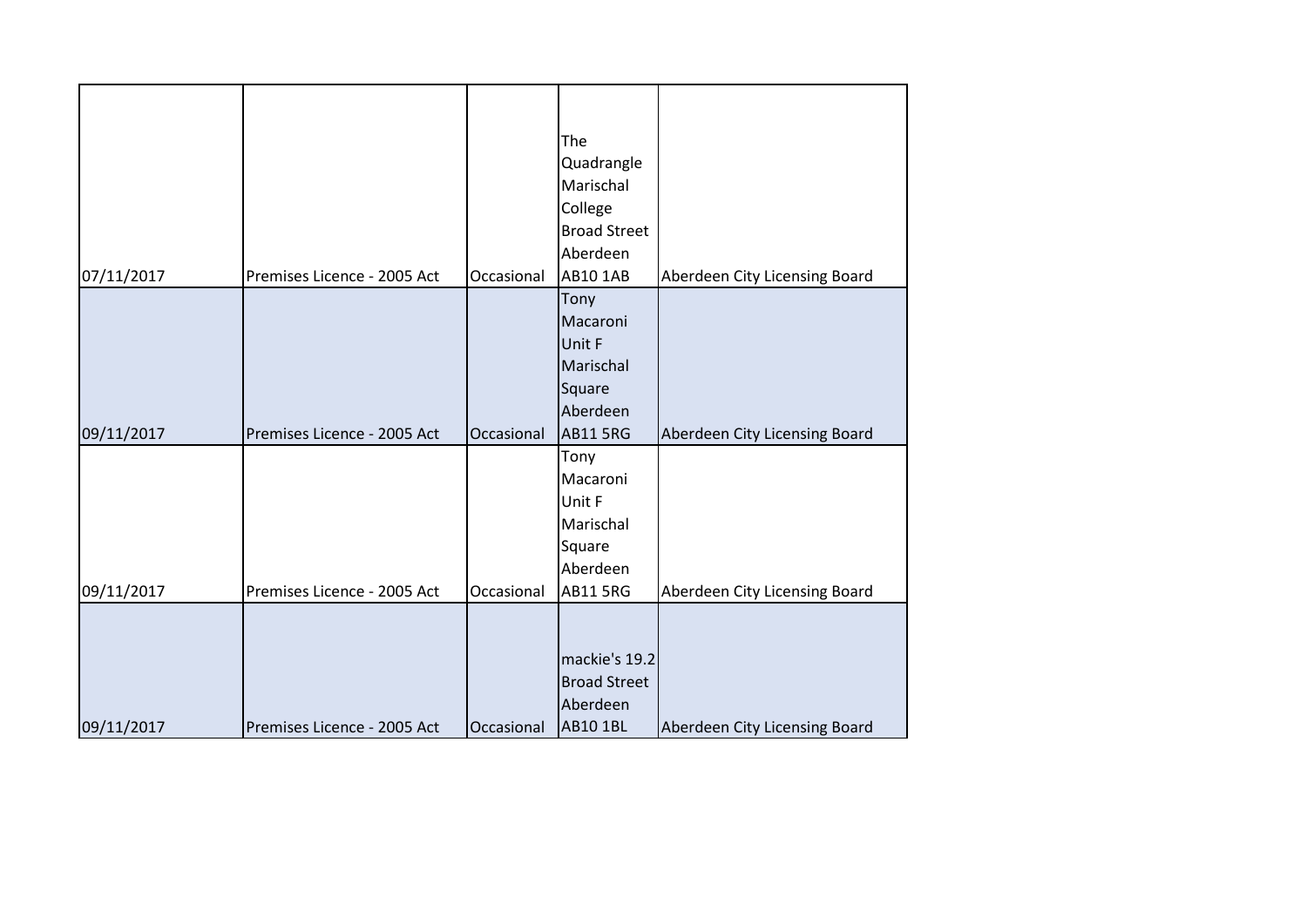| 08/11/2017 | Premises Licence - 2005 Act | Occasional | The<br>Quadrangle<br>Marischal<br>College<br><b>Broad Street</b><br>Aberdeen<br><b>AB10 1AB</b> | Aberdeen City Licensing Board |
|------------|-----------------------------|------------|-------------------------------------------------------------------------------------------------|-------------------------------|
|            |                             |            | North East                                                                                      |                               |
|            |                             |            | Scotland                                                                                        |                               |
|            |                             |            | College                                                                                         |                               |
|            |                             |            | Gallowgate                                                                                      |                               |
|            |                             |            | Aberdeen                                                                                        |                               |
| 06/11/2017 | Premises Licence - 2005 Act | Occasional | <b>AB25 1BN</b>                                                                                 | Aberdeen City Licensing Board |
|            |                             |            | Riverside                                                                                       |                               |
|            |                             |            | Spirits                                                                                         |                               |
|            |                             |            | Belmont                                                                                         |                               |
|            |                             |            | Street                                                                                          |                               |
|            |                             |            | Aberdeen                                                                                        |                               |
| 15/11/2017 | Premises Licence - 2005 Act | Occasional | AB10 1JG                                                                                        | Aberdeen City Licensing Board |
|            |                             |            | Riverside                                                                                       |                               |
|            |                             |            | <b>Spirits</b>                                                                                  |                               |
|            |                             |            | <b>Belmont</b>                                                                                  |                               |
|            |                             |            | <b>Street</b>                                                                                   |                               |
|            |                             |            | Aberdeen                                                                                        |                               |
| 15/11/2017 | Premises Licence - 2005 Act | Occasional | <b>AB10 1JG</b>                                                                                 | Aberdeen City Licensing Board |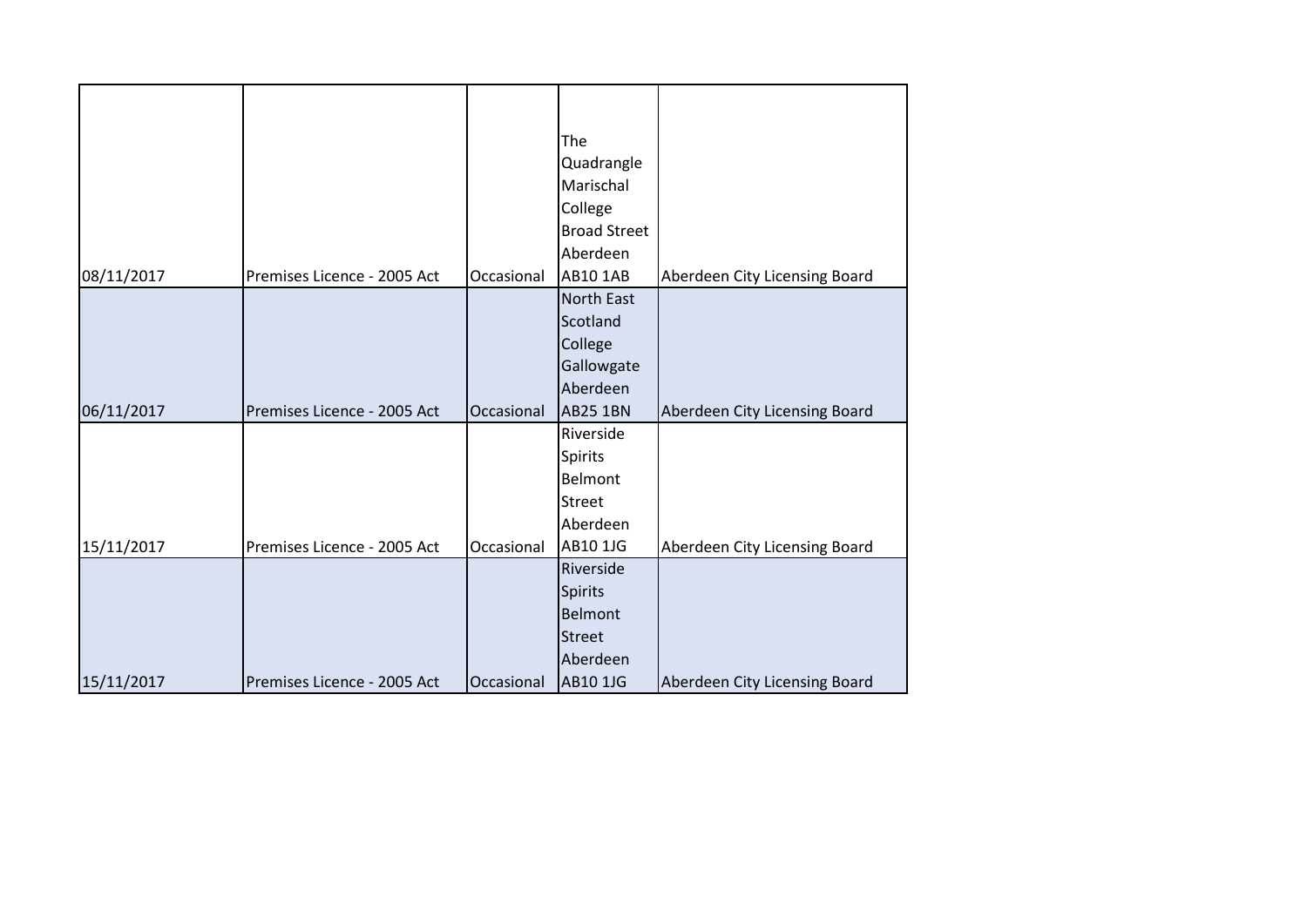| 06/11/2017 | Premises Licence - 2005 Act | Occasional | <b>Culter Mills</b><br>Sports and<br>Recreation<br>Club<br>25 School<br>Crescent<br>Peterculter<br>Aberdeen<br>AB14 0QJ | Aberdeen City Licensing Board |
|------------|-----------------------------|------------|-------------------------------------------------------------------------------------------------------------------------|-------------------------------|
|            |                             |            |                                                                                                                         |                               |
|            |                             |            | The Rookery                                                                                                             |                               |
|            |                             |            | <b>Stall</b>                                                                                                            |                               |
|            |                             |            | Aberdeen                                                                                                                |                               |
|            |                             |            | Country                                                                                                                 |                               |
|            |                             |            | Market<br>Belmont                                                                                                       |                               |
|            |                             |            | <b>Street</b>                                                                                                           |                               |
|            |                             |            | Aberdeen                                                                                                                |                               |
| 20/11/2017 | Premises Licence - 2005 Act | Occasional | <b>AB10 1JS</b>                                                                                                         | Aberdeen City Licensing Board |
|            |                             |            |                                                                                                                         |                               |
|            |                             |            | Cults                                                                                                                   |                               |
|            |                             |            | Academy                                                                                                                 |                               |
|            |                             |            | Staffroom                                                                                                               |                               |
|            |                             |            | Cults                                                                                                                   |                               |
|            |                             |            | Academy                                                                                                                 |                               |
|            |                             |            | Quarry Road<br>Cults                                                                                                    |                               |
|            |                             |            | Aberdeen                                                                                                                |                               |
| 27/02/2018 | Premises Licence - 2005 Act | Occasional | <b>AB15 9TP</b>                                                                                                         | Aberdeen City Licensing Board |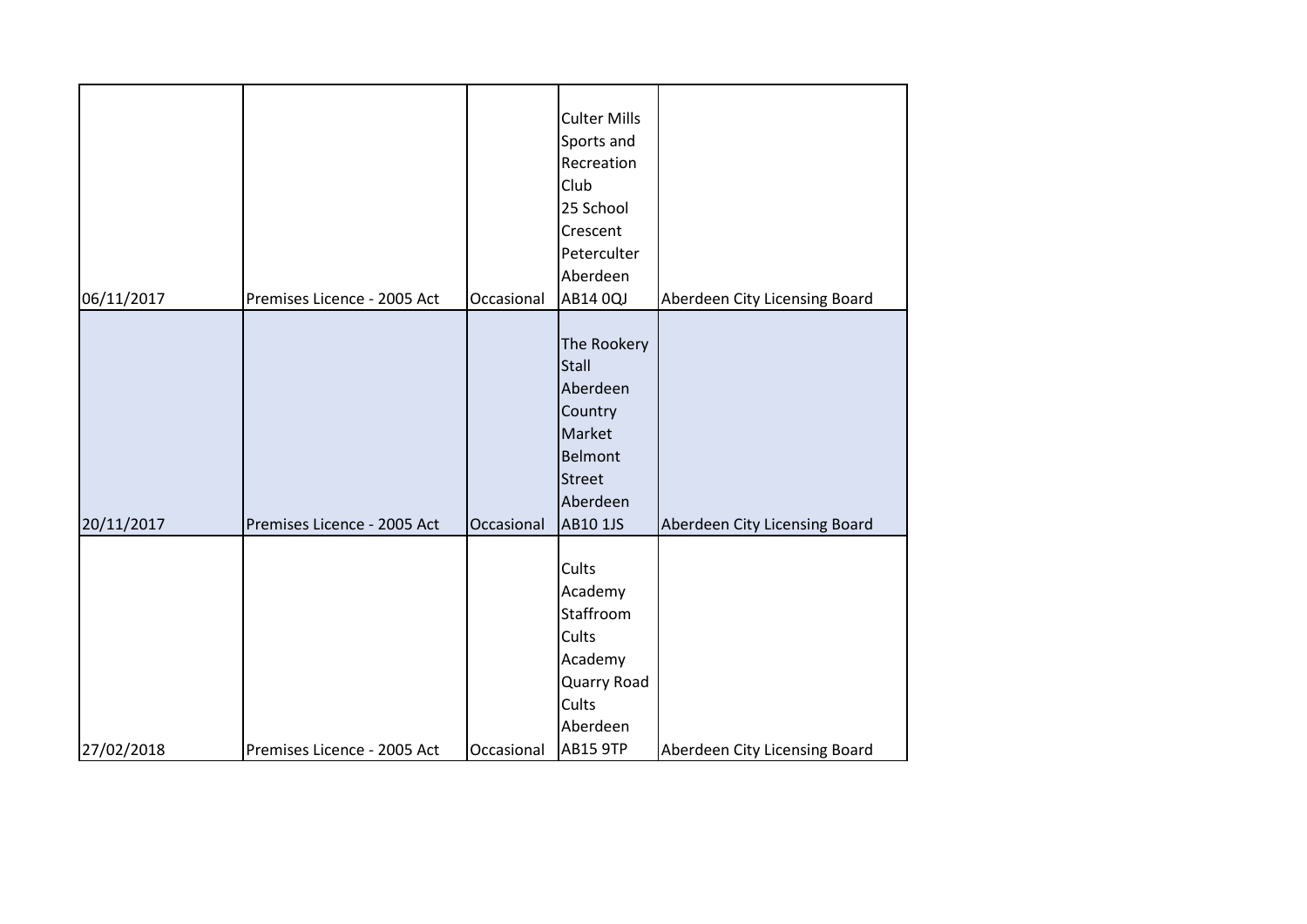| 06/03/2018 | Premises Licence - 2005 Act | Occasional | Miller &<br>Carter<br>26-38 Union<br><b>Street</b><br>Aberdeen<br>AB10 1GD | Aberdeen City Licensing Board |
|------------|-----------------------------|------------|----------------------------------------------------------------------------|-------------------------------|
|            |                             |            | Car Park 4&5<br>Aberdeen                                                   |                               |
|            |                             |            | Exhibition<br>and<br>Conference                                            |                               |
|            |                             |            | Centre<br>Aberdeen<br>Exhibition                                           |                               |
|            |                             |            | and<br>Conference                                                          |                               |
|            |                             |            | Centre<br>Parkway East<br>Bridge of                                        |                               |
|            |                             |            | Don<br>Aberdeen                                                            |                               |
| 01/03/2018 | Premises Licence - 2005 Act | Occasional | <b>AB28 8BL</b>                                                            | Aberdeen City Licensing Board |
|            |                             |            | Maritime                                                                   |                               |
|            |                             |            | Museum                                                                     |                               |
|            |                             |            | 48 Shiprow                                                                 |                               |
|            |                             |            | Aberdeen                                                                   |                               |
| 12/03/2018 | Premises Licence - 2005 Act | Occasional | <b>AB11 5BY</b>                                                            | Aberdeen City Licensing Board |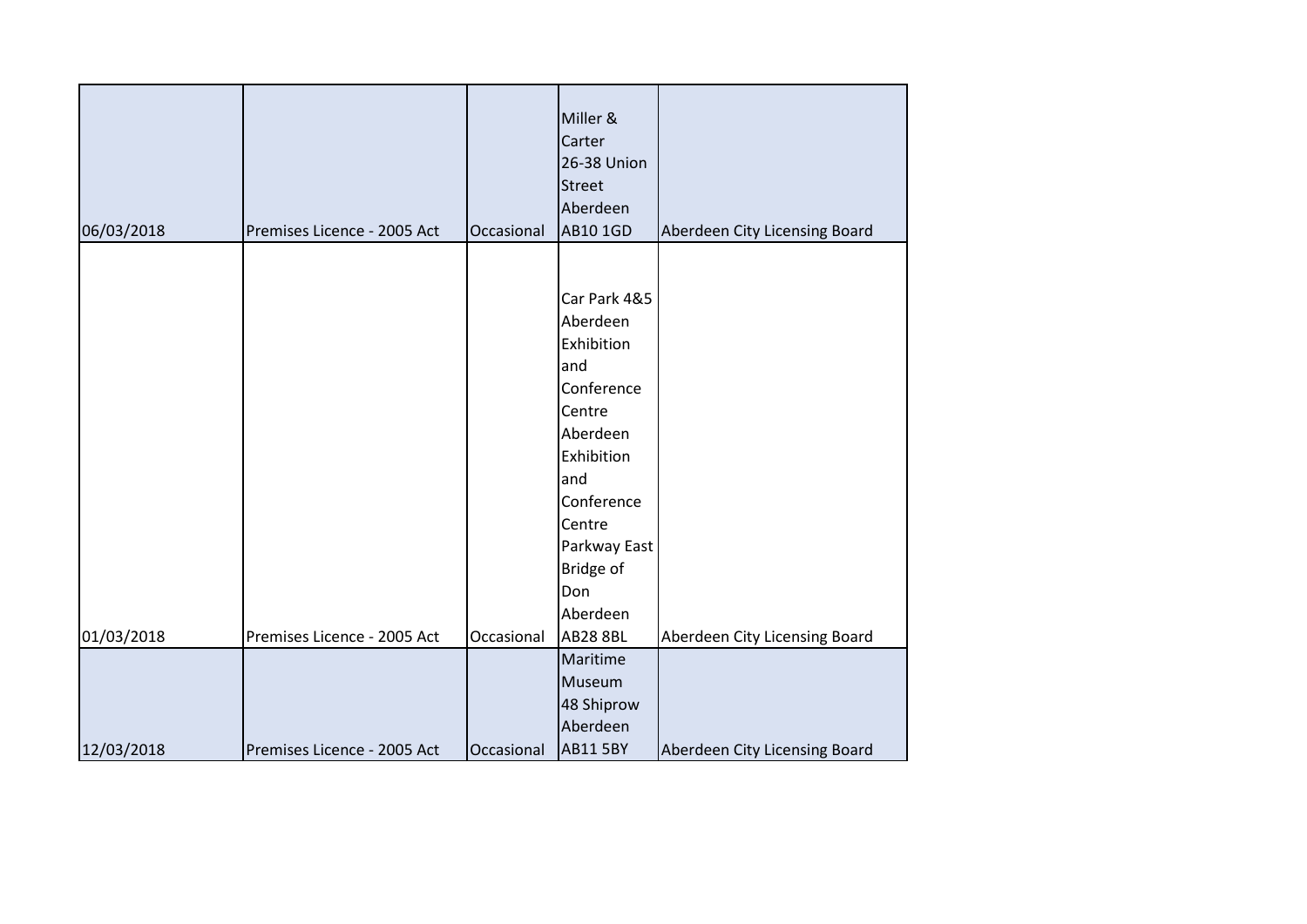| 15/03/2018 | Premises Licence - 2005 Act | Occasional | The Rookery<br>Stall<br>Aberdeen<br>Country<br>Market<br>Belmont<br><b>Street</b><br>Aberdeen<br>AB10 1JS   | Aberdeen City Licensing Board |
|------------|-----------------------------|------------|-------------------------------------------------------------------------------------------------------------|-------------------------------|
|            |                             |            |                                                                                                             |                               |
| 13/03/2018 | Premises Licence - 2005 Act | Occasional | Our Lady of<br>Aberdeen RC<br>Church<br>70 Cairngorm<br>Crescent<br>Kincorth<br>Aberdeen<br><b>AB12 5BR</b> | Aberdeen City Licensing Board |
|            |                             |            |                                                                                                             |                               |
|            |                             |            | Boys Brigade<br>HQ                                                                                          |                               |
|            |                             |            | Crimon Place                                                                                                |                               |
|            |                             |            | Aberdeen                                                                                                    |                               |
| 14/03/2018 | Premises Licence - 2005 Act | Occasional | AB10 1RX                                                                                                    | Aberdeen City Licensing Board |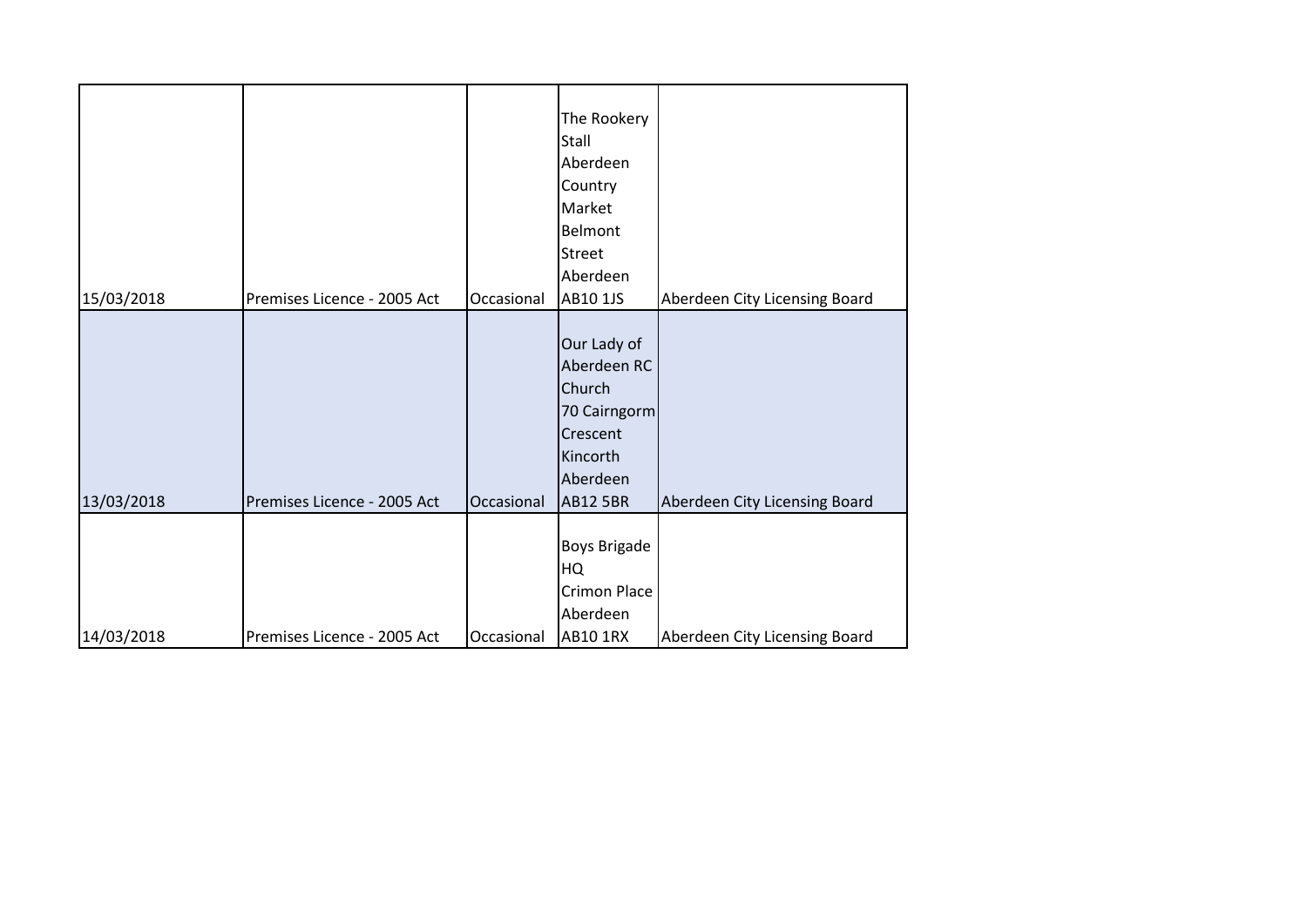| 15/03/2018 | Premises Licence - 2005 Act | Occasional | The Halfway<br>House<br>Peterculter<br><b>Golf Club</b><br>Oldtown<br><b>Burnside</b><br>Road<br>Peterculter<br>Aberdeen<br><b>AB14 OLN</b> | Aberdeen City Licensing Board |
|------------|-----------------------------|------------|---------------------------------------------------------------------------------------------------------------------------------------------|-------------------------------|
| 15/03/2018 | Premises Licence - 2005 Act | Occasional | The Rookery<br>Stall<br>Aberdeen<br>Country<br>Market<br>Belmont<br><b>Street</b><br>Aberdeen<br>AB10 1JS                                   | Aberdeen City Licensing Board |
| 15/06/2017 | Premises Licence - 2005 Act | Occasional | David Welch<br>Winter<br>Gardens<br>Polmuir Raod<br>Aberdeen                                                                                | Aberdeen City Licensing Board |